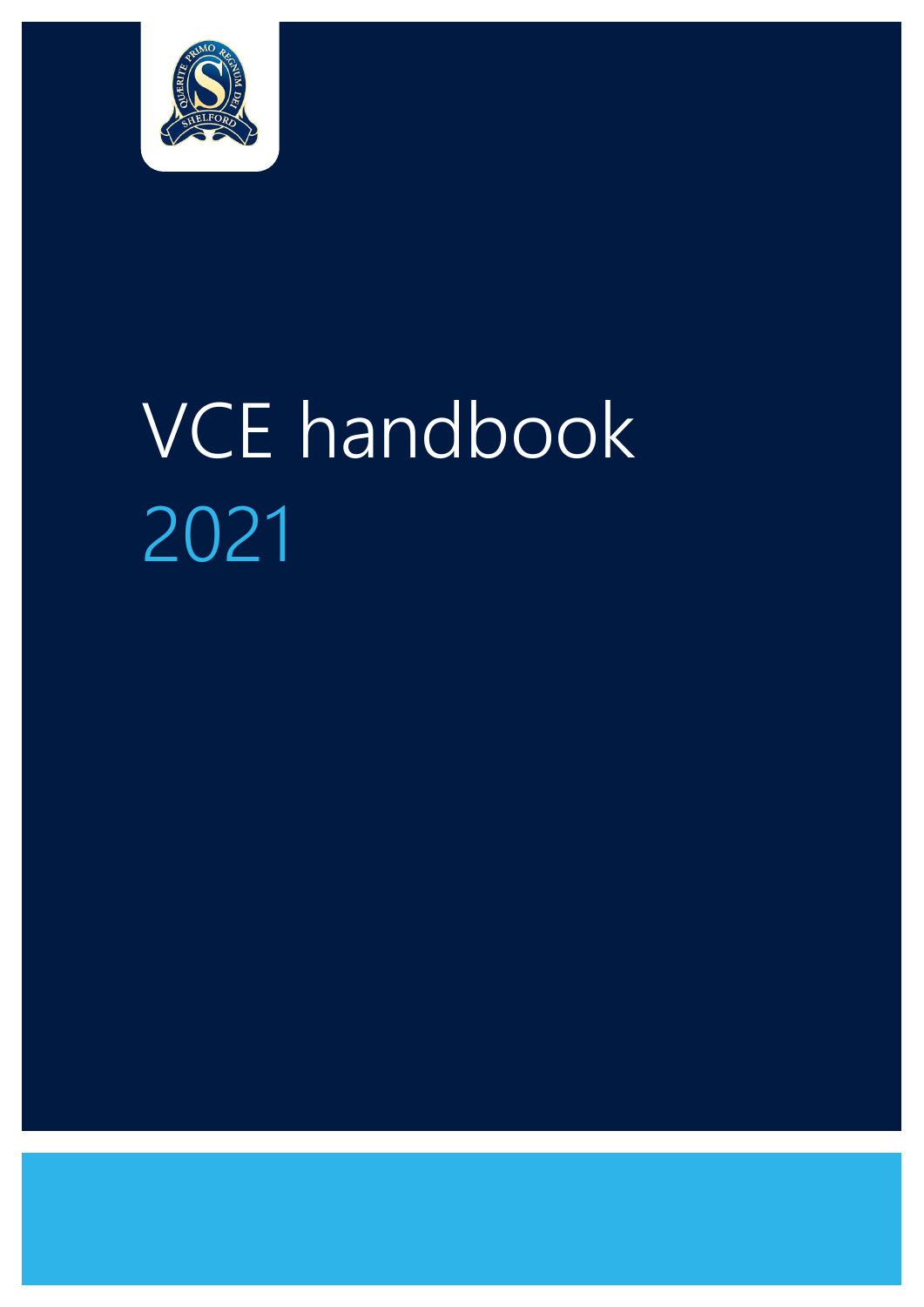# <span id="page-1-0"></span>**Contents**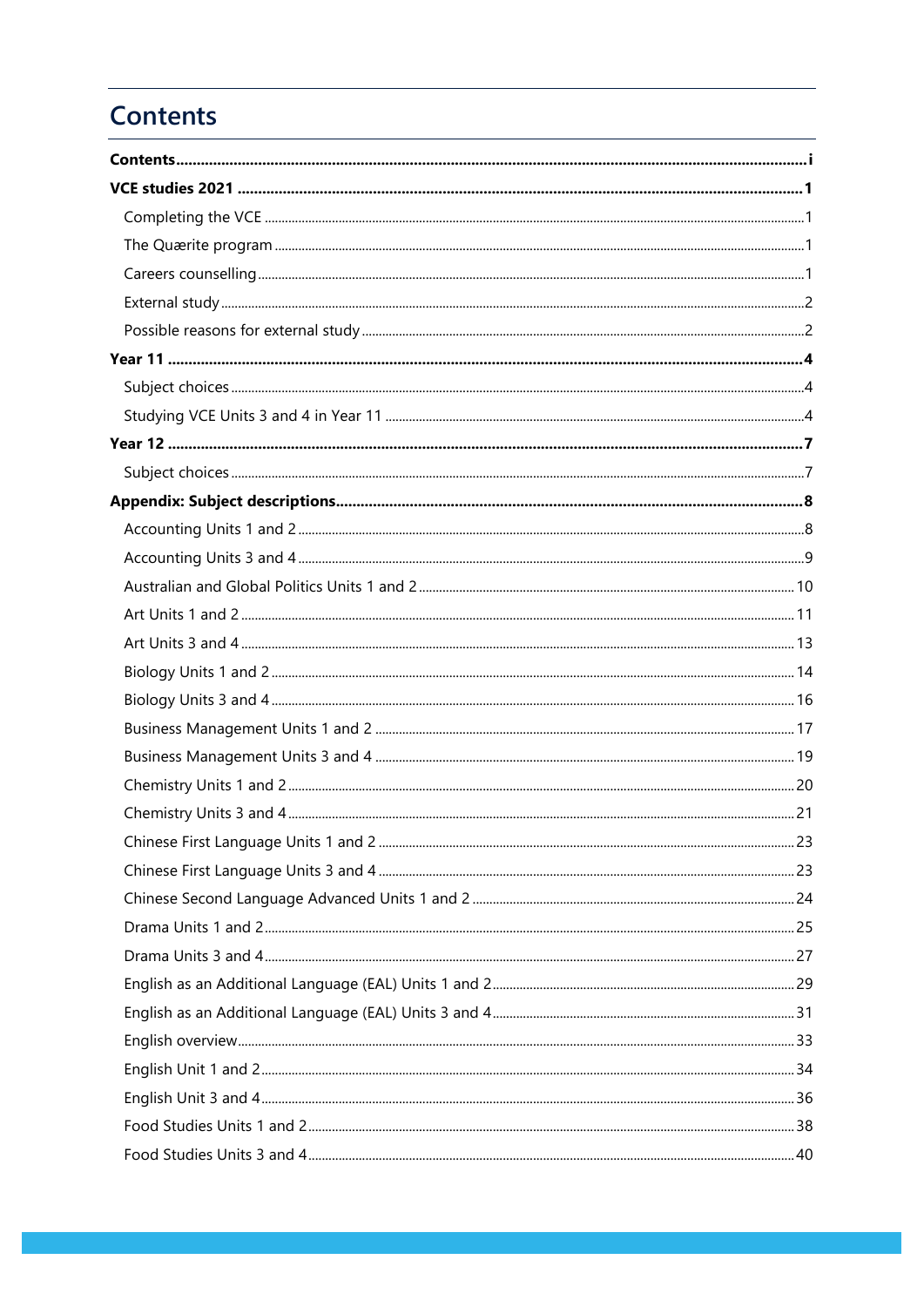| -72 |
|-----|
|     |
|     |
|     |
|     |
|     |
|     |
|     |
|     |
|     |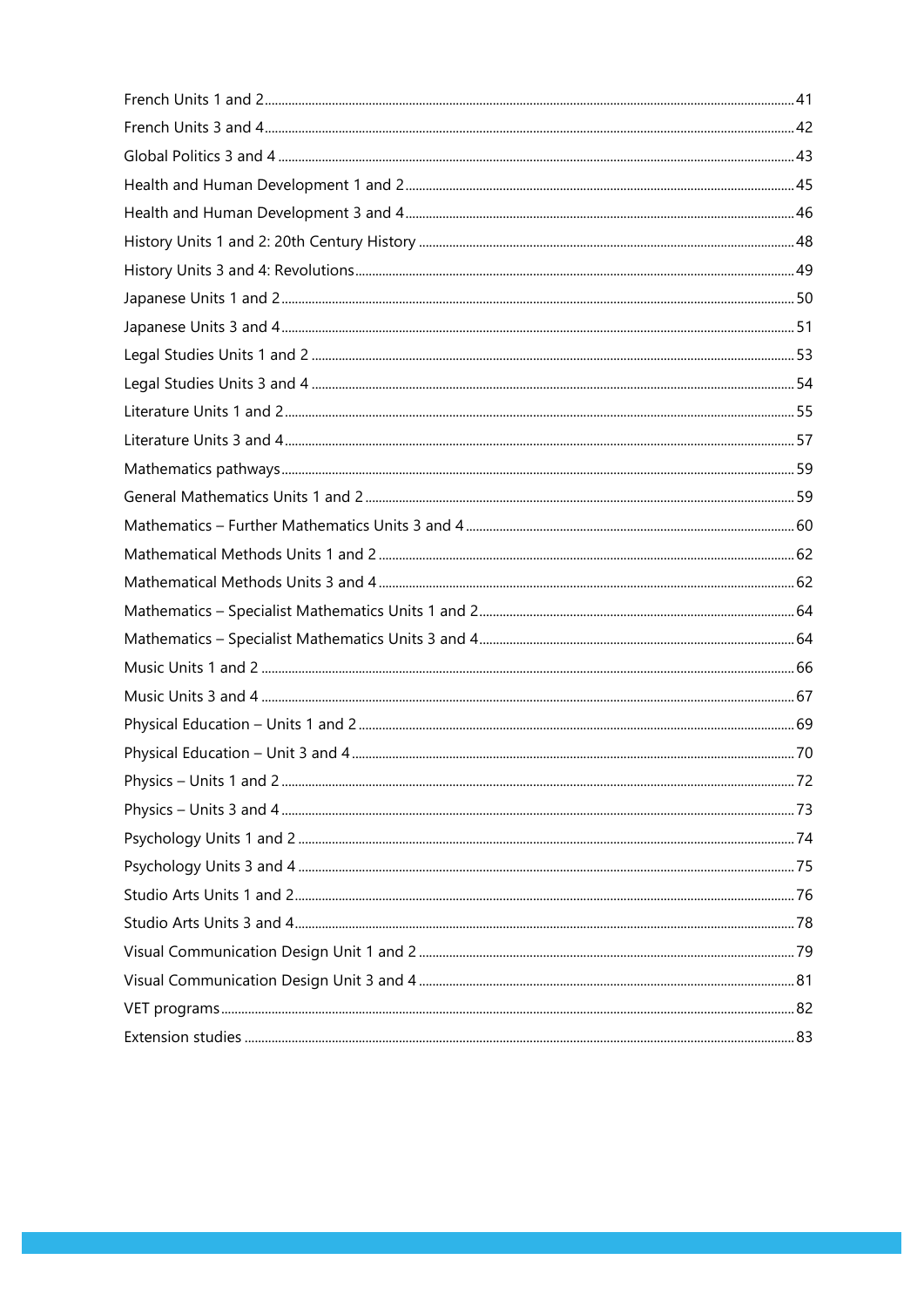# <span id="page-3-0"></span>**VCE studies 2021**

VCE is a two-year course plan in which a student outlines the combinations of units she aims to study. Students are encouraged to plan their studies around their interests, talents and career directions or pathways.

- VCE subjects are made up of units
- A unit lasts one semester (half of one year)
- Units 1 and 2 are generally studied in Year 11 (while many students will study one in Year 10)
- Units 3 and 4 are generally studies in Year 12 (while many students will study one in Year 11)

Shelford provides a dynamic VCE program that emphasises academic rigour and challenges every girl to achieve her personal best. The wide range of subjects offered at Shelford reflects the most popular VCE subjects. These subjects have been selected to provide students with a strong program in all areas, including the traditional academic areas of English, Maths, Science, Humanities and Languages as well as a comprehensive range of offerings in the visual and performing arts. Students are reminded that the availability of some subjects depends on sufficient numbers selecting the subject. Timetabling restraints may also restrict a student's program and students will be counselled if any difficulties arise.

# <span id="page-3-1"></span>Completing the VCE

In order to qualify for the Victorian Certificate of Education (VCE), students must satisfactorily complete at least 16 units of study. These units must include:

- Three units from the English group (VCE English, EAL or Literature)
- Sequences of Unit 3 and 4 studies other than English

Students at Shelford generally attain standing in 24 units of work over the senior years.

### <span id="page-3-2"></span>The Quærite program

Shelford understands and recognises that an individual's total development must be viewed as the sum of many parts: physical, social, emotional, academic and spiritual.

The Quaerite pastoral care program in the Senior School supports students' personal and academic development. The Latin word *Quaerite* is derived from *Quaere* meaning to seek, search, investigate or inquire. We aim to ensure that students have a sound understanding of their place in the world, the community and their personal responsibility.

The Quaerite program underpins Shelford's core values: respect, integrity, passion and creativity.

### <span id="page-3-3"></span>Careers counselling

The Shelford careers program aims to ensure students are aware of the many different courses, and paths available after they leave school. Careers counselling is available on a one-to-one basis, which supports students while considering subject choices and tertiary preferences. Students will have the opportunity to meet people working in a broad range of vocations as well as undertake career testing to enable them to generate helpful, individualised and detailed career reports.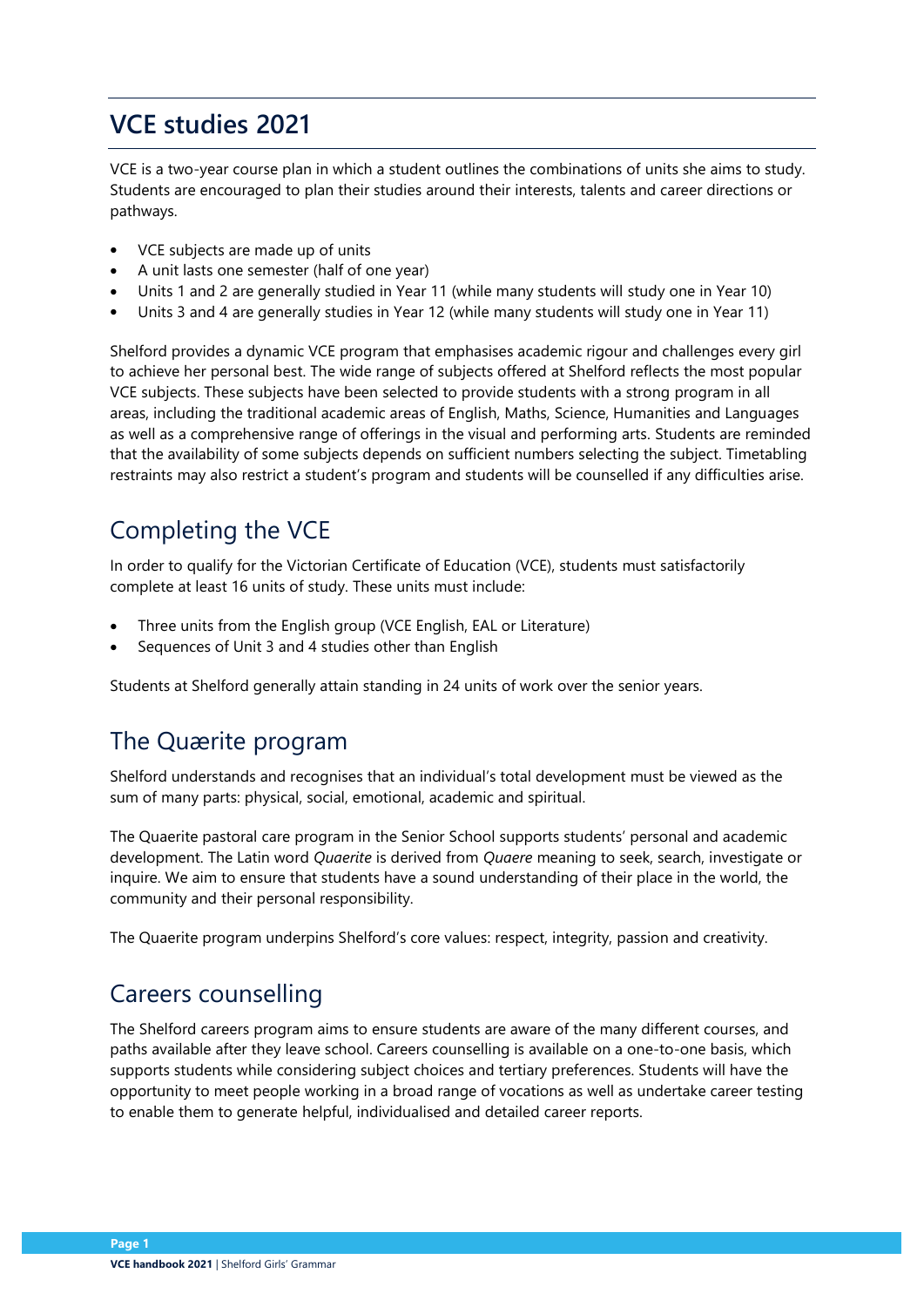# <span id="page-4-0"></span>External study

Shelford adopts a flexible and supportive approach to constructing student programs. Most students will select a program from the subject offerings that are taught at Shelford. In some instances, students may elect to complete studies outside Shelford. For instance, Shelford offers a broad range of VET options through the Inner Melbourne VET Cluster. Shelford coordinates the placement of girls in these programs which are offered at a number of different locations.

| <b>Situation</b>                                                                                                                | <b>Policy</b>                                                                                                                                                                                                                                                                                                                                                                                                                                                                                                                                                                                              | Costs                                                                                                                                                                    |
|---------------------------------------------------------------------------------------------------------------------------------|------------------------------------------------------------------------------------------------------------------------------------------------------------------------------------------------------------------------------------------------------------------------------------------------------------------------------------------------------------------------------------------------------------------------------------------------------------------------------------------------------------------------------------------------------------------------------------------------------------|--------------------------------------------------------------------------------------------------------------------------------------------------------------------------|
| A student is unable<br>to take a subject<br>offered at Shelford<br>due to a timetable<br>clash                                  | When the subject is offered at Shelford but<br>timetable constraints limit a student's access to<br>the subject, the student will be offered the<br>opportunity to complete the subject at Distance<br>Education Victoria. All student enrolments must<br>be finalised prior to the commencement of the<br>school year.                                                                                                                                                                                                                                                                                    | Shelford is responsible<br>for enrolment fees and<br>the Resource Centre<br>orders the required<br>texts.                                                                |
| A student selects a<br>VET subject through<br><b>Inner Melbourne</b><br><b>VET Cluster</b>                                      | The parent/guardian of the student must attend<br>the information sessions conducted by the Inner<br>Melbourne VET Cluster. Students enrol in the<br>courses through Shelford. A levy is charged to<br>parents to cover the additional costs of the VET<br>course. Students are transported to the venue,<br>and are responsible for their own transport home.<br>All student enrolments in VET must be finalised<br>prior to the commencement of the school year.<br>There is no refund on this levy should the student<br>withdraw during the year as Shelford is charged<br>from the start of the year. | Shelford is responsible<br>for course fees. The<br>parent/guardian pay a<br>levy and meets any<br>additional<br>material/uniform costs<br>required in the VET<br>course. |
| International<br>student taking the<br><b>VCE level home</b><br>language                                                        | International students have the opportunity to<br>study the VCE level of their home language as<br>part of their VCE program at Shelford or at the<br>Victorian School of Languages. The student is<br>responsible for arranging transport if necessary.                                                                                                                                                                                                                                                                                                                                                   | Shelford is responsible<br>for enrolment fees and<br>the Resource Centre<br>orders the required<br>texts.                                                                |
| A domestic student<br>taking VCE level<br>home language                                                                         | Shelford can assist with the enrolment of the<br>student at the Victorian School of Languages, or<br>Distance Education Victoria (if available). The<br>parent is responsible for all costs. All student<br>enrolments must be finalised prior to the<br>commencement of the school year.                                                                                                                                                                                                                                                                                                                  | The parent/guardian is<br>responsible for all<br>costs.                                                                                                                  |
| <b>Student wishes to</b><br>study a subject not<br>offered as part of<br>the Shelford subject<br>offerings (including<br>Dance) | Shelford can assist with the enrolment of the<br>student at Distance Education Victoria (if<br>available). The parent/guardian is responsible for<br>all costs. All student enrolments must be finalised<br>prior to the commencement of the school year.                                                                                                                                                                                                                                                                                                                                                  | The parent/guardian is<br>responsible for all<br>costs.                                                                                                                  |

# <span id="page-4-1"></span>Possible reasons for external study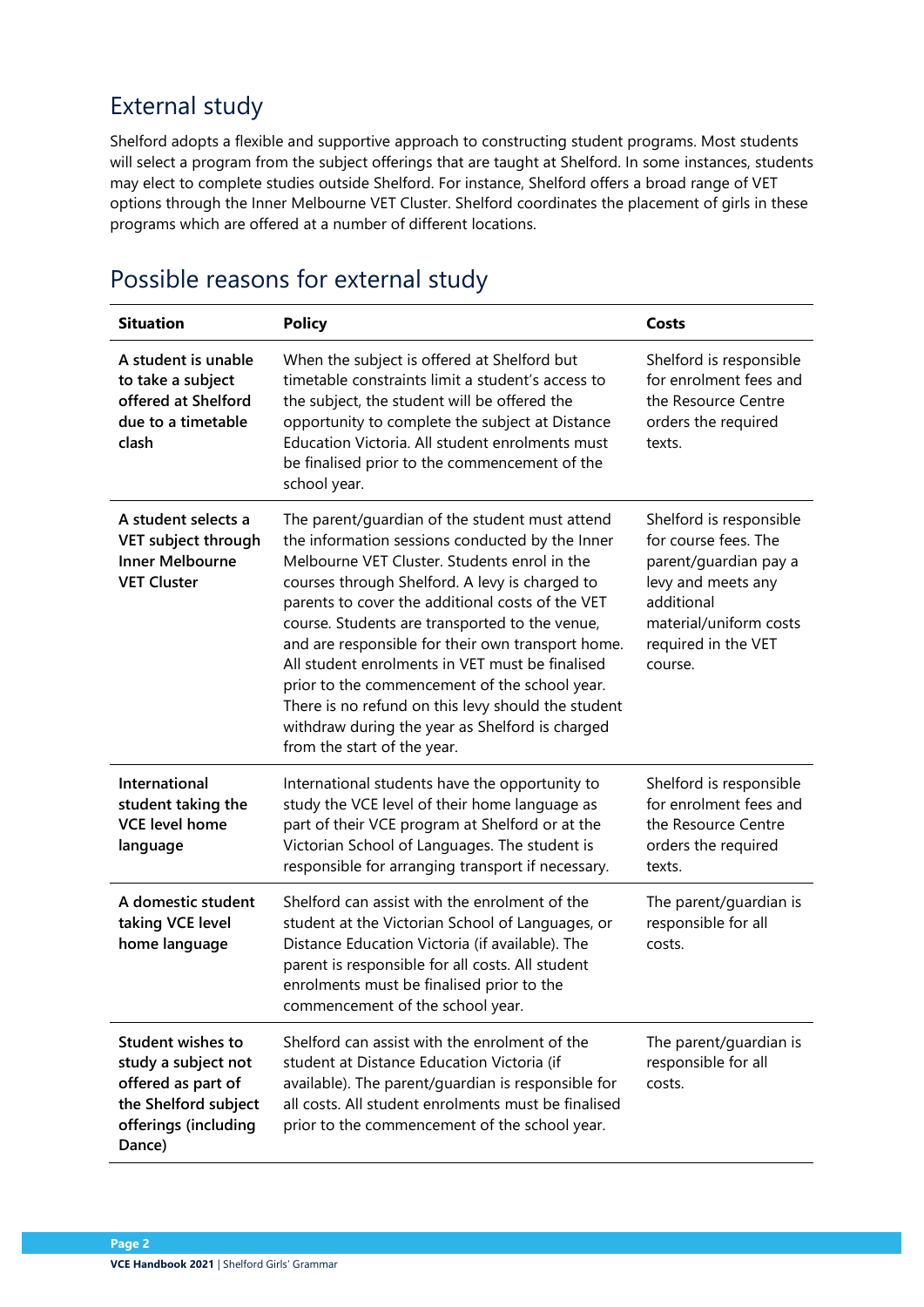| <b>Situation</b>                                                                                    | <b>Policy</b>                                                                                                                                                                                                                             | Costs                                                   |
|-----------------------------------------------------------------------------------------------------|-------------------------------------------------------------------------------------------------------------------------------------------------------------------------------------------------------------------------------------------|---------------------------------------------------------|
| Student undertakes<br>music at Shelford<br>and requires<br>additional tuition<br>outside class time | Shelford can advise on appropriate tutor and in<br>some instances, with prior arrangement with the<br>Music Department, provide a rehearsal space. The<br>costs associated with the additional tuition are<br>met by the parent/guardian. | The parent/guardian is<br>responsible for all<br>costs. |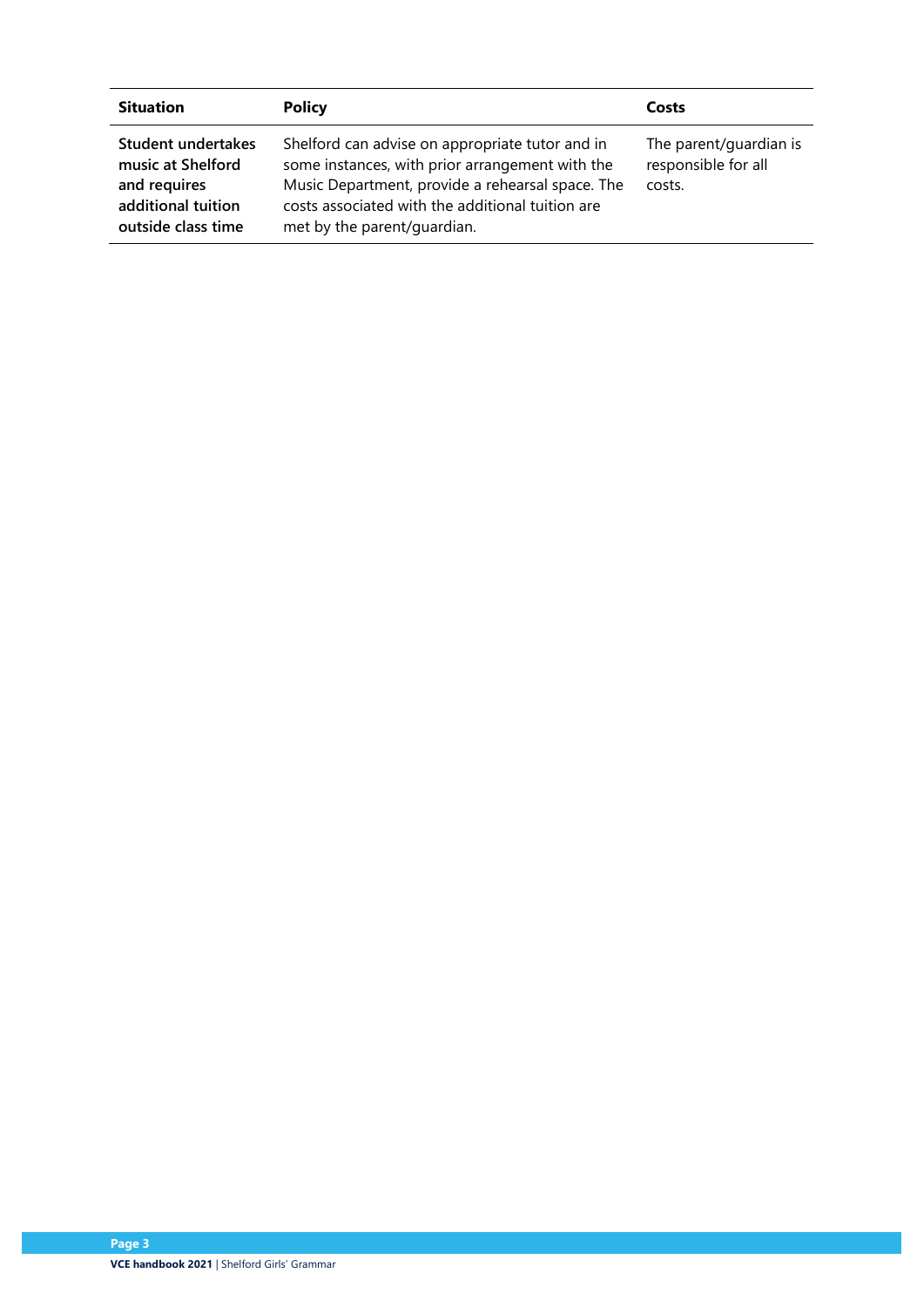# <span id="page-6-0"></span>**Year 11**

## <span id="page-6-1"></span>Subject choices

Year 11 students can choose from the following subjects.

### **Unit 1 and 2 subjects**

|                | Unit 1 and 2 subjects                                   |    |                                   |  |  |  |
|----------------|---------------------------------------------------------|----|-----------------------------------|--|--|--|
|                | All Unit 1 and 2 subjects are taken for the entire year |    |                                   |  |  |  |
| $\mathbf{1}$   | ACCOUNTING UNIT 1 and 2                                 | 15 | JAPANESE SL UNIT 1 and 2          |  |  |  |
| $\overline{2}$ | ART UNIT 1 and 2                                        | 16 | <b>LEGAL STUDIES UNIT 1 and 2</b> |  |  |  |
| $\overline{3}$ | AUST & GLOBAL POLITICS UNIT 1 and 2                     | 17 | LITERATURE UNIT 1 and 2           |  |  |  |
| 4              | BIOLOGY UNIT 1 and 2                                    | 18 | MATHS - GENERAL UNIT 1 and 2      |  |  |  |
| 5              | <b>BUSINESS MANAGEMENT UNIT 1 and 2</b>                 | 19 | MATHS - METHODS UNIT 1 and 2      |  |  |  |
| 6              | CHEMISTRY UNIT 1 and 2                                  | 20 | MATHS - SPECIALIST UNIT 1 and 2   |  |  |  |
| 7              | CHINESE FL UNIT 1 and 2                                 | 21 | MUSIC PERFORMANCE UNIT 1 and 2    |  |  |  |
| 8              | DRAMA UNIT 1 and 2                                      | 22 | PHYSICAL EDUCATION UNIT 1 and 2   |  |  |  |
| 9              | <b>ENGLISH UNIT 1 and 2</b>                             | 23 | PHYSICS UNIT 1 and 2              |  |  |  |
| 10             | EAL UNIT 1 and 2                                        | 24 | PSYCHOLOGY UNIT 1 and 2           |  |  |  |
| 11             | FOOD STUDIES UNIT 1 and 2                               | 25 | STUDIO ARTS UNIT 1 and 2          |  |  |  |
| 12             | FRENCH UNIT 1 and 2                                     | 26 | VISUAL COMM DESIGN UNIT 1 and 2   |  |  |  |
| 13             | HEALTH & HUMAN DEV UNIT 1 and 2                         | 27 | <b>VET STUDIES</b>                |  |  |  |
| 14             | HISTORY: 20th CENTURY UNIT 1 and 2                      | 28 | <b>EXTERNAL VCE STUDIES</b>       |  |  |  |
|                |                                                         |    |                                   |  |  |  |

# <span id="page-6-2"></span>Studying VCE Units 3 and 4 in Year 11

Shelford offers a limited number of VCE Unit 3 and 4 subjects to Year 11 students. It is important for students to be aware that:

- 1. Enrolment in a Unit 3 and 4 subjects is not guaranteed. Students will be counselled and receive further advice regarding their expression of interest.
- 2. Although the School offers this opportunity to students in Year 11, they will be expected to keep up with the standard and level of achievement expected of a Year 12 student.
- 3. Once all of the subject selection forms have been collated, the level of interest from Year 11 students will be gauged for each subject. If we have strong concerns or reservations about the benefit of a student undertaking a Unit 3 and 4 subject, that particular student will be counselled to wait until Year 12 to complete the study.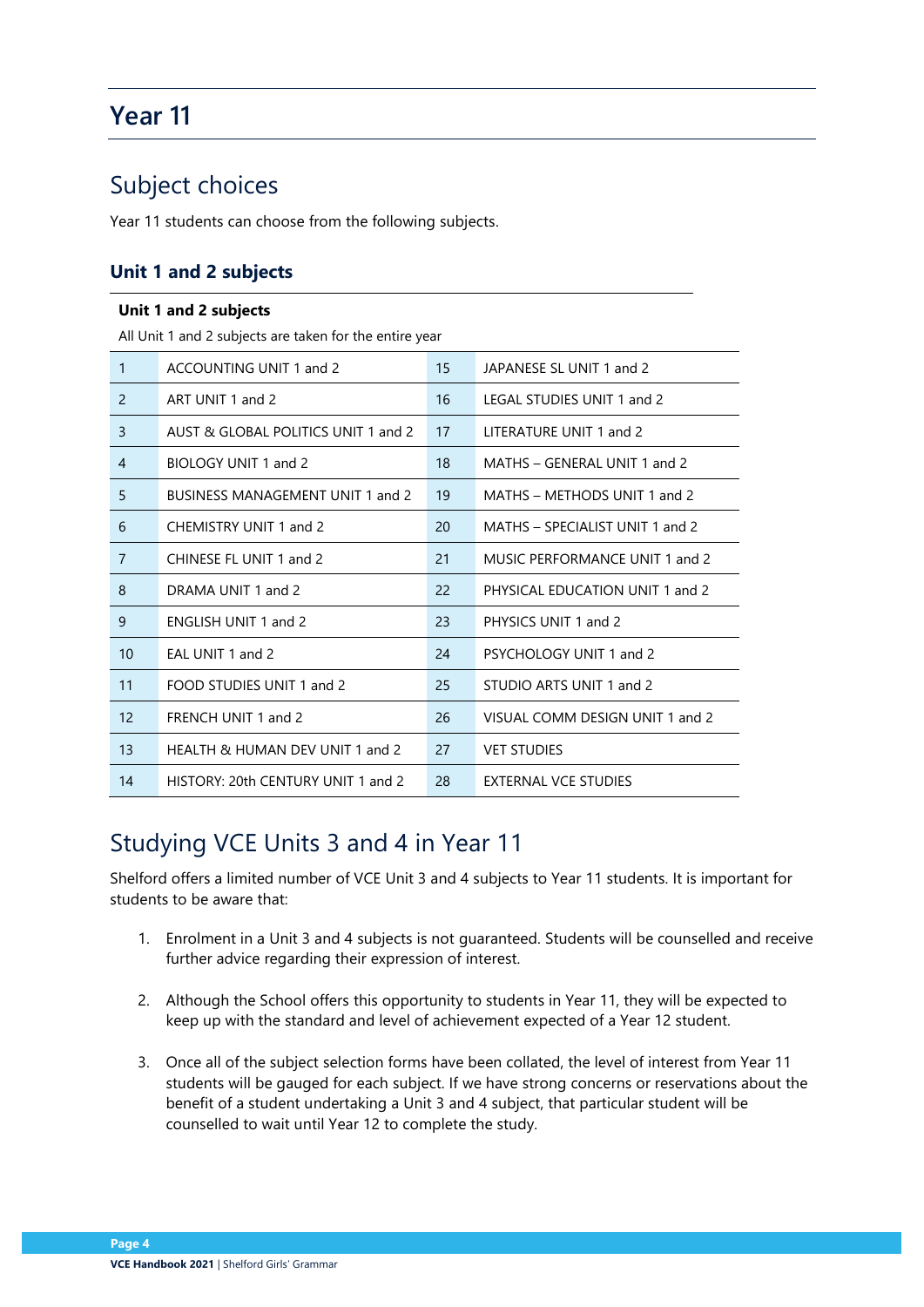### **What does this mean?**

If a Year 11 student selects a Year 12 subject, she will join the Year 12 class and complete all the work set for that subject. On completion of the course of study her results from that year added to her results from her Year 12 studies the following year. In effect, the student will complete six subjects over two years – instead of the usual five subjects in one year.

Example of one possible Year 11 selection (continued from Year 10):

| English U1 | <b>Bus Man U3</b> | French U1 | Global U1 | <b>History U1</b> | Legal U1             | 6 subjects |
|------------|-------------------|-----------|-----------|-------------------|----------------------|------------|
| English U2 | Bus Man U4        | French U2 | Global U2 | <b>History U2</b> | Legal U <sub>2</sub> | 12 units   |

### **Am I a candidate for a study of Unit 3 and 4 in Year 11?**

- Am I achieving an average grade of B+ in my Year 10 subjects?
- Am I an independent learner?
- Am I highly self-motivated?
- Am I able to cope under pressure?
- Am I highly organised in my study schedule?
- Am I always able to meet deadlines?

### **Issues to consider**

- The transition from Year 10 into Year 11 is difficult and quite stressful for some students, even the very mature and capable.
- The majority of students need to undergo the progressive nature of the VCE Units 1 and 2 as a stepping stone into Units 3 and 4. The students gain the skills and learn to understand the terminology and expectations of Year 11 outcomes and graded work to assist them in Year 12. There are a number of Year 12 subjects that require the Year 11 background.
- Increased workload is a major concern. Extra demands will be placed on these students, during test and examination periods, and as a consequence their Year 11 studies may not receive the attention they deserve. Any bonus gained by doing a Year 12 subject may be negated by poorer results.
- The consequences of lack of preparation for Year 12 studies must be considered. A student may become preoccupied and find that an enormous amount of work is required to just keep up with the demands of the Year 12 subject.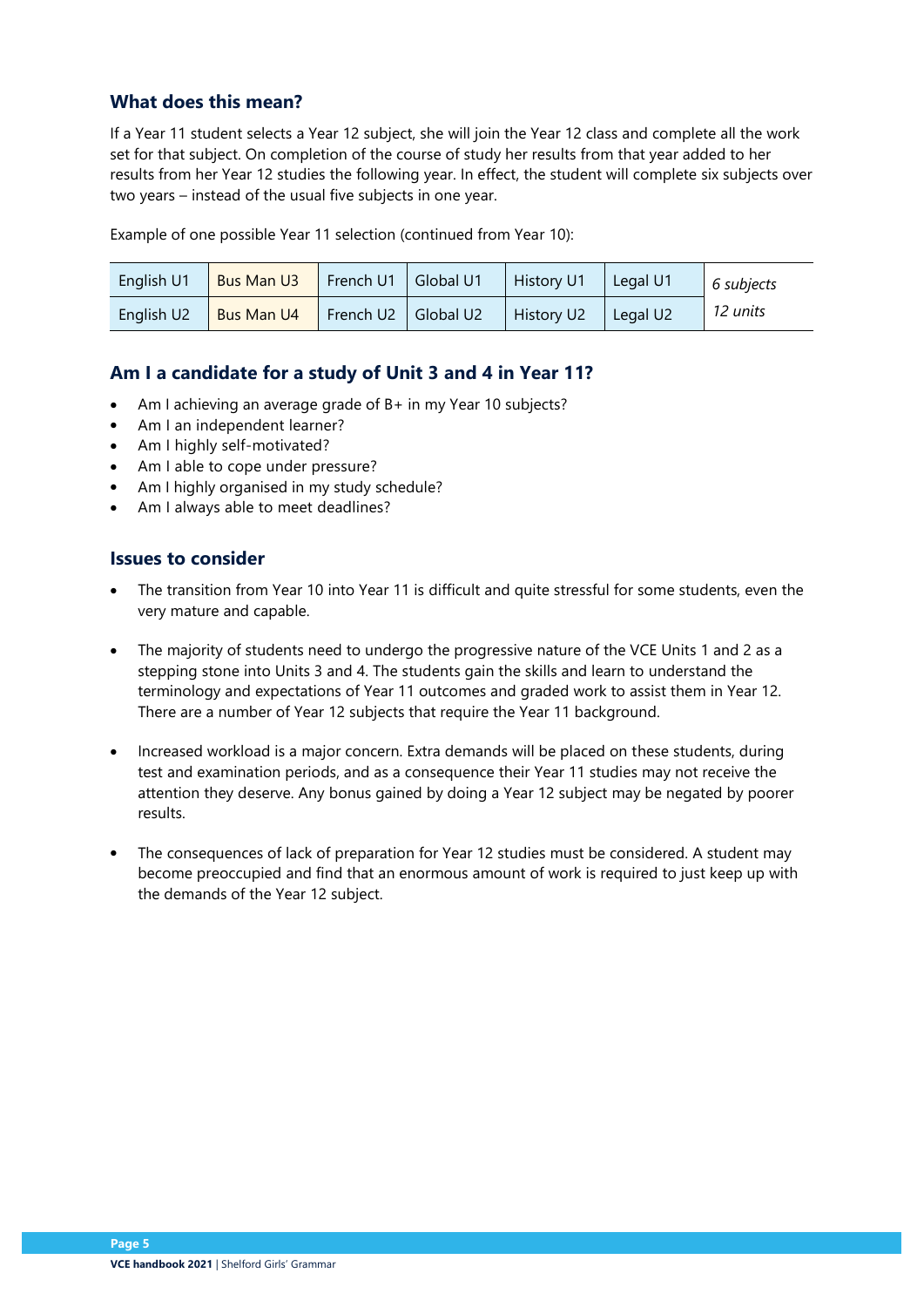### **Unit 3 and 4 subjects available to Year 11 students**

Students in Year 11 may only select one Unit 3 and 4 subject.

|   | BIOLOGY UNIT 3 and 4                                  | 6              | LEGAL STUDIES UNIT 3 and 4                                              |
|---|-------------------------------------------------------|----------------|-------------------------------------------------------------------------|
|   | BUSINESS MANAGEMENT UNIT 3 and 4                      | $\overline{7}$ | PHYSICAL EDUCATION UNIT 3 and 4                                         |
|   | CHINESE FL UNIT 3 and 4                               | 8              | STUDIO ARTS UNIT 3 and 4                                                |
| 4 | FOOD STUDIES UNIT 3 and 4                             | 9              | <b>VET STUDIES</b>                                                      |
|   | <b>HEALTH &amp; HUMAN DEVELOPMENT</b><br>UNIT 3 and 4 | 10             | <b>EXTERNAL VCE (excluding Chinese)</b><br>First Language Unit 3 and 4) |

An average of B+ is required to be eligible.

### **VET course examples**

| Acting (Screen) Unit 1 and 2         | 4 | Equine Studies Unit 1 and 2                           |
|--------------------------------------|---|-------------------------------------------------------|
| Allied Health Assistant Unit 1 and 2 | 5 | Community Services Unit 1 and 2                       |
| Animal Studies Unit 1 and 2          | b | Applied Fashion Design and<br>Technology Unit 1 and 2 |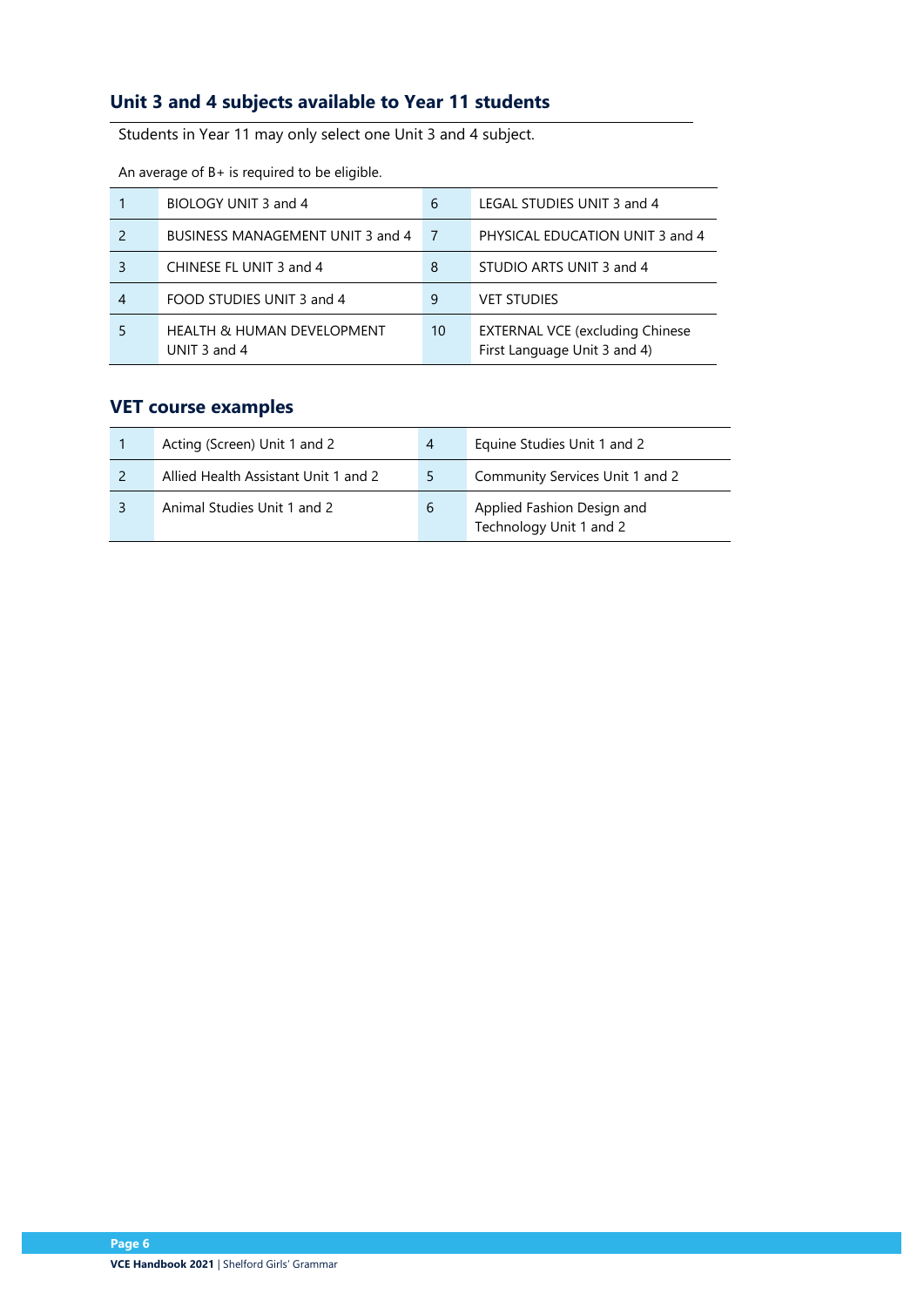# <span id="page-9-0"></span>**Year 12**

# <span id="page-9-1"></span>Subject choices

Year 12 students can choose from the following subjects.

### **Unit 3 and 4 subjects**

|                | Unit 3 & 4 subjects                                     |    |                                 |  |  |  |
|----------------|---------------------------------------------------------|----|---------------------------------|--|--|--|
|                | All Unit 3 and 4 subjects are taken for the entire year |    |                                 |  |  |  |
| $\mathbf{1}$   | ACCOUNTING UNIT 3 and 4                                 | 15 | JAPANESE SL UNIT 3 and 4        |  |  |  |
| 2              | ART UNIT 3 and 4                                        | 16 | LEGAL STUDIES UNIT 3 and 4      |  |  |  |
| $\overline{3}$ | BIOLOGY UNIT 3 and 4                                    | 17 | LITERATURE UNIT 3 and 4         |  |  |  |
| $\overline{4}$ | BUSINESS MANAGEMENT UNIT 3 and 4                        | 18 | MATHS - FURTHER UNIT 3 and 4    |  |  |  |
| 5              | CHEMISTRY UNIT 3 and 4                                  | 19 | MATHS - METHODS UNIT 3 and 4    |  |  |  |
| 6              | CHINESE FL UNIT 3 and 4                                 | 20 | MATHS - SPECIALIST UNIT 3 and 4 |  |  |  |
| $\overline{7}$ | DRAMA UNIT 3 and 4                                      | 21 | MUSIC PERFORMANCE UNIT 3 and 4  |  |  |  |
| 8              | ENGLISH UNIT 3 and 4                                    | 22 | PHYSICAL EDUCATION UNIT 3 and 4 |  |  |  |
| 9              | EAL UNIT 3 and 4                                        | 23 | PHYSICS UNIT 3 and 4            |  |  |  |
| 10             | FOOD STUDIES UNIT 3 and 4                               | 24 | PSYCHOLOGY UNIT 3 and 4         |  |  |  |
| 11             | FRENCH UNIT 3 and 4                                     | 25 | STUDIO ARTS UNIT 3 and 4        |  |  |  |
| 12             | <b>GLOBAL POLITICS UNIT 3 and 4</b>                     | 26 | VISUAL COMM DESIGN UNIT 3 and 4 |  |  |  |
| 13             | <b>HEALTH &amp; HUMAN DEVELOPMENT UNIT 3</b><br>and $4$ | 27 | <b>VET STUDIES</b>              |  |  |  |
| 14             | HISTORY: REVOLUTIONS UNIT 3 and 4                       | 28 | <b>EXTERNAL VCE STUDIES</b>     |  |  |  |

Example of one possible Year 12 selection (continued from Year 11):

| English U3 | French U3 | <b>Global U3</b> | <b>History U3</b> | Legal U3 | Study periods | 5 subjects |
|------------|-----------|------------------|-------------------|----------|---------------|------------|
| English U4 | French U4 | Global U4        | <b>History U4</b> | Legal U4 | Study periods | 10 units   |

### **VET course examples**

| Acting (Screen) Unit 3 and 4         | 4 | Equine Studies Unit 3 and 4                           |
|--------------------------------------|---|-------------------------------------------------------|
| Allied Health Assistant Unit 3 and 4 | 5 | Community Services Unit 3 and 4                       |
| Animal Studies Unit 3 and 4          | 6 | Applied Fashion Design and<br>Technology Unit 3 and 4 |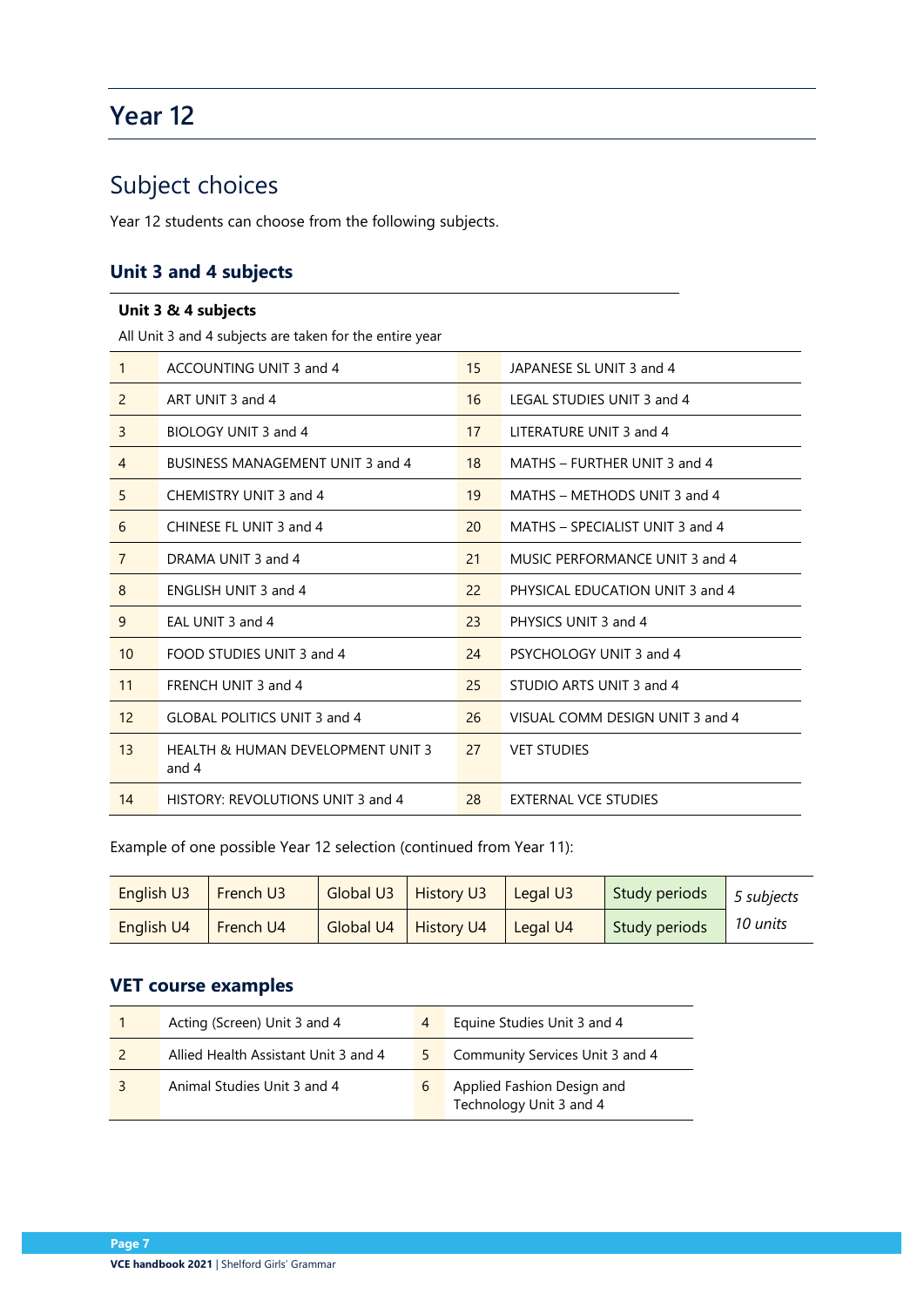# <span id="page-10-0"></span>**Appendix: Subject descriptions**

# <span id="page-10-1"></span>Accounting Units 1 and 2

### **Unit 1: Role of accounting in business**

### *Area of study 1: The role of accounting*

In this area of study students investigate the reasons for establishing a business and possible alternatives to operating a business. They explore types of business ownership, factors that lead to the success or failure of a business, sources of business finance and ethical considerations. They develop an understanding of the role and importance of accounting in operating a business, and consider how accounting is used to provide information for making operational and investment decisions.

### *Area of study 2: Recording financial data and reporting accounting information for a service business*

Students investigate the role of accounting in generating financial data and accounting information. They use the accrual method for determining profit for a service business operating as a sole proprietor with cash and credit transactions. Students use both manual methods and ICT to record financial data and report accounting information. They apply accounting assumptions and qualitative characteristics, and use business documents and indicators to measure business performance in order to consider the success or failure of the business.

### **Unit 2: Accounting and decision-making for a trading business**

### *Area of study 1: Accounting for inventory*

The strategic management of inventory is a key factor in the success or failure of a trading business. In this area of study students investigate use of both the First-In, First-Out (FIFO) and Identified Cost inventory cost assignment methods to record and report the movements of inventory through the business. Using both methods, students discuss the effect of relevant financial and non-financial factors, including ethical considerations, on the outcomes of decisions taken in relation to inventory.

### *Area of study 2: Accounting for and managing accounts receivable and accounts payable*

Managing accounts receivable and accounts payable successfully is essential to maintaining an adequate cash flow for a business. In this area of study students record and report transactions relating to accounts receivable and accounts payable. They examine strategies for managing credit transactions and use indicators, such as accounts receivable turnover and accounts payable turnover, to analyse decisions related to these areas. Students also take account of ethical considerations involved in managing accounts receivable and accounts payable and the effects of these on business performance.

### *Area of study 3: Accounting for and managing non-current assets*

In this area of study students develop an understanding of the accounting processes for non-current assets and the issues that can arise when determining a valuation for a non-current asset. Students calculate and apply depreciation using the straight-line method and undertake recording and reporting of depreciation.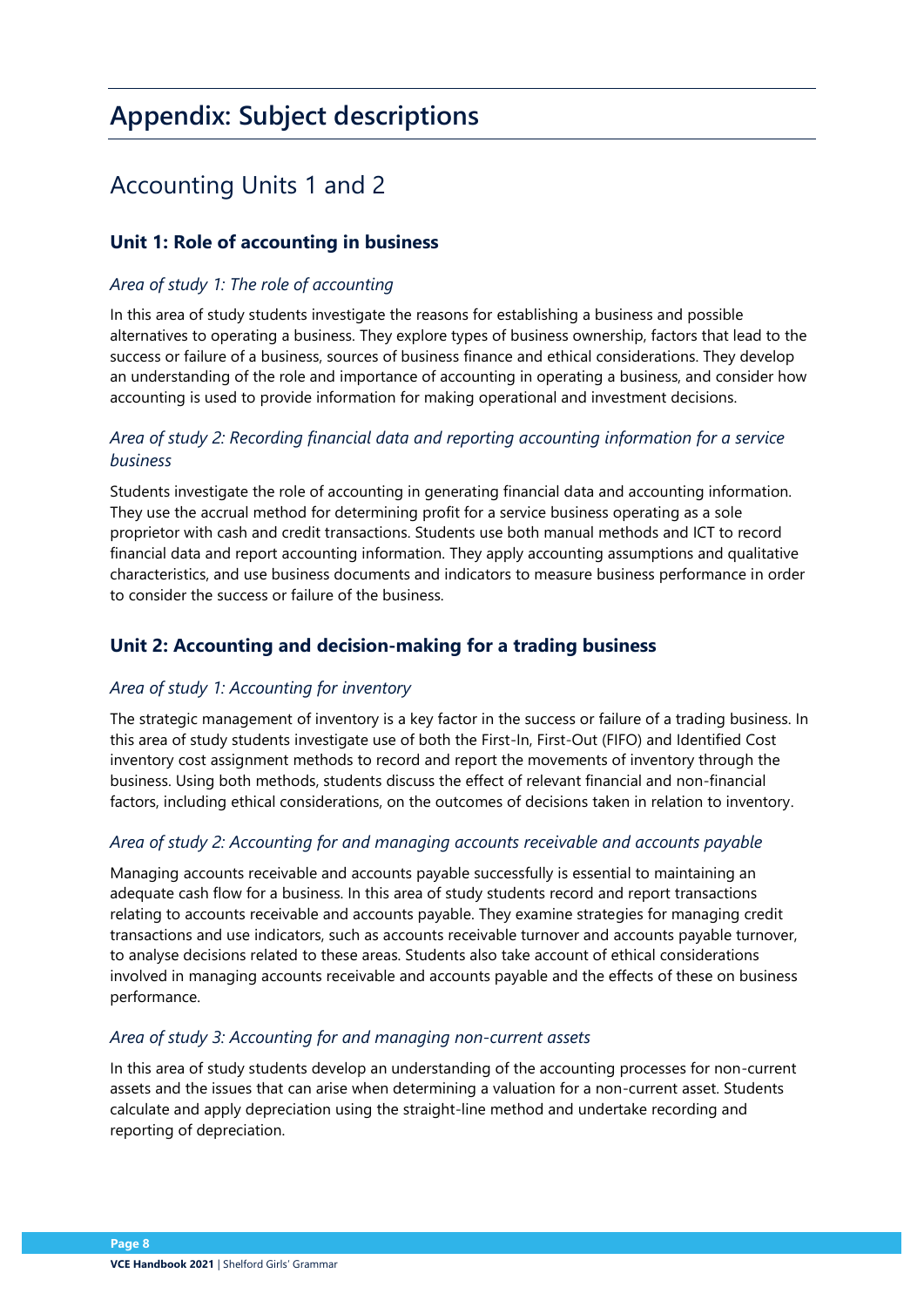### **Assessment**

Students undertake a variety of school-based assessment tasks, both manual and ICT based, to determine levels of achievement including practical exercises, research projects, presentations, case studies and tests.

### <span id="page-11-0"></span>Accounting Units 3 and 4

### **Unit 3: Financial accounting for a trading business**

This unit focuses on financial accounting for a trading business owned by a sole proprietor, and highlights the role of accounting as an information system. Students use the double entry system of recording financial data and prepare reports using the accrual basis of accounting and the perpetual method of inventory recording. Students develop their understanding of the accounting processes for recording and reporting and consider the effect of decisions made on the performance of the business. They interpret reports and information presented in a variety of formats and suggest strategies to the owner to improve the performance of the business. Where appropriate, the accounting procedures developed in each area of study should incorporate the application of the Conceptual Framework, financial indicators to measure business performance, as well as the ethical considerations of business owners when making decisions, including financial, social and environmental.

### *Outcome 1*

On completion of this unit the student should be able to record financial data using a double entry system; explain the role of the General Journal, General Ledger and inventory cards in the recording process; and describe, discuss and analyse various aspects of the accounting system, including ethical considerations.

### *Outcome 2*

Record transactions and prepare, interpret and analyse accounting reports for a trading business.

### **Unit 4: Recording, reporting, budgeting and decision-making**

In this unit students further develop their understanding of accounting for a trading business owned by a sole proprietor and the role of accounting as an information system. Students use the double entry system of recording financial data, and prepare reports using the accrual basis of accounting and the perpetual method of inventory recording. Both manual methods and ICT are used to record and report.

Students extend their understanding of the recording and reporting process with the inclusion of balance day adjustments and alternative depreciation methods. They investigate both the role and importance of budgeting in decision-making for a business. They analyse and interpret accounting reports and graphical representations to evaluate the performance of a business. From this evaluation, students suggest strategies to business owners to improve business performance. Where appropriate, the accounting procedures developed in each area of study should incorporate application of the Conceptual Framework and financial indicators to measure business performance, as well as the ethical considerations of business owners when making decisions, including financial, social and environmental.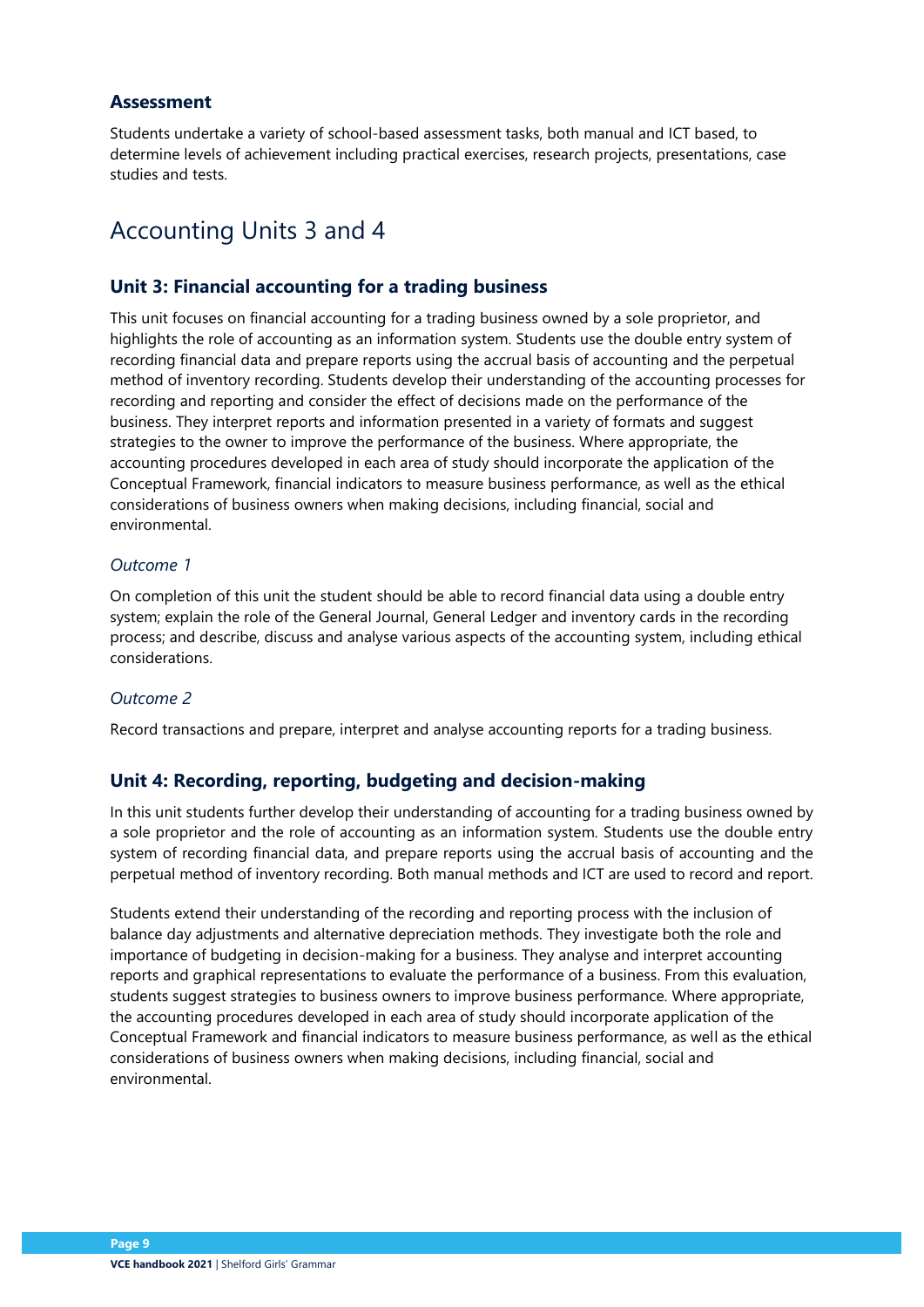### *Outcome 1*

On completion of this unit the student should be able to record financial data and balance day adjustments using a double entry system, report accounting information using an accrual-based system and evaluate the effect of balance day adjustments and alternative methods of depreciation on accounting reports.

### *Outcome 2*

On completion of this unit the student should be able to prepare budgeted accounting reports and variance reports for a trading business using financial and other relevant information, and model, analyse and discuss the effect of alternative strategies on the performance of a business.

### **Assessment**

The student's level of achievement will be determined by school-assessed coursework and an end of year examination.

Percentage contributions to the study score in Accounting are:

- Unit 3 school assessed coursework: 25%
- Unit 4 school assessed coursework: 25%
- End of year examination: 50%

# <span id="page-12-0"></span>Australian and Global Politics Units 1 and 2

### **Unit 1**

### *Area of study: Power and ideas*

This area of study provides students with a general introduction to the concept and significance of politics, power, authority and legitimacy. Students are introduced to the political spectrum: left, right, radical, conservative. They explore ideas that shape political systems including liberal democracy, socialism, fascism, authoritarianism and theocracy. Students explore the characteristics of the Australian political system and investigate a case study of a nondemocratic system to compare the ways that political systems operate and to develop a deeper understanding of Australian democracy.

On completion of this unit the student should be able to identify and explain key ideas relating to the exercise of political power, and analyse and evaluate different approaches to governmental power by comparing Australian democracy with a non-democratic political system.

### *Area of study 2: Political actors and power*

In this area of study students explore the roles and functions of key political actors in the Australian system. This area of study explores the ways social media and the 24-hour news cycle influence political debate. Students investigate case studies of political parties, interest groups and media issues to analyse the importance of these forms of participation in the Australian political system.

On completion of this unit the student should be able to explain and analyse the roles and functions of political parties, interest groups and the media and their influence on participation in Australian politics.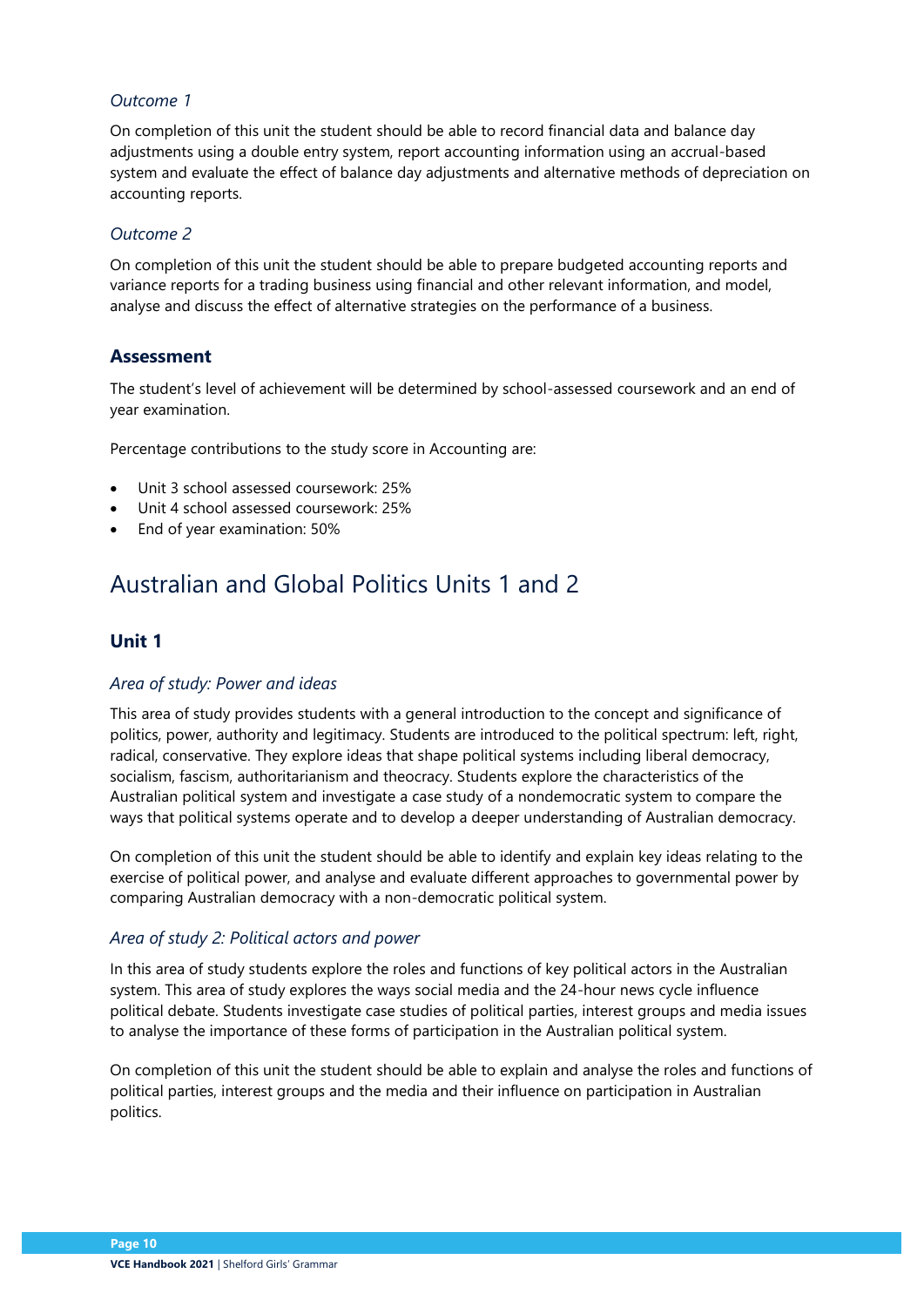### **Unit 2: Global connections**

### *Area of study 1: Global links*

In this area of study students consider how citizens and global actors in the 21st century interact and connect with the world. Increased global interconnectedness has transformed lives and created global links, and in so doing, raised the debate over whether or not citizens' responsibilities exist beyond national borders.

On completion of this unit the student should be able to identify and analyse the social, political and economic interconnections created by globalisation and evaluate Australia's participation in the global community.

### *Area of study 2: Global cooperation and conflict*

In this area of study, students investigate the concept of a global community through considering contemporary case studies of global cooperation and conflict. The theory of cosmopolitanism advocates a global community with a common humanity and a shared vision of goals, beyond cultural, social, political and ethnic divides, through which global actors work to achieve common aims. Students consider the extent to which this notion of a cosmopolitan global community can effectively deal with global challenges posed by the realist perspective of some global actors.

On completion of this unit the student should be able to describe and analyse the extent to which global actors can effectively manage cooperation, conflict and instability in relation to selected case studies.

### **Assessment**

- Tests (short-answer and extended response questions)
- Research report
- **Essay**
- Interactive presentation

# <span id="page-13-0"></span>Art Units 1 and 2

### **Unit 1: Artworks, experience and meaning**

### *Area of study 1: Artworks and meaning*

In this area of study students are introduced to the Structural and Personal Framework to support the interpretation of the meaning and messages of artworks. Students learn that the analysis of an artwork through the Structural framework can enhance their understanding and interpretation. They gain an understanding that the interpretation of meaning and messages of art may be a personal response by the artist and/or the viewer. Students study at least three different artists and at least one work by each artist, examining both historical and contemporary artworks.

### *Outcome 1*

On completion of this unit the student should be able to analyse and interpret a variety of work using the Structural and the Personal Framework.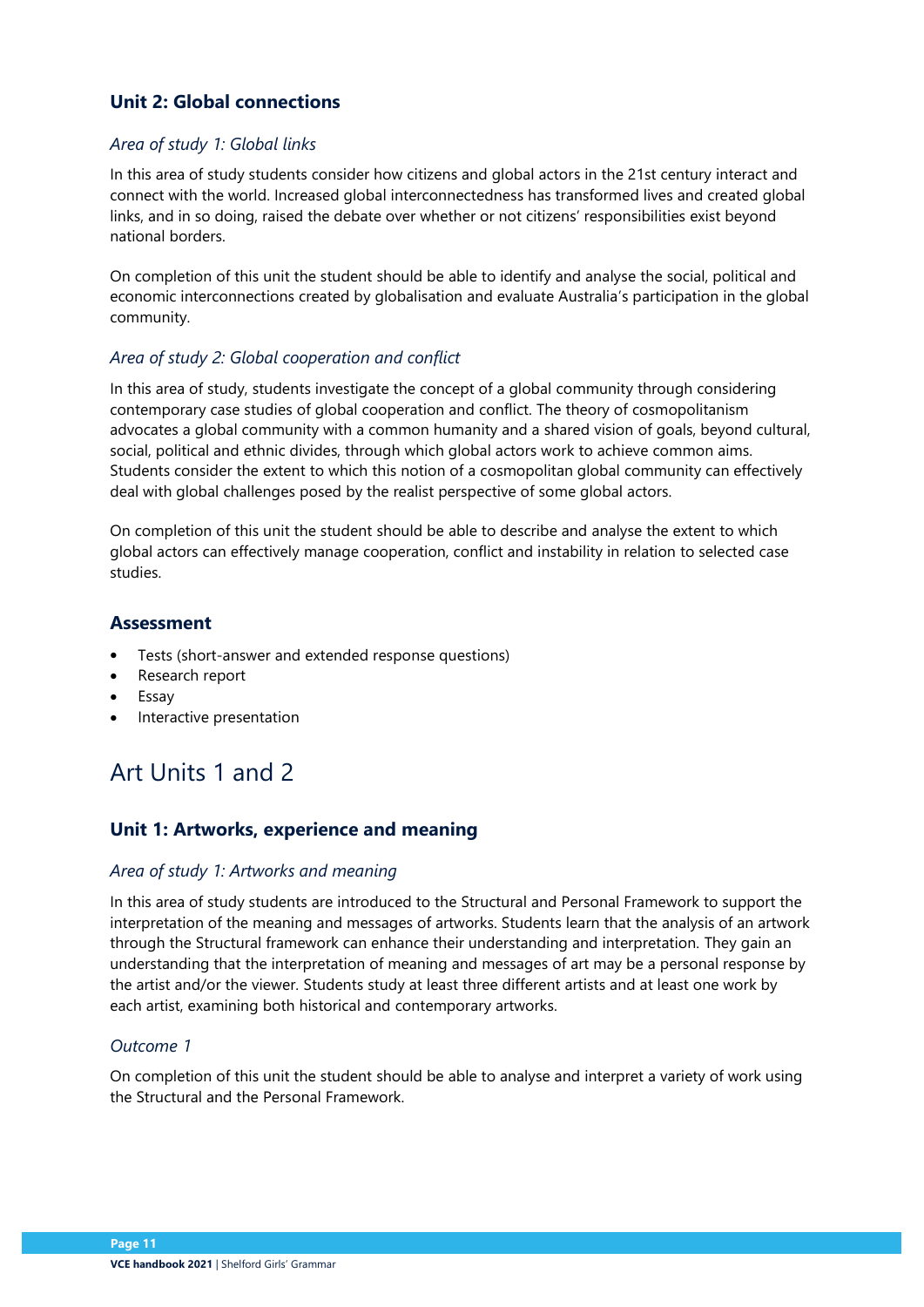### *Area of study 2: Art making and meaning*

In this area of study students are encouraged to develop and apply skills while exploring areas of individual interest to create artworks. Students undertake a range of experiences that offer different ways of working and develop an understanding of how to use the art process. They investigate the art practices of selected artist or styles as inspiration for their own visual responses. Students engage in creative and technical processes with a range of materials and art forms and use a visual diary to document their reflections, exploration of ideas and experimentation with materials and techniques. They use the Structural and the Personal Framework to evaluate their own visual responses.

### *Outcome 2*

On completion of this unit the student should be able to use the art process to create visual responses that demonstrate their personal interest and ideas.

### **Unit 2: Artworks and contemporary culture**

### *Area of study 1: Contemporary artworks and culture*

In this area of study students focus on the ways in which art reflects and communicates the values, beliefs and traditions of the societies for and in which it was created. Particular emphasis is placed on the influence of contemporary materials, techniques, ideas and approaches to making and presenting artworks. Students focus their research on selected themes to compare artworks, artists and their artistic practice.

Students must:

- Apply the Cultural Framework and Contemporary Framework in their analysis and interpretation of artworks of at least four artists.
- Study at least two artworks produced from 1990 onwards.

### *Outcome 1*

On completion of the unit the student should be able to discuss and compare artworks from different cultures and times using the Contemporary and Cultural Frameworks.

### *Area of study 2: Art making and contemporary culture*

In this area of study students explore areas of personal interest related to culture and contemporary practices. They use the art process and experiment with visual language to develop, present and document ideas. Students use contemporary or cultural artistic sources to inspire their own work. They will use all the Analytical frameworks to document their artistic practice in their visual diary. They reflect on their own art making, and identify and discuss how they have used the art process and developed their visual language.

### *Outcome 2*

On completion of this unit the student should be able to use the art process to finish at least one finished artwork that explores social and/or personal ideas or issues.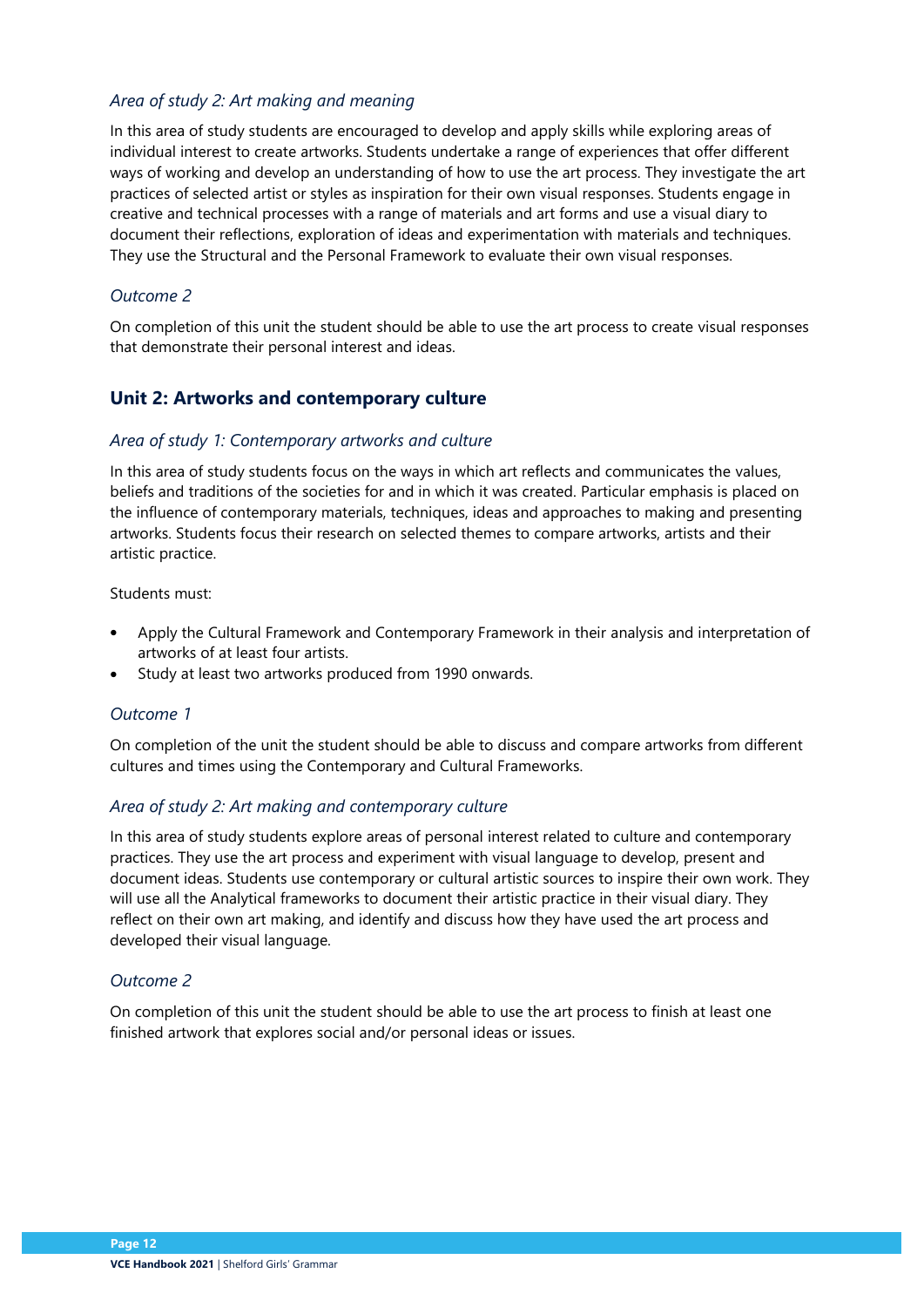# <span id="page-15-0"></span>Art Units 3 and 4

### **Unit 3: Artworks, ideas and values**

### *Area of study 1: Interpreting art*

In this area of study students respond to and critically interpret the meanings and messages of artworks. They develop, examine and analyse their own and others' opinions and use evidence to support different points of view. Students undertake research to support their analysis and critique. Using appropriate terminology, they compare artworks produced before 1990 with artworks produced since 1990. Students must undertake:

- the study of at least one artist, their artistic practice and artworks produced before 1990, and at least one artist, their artistic practice and artworks produced since 1990
- a comparison of the artists with detailed analysis of at least two artworks by each artist
- the application of relevant aspects of the Analytical Frameworks across each of the selected artworks to interpret the meanings and messages.

### *Outcome 1*

On completion of this unit the student should be able to use the Analytical Frameworks to analyse and interpret artworks produced before 1990 and since 1990, and compare the meanings and messages of these artworks.

### *Area of study 2: Investigation and interpretation through art making*

In this area of study students use the art process to develop their own art responses inspired by ideas, concepts and observations. They apply imagination and creativity as they explore and develop visual language through the investigation and experimentation of materials, techniques, processes and art forms. Students engage in ongoing exploration, experimentation, reflection, analysis and evaluation as they progressively develop and refine their ideas. They document and analyse their thinking and working practices throughout the art process, using the language and context of selected and identified Analytical Frameworks to guide their reflection. They use appropriate technical skill to produce a body of work with at least one finished artwork at the end of Unit 3.

### *Outcome 2*

On completion of this unit the student should be able to use the art process to produce at least one artwork, and use the Analytical Frameworks to document and evaluate the progressive development and refinement of their artistic practice.

### **Unit 4: Artworks, ideas and viewpoints**

### *Area of study 1: Discussing art*

In this area of study students discuss art ideas and issues and the varying interpretations about the role of art in society. Students select a statement about an art idea and related issues that they research, analyse and interpret. They refer to a range of resources and viewpoints to examine opinions and arguments, and refer to artists and artworks to support and develop their own ideas. The range of commentaries and viewpoints may both support and challenge the selected art idea and related issues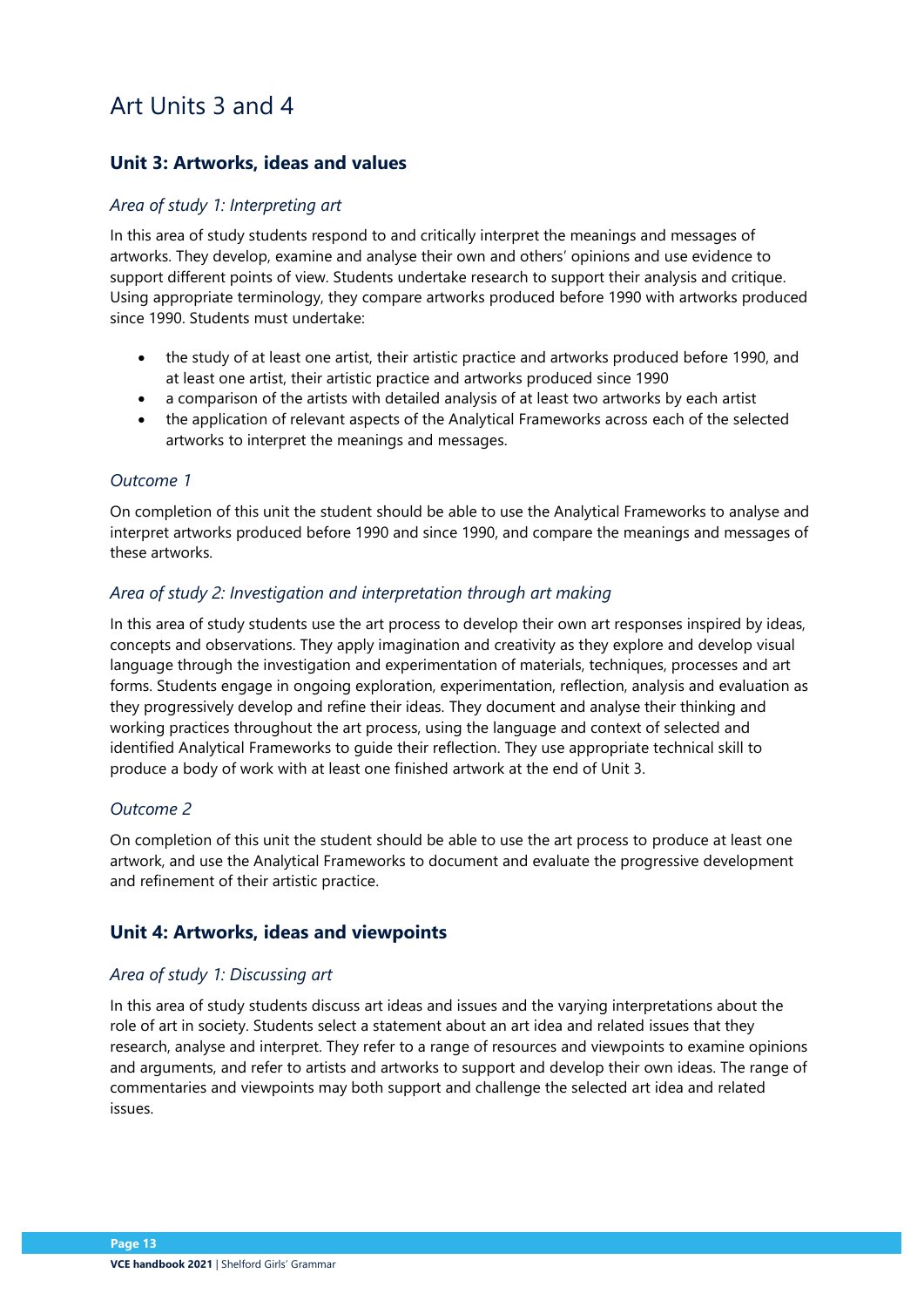Students use relevant aspects of the Analytical Frameworks to provide structure for their analysis and discussion.

In this area of study students must investigate:

- one art idea and related issues
- at least one artist not studied in Unit 3 and a minimum of one artwork by that artist
- a range of viewpoints as presented in attributed commentaries relating to the selected art idea and related issues and artwork/s.

### *Outcome 1*

On completion of this unit the student should be able to examine and analyse an art idea and its related issues to inform their viewpoint.

### *Area of study 2: Realisation and resolution*

In this area of study students continue to develop the body of work begun in Unit 3 by using the art process and work toward resolved ideas and concepts leading to at least one finished artwork, in addition to the work that was completed for Unit 3. They reflect on personal concepts and ideas as they progressively develop and refine their artworks. Students continue to use the Analytical Frameworks to document their artistic practice, reflecting on exploration, experimentation, further development, refinement and resolution of a body of work.

### *Outcome 2*

On completion of this unit the student should be able to apply the art process to progressively communicate ideas, directions and personal concepts in a body of work that includes at least one finished artwork and use selected aspects of the Analytical Frameworks to underpin reflections on their art making.

### **Assessment**

- Unit 3 School-assessed Coursework: 10 %
- Unit 4 School-assessed Coursework: 10 %
- Units 3 and 4 School-assessed Task: 50 %
- End-of-year examination: 30 %

# <span id="page-16-0"></span>Biology Units 1 and 2

### **Unit 1: How do living things stay alive?**

In this unit students are introduced to some of the challenges to an organism in sustaining life. Students examine the cell as the structural and functional unit of life, from the single celled to the multicellular organism, and the requirements for sustaining cellular processes in terms of inputs and outputs. They analyse types of adaptations that enhances the organism's survival in a particular environment and consider the role homeostatic mechanisms play in maintaining the internal environment. Students investigate how a diverse group of organisms form a living interconnected community that is adapted to, and utilises, the abiotic resources of its habitat. The role of a keystone species in maintaining the structure of an ecosystem is explored. Students consider how the planet's biodiversity is classified and the factors that affect the growth of a population.

On completion of this unit the student should be able to: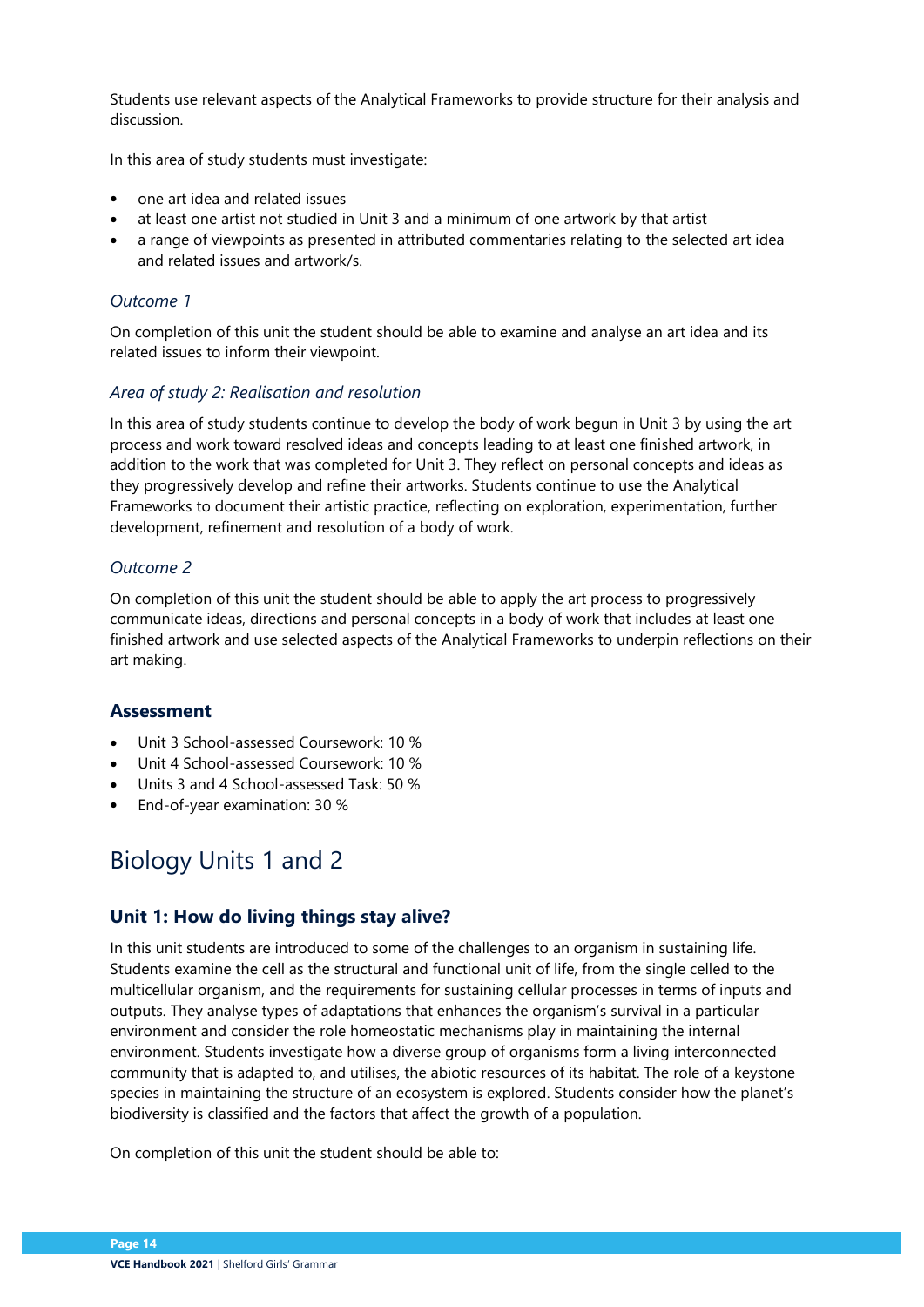- investigate and explain how cellular structures and systems function to sustain life
- explain how various adaptations enhance the survival of an individual organism, investigate the relationships between organisms that form a living community and their habitat, and analyse the impacts of factors that affect population growth
- design and undertake an investigation related to the survival of an organism or species, and draw conclusions based on evidence from collected data.

### *Assessment*

Demonstration of the learning outcomes is based on students' performance on a selection of assessment tasks.

### **Unit 2: How is continuity of life maintained?**

In this unit, students focus on cell reproduction and the transmission of biological information from generation to generation. Students learn that all cells are derived from pre-existing cells through the cell cycle. They examine the process of DNA replication and compare cell division in both prokaryotic and eukaryotic organisms. Students explore the mechanisms of asexual and sexual reproductive strategies, and consider the advantages and disadvantages of these two types of reproduction. The role of stem cells in the differentiation, growth, repair and replacement of cells in humans is examined, and their potential use in medical therapies is considered. Students use chromosome theory and terminology from classical genetics to explain the inheritance of characteristics, analyse patterns of inheritance, interpret pedigree charts and predict outcomes of genetic crosses.

They explore the relationship between genes, the environment and the regulation of genes in giving rise to phenotypes. They consider the role of genetic knowledge in decision making about the inheritance of autosomal dominant, autosomal recessive and sex-linked genetic conditions. In this context the uses of genetic screening and its social and ethical issues are examined.

On completion of this unit the student should be able to:

- Compare the advantages and disadvantages of asexual and sexual reproduction, explain how changes within the cell cycle may have an impact on cellular or tissue system function and identify the role of stem cells in cell growth and cell differentiation and in medical therapies.
- Apply an understanding of genetics to describe patterns of inheritance, analyse pedigree charts, predict outcomes of genetic crosses and identify the implications of the uses of genetic screening and decision making related to inheritance.
- Investigate and communicate a substantiated response to a question related to an issue in genetics and/or reproductive science.

### *Assessment*

Demonstration of the learning outcomes is based on students' performance on a selection of assessment tasks.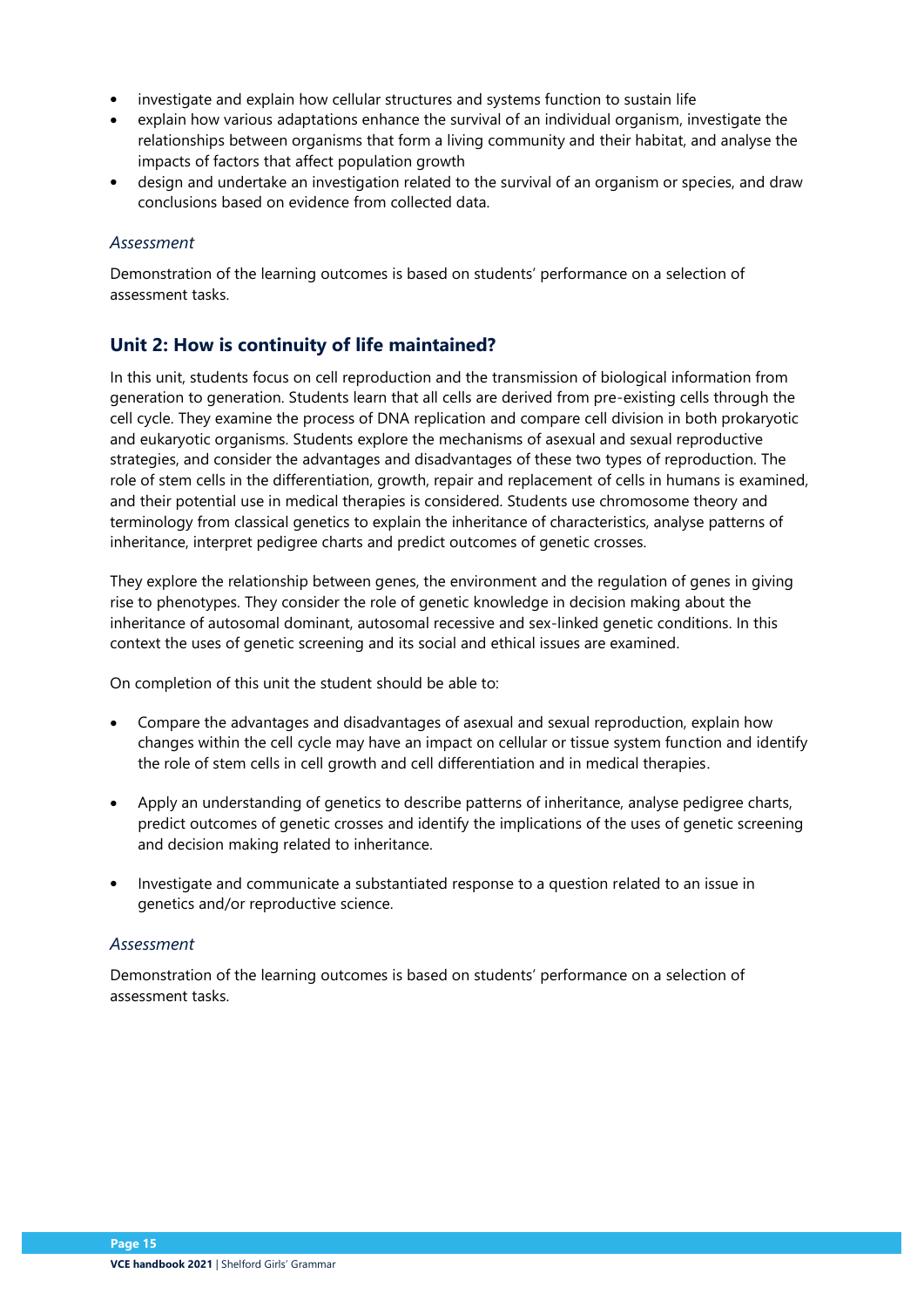# <span id="page-18-0"></span>Biology Units 3 and 4

### **Unit 3: How do cells maintain life?**

In this area of study, students focus on the cell as a complex chemical system. They examine the chemical nature of the plasma membrane to compare how hydrophilic and hydrophobic substances move across it. They model the formation of DNA and proteins from their respective subunits. The expression of the information encoded in a sequence of DNA to form a protein is explored and the nature of the genetic code outlined. Students use the lac operon to explain prokaryotic gene regulation in terms of the 'switching on' and 'switching off' of genes. Students learn why the chemistry of the cell usually takes place at relatively low, and within a narrow range of, temperatures. They examine how reactions, including photosynthesis and cellular respiration, are made up of many steps that are controlled by enzymes and assisted by coenzymes. Students explain the mode of action of enzymes and the role of coenzymes in the reactions of the cell and investigate the factors that affect the rate of cellular reactions.

On completion of this unit the student should be able to:

- Explain the dynamic nature of the cell in terms of key cellular processes including regulation, photosynthesis and cellular respiration, and analyse factors that affect the rate of biochemical reactions.
- apply a stimulus-response model to explain how cells communicate with each other, outline human responses to invading pathogens, distinguish between the different ways that immunity may be acquired, and explain how malfunctions of the immune system cause disease.

### *Assessment*

Students' level of achievement in Unit 3 will be determined by school-assessed coursework and end of year examination. School assessed coursework for Unit 3 will contribute 16% to the study score.

The level of achievement for Units 3 and 4 is also assessed by an end of year examination, which will contribute 60% to the study score.

### **Unit 4: How does life change and respond to challenges over time?**

In this unit students consider the continual change and challenges to which life on Earth has been subjected. They investigate the relatedness between species and the impact of various change events on a population's gene pool. The accumulation of changes over time is considered as a mechanism for biological evolution by natural selection that leads to the rise of new species. Students examine change in life forms using evidence from palaeontology, biogeography, developmental biology and structural morphology. They explore how technological developments in the fields of comparative genomics, molecular homology and bioinformatics have resulted in evidence of change through measurements of relatedness between species. Students examine the structural and cognitive trends in the human fossil record and the interrelationships between human biological and cultural evolution. The biological consequences, and social and ethical implications, of manipulating the DNA molecule and applying biotechnologies is explored for both the individual and the species.

On completion of this unit students should be able to:

• Analyse evidence for evolutionary change, explain how relatedness between species is determined, and elaborate on the consequences of biological change in human evolution.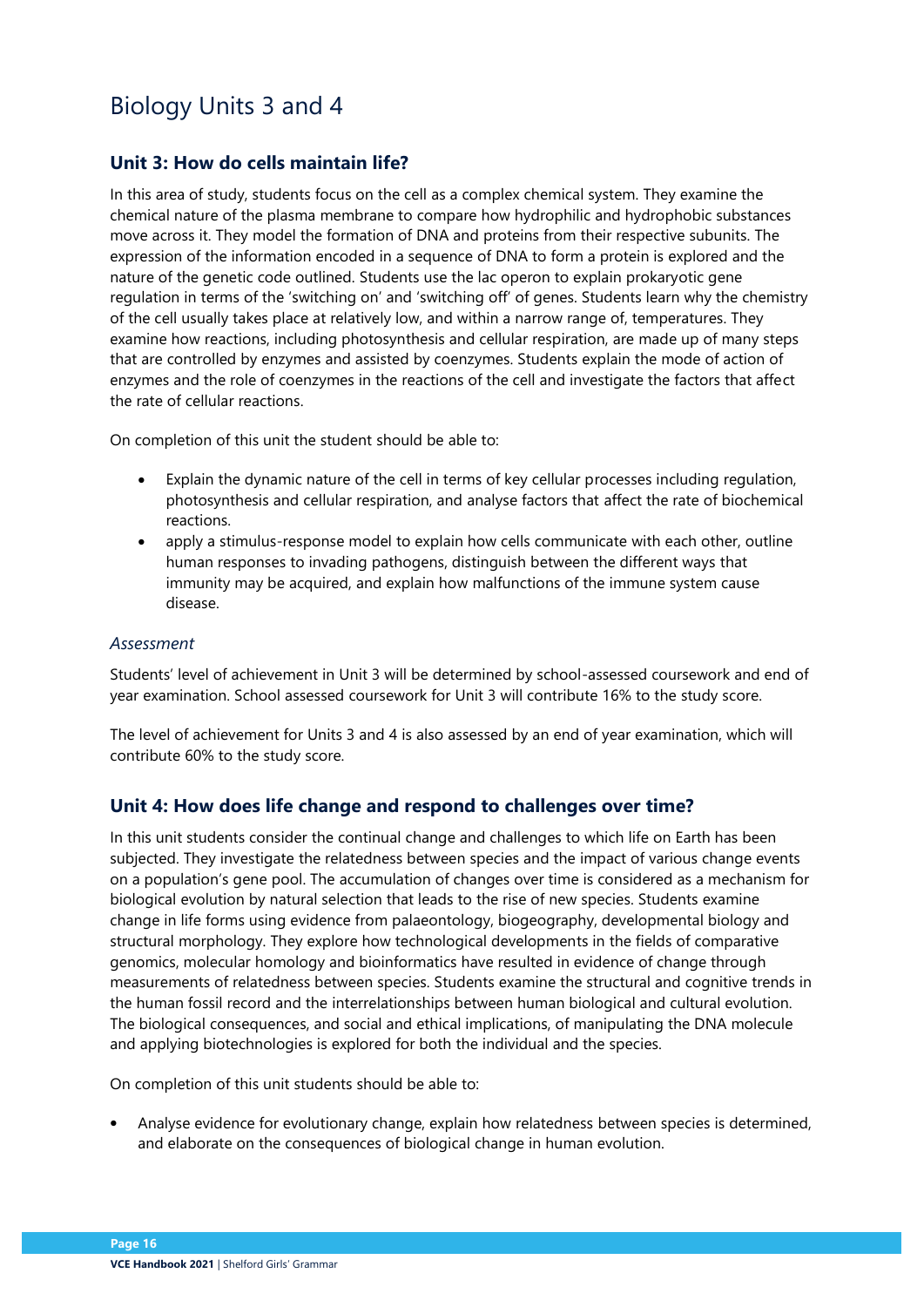- Describe how tools and techniques can be used to manipulate DNA, explain how biological knowledge is applied to biotechnical applications, and analyse the interrelationship between scientific knowledge and its applications in society.
- Design and undertake an investigation related to cellular processes and/or biological change and continuity over time, and present methodologies, findings and conclusions in a scientific poster. analyse evidence for the molecular basis of heredity and patterns of inheritance.
- Analyse and evaluate evidence for evolutionary change and evolutionary relationships, and describe mechanisms for change including the effect of human intervention on evolutionary processes.

### *Assessment*

Students' level of achievement in Unit 4 will be determined by school-assessed coursework and an end-of-year examination. School assessed coursework for Unit 4 will contribute 24% to the study score. The level of achievement as assessed by an end-of-year examination will contribute 60% to the study score.

# <span id="page-19-0"></span>Business Management Units 1 and 2

### **Unit 1: Planning a business**

### *Area of study 1: The business idea*

On completion of this unit the students should be able to describe how and why business ideas are created and developed, and explain the methods by which a culture of business innovation and entrepreneurship may be fostered in a nation.

### *Area of study 2: External environment*

Students consider factors from the external environment of businesses such as legal, political, social, economic, technological, global and corporate social responsibility factors and the effects these may have on the decisions made when planning a business. Students investigate how the internal environment relates to the external environment and the effects of this relationship on planning a business. On completion of this unit students should be able to describe the external environment of a business and explain how the macro and operating factors within it may affect business planning.

### *Area of study 3: Internal environment*

Students explore the factors within businesses internal environment and consider how planning decisions may have an effect on the ultimate success of a business. The internal environment affects the approach to and success of business planning. The owner will generally have more control over the activities, functions and pressures that occur within a business. These factors, such as business models, legal business structures and staffing, will also be influenced to some extent by the external environment.

On completion of this unit the student should be able to describe the internal business environment and analyse how factors from within it may affect business planning.

- Case study analysis
- A business research report- Interviewing a business owner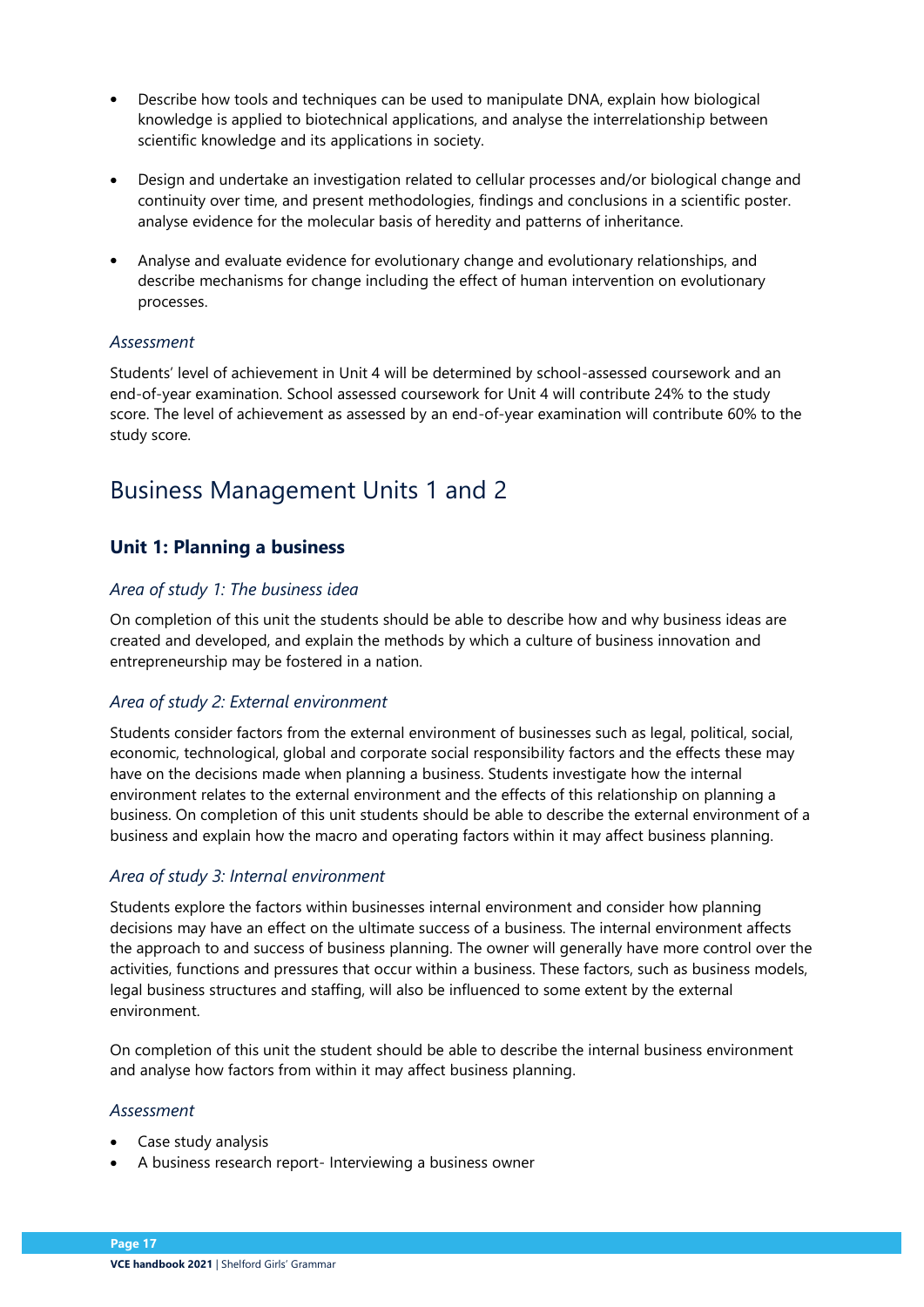• School-based activity (market day) and development of a business plan

### **Unit 2: Establishing a business**

### *Area of study 1: Legal requirements and financial considerations*

It is essential to deal with legal and financial matters when establishing a business. In this area of study students are introduced to the legal requirements and financial considerations that are vital to establishing a business. They also consider the implications for the business if these requirements are not met.

On completion of this unit students should be able to explain the importance of complying with legal requirements and financial record keeping, and establishing effective policies and procedures when establishing a business.

### *Area of study 2: Marketing a business*

Establishing a strong customer base for a business is an important component of success. In this Area of study students develop their understanding that marketing encompasses a wide range of management practices, from identifying the needs of the target market and establishing a brand presence, through to considerations on price, product features and packaging, promotion, place, people, physical evidence and processes. They also consider effective public relations strategies and the benefits and costs these can bring to a business.

On completion of this unit students should be able to explain the importance of establishing a customer base and a marketing presence to achieve the objectives of the business, analyse effective marketing and public relations strategies and apply these strategies to business-related case studies.

### *Area of study 3: Staffing a business*

Staff are one of the business's greatest assets and are an important consideration when establishing a business. The quantity and quality of staff has a direct link to business productivity and the achievement of business objectives. In this Area of study students examine the staffing requirements that will meet the needs and objectives of the business and contribute to productivity and effectiveness. They research the processes undertaken by the business with relation to the recruitment, selection and induction of staff. Students also consider the opportunities that the skills and capabilities of staff can contribute to the business, the legal obligations that must be addressed and the relationship between employers and employees within a business.

On completion of this unit students should be able to discuss the staffing needs for a business and evaluate the benefits and limitations of management strategies in this area from both an employer and an employee perspective.

- Computer applications and simulation
- Development of a Marketing Plan
- Business simulation exercise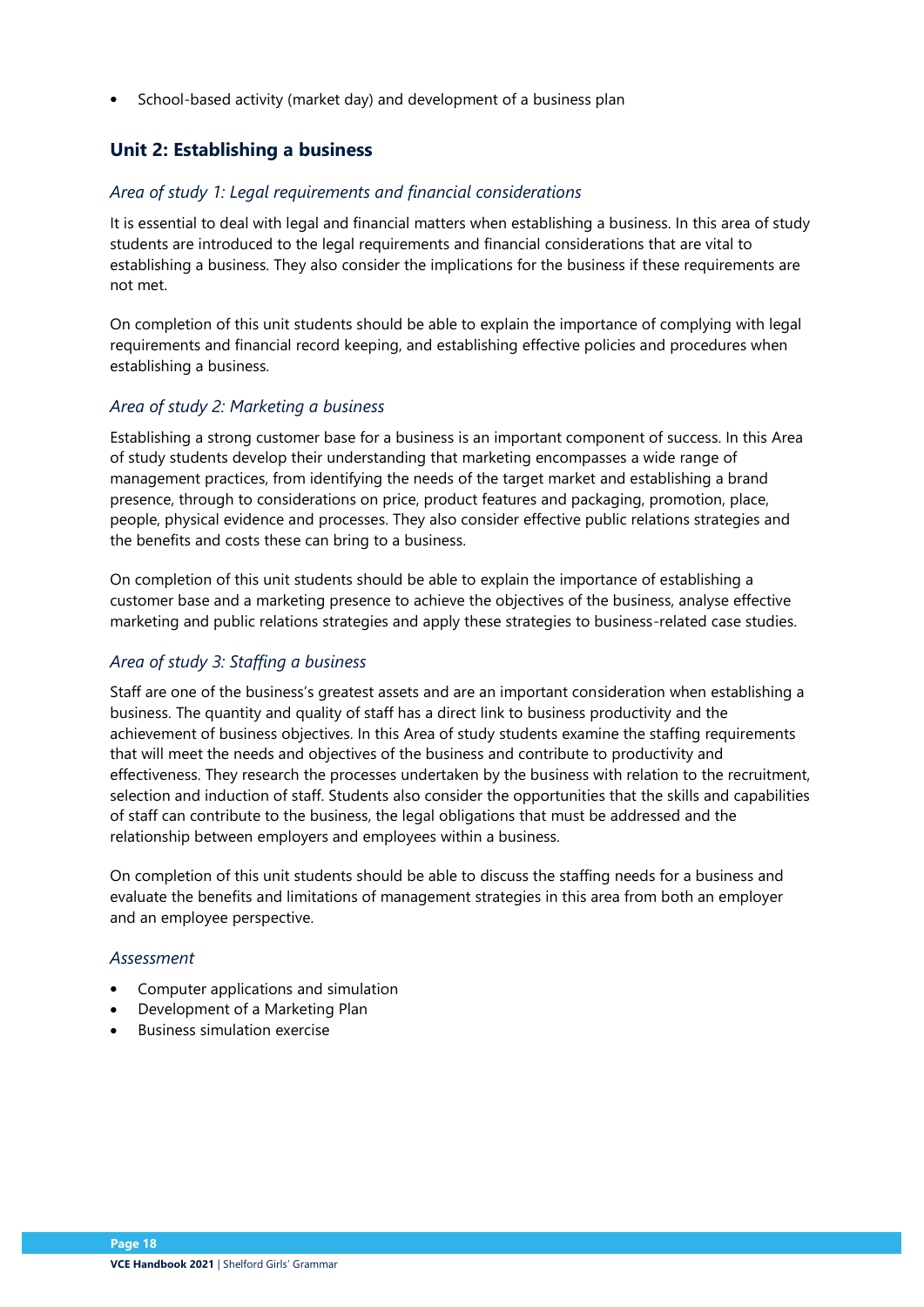# <span id="page-21-0"></span>Business Management Units 3 and 4

### **Unit 3: Managing a business**

In this unit students explore the key processes and issues concerned with managing a business efficiently and effectively to achieve the business objectives. Students examine the different types of businesses and their respective objectives. They consider corporate culture, management styles, management skills and the relationship between each of these. Students investigate strategies to manage both staff and business operations to meet objectives. Students develop an understanding of the complexity and challenge of managing businesses and through the use of contemporary business case studies from the past four years have the opportunity to compare theoretical perspectives with current practice.

On completion of this unit, students should be able to:

- Discuss the key characteristics of businesses and stakeholders, and analyse the relationship between corporate culture, management styles and management skills.
- Explain theories of motivation and apply them to a range of contexts, and analyse and evaluate strategies related to the management of employees.
- Analyse the relationship between business objectives and operations management, and propose and evaluate strategies to improve the efficiency and effectiveness of business operations.

### *Assessment*

The student's performance on each outcome is assessed using one or more of the following:

- a case study
- an essay or a report
- structured questions

### **Unit 4: Transforming a business**

Businesses are under constant pressure to adapt and change to meet their objectives. In this unit students consider the importance of reviewing key performance indicators to determine current performance and the strategic management necessary to position a business for the future. Students study a theoretical model to undertake change, and consider a variety of strategies to manage change in the most efficient and effective way to improve business performance. They investigate the importance of leadership in change management. Using a contemporary business case study from the past four years, students evaluate business practice against theory.

On completion of this unit, students should be able to:

- Explain the way business change may come about, use key performance indicators to analyse the performance of a business, discuss the driving and restraining forces for change and evaluate management strategies to position a business for the future.
- Evaluate the effectiveness of a variety of strategies used by managers to implement change and discuss the effect of change on the stakeholders of a business.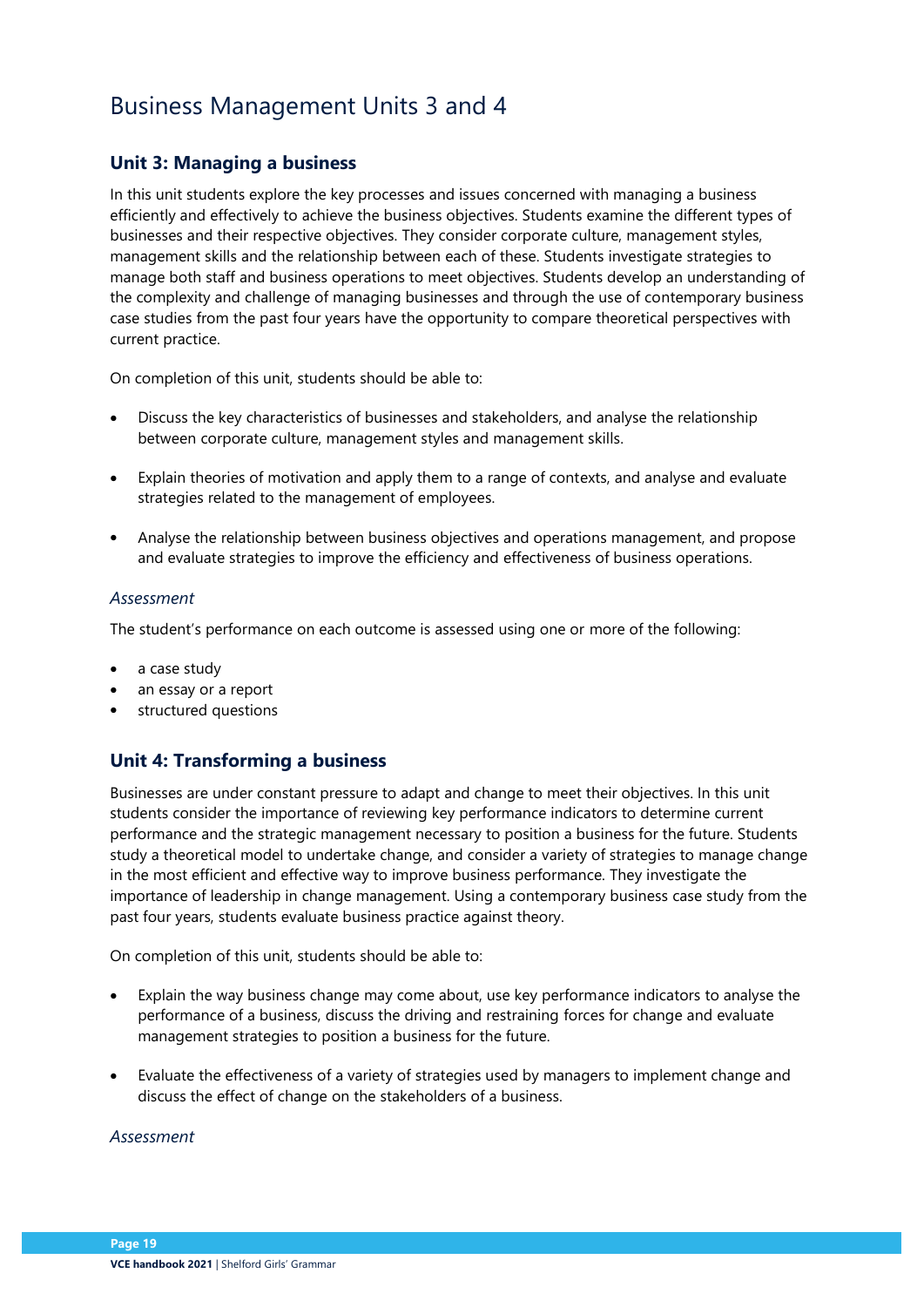The student's performance on each outcome is assessed using one or more of the following:

- a case study
- a report
- structured questions
- a media analysis
- an essay

# <span id="page-22-0"></span>Chemistry Units 1 and 2

### **Unit 1: How can the diversity of materials be explained?**

The development and use of materials for specific purposes is an important human endeavour. In this unit students investigate the chemical properties of a range of materials from metals and salts to polymers and nanomaterials. Using their knowledge of elements and atomic structure, students explore and explain the relationships between properties, structure and bonding forces within and between particles that vary in size from the visible, through nanoparticles, to molecules and atoms. They examine the modification of metals, assess the factors that affect the formation of ionic crystals and investigate a range of non-metallic substances from molecules to polymers and giant lattices and relate their structures to specific applications. Students are introduced to quantitative concepts in chemistry including the mole concept. They apply their knowledge to determine the relative masses of elements and the composition of substances. Throughout the unit, students use chemistry terminology including symbols, formulas, chemical nomenclature and equations to represent and explain observations and data from experiments, and to discuss chemical phenomena.

On completion of this unit, students should be able to:

- Relate the position of elements in the periodic table to their properties, investigate the structures and properties of metals and ionic compounds, and calculate mole quantities
- Investigate and explain the properties of carbon lattices and molecular substances with reference to their structures and bonding, use systematic nomenclature to name organic compounds, and explain how polymers can be designed for a purpose
- Investigate a question related to the development, use and/or modification of a selected material or chemical and communicate a substantiated response to the question.

### *Assessment*

Demonstration of the learning outcomes is based on students' performance on a selection of assessment tasks.

### **Unit 2: What makes water such a unique chemical?**

Water is the most widely used solvent on Earth. In this unit students explore the physical and chemical properties of water, the reactions that occur in water and various methods of water analysis. Students examine the polar nature of a water molecule and the intermolecular forces between water molecules. They explore the relationship between these bonding forces and the physical and chemical properties of water. In this context students investigate solubility, concentration, pH and reactions in water including precipitation, acid-base and redox. Students are introduced to stoichiometry and to analytical techniques and instrumental procedures, and apply these to determine concentrations of different species in water samples, including chemical contaminants. They use chemistry terminology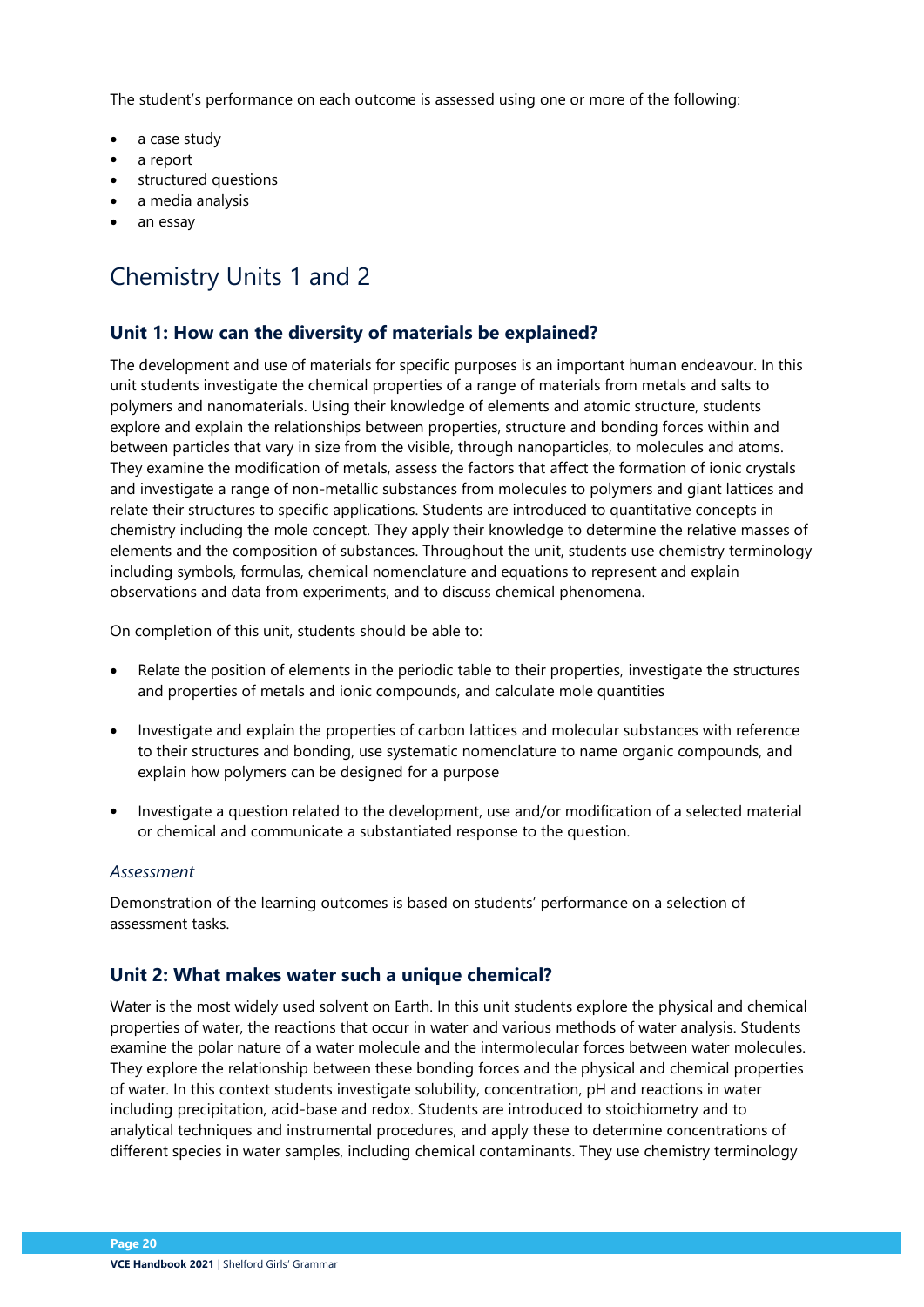including symbols, units, formulas and equations to represent and explain observations and data from experiments, and to discuss chemical phenomena. Students explore the solvent properties of water in a variety of contexts and analyse selected issues associated with substances dissolved in water.

On completion of this unit, students should be able to:

- Relate the properties of water to its structure and bonding, and explain the importance of the properties and reactions of water in selected contexts.
- Measure amounts of dissolved substances in water and analyse water samples for salts, organic compounds and acids and bases.
- Design and undertake a quantitative laboratory investigation related to water quality, and draw conclusions based on evidence from collected data.

#### *Assessment*

Demonstration of the learning outcomes is based on students' performance on a selection of assessment tasks.

### <span id="page-23-0"></span>Chemistry Units 3 and 4

### **Unit 3: Chemical pathways**

The global demand for energy and materials is increasing with world population growth. In this unit students explore energy options and the chemical production of materials with reference to efficiencies, renewability and the minimisation of their impact on the environment. Students compare and evaluate different chemical energy resources, including fossil fuels, biofuels, galvanic cells and fuel cells. They investigate the combustion of fuels, including the energy transformations involved, the use of stoichiometry to calculate the amounts of reactants and products involved in the reactions, and calculations of the amounts of energy released and their representations. Students consider the purpose, design and operating principles of galvanic cells, fuel cells and electrolytic cells. In this context they use the electrochemical series to predict and write half and overall redox equations, and apply Faraday's laws to calculate quantities in electrolytic reactions.

Students analyse manufacturing processes with reference to factors that influence their reaction rates and extent. They investigate and apply the equilibrium law and Le Chatelier's principle to different reaction systems; including predicting and explaining the conditions that will improve the efficiency and percentage yield of chemical processes. They use the language and conventions of chemistry including symbols, units, chemical formulas and equations to represent and explain observations and data collected from experiments, and to discuss chemical phenomena.

### *Outcome 1*

On completion of this unit the student should be able to compare fuels quantitatively with reference to combustion products and energy outputs, apply knowledge of the electrochemical series to design, construct and test galvanic cells, and evaluate energy resources based on energy efficiency, renewability and environmental impact.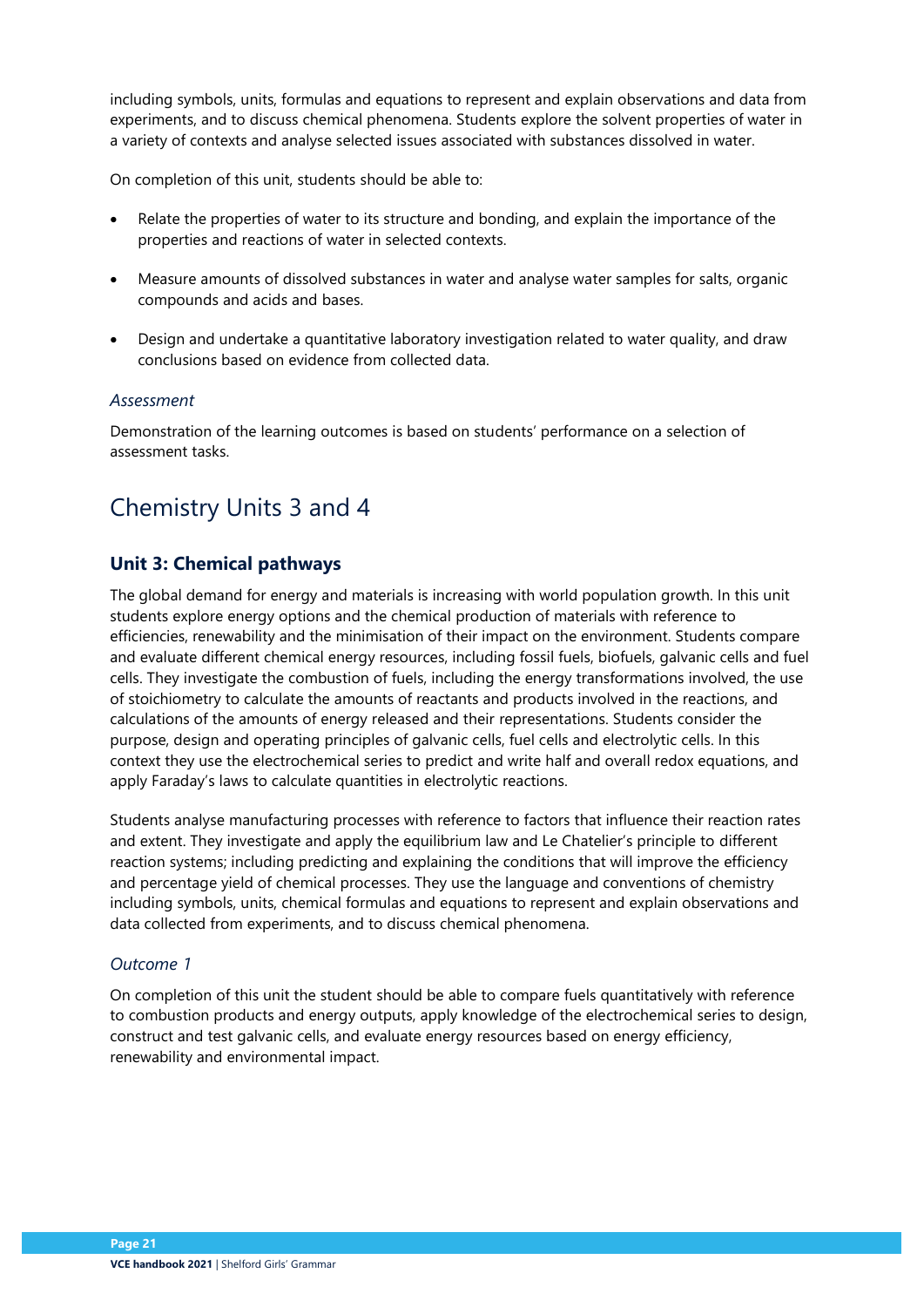### *Outcome 2*

On completion of this unit the student should be able to apply rate and equilibrium principles to predict how the rate and extent of reactions can be optimised, and explain how electrolysis is involved in the production of chemicals and in the recharging of batteries.

### **Unit 4: Chemistry at work**

The carbon atom has unique characteristics that explain the diversity and number of organic compounds that not only constitute living tissues but are also found in the fuels, foods, medicines and many of the materials we use in everyday life. In this unit students investigate the structural features, bonding, typical reactions and uses of the major families of organic compounds including those found in food. Students study the ways in which organic structures are represented and named. They process data from instrumental analyses of organic compounds to confirm or deduce organic structures, and perform volumetric analyses to determine the concentrations of organic chemicals in mixtures. Students consider the nature of the reactions involved to predict the products of reaction pathways and to design pathways to produce particular compounds from given starting materials.

Students investigate key food molecules through an exploration of their chemical structures, the hydrolytic reactions in which they are broken down and the condensation reactions in which they are rebuilt to form new molecules. In this context the role of enzymes and coenzymes in facilitating chemical reactions is explored. Students use calorimetry as an investigative tool to determine the energy released in the combustion of foods. A student practical investigation related to energy and/or food is undertaken in either Unit 3 or in Unit 4, or across both Units 3 and 4, and is assessed in Unit 4, Outcome 3. The findings of the investigation are presented in a scientific poster format.

### *Outcome 1*

On completion of this unit the student should be able to compare the general structures and reactions of the major organic families of compounds, deduce structures of organic compounds using instrumental analysis data, and design reaction pathways for the synthesis of organic molecules.

### *Outcome 2*

On completion of this unit, students should be able to analyse chemical and energy transformations occurring in chemical reactions. On completion of this unit the student should be able to distinguish between the chemical structures of key food molecules, analyse the chemical reactions involved in the metabolism of the major components of food including the role of enzymes, and calculate the energy content of food using calorimetry.

### *Outcome 3*

On the completion of this unit the student should be able to design and undertake a practical investigation related to energy and/or food, and present methodologies, findings and conclusions in a scientific poster.

- School-assessed coursework for Unit 3: 16%
- School-assessed coursework for Unit 4: 24%
- End-of-year examination: 60%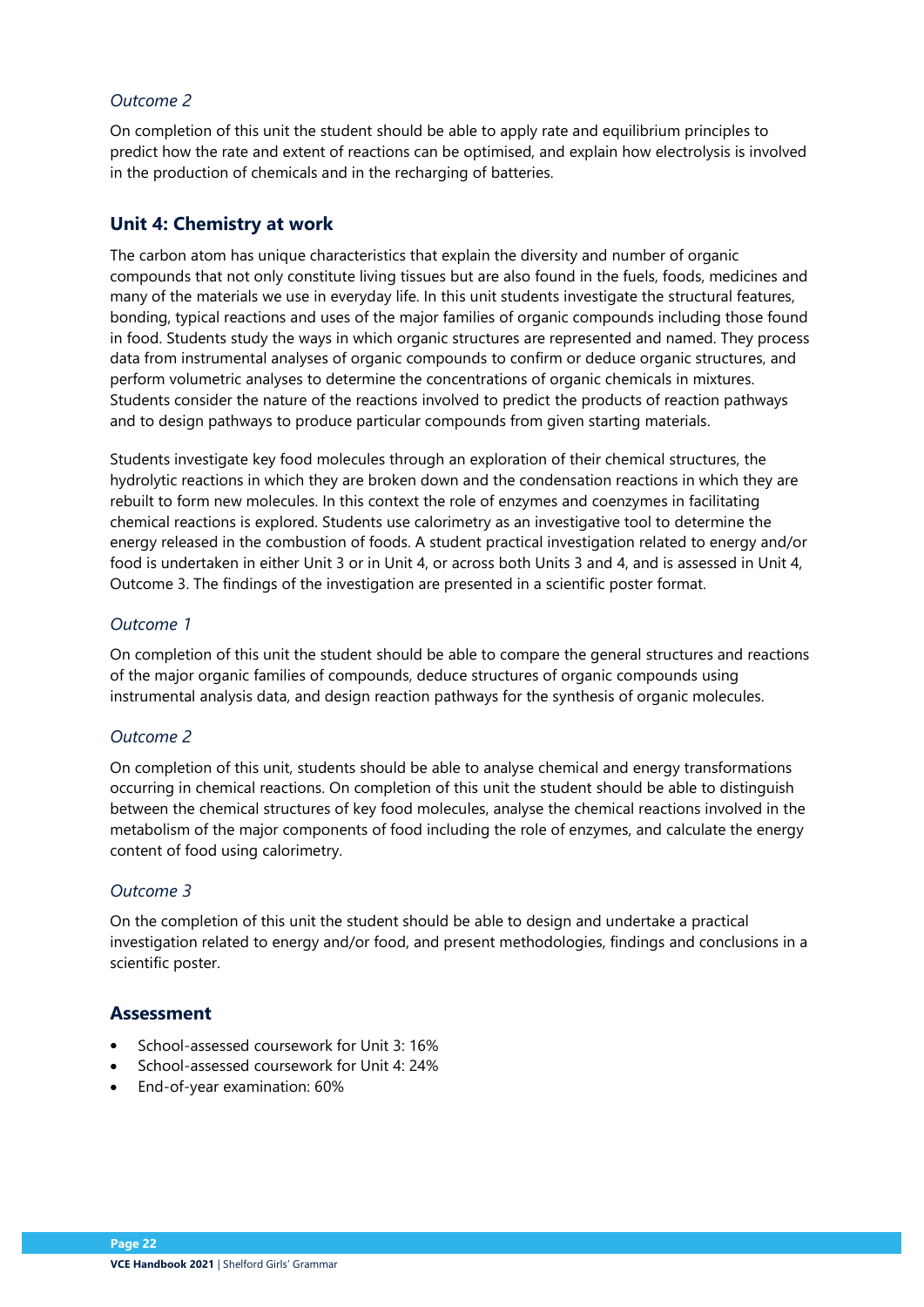# <span id="page-25-0"></span>Chinese First Language Units 1 and 2

### **Unit 1**

This unit is designed for students to appreciate their Chinese language skills and the cultural context of Chinese society. A range of themes, text types, kinds of writing, vocabulary and grammar will be covered. Throughout the semester, students study a variety of topics based on three thematic areas:

- 1. Self and others
- 2. Tradition and change in Chinese-speaking communities
- 3. Global issues

On completion of this unit students should be able to:

- establish and maintain a spoken or written exchange related to an issue of interest or concern
- listen to, read and reorganise information and ideas from spoken and written texts
- produce a personal response to a fictional text.

### **Unit 2**

This unit is designed to build further on Unit 1 by providing students with the opportunity to extend their language skills and their knowledge of Chinese culture and Chinese-speaking communities. A wide range of material is covered. Students continue to study a variety of topics based on three thematic areas:

- 1. Self and others
- 2. Tradition and change in Chinese-speaking communities
- 3. Global issues

On completion of this unit students should be able to:

- participate in a spoken or written exchange focusing on the resolution of an issue
- listen to, read, and extract and compare information and ideas from spoken and written texts
- produce an imaginative piece in spoken or written form.

### **Assessment**

The award of satisfactory completion of Units 1 and 2 is based on the teacher's decision that the student has demonstrated achievement of the set outcomes. The assessment tasks are completed in class under supervision.

# <span id="page-25-1"></span>Chinese First Language Units 3 and 4

### **Unit 3**

This unit aims to develop further awareness and appreciation of the Chinese culture and changes within the modern Chinese society. Numerous themes, topics and social issues will be presented to the class and the student is expected to develop their own critical thinking towards the culture and society. The course continues to be based on three thematic areas:

1. Self and others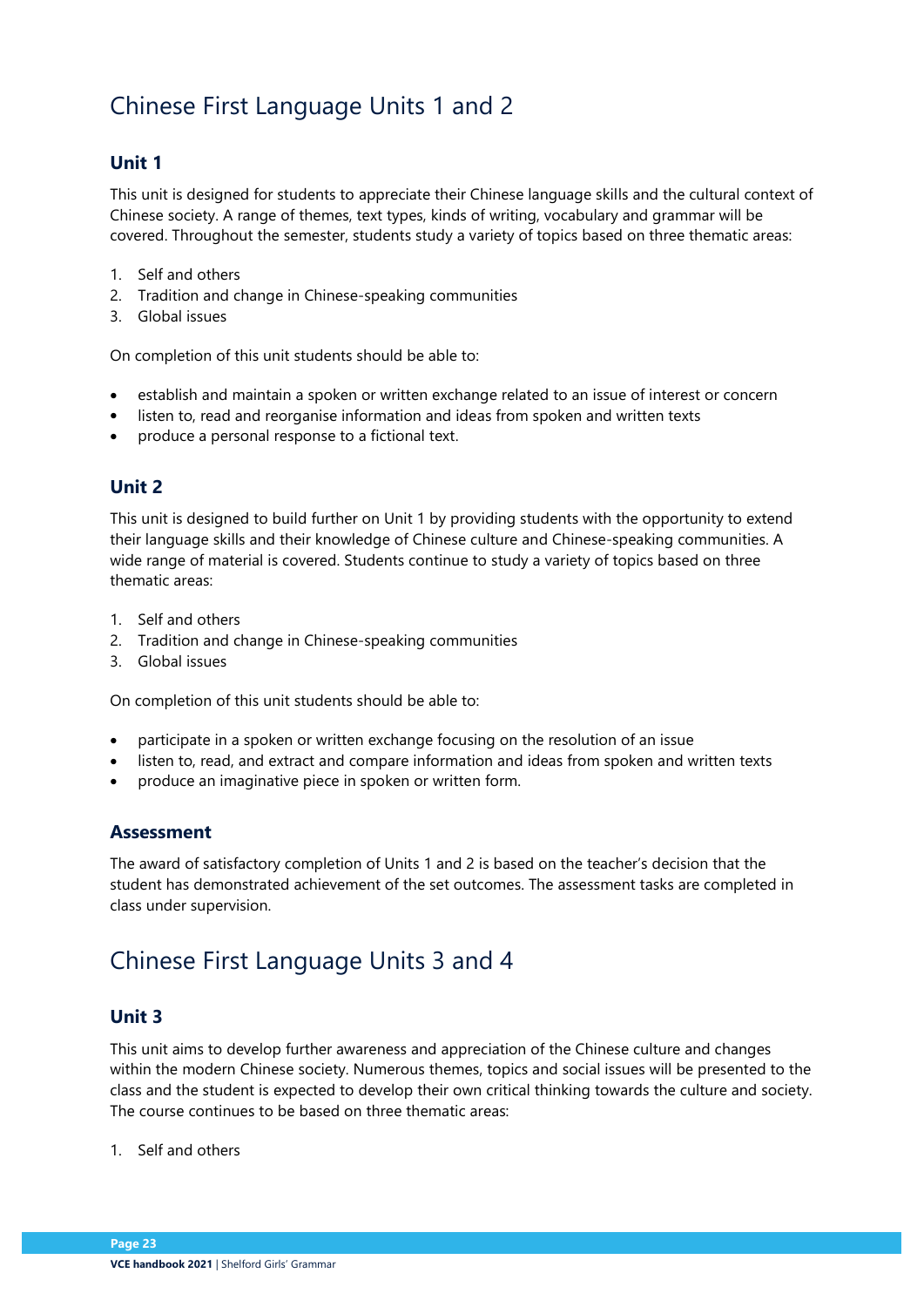- 2. Tradition and change in Chinese-speaking communities
- 3. Global issues

On completion of this unit students should be able to:

- express ideas through the production of original texts
- analyse and use information from spoken texts
- exchange information, opinions and experiences.

### **Unit 4**

This unit is designed to build upon previously learnt material and refine students' understanding of sophisticated topics and social issues. Students' appreciation of Chinese culture will be deepened when completing the Detailed Study on a particular aspect of the culture.

### *Learning outcomes*

- Analyse and use information from written texts.
- Respond critically to written texts which reflect aspects of language and culture.
- A four- to five-minute interview on an issue related to the text studied.

### **Assessment**

The student's level of achievement is determined by the school-assessed coursework and two end-ofyear examinations.

- Unit 3 school-assessed coursework 25%
- Unit 4 school-assessed coursework 25%
- Unit 4 examinations 60%

# <span id="page-26-0"></span>Chinese Second Language Advanced Units 1 and 2

### **Unit 1**

This unit is designed for students to develop further their Chinese language communication skills and to understand and appreciate the cultural context in which Chinese is used. Complex language skills such as grammar and vocabulary are introduced, and students become familiar with both formal and informal spoken and written language. Throughout the unit, students study a variety of topics based on three thematic areas:

- 1. The individual
- 2. The Chinese-speaking communities
- 3. The world around us

On completion of this unit students should be able to:

- exchange meaning in a spoken interaction in Chinese
- interpret information from two texts on the same subtopic presented in Chinese, and respond in writing in Chinese and in English
- present information, concepts and ideas in writing in Chinese on the selected subtopic and for a specific audience and purpose.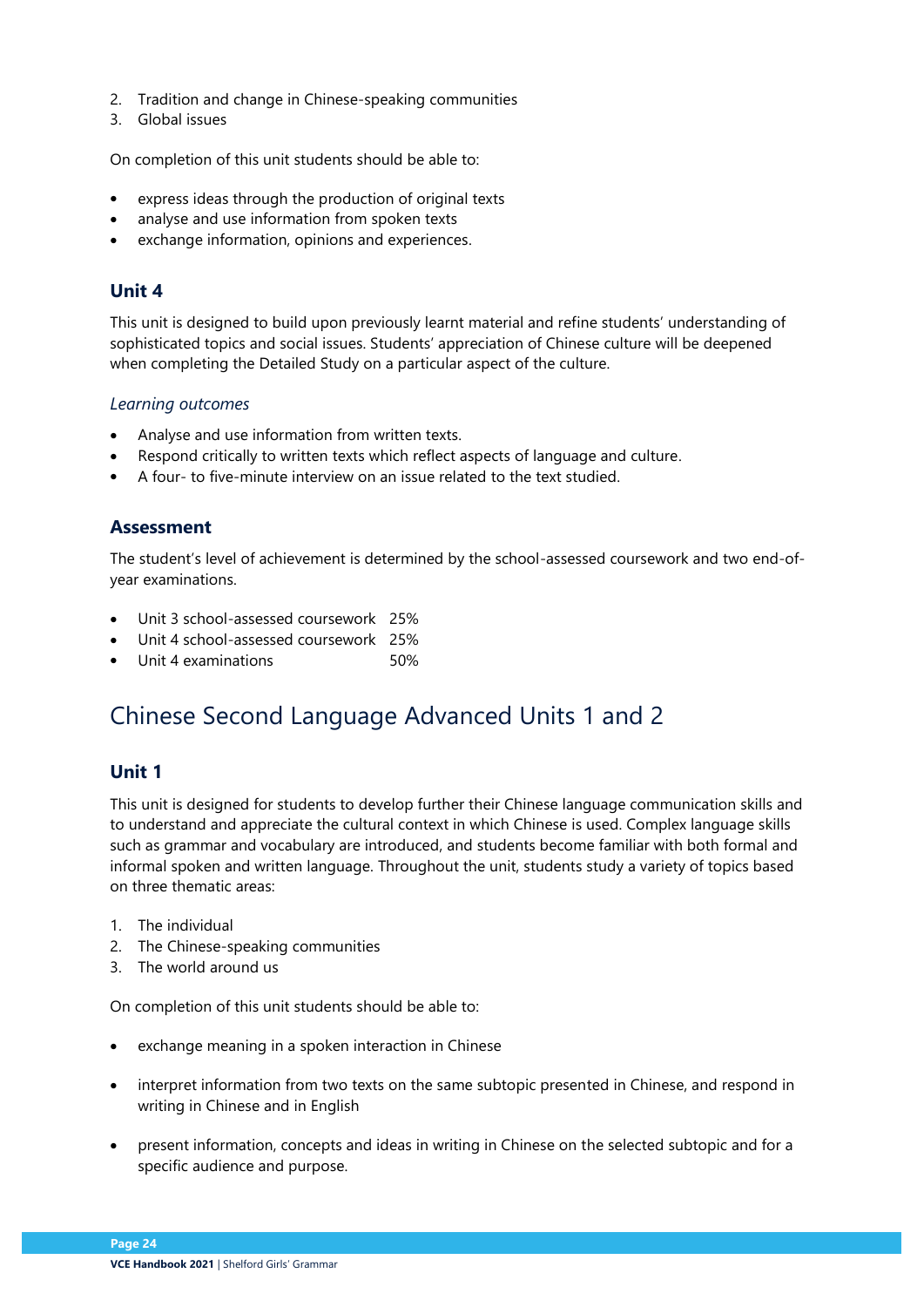### **Unit 2**

This unit is designed to build further on Unit 1 by providing students with the opportunity to extend their language skills and their knowledge of Chinese culture. A wide range of language factors and topics relating to the Chinese society will be presented. Students study a variety of topics based on three thematic areas:

- 1. The individual
- 2. The Chinese-speaking communities
- 3. The world around us

On completion of this unit students should be able to:

- respond in writing in Chinese to spoken, written or visual texts presented in Chinese
- analyse and use information from written, spoken or visual texts to produce an extended written response in Chinese
- explain information, ideas and concepts orally in Chinese to a specific audience about an aspect of culture within communities where Chinese is spoken.

### **Assessment**

The award of satisfactory completion of Unit 1 and 2 is based on the teacher's decision that the student has demonstrated achievement of the set outcomes. The assessment tasks will be completed in class under supervision.

# <span id="page-27-0"></span>Drama Units 1 and 2

### **Unit 1: Introducing performance styles**

In this unit students' study three or more performance styles from a range of social, historical and cultural contexts. They examine drama traditions of ritual and storytelling to devise performances that go beyond re-creation and/or representation of real life as it is lived. This unit focuses on creating, presenting and analysing a devised solo and/or ensemble performance that includes real or imagined characters and is based on stimulus material that reflects personal, cultural and/or community experiences and stories. This unit also involves analysis of a student's own performance work and a work by professional drama performers. Students apply play-making techniques to shape and give meaning to their performance. They manipulate expressive and performance skills in the creation and presentation of characters, and develop awareness and understanding of how characters are portrayed in a range of performance styles. They document the processes they use as they explore a range of stimulus material, and experiment with production areas, dramatic elements, conventions and performance styles. In this unit the terms character, performance, story and style may be understood as one or more characters, performances, stories or styles.

### *Area of study 1: Creating a devised performance*

In this area of study students use play-making techniques to devise and develop solo performances and/or ensemble performances based on a range of stimulus material relevant to their personal, cultural and/or community experiences and stories. Students explore a range of performance styles and draw on ideas as they respond to a given structure and stimulus material. They also focus on recording and documenting the play-making techniques used in the development of this performance work.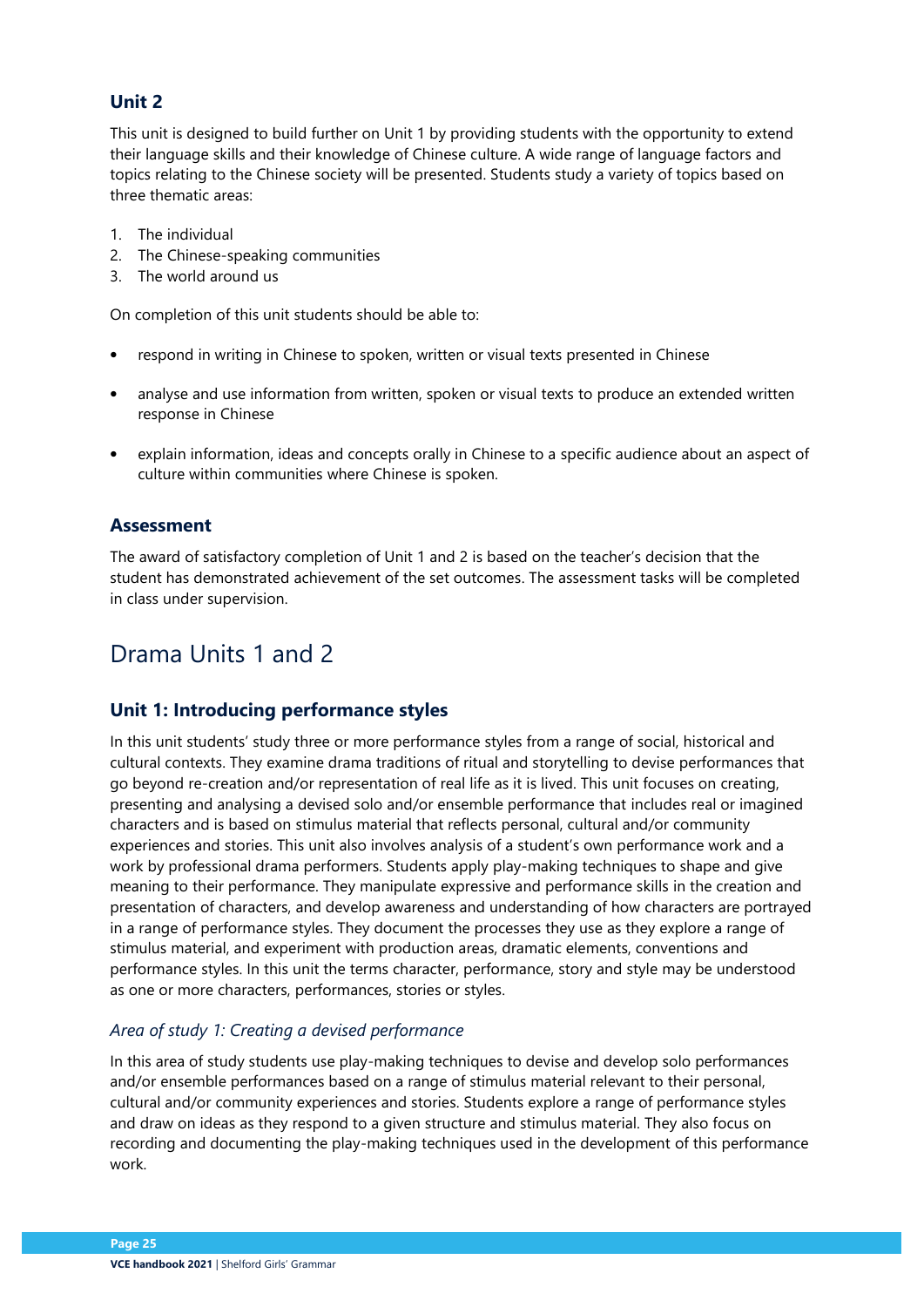### *Area of study 2: Presenting a devised performance*

In this area of study students present to an audience a devised solo and/or ensemble drama works based on a range of stimulus material relevant to the student's personal, cultural and/or community experiences and stories. The performance should be based on the work devised in Outcome 1. Students use a range of performance styles to present these stories, ideas and characters to an audience. They also begin to explore and develop skills in establishing and maintaining an appropriate actor-audience relationship.

### *Area of study 3: Analysing a devised performance*

In this area of study students focus on observation and analysis of their own performance work completed in Outcomes 1 and 2. They reflect upon and document work processes using appropriate drama terminology. They demonstrate development of the use of expressive skills, performance skills, stimulus material, dramatic elements, conventions, production areas, performance styles, and approaches to character and roles.

### *Area of study 4: Analysing a professional drama performance*

In this area of study students observe and analyse a performance by professional drama performers. Drama performances by students enrolled at a school may not be analysed for this outcome. Attending and analysing a performance by professional drama performers provides opportunities for students to make connections with their own work. They build their experience of how dramatic elements, conventions, performance styles, production areas, and expressive and performance skills can be manipulated to communicate meaning in performance.

### **Unit 2: Australian identity**

In this unit students study aspects of Australian identity evident in contemporary drama practice. This may also involve exploring the work of selected drama practitioners and associated performance styles. This unit focuses on the use and documentation of the processes involved in constructing a devised solo or ensemble performance. Students create, present and analyse a performance based on a person, an event, an issue, a place, an artwork, a text and/or an icon from a contemporary or historical Australian context. In creating the performance, students use stimulus material that allows them to explore an aspect or aspects of Australian identity. They examine selected performance styles and explore the associated conventions. Students further develop their knowledge of the conventions of transformation of character, time and place, the application of symbol, and how these conventions may be manipulated to create meaning in performance and the use of dramatic elements and production areas. Students analyse their own performance work as well as undertaking an analysis of a performance of an Australian work by professional actors.

### *Area of study 1: Using Australia as inspiration*

In this area of study students explore the use of a range of stimulus material to create a performance based on a person, an event, an issue, a place, an artwork, a text and/or an icon from a contemporary or historical Australian context. As they work with stimulus material and a performance structure, students explore and experiment with ways that play-making techniques, expressive skills, performance skills, dramatic elements, conventions, performance styles and production areas may be used to realise the dramatic potential of stimulus material and shape dramatic action. Students also consider how to use techniques intentionally to have an effect on and engage the audience in ways that are appropriate to contemporary drama practice. Students record and document their use of playmaking techniques and the creative processes used to shape and to develop this performance work.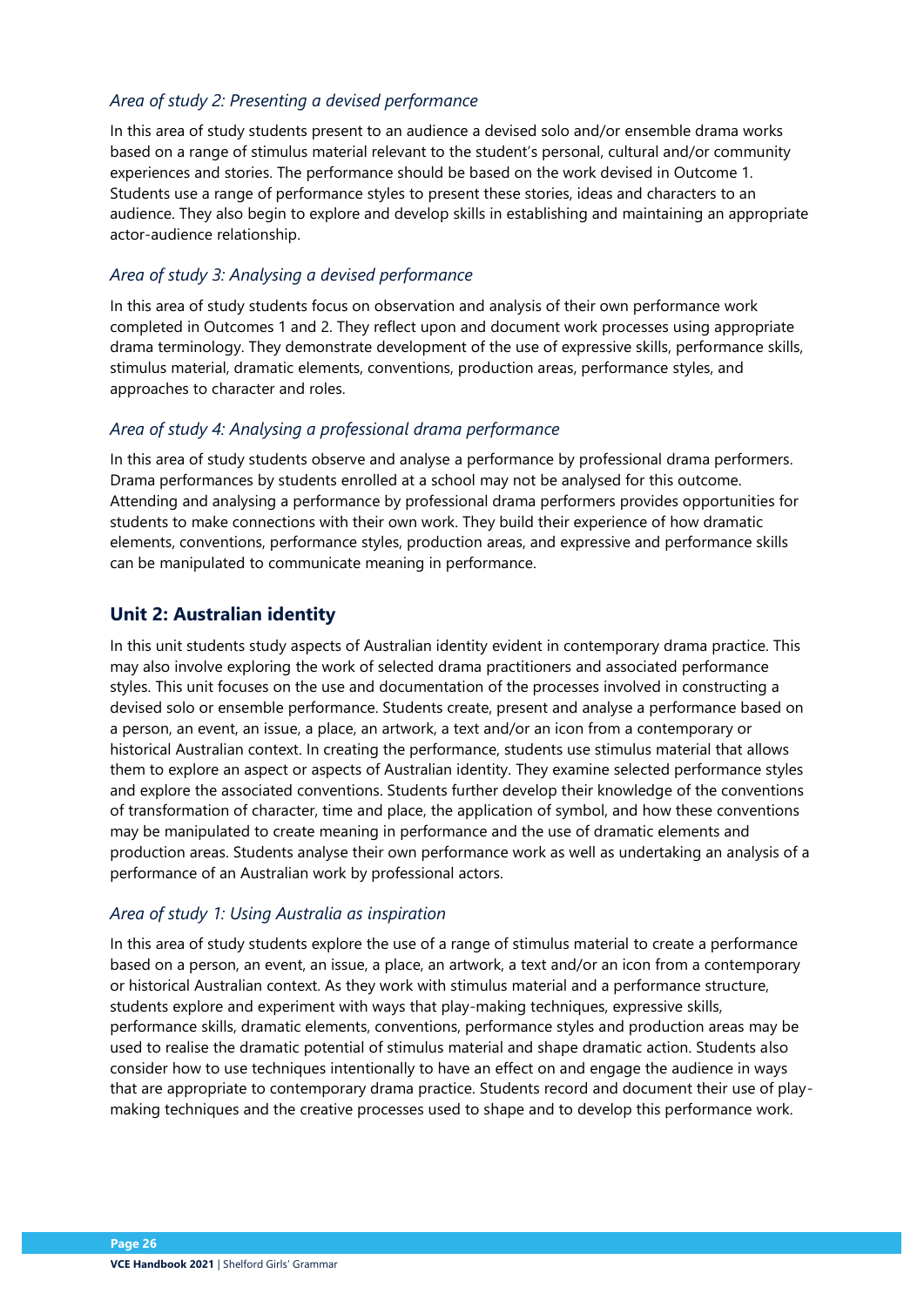### *Area of study 2: Presenting a devised performance*

In this area of study students present a performance to an audience of a devised work based on a person, an event, an issue, a place, an artwork, a text and/or an icon from an Australian context. The performance should be based on the work developed for Outcome 1, and should take place in a performance space appropriate to the theme or the subject matter of the drama.

### *Area of study 3: Analysing a devised performance*

In this area of study students observe and analyse their own performance work completed in Outcomes 1 and 2. They reflect on and articulate the ways they used play-making techniques and processes to explore and to extract the dramatic potential of the stimulus material. Students analyse their approaches to shaping and refining their work and creating and manipulating the actor-audience relationship. They continue to develop the use of appropriate drama terminology.

### *Area of study 4: Analysing an Australian drama performance*

In this area of study students observe and analyse a performance by professional drama performers. Drama performances by students enrolled at school cannot be analysed for this outcome. Students use appropriate drama terminology to explain, analyse and evaluate how the use of dramatic elements, conventions, performance styles, production areas, expressive skills, performance skills, and the actoraudience relationship may be manipulated to communicate meaning in performance. Where students are not able to attend a suitable professional performance, they may attend a community performance of appropriate standard.

### <span id="page-29-0"></span>Drama Units 3 and 4

### **Unit 3: Devised ensemble performance**

In this unit students explore the work of drama practitioners and draw on contemporary practice as they devise ensemble performance work. Students explore performance styles and associated conventions from a diverse range of contemporary and/or traditional contexts. They work collaboratively to devise, develop and present an ensemble performance. Students create work that reflects a specific performance style or one that draws on multiple performance styles and is therefore eclectic in nature. They use play-making techniques to extract dramatic potential from stimulus material, then apply and manipulate conventions, dramatic elements, expressive skills, performance skills and production areas. Throughout development of the work they experiment with transformation of character, time and place, and application of symbol. Students devise and shape their work to communicate meaning or to have a specific impact on their audience. In addition, students document and evaluate stages involved in the creation, development and presentation of the ensemble performance.

### *Area of study 1: Devising and presenting ensemble performance*

In this area of study students develop and present a devised ensemble performance. They examine the work of a range of drama practitioners working in selected performance styles to explore how dramatic work is created. Students work with given stimulus material and guidelines that provide a starting point for the structure of a performance. They apply their knowledge of ways other drama practitioners work to devise and shape their work to communicate meaning and to have an impact on their audience in specific and intentional ways. Students use play-making techniques to extract dramatic potential from the stimulus, and devise and develop characters, story and meaning in the ensemble performance. The performance style of the resulting work may reflect one of the selected performance styles or it may draw on features from a range of styles and be eclectic in nature. When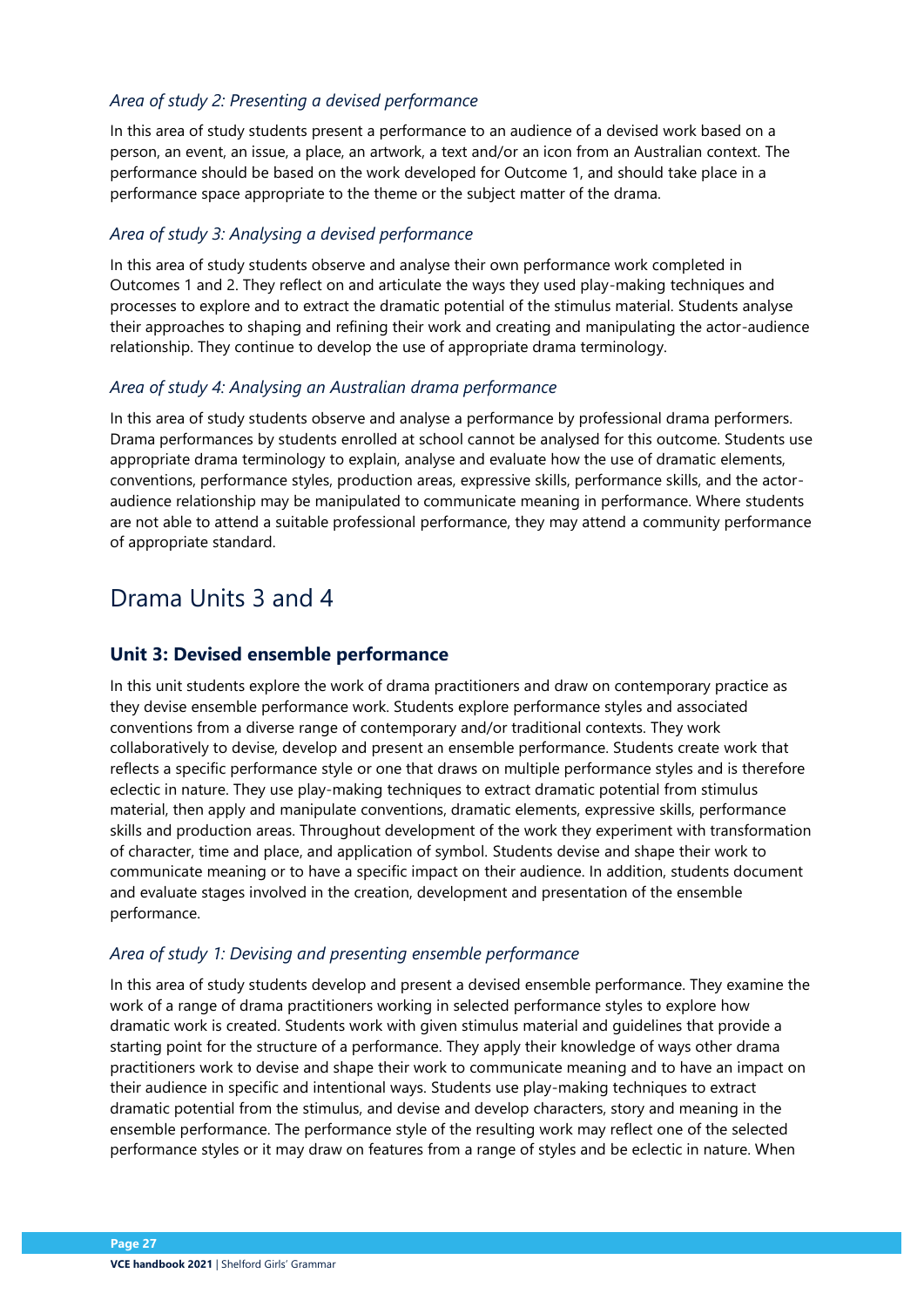creating their ensemble performance, students develop a work that incorporates application of symbol and transformation of character, time and place. The performance style of the work will go beyond a representation of real life as it is lived. Students manipulate conventions, dramatic elements and production areas to create and to communicate meaning. They consider application of role and explore how to establish and manipulate an actor- audience relationship that is appropriate to the performance style of the work.

### *Area of study 2: Analysing a devised ensemble performance*

In this area of study students analyse the ensemble performance devised in Outcome 1. They describe, reflect upon, interpret, analyse and evaluate the construction and performance of this ensemble performance. They analyse the selection, use and manipulation of conventions (including application of symbol and transformation of character, time and place), dramatic elements, expressive skills, performance skills, play-making techniques, production areas and selected performance styles. Students also use appropriate drama terminology to discuss their own performance work and to analyse the dramatic potential of stimulus material and resources for developing characters for an ensemble performance.

### *Area of study 3: Analysing and evaluating a professional drama performance*

In this area of study students analyse and evaluate a professional drama performance selected from the prescribed VCE Drama Unit 3 Playlist. Students analyse the actors' use of expressive and performance skills to represent character and to communicate meaning in the performance. They consider how the actor audience relationship is created and manipulated and analyse and evaluate how the conventions, dramatic elements, production areas and performance styles are used in the performance. The prescribed VCE Drama Unit 3 Playlist is published annually on the VCAA website.

### **Unit 4: Devised solo performance**

This unit focuses on the development and the presentation of devised solo performances. Students explore contemporary practice and works that are eclectic in nature; that is, they draw on a range of performance styles and associated conventions from a diverse range of contemporary and traditional contexts. Students develop skills in extracting dramatic potential from stimulus material and use playmaking techniques to develop and present a short solo performance. They experiment with application of symbol and transformation of character, time and place. They apply conventions, dramatic elements, expressive skills, performance skills and performance styles to shape and give meaning to their work. Students further develop and refine these skills as they create a performance in response to a prescribed structure. They consider the use of production areas to enhance their performance and the application of symbol and transformations. Students document and evaluate the stages involved in the creation, development and presentation of their solo performance.

### *Area of study 1: Demonstrating techniques of solo performance*

In this area of study students explore, and develop skills in, play-making techniques in the development of a short solo performance. They demonstrate application of symbol and transformation of character, time and place. Teachers provide stimulus material appropriate to the size of the task, such as a person, an event, an issue, a place, an image, one word, a definition, a quotation, lyrics, a sound or an icon. Students prepare for the task of devising a short solo performance by exploring, experimenting with and trialling processes they will employ in developing their extended solo performance for Outcome 2. They begin by exploring and experimenting with a range of play-making techniques to extract dramatic potential from the stimulus material. They focus themselves for applying symbol and transforming character, time and place. The focus of the performance should be on acting. Students may use production areas such as costume, make-up, objects, props or mask, to assist in application of symbol or transformations. Students develop a short statement that identifies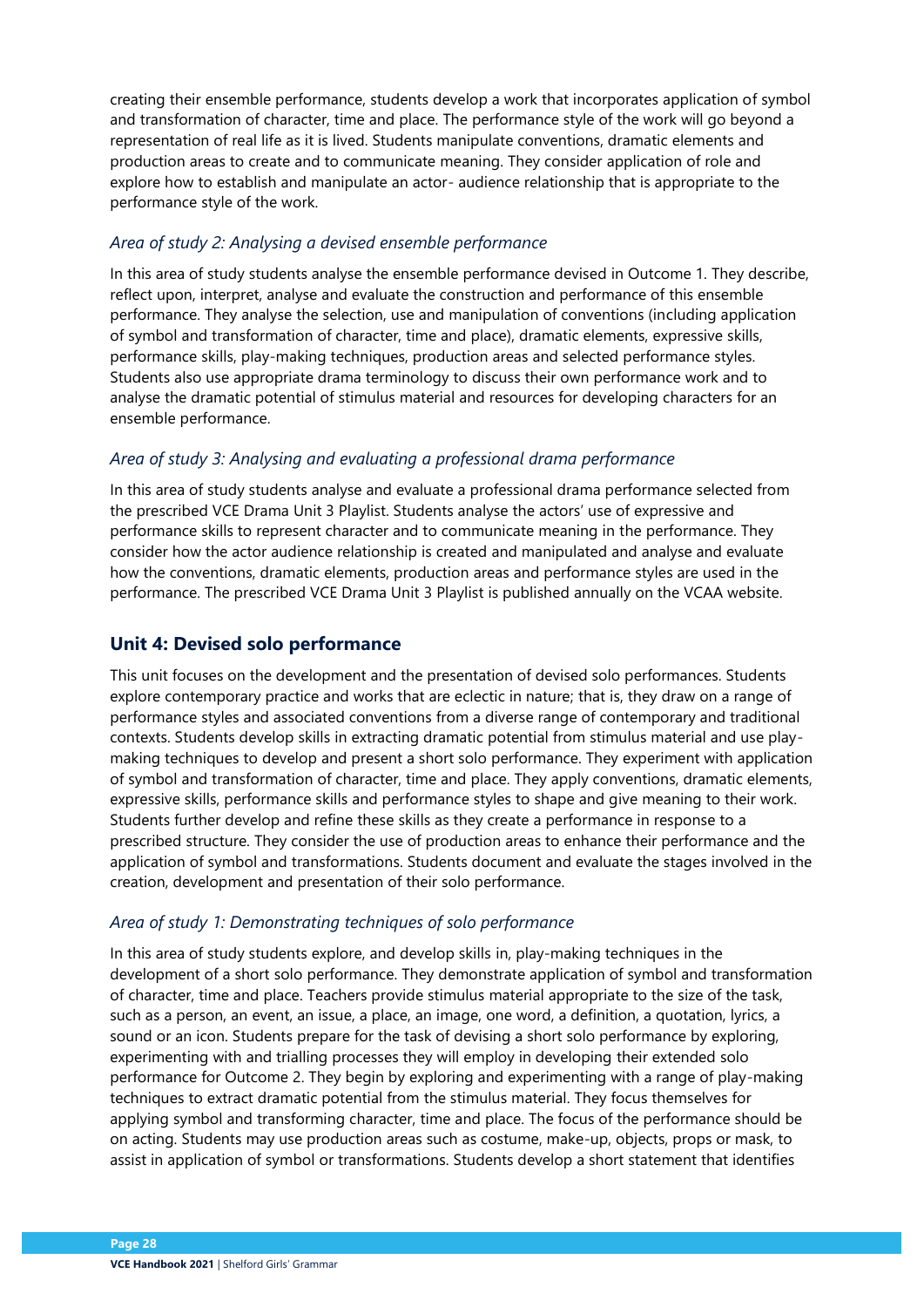the techniques of this performance. They then present this solo performance in an informal setting such as in a classroom.

### *Area of study 2: Devising a solo performance*

In this area of study students create and develop a solo performance in response to a prescribed structure. They draw on an understanding of performance styles from a range of historical, cultural and social contexts. During their solo performance, students use conventions including application of symbol and transformation of character, time and place. They may also use other conventions such as asides, caricature, exaggerated movement, heightened use of language, pathos, placards, satire, song, stillness and silence, as appropriate to the requirements of a prescribed structure. The resulting work will go beyond a representation of real life as it is lived.

### *Area of study 3: Analysing and evaluating a devised solo performance*

In this area of study students use appropriate drama terminology to analyse and evaluate the creative processes used in the creation, development and presentation of a solo performance devised in response to a prescribed structure. To support their analysis and evaluation, students draw on examples of conventions, including application of symbol and transformation of character, time and place, dramatic elements, expressive skills, performance skills, performance styles, play-making techniques, production areas and use of stimulus material.

# <span id="page-31-0"></span>English as an Additional Language (EAL) Units 1 and 2

English as an Additional Language focuses on how English language is used to create meaning in written, spoken and multimodal texts of varying complexity.

Across Unit 1 and 2, EAL students must read and study at least three set texts.

- For Unit 1 Area of study 1, EAL students must read and study at least one set text.
- For Unit 2 Area of study 1, EAL students must read and study two set texts.
- In either Unit 1 or 2, at least one set text must be a written text in one of the following forms:
	- − a novel
	- − a play
	- − a collection of short stories
	- − a collection of poetry.

### Additionally:

- no more than one of the set texts may be a multimodal text (including films and graphic novels)
- at least one of the set texts must be by an Australian
- all texts should have literary merit and be worthy of close study.

### **Unit 1**

In this unit, students read and respond to texts analytically and creatively. They analyse arguments and the use of persuasive language in texts and create their own texts intended to position audiences. They develop their skills in creating written, spoken and multimodal texts.

### *Area of study 1: Reading and creating texts*

In this area of study, students explore how meaning is created in a text.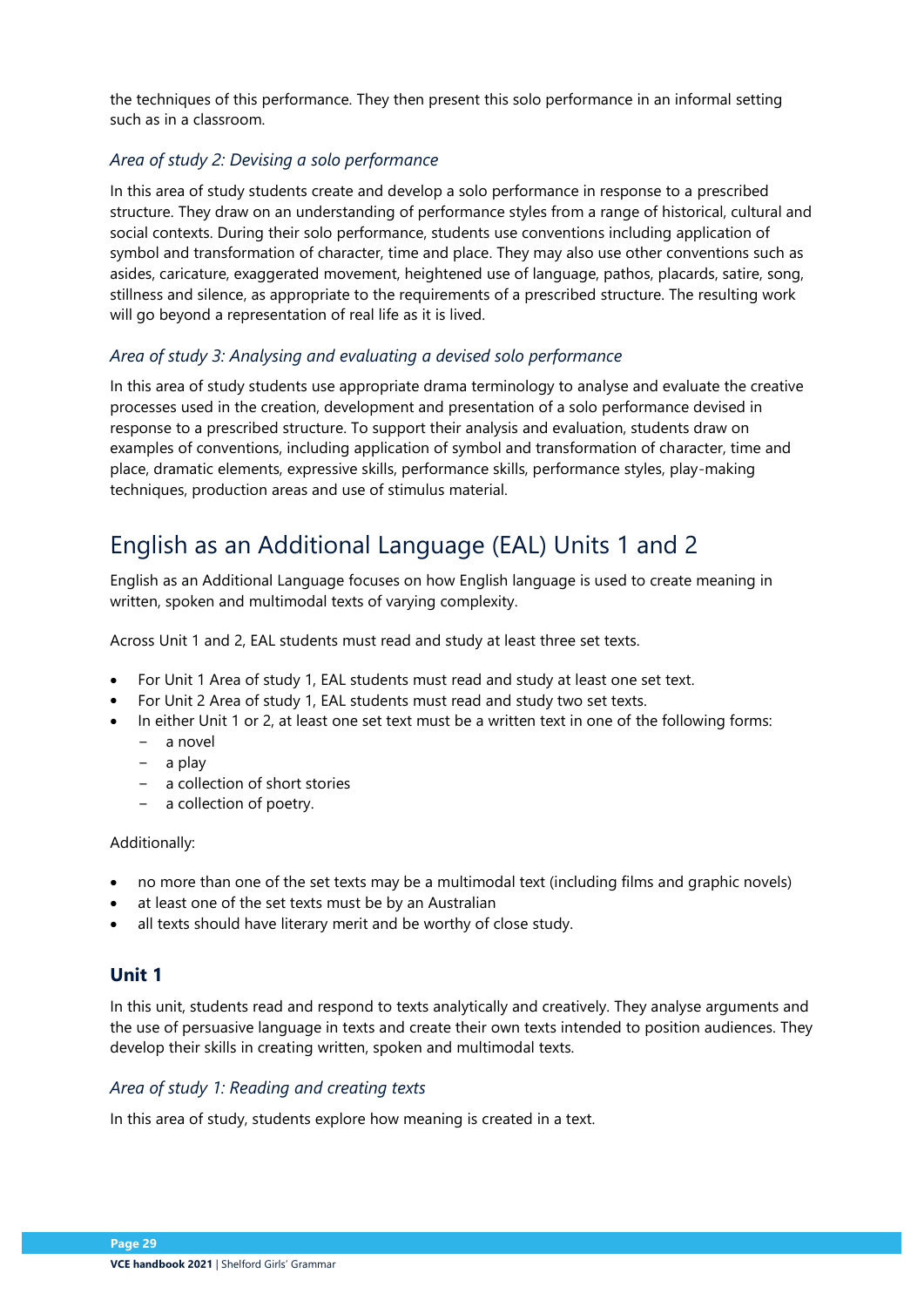### *Outcome 1*

On completion of this unit, students should be able to produce analytical and creative responses to texts.

### *Area of study 2: Analysing and presenting argument*

In this area of study, students focus on the analysis and construction of texts that attempt to influence an audience.

### *Outcome 2*

On completion of this unit, students should be able to analyse how argument and persuasive language can be used to position audiences, and create their own texts intended to position audiences.

#### *Assessment*

The award of satisfactory completion for a unit is based on whether the student has demonstrated the set of outcomes specified for the unit.

- Unit 1 assessment is school-based. For this unit, students are required to demonstrate two outcomes. As a set, these outcomes encompass the areas of study in the unit.
- Assessment tasks for Outcome 1 will include at least one analytical and one creative response to set texts.
- One assessment task (but no more than one task) in Unit 1 will be in oral or multimodal form.
- For EAL students, at least one text provided for the assessment of Outcome 2 will be in spoken form or have a spoken component, to allow for the assessment of listening skills.

### **Unit 2**

In this unit, students compare the presentation of ideas, issues and themes in texts. They analyse arguments presented and the use of persuasive language in texts and create their own texts intended to position audiences. They develop their skills in creating written, spoken and multimodal texts.

### *Area of study 1: Comparing texts*

In this area of study, students explore how comparing texts can provide a deeper understanding of ideas, issues and themes.

### *Outcome 1*

On completion of this unit, students should be able to compare the presentation of ideas, issues and themes in two texts.

### *Area of study 2: Analysing and presenting argument*

In this area of study, students build on their understanding of argument and the use of persuasive language in texts that attempt to influence an audience

### *Outcome 2*

On completion of this unit, students should be able to identify and analyse how argument and persuasive language are used in texts that attempt to influence an audience, and create a text which presents a point of view.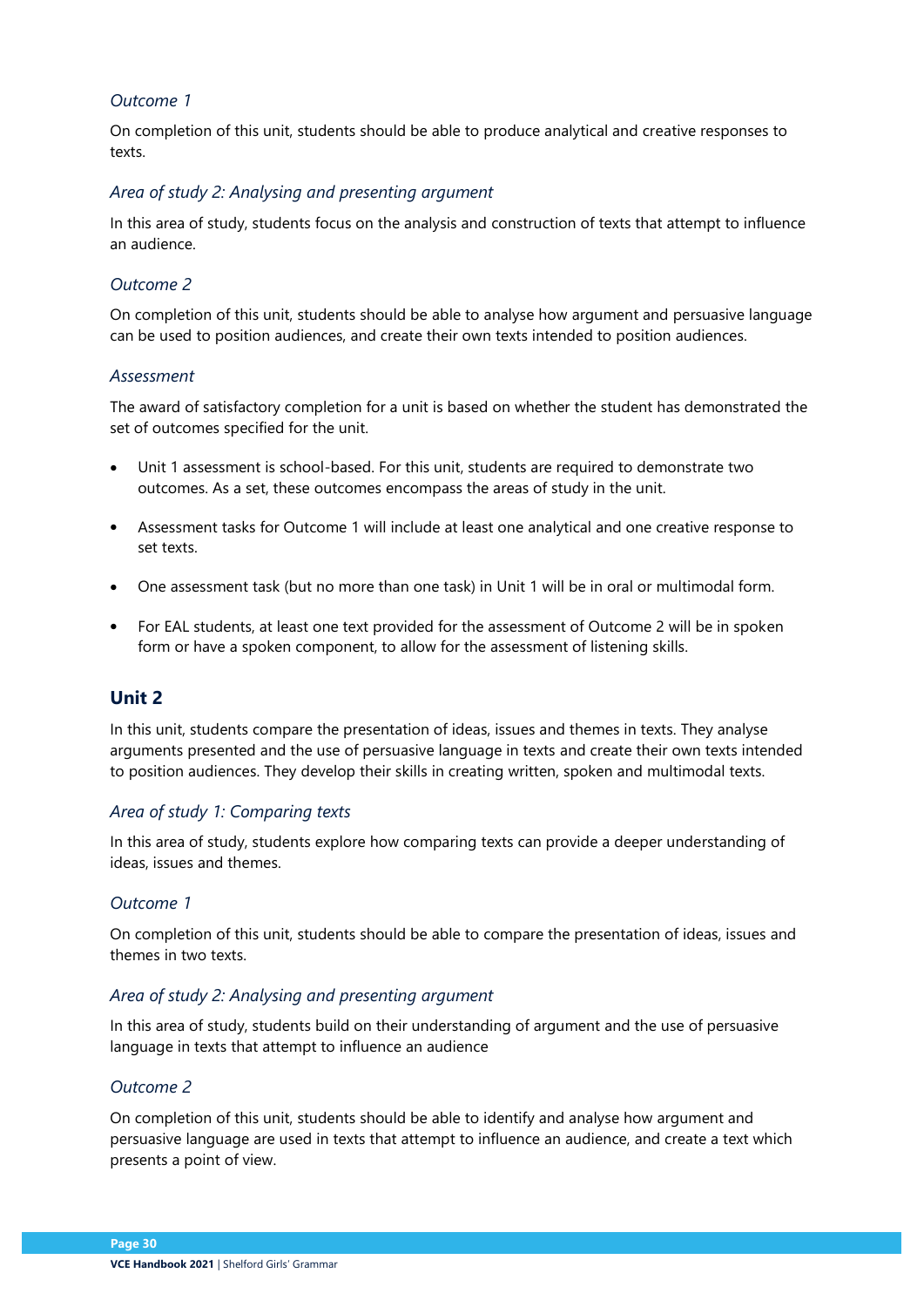### *Assessment*

The award of satisfactory completion for a unit is based on whether the student has demonstrated the set of outcomes specified for the unit.

Unit 2 assessment is school-based: For this unit, students are required to demonstrate two outcomes. As a set, these outcomes encompass the areas of study in the unit. In Unit 2, assessments tasks for Outcomes 1 and 2 will be in written form.

For EAL students, at least one text provided for assessment of Outcome 2 will be in spoken form or have a spoken component, to allow for the assessment of listening skills.

# <span id="page-33-0"></span>English as an Additional Language (EAL) Units 3 and 4

A total of three texts across the Units 3 and 4 sequence must be selected from the Text Lists published annually by the VCAA.

- EAL students must read and study one selected text from Text List 1 and a pair of texts (that is, two texts) from Text List 2.
- Two texts must be used for Unit 3 Area of study 1, one selected from List 1, and one of the pair selected from List 2.
- The pair of texts from Text List 2 should be used for Unit 4 Area of study 1.
- In either Unit 3 or 4, at least one set text must be a written text in one of the following forms: a novel, a play, a collection of short stories or a collection of poetry.
- No more than one of the selected texts may be a multimodal text, for example a film or graphic novel.

A multimodal text may be selected from either Text List 1 or Text List 2, but not from both. Other multimodal texts may be used to support the study of selected texts.

- At least one of the selected texts must be by an Australian, as indicated on the Text List.
- The texts selected for study in Unit 3 Area of study 2 must have appeared in the media since 1 September of the previous year.

### **Unit 3**

In this unit students read and respond to texts analytically and creatively. They analyse arguments and the use of persuasive language in texts and create their own texts intended to position audiences.

### *Area of study 1: Reading and creating texts*

In this area of study students identify, discuss and analyse how the features of selected texts create meaning and how they influence interpretation.

### *Outcome 1*

On completion of this unit the student should be able to produce an analytical interpretation of a selected text, and a creative response to a different selected text.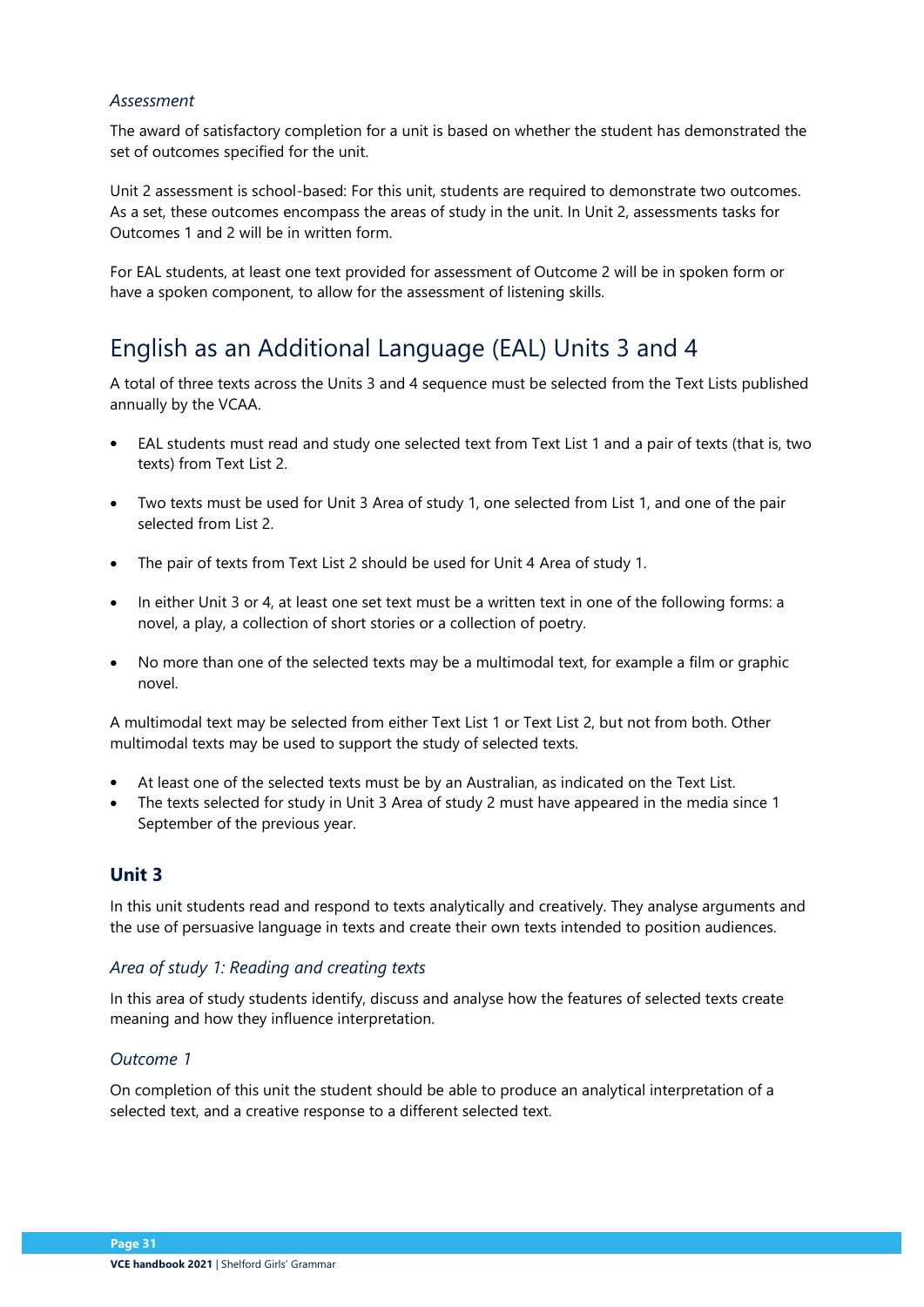### *Area of study 2: Analysing argument*

In this area of study students analyse and compare the use of argument and language in texts that debate a topical issue. They use their knowledge of argument and persuasive language as a basis for the development of their own persuasive texts in relation to a topical issue that has appeared in the media since September 1st of the previous year.

### *Outcome 2*

On completion of this unit the student should be able to analyse and compare the use of argument and persuasive language in texts that present a point of view on an issue currently debated in the media.

### *Area of study 3: Listening to texts*

In this area of study students develop and refine their listening skills. They listen to a range of spoken texts and use active listening strategies to understand information, ideas and opinions presented in texts.

### *Outcome 3*

On completion of this unit the student should be able to comprehend a spoken text.

### *Assessment of levels of achievement*

The student's level of achievement in Unit 3 will be determined by school-assessed coursework and an end-of-year examination.

### *Contribution to final assessment*

School-assessed course work for Unit 3 will contribute 25% to the study score. The level of achievement for Units 3 and 4 is also assessed by an end-of-year examination, which will contribute 50% to the study score.

### **Unit 4**

In this unit students compare the presentation of ideas, issues and themes in texts. They create an oral presentation intended to position audiences about an issue currently debated in the media.

### *Area of study 1: Reading and comparing texts*

In this area of study students explore the meaningful connections between two texts. They analyse texts, including the interplay between character and setting, voice and structure, and how ideas, issues and themes are conveyed.

### *Outcome 1*

On completion of this unit the student should be able to produce a detailed comparison which analyses how two selected texts present ideas, issues and themes.

### *Area of study 2: Presenting argument*

In this area of study students build their understanding of both the analysis and construction of texts that attempt to influence audiences. They use their knowledge of argument and persuasive language as a basis for the development of their own persuasive texts in relation to a topical issue that has appeared in the media since September 1st of the previous year.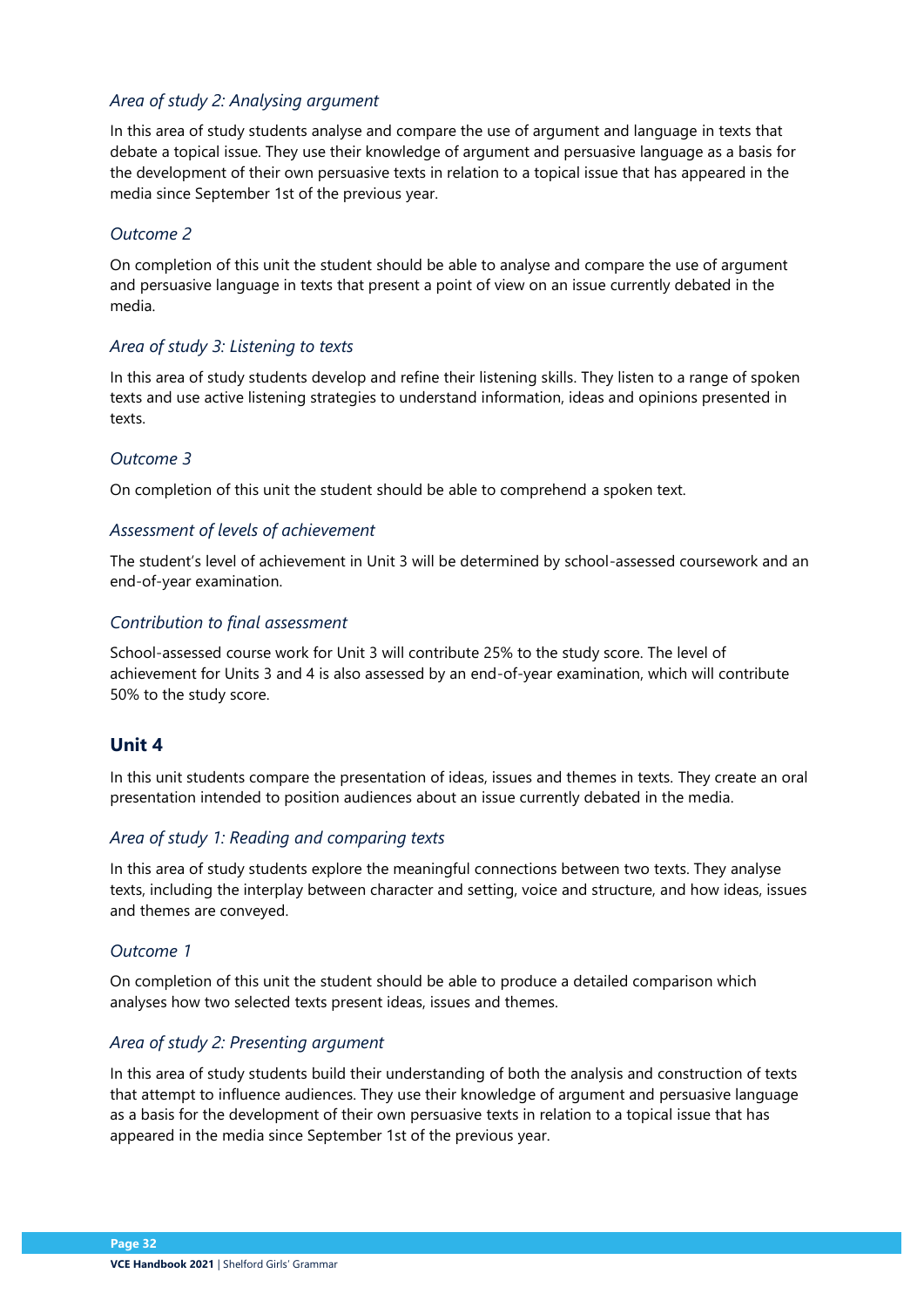### *Outcome 2*

On completion of this unit the student should be able to construct a sustained and reasoned point of view on an issue currently debated in the media.

### *Assessment*

The student's level of achievement for Unit 4 will be determined by school-assessed coursework and an end of-year examination.

### *Contribution to final assessment*

School-assessed coursework for Unit 4 will contribute 25% to the study score.

The level of achievement for Units 3 and 4 is also assessed by an end-of-year examination, which will contribute 50% to the study score.

### <span id="page-35-0"></span>English overview

### **The English requirement – the English group**

- The minimum English requirement is three units from the English group, with at least one at Unit 3 and 4 level.
- English units may be selected from English Units 1 to 4, English (EAL) Units 3 and 4, and Literature Units 1 to 4.
- No more than two units at Units 1 and 2 level selected from the English group may count towards the English requirement. English at Units 1 and 2 level include English Units 1 and 2 and Literature Units 1 and 2.

|    | Year 11 English group<br>Units 1 and 2 satisfactorily completed | Year 12 English group<br>Units 3 and 4 satisfactorily completed                 | English<br>requirement? |
|----|-----------------------------------------------------------------|---------------------------------------------------------------------------------|-------------------------|
| 1. | English Units 1 and 2                                           | English Units 3 and 4                                                           | <b>Yes</b>              |
| 2. | English Units 1 and 2                                           | Literature Units 3 and 4                                                        | Yes                     |
| 3. | English Units 1 and 2                                           | English Units 3 and 4<br>Literature Units 3 and 4                               | Yes.                    |
| 4. | Literature Units 1 and 2                                        | Literature Units 3 and 4                                                        | Yes.                    |
| 5. | English Units 1 and 2<br>Literature Units 3 and 4               | None, but the student completes other Yes<br>units in order to complete the VCE |                         |
| 6. | English Units 1 and 2<br>Literature Units 1 and 2               | Literature Units 3 and 4                                                        | Yes.                    |

VCE English focuses on how English language is used to create meaning in written, spoken and multimodal texts of varying complexity.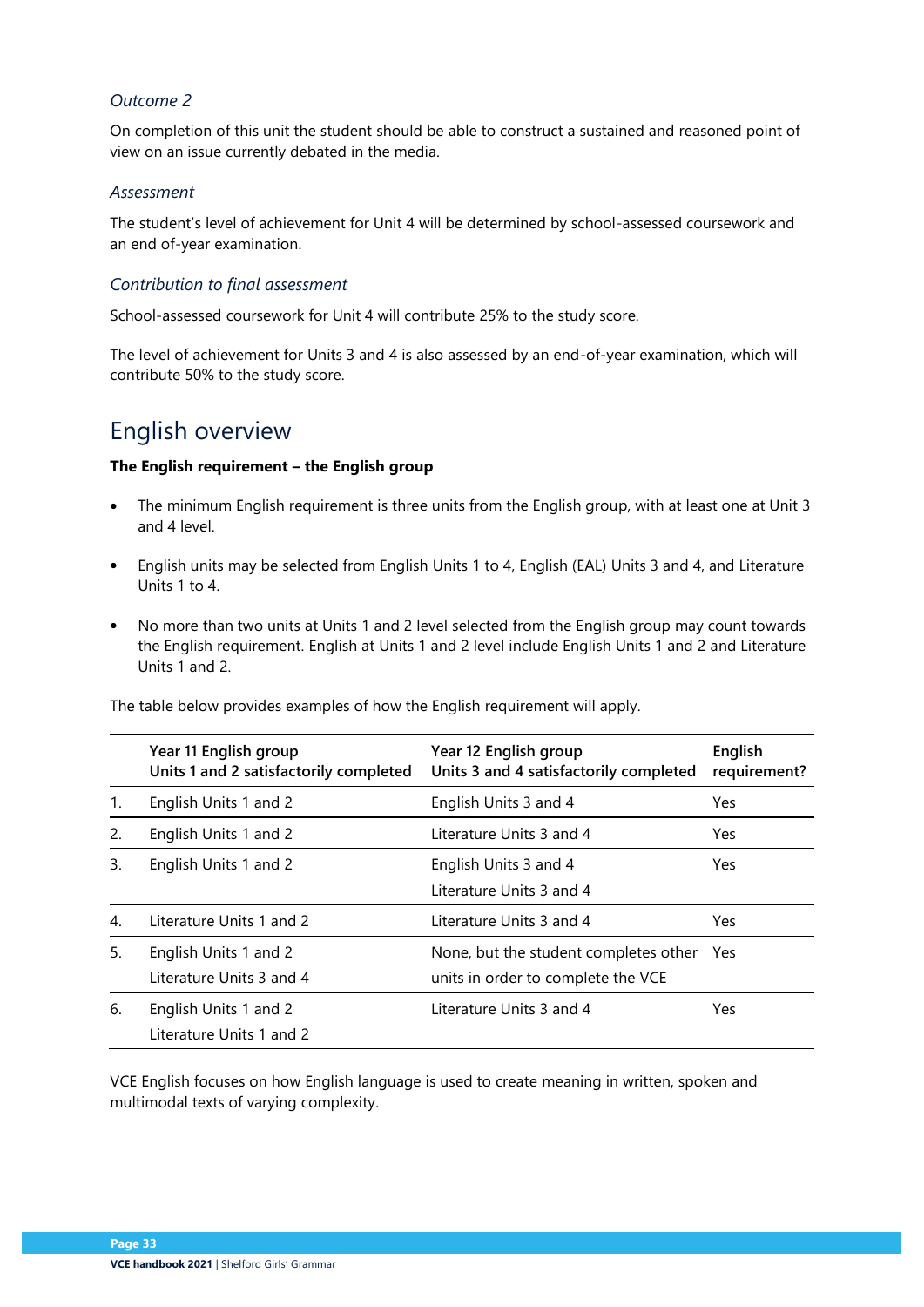# English Unit 1 and 2

# **Unit 1**

In this unit, students read and respond to texts analytically and creatively. They analyse arguments and the use of persuasive language in texts and create their own texts intended to position audiences. Students develop their skills in creating written, spoken and multimodal texts.

## *Area of study 1: Reading and creating texts*

In this area of study students explore how meaning is created in a text.

Students identify, discuss and analyse decisions authors have made. They explore how authors use structures, conventions and language to represent characters, settings, events, explore themes, and build the world of the text for the reader. Students investigate how the meaning of a text is affected by the contexts in which it is created and read. The texts set as the focus of this area of study should have literary merit and be worthy of close study. These texts may be fiction or non-fiction and presented in written, spoken or multimodal forms.

Students consider the similarities and differences between texts, developing awareness that some features are specific to texts, while others are similar across texts. Students are encouraged to draw on prior knowledge and supplementary material to broaden and deepen their understanding of texts. Students practise their listening and speaking skills through discussion, developing their ideas and thinking in relation to the texts studied.

Students develop the ability to respond to texts in written and spoken and/or multimodal forms. They develop analytical responses dealing with the ways in which texts convey meaning and various points of view on key issues. They use planning and drafting to test and clarify their ideas, and editing for clear and coherent expression. They include textual evidence appropriately and craft their writing for convincing and effective presentation. In developing creative responses to texts, students explore how purpose and audience affect the choices they make as writers in developing ideas and planning work, making choices about structure, conventions, and language to develop voice and style. They practise the skills of revision, editing and refining for accuracy and stylistic effect.

## *Outcome 1*

On completion of this unit the student should be able to produce analytical and creative responses to texts.

## *Area of study 2: Analysing and presenting argument*

In this area of study students focus on the analysis and construction of texts that attempt to influence an audience.

Students read a range of texts that attempt to position audiences in a variety of ways. They explore the use of language for persuasive effect and the structure and presentation of argument. They consider different types of persuasive language, including written, spoken, and visual, and combinations of these, and how language is used to position the reader.

Students consider the contention of texts; the development of the argument including logic and reasoning, tone and bias; and the intended audience. Students consider how authors craft texts to support and extend the impact of an argument.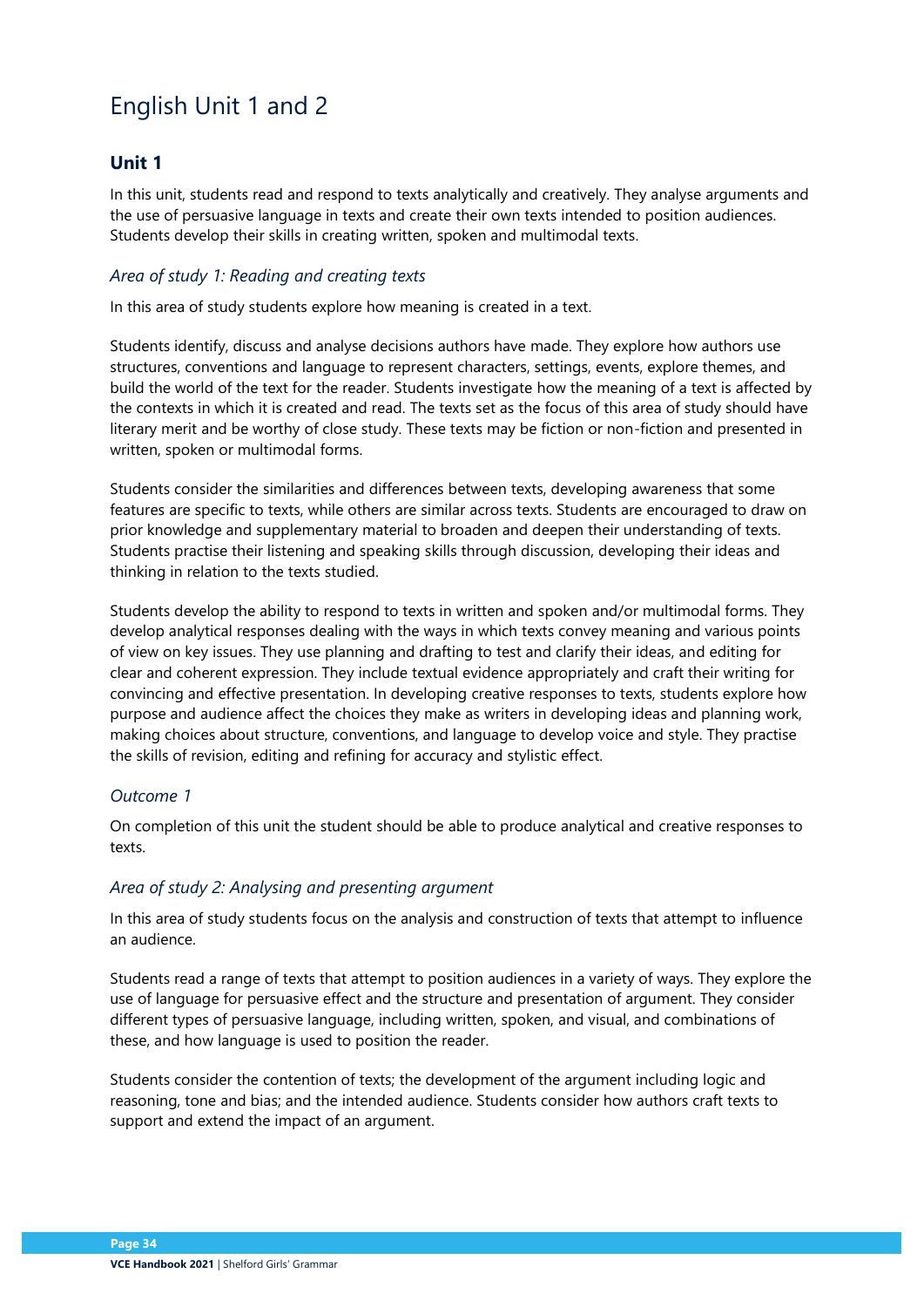In considering the presentation of arguments in oral form, students also learn about the conventions of oral communication for persuasive purposes. Students consider the persuasive impact of tone, diction and audience engagement in the presentation of a viewpoint. They practise their listening and speaking skills through discussion and debate, developing their own arguments and critiquing the arguments of others. Suitable texts may be drawn from a variety of sources and may be written, spoken or multimodal. Appropriate texts could include editorials, letters to the editor, opinion and comment pieces, reviews, speeches or transcripts of speeches, advertisements, essays, radio or television excerpts, cartoons and other forms of print and digital media.

Students practise written analysis of the presentation of argument and the use of language to position the intended audience. They craft and present reasoned, structured and supported arguments and experiment with the use of language to position audiences. In developing an argument or analysis, they draft, revise and edit to clarify and critique their thinking, and for technical accuracy, coherence, persuasive effect and quality of evidence.

## *Outcome 2*

On completion of this unit the student should be able to analyse how argument and persuasive language can be used to position audiences, and create their own texts intended to position audiences.

# **Unit 2**

In this unit students compare the presentation of ideas, issues and themes in texts. They analyse arguments presented and the use of persuasive language in texts and create their own texts intended to position audiences. Students develop their skills in creating written, spoken and multimodal texts

### *Area of study 1: Reading and comparing texts*

In this area of study students explore how comparing texts can provide a deeper understanding of ideas, issues and themes. They investigate how the reader's understanding of one text is broadened and deepened when considered in relation to another text. Students explore how features of texts, including structures, conventions and language convey ideas, issues and themes that reflect and explore the world and human experiences, including historical and social contexts.

Students practise their listening and speaking skills through discussion, developing their ideas and thinking in relation to the texts studied. The texts set as the focus of this area of study should have literary merit, be worthy of close study and facilitate comparative study.

Students produce a written comparison of selected texts, discussing important similarities and differences, and exploring how the texts deal with similar or related ideas, issues or themes from different perspectives.

They develop an understanding of the choices available to writers and creators of texts, and the ways in which comparing texts can offer an enriched understanding of ideas, issues or themes. They use the features of written analysis and textual evidence soundly and appropriately, dealing in detail with the ideas encountered in the texts.

They draft, revise, edit and refine for technical accuracy, and for clear, coherent and effective presentation of the insights gained through comparison.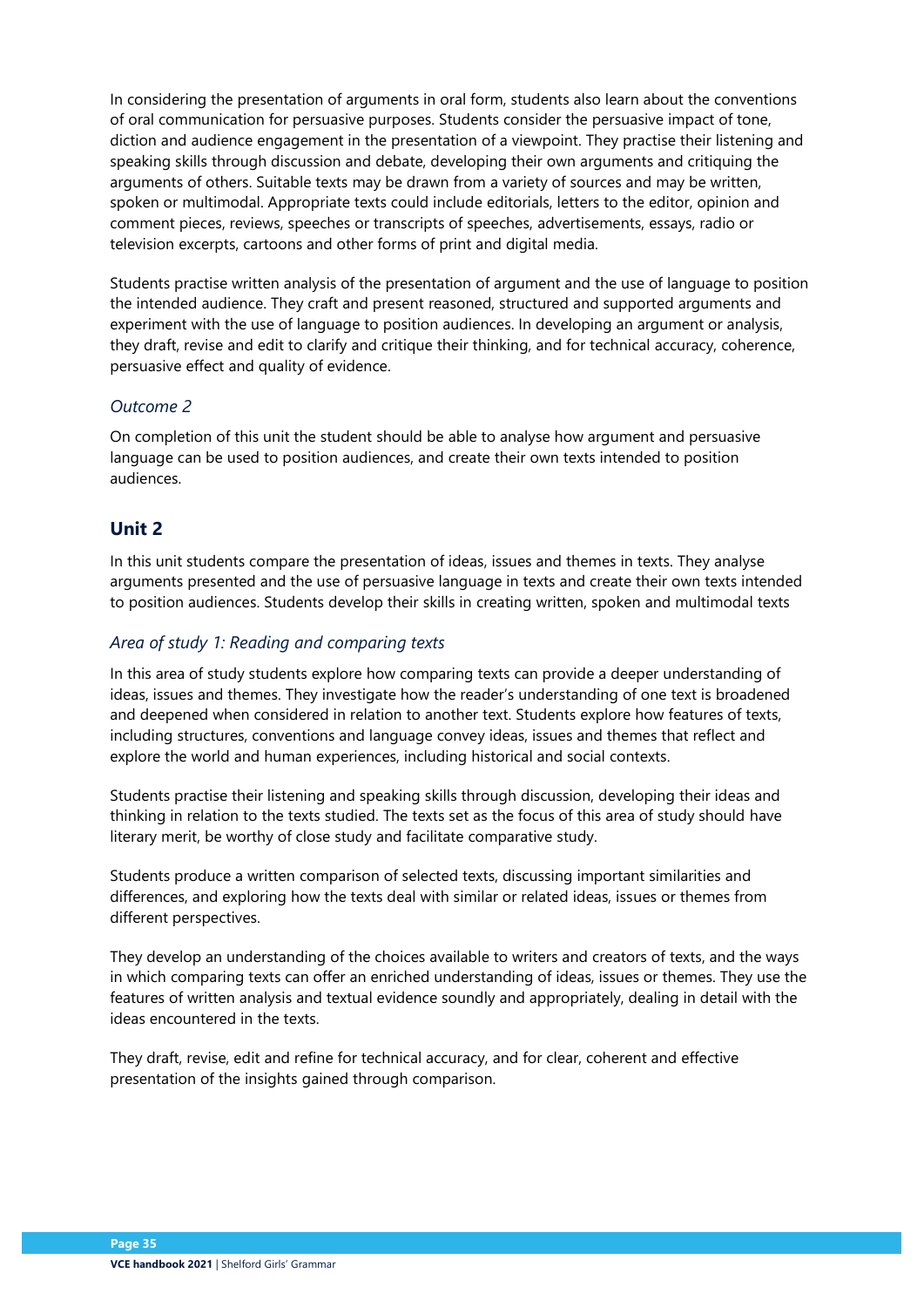On completion of this unit the student should be able to compare the presentation of ideas, issues and themes in two texts.

#### *Area of study 2: Analysing and presenting argument*

In this area of study students build on their understanding of argument and the use of persuasive language in texts that attempt to influence an audience. Students consider a range of texts where the primary purpose is to convince an audience to share a point of view. They develop an understanding of how texts are constructed for specific persuasive effects by identifying and discussing the impact of argument and persuasive language used to influence an audience.

Students practise developing and presenting reasoned points of view on issues of contemporary social relevance. In constructing arguments students focus on the logical development of their own ideas, and select evidence and language to support their arguments.

In addition to developing critical analysis of the use of language and the presentation of argument in texts, students practise presenting arguments and points of view in writing. They draft, revise and edit their writing to clarify and critique their thinking, and for precision and coherence in argument and quality of evidence. They craft for persuasion using a range of language features intended to position an audience to share the point of view expressed. They use the features of texts appropriately and include accurate referencing and acknowledgment.

## *Outcome 2*

On completion of this unit the student should be able to identify and analyse how argument and persuasive language are used in text/s that attempt to influence an audience, and create a text which presents a point of view.

# English Unit 3 and 4

## **Unit 3**

In this unit students read and respond to texts analytically and creatively. They analyse arguments and the use of persuasive language in texts. Students develop their skills in creating written, spoken and multimodal texts.

#### *Area of study 1: Reading and creating texts*

In this area of study students identify, discuss and analyse how the features of selected texts create meaning and how they influence interpretation. In identifying and analysing explicit and implied ideas and values in texts, students examine the ways in which readers are invited to respond to texts. They develop and justify their own detailed interpretations of texts.

Students prepare sustained analytical interpretations of selected texts, discussing how features of the texts create meaning and using textual evidence to support their responses. They use planning and drafting to test and clarify their ideas, and editing to produce clear and coherent expression. They craft their writing for convincing and effective presentation.

Students present sustained creative responses to selected texts, demonstrating their understanding of the world of the texts and how texts construct meaning. In developing a creative response, they explore issues of purpose and audience and make key choices about structure, conventions and language. They develop a credible and effective voice and style and use the chosen features of the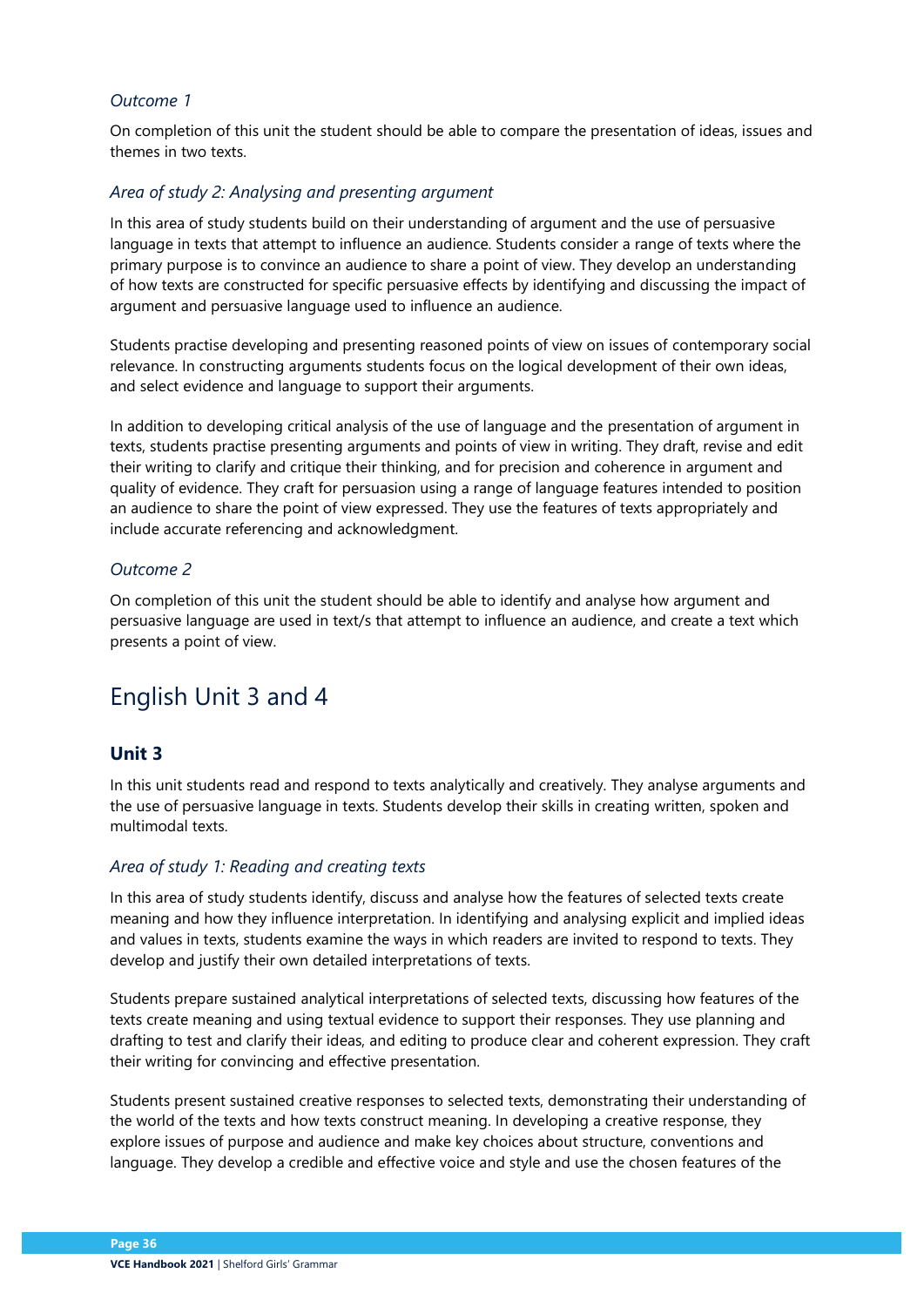selected text, for example characters, narrative or dialogue, to offer an interpretation of the selected text. They produce and share drafts, practising the skills of revision, editing and refining for stylistic and imaginative effect.

## *Outcome 1*

On completion of this unit the student should be able to produce an analytical interpretation of a selected text, and a creative response to a different selected text.

## *Area of study 2: Analysing argument*

In this area of study students analyse and compare the use of argument and language in texts that debate a topic or issue. The texts must have appeared in the media since 1 September of the previous year. Students read and view media texts in a variety of forms, including print, non-print and multimodal, and develop their understanding of the way in which language and argument complement one another in positioning the reader.

Considering information about the purpose, audience and context of a text, students explore the argument of a persuasive piece, and the way written, spoken and visual language is used. In considering these, students examine the ways that persuasive language is used to express an argument and how this may strengthen or detract from the intended impact of a text.

Students develop written and spoken critical analyses of the use of argument and language in written, spoken, and/or multimodal texts, including analysis of the quality of the reasoning presented and the use of features intended to position audiences. They compare different written texts presenting argument on similar ideas or issues, considering different ways authors use language to express arguments. They produce drafts and practise the skills of revision and editing for clarity and coherence in analysis and accuracy in the use of language.

# *Outcome 2*

On completion of this unit the student should be able to analyse and compare the use of argument and persuasive language in texts that present a point of view on an issue currently debated in the media.

# **Unit 4**

In this unit students compare the presentation of ideas, issues and themes in texts.

They create an oral presentation intended to position audiences about an issue currently debated in the media.

## *Area of study 1: Reading and comparing texts*

In this area of study students explore the meaningful connections between two texts. They analyse texts, including the interplay between character and setting, voice and structure, and how ideas, issues and themes are conveyed.

By comparing the texts, they gain a deeper understanding of the ideas, issues and themes that reflect the world and human experiences.

Students produce a written analysis comparing selected texts, discussing important similarities and differences and exploring how the texts deal with similar or related ideas, issues or themes from different perspectives to reflect particular values. Through discussion and preparatory drafting, they compare in detail the ideas encountered in the texts and the features of the texts on which the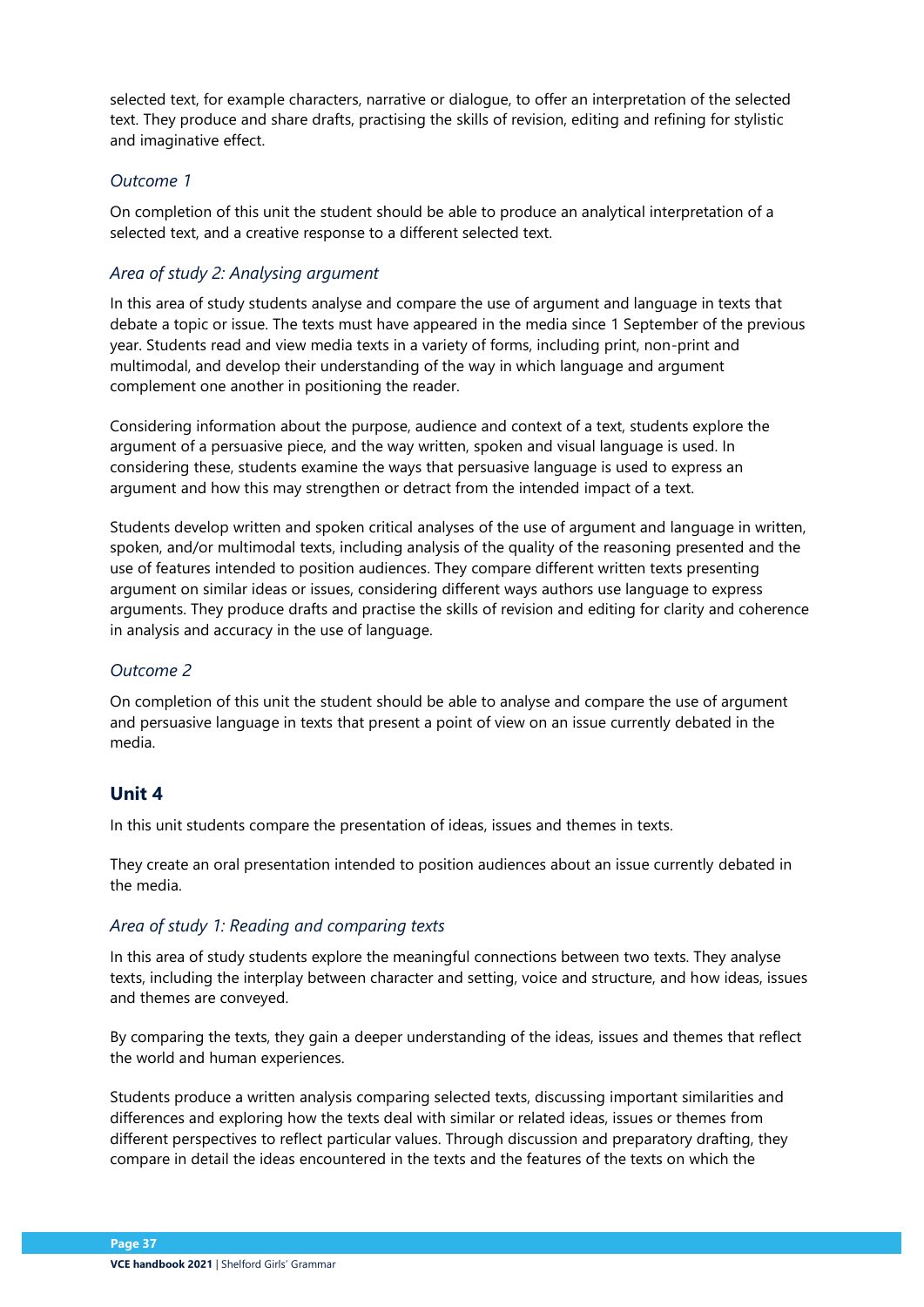comparison is based. They use planning and drafting to test and clarify their ideas, and edit for clear and coherent expression of them. They apply the conventions of written analysis and textual evidence. They draft, revise and edit for clarity, coherence and technical accuracy, and refine for effective presentation of the insights gained through comparison.

## *Outcome 1*

On completion of this unit the student should be able to produce a detailed comparison which analyses how two selected texts present ideas, issues and themes.

### *Area of study 2: Presenting argument*

In this area of study students build their understanding of both the analysis and construction of texts that attempt to influence audiences. They use their knowledge of argument and persuasive language as a basis for the development of their own persuasive texts in relation to a topical issue that has appeared in the media since September 1st of the previous year.

This area of study focuses on the construction of persuasive texts. Students use their understanding of argument and language as the basis for the development of an oral presentation of their points of view.

Students draw on their knowledge to express their viewpoints through arguments and persuasive language selected specifically to position an audience.

Students use discussion and writing to clarify their thinking and develop a viewpoint on an issue, to plan and prepare an argument and its supporting evidence, and to develop and prepare any materials to support an oral presentation. Students identify approaches to positioning the audience that are appropriate to the issue. Students also consider how oral conventions may be used to influence the audience and refine these through rehearsal. Students develop, test and practise argument, critically analysing their own developing text. Students reflect on their intentions in positioning the reader and consider how their use of language expresses their argument. They explore options for language use for audience engagement and persuasive effect. They use the conventions of spoken texts appropriately, draw on evidence soundly and include accurate acknowledgment.

#### *Outcome 2*

On completion of this unit the student should be able to construct a sustained and reasoned point of view on an issue currently debated in the media.

# Food Studies Units 1 and 2

## **Unit 1: Food origins**

This unit focuses on food from historical and cultural perspectives. Students investigate the origins and roles of food through time and across the world.

In Area of study 1 students explore how humanity has historically sourced its food, examining the general progression from hunter-gatherer to rural-based agriculture, to today's urban living and global trade in food. Students consider the origins and significance of food through inquiry into particular food-producing regions of the world.

In Area of study 2, students focus on Australia. They look at Australian indigenous food prior to European settlement and how food patterns have changed since, particularly through the influence of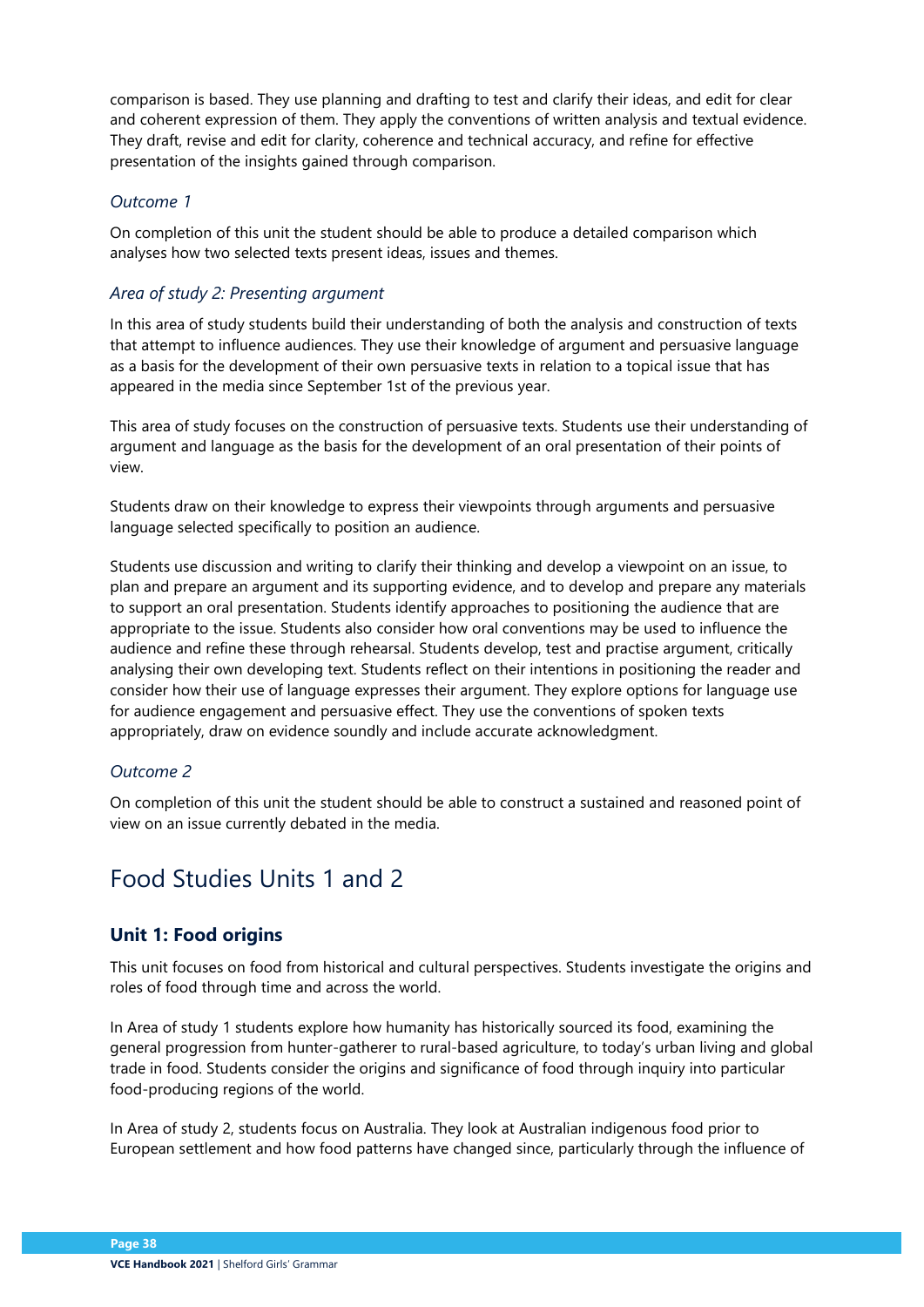food production, processing and manufacturing industries and immigration. Students investigate cuisines that are part of Australia's culinary identity today and reflect on the concept of an Australian cuisine. They consider the influence of technology and globalisation on food patterns. Throughout this unit, students complete topical and contemporary practical tasks to enhance, demonstrate and share their learning with others.

#### *Areas of study*

- Food around the world
- Food in Australia

## *Outcome 1*

On completion of this unit the student should be able to identify and explain major factors in the development of a globalised food supply, and demonstrate adaptations of selected food from earlier cuisines through practical activities.

# *Outcome 2*

On completion of this unit the student should be able to describe patterns of change in Australia's food industries and cultures, and use foods indigenous to Australia and those introduced through migration in the preparation of food products.

# **Unit 2: Food systems**

In this unit students investigate food systems in contemporary Australia.

Area of study 2 looks at food production in small-scale domestic settings, as both a comparison and complement to commercial production. Students gain insight into the significance of food industries to the Australian economy and investigate the capacity of industry to provide safe, high-quality food that meets the needs of consumers. Students use practical skills and knowledge to produce foods and consider a range of evaluation measures to compare their foods to commercial products. They consider the effective provision and preparation of food in the home, and analyse the benefits and challenges of developing and using practical food skills in daily life. In demonstrating their practical skills, students design new food products and adapt recipes to suit particular needs and circumstances. They consider the possible extension of their role as small-scale food producers by exploring potential entrepreneurial opportunities.

## *Areas of study*

- Food industries
- Food in the home

## *Outcome 1*

On completion of this unit the student should be able to describe Australia's major food industries, analyse relationships between food suppliers and consumers, discuss measures in place to ensure a safe food supply and design a brief and a food product that demonstrates the application of commercial principles.

## *Outcome 2*

On completion of this unit the student should be able to compare and evaluate similar foods prepared in different settings, explain the influences on effective food provision and preparation in the home, and design and create a food product that illustrates potential adaptation in a commercial context.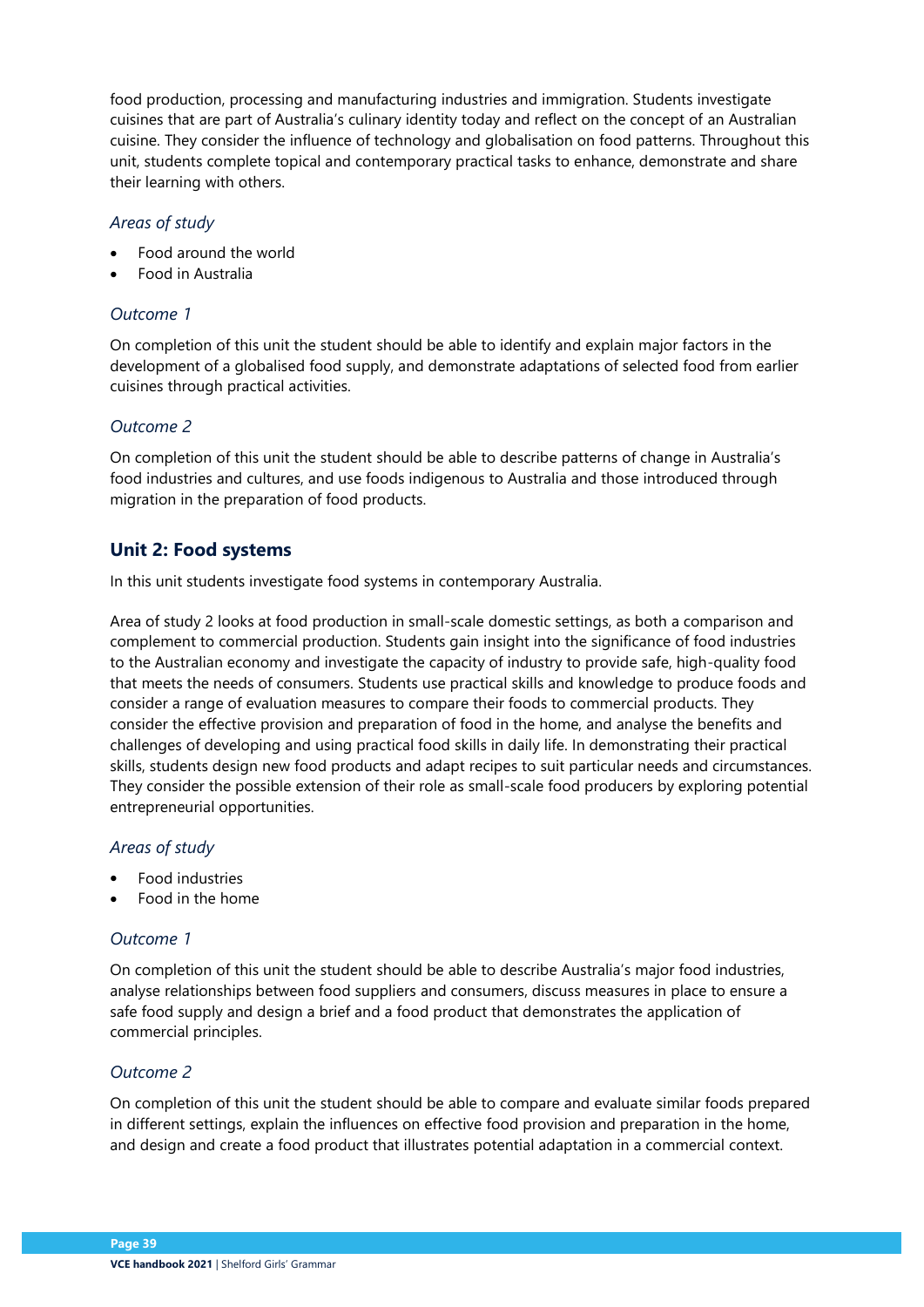# Food Studies Units 3 and 4

# **Unit 3: Food in daily life**

This unit investigates the many roles and everyday influences of food. Area of study 1 explores the science of food: our physical need for it and how it nourishes and sometimes harms our bodies. Students investigate the physiology of eating and appreciating food, and the microbiology of digestion. They also investigate the functional properties of food and the changes that occur during food preparation and cooking. They analyse the scientific rationale behind the Australian Dietary Guidelines and the Australian Guide to Healthy Eating (see www.eatforhealth.gov.au) and develop their understanding of diverse nutrient requirements.

Area of study 2 focuses on influences on food choice: how communities, families and individuals change their eating patterns over time and how our food values and behaviours develop within social environments. Students inquire into the role of food in shaping and expressing identity and connectedness and the ways in which food information can be filtered and manipulated. They investigate behavioural principles that assist in the establishment of lifelong, healthy dietary patterns.

The practical component of this unit enables students to understand food science terminology and to apply specific techniques to the production of everyday food that facilitates the establishment of nutritious and sustainable meal patterns.

### *Areas of study*

- The science of food
- Food choice, health and wellbeing

### *Outcome 1*

On completion of this unit the student should be able to explain the processes of eating and digesting food and absorption of macronutrients, explain causes and effects of food allergies, food intolerances and food contamination, analyse food selection models, and apply principles of nutrition and food science in the creation of food products.

## *Outcome 2*

On completion of this unit the student should be able to explain and analyse factors affecting food access and choice, analyse the influences that shape an individual's food values, beliefs and behaviours, and apply practical skills to create a range of healthy meals for children and families.

## **Unit 4: Food Issues, challenges and futures**

In this unit students examine debates about global and Australian food systems.

Area of study 1 focuses on issues about the environment, ecology, ethics, farming practices, the development and application of technologies, and the challenges of food security, food safety, food wastage, and the use and management of water and land. Students research a selected topic, seeking clarity on current situations and points of view, considering solutions and analysing work undertaken to solve problems and support sustainable futures.

Area of study 2 focuses on individual responses to food information and misinformation and the development of food knowledge, skills and habits to empower consumers to make discerning food choices. Students consider how to assess information and draw evidence-based conclusions. They apply this methodology to navigate contemporary food fads, trends and diets. They practise and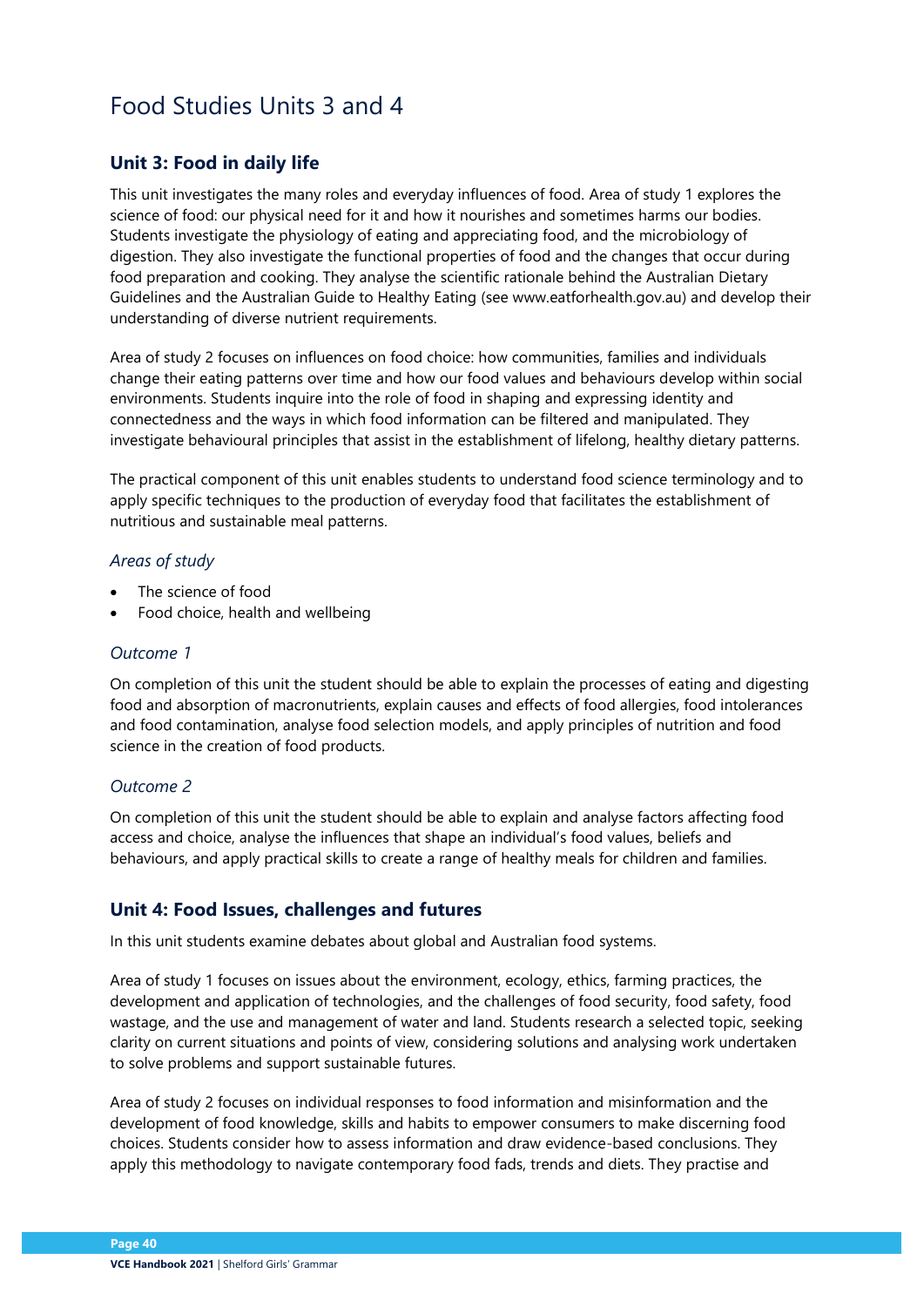improve their food selection skills by interpreting food labels and analysing the marketing terms used on food packaging.

The practical component of this unit provides students with opportunities to apply their responses to environmental and ethical food issues, and to extend their food production repertoire reflecting the Australian Dietary Guidelines and the Australian Guide to Healthy Eating.

## *Areas of study*

- Environment and ethics
- Navigating food information

## *Outcome 1*

On completion of this unit the student should be able to explain a range of food systems issues, respond to a selected debate with analysis of problems and proposals for future solutions, apply questions of sustainability and ethics to the selected food issue and develop and create a food repertoire that reflects personal food values and goals.

## *Outcome 2*

On completion of this unit the student should be able to explain a variety of food information contexts, analyse the formation of food beliefs, evaluate a selected food trend, fad or diet and create food products that meet the Australian Dietary Guidelines.

# **Assessment**

- Unit 3 school assessed coursework: 30%
- Unit 4 school assessed coursework: 30%
- End of year examination: 40%

# French Units 1 and 2

The VCE French study design comprises three themes, through which a variety of subtopics are studied:

- The Individual
- The French-speaking communities
- The world around us

There are three areas of study:

- 1. Interpersonal communication
- 2. Interpretive communication
- 3. Presentational communication

Units 1 and 2 develop the students' understanding of the language and culture of French-speaking communities and extend students' knowledge and skills in viewing, understanding, speaking and writing the language.

# **Unit 1**

Possible subtopics include French charities, health issues and job seeking.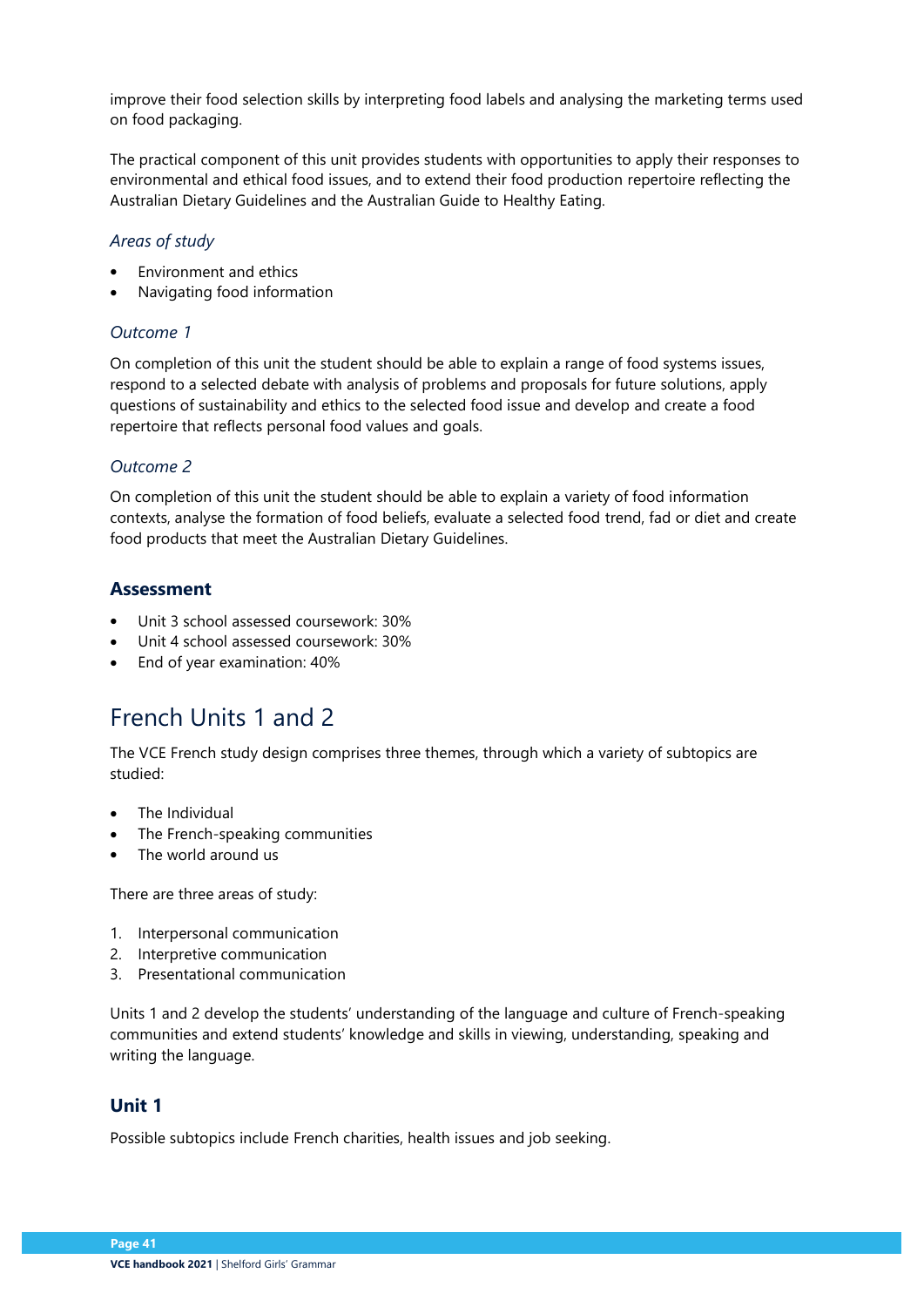Exchange meaning in a spoken interaction in French.

## *Outcome 2*

Interpret information from two texts on the same subtopic presented in French and respond in writing in French and English.

# *Outcome 3*

Present information, concepts and ideas in writing in French on the selected subtopic and for a specific audience and purpose.

# **Unit 2**

Possible subtopics include technology and a film study.

## *Outcome 1*

Respond in writing in French to spoken, written or visual texts presented in French.

# *Outcome 2*

Analyse and use information form written, spoken or visual texts to produce an extended written response in French.

## *Outcome 3*

Explain information, ideas and concepts orally in French to a specific audience about an aspect of culture within communities where French is spoken.

# French Units 3 and 4

The VCE French study design comprises three themes, through which a variety of subtopics are studied:

- The Individual
- The French-speaking communities
- The world around us

There are three areas of study:

- 1. Interpersonal communication
- 2. Interpretive communication
- 3. Presentational communication

# **Unit 3**

In this unit, students investigate the way French speakers interpret and express ideas and negotiate and persuade in French through three or more subtopics. They also consolidate and extend their vocabulary and grammar knowledge.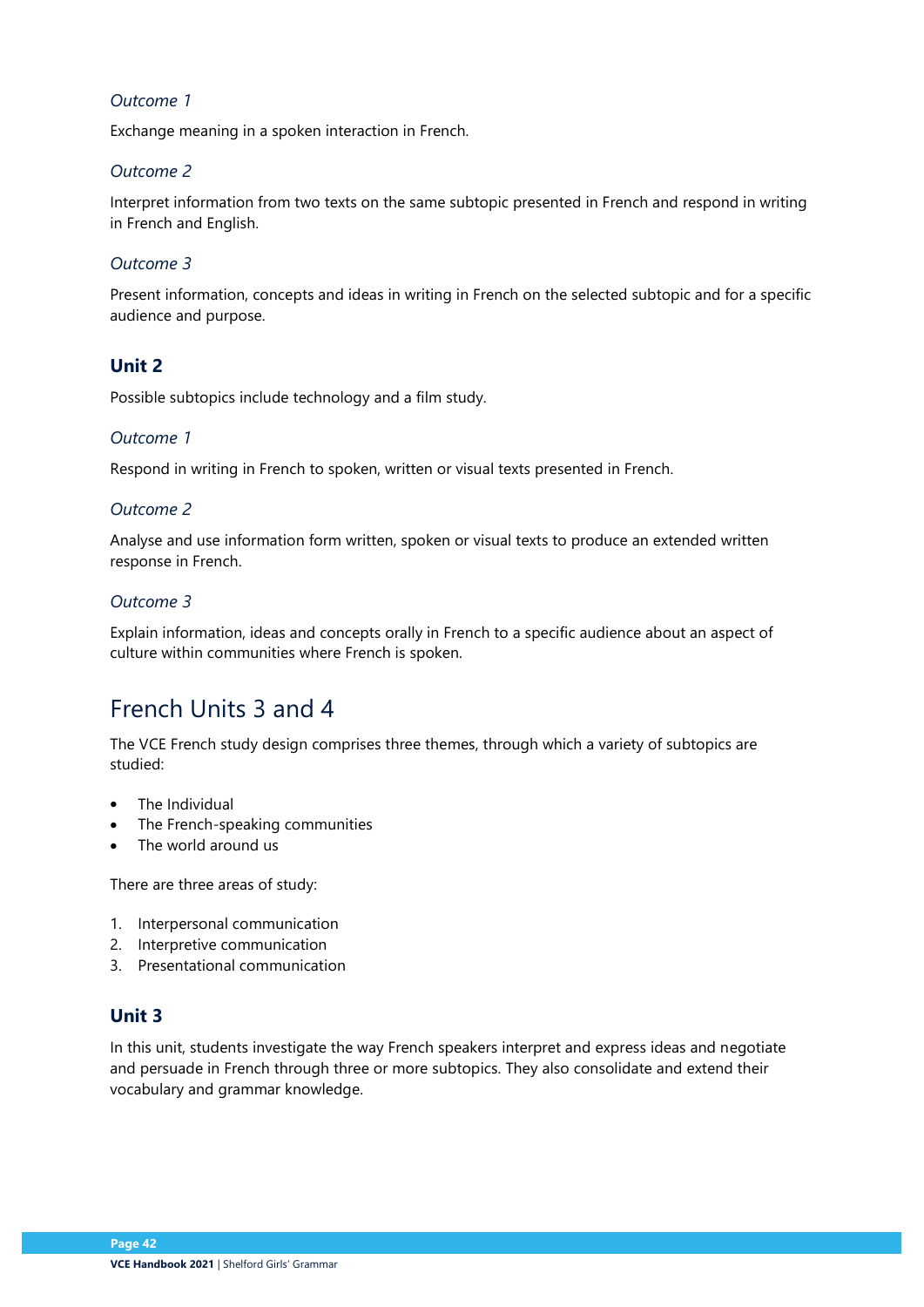Participate in a spoken exchange in French to resolve a personal issue by negotiating a mutually agreeable outcome.

### *Outcome 2*

Students extract, interpret and synthesise information from three or more texts to identify key ideas and detail and write responses in French.

## *Outcome 3*

Create an extended, original piece of personal, informative or imaginative writing in French to express ideas, thoughts or responses.

# **Unit 4**

In this unit, students investigate aspects of culture through the study of two or more subtopics, to gain insight into French speaking communities, identify and reflect on cultural products and practices and their influence on values, attitudes and behaviours. They also consolidate and extend their vocabulary and grammar knowledge.

### *Outcome 1*

Share information, ideas and opinions on a cultural product or practice they have researched, in French.

## *Outcome 2*

Analyse and present information from written, spoken and viewed texts, for use in a written response in French.

## *Outcome 3*

Present information, concepts and ideas in evaluative or persuasive writing on an issue in an extended written response in French.

## **Assessment**

The student's level of achievement is determined by school-assessed coursework and the two-external end of-year examinations:

- Unit 3 school-assessed coursework: 25%
- Unit 4 school-assessed coursework: 25%
- End of year examinations: 50%

# Global Politics 3 and 4

## **Unit 3: Global actors**

## *Area of study 1: Global actors*

In this area of study students examine the key actors in contemporary global politics: states, Intergovernmental Organisations (IGOs), non-state actors, and ONE Transnational Corporation (TNC). Students consider the different ways in which state sovereignty may be challenged.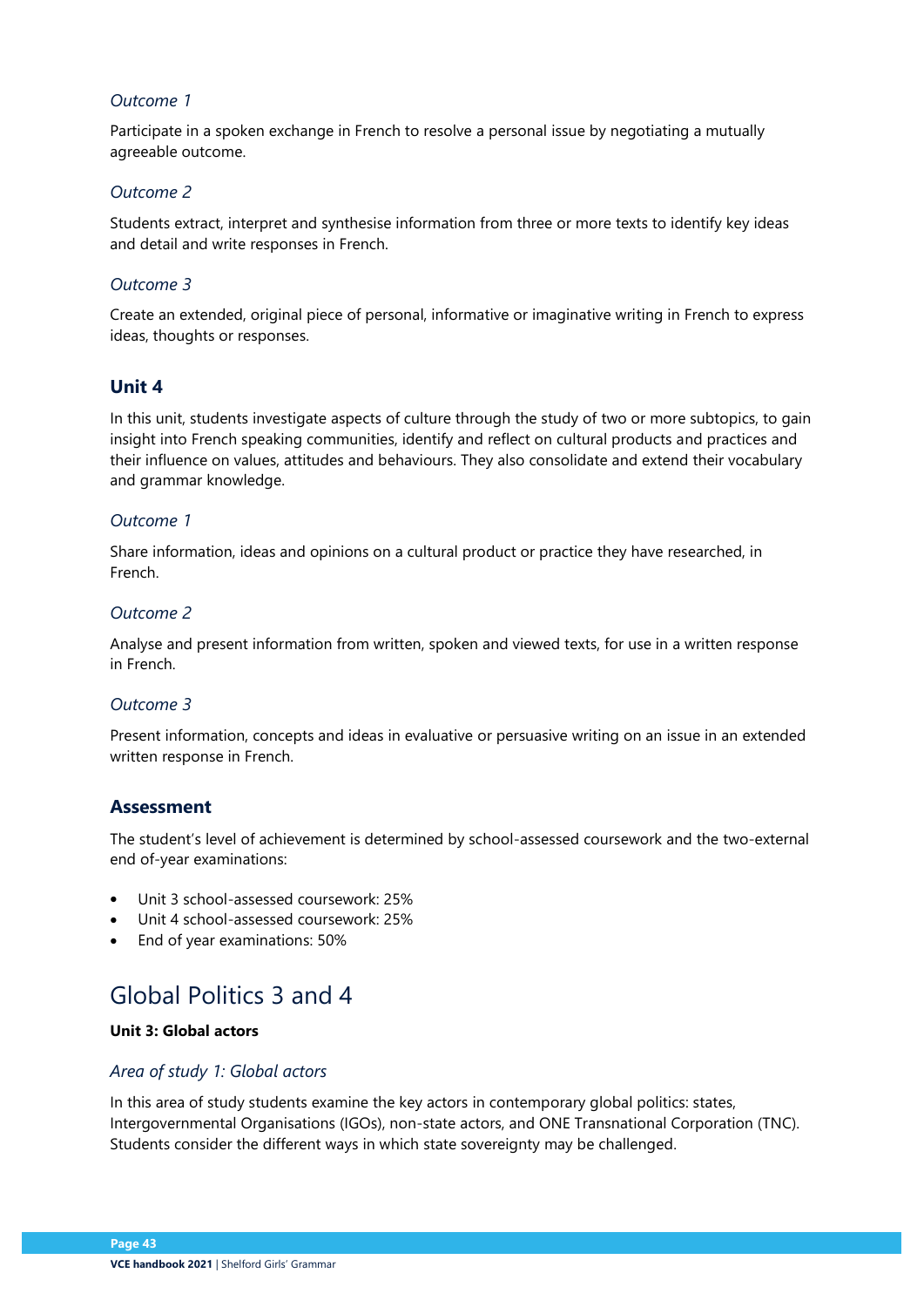On completion of this unit the student should be able to evaluate the power of key global actors and assess the extent to which they achieve their aims and are able to challenge state sovereignty.

#### *Area of study 2: Power in the Asia-Pacific region*

In this area of study, students examine the way in which a specific Asia-Pacific state uses its power to pursue its national interests, and explore the factors that have shaped that state's national interests in the last 10 years. Students consider the main foreign policy instruments available to the state: diplomacy, trade, aid and military. Students develop an understanding that the relative importance and effectiveness of different types of power and foreign policy instruments in pursuit of a state's national interests vary considerably, and there is often a marked difference between the intentions and results.

## *Outcome 2*

On completion of this unit the student should be able to analyse and evaluate the effectiveness of the use of various types of power by a specific Asia-Pacific state in pursuit of its national interests.

# **Unit 4: Global challenges**

#### *Area of study 1: Ethical issues and debates*

In this area of study students examine debates about TWO global ethical issues. They use the concepts of realism and cosmopolitanism as a framework for analysing these issues and debates. These debates are considered in the context of case studies that transcend specific states, regions and continents. Students consider the international law that relates to these issues. They examine and analyse the effectiveness of the responses by global actors and the extent to which these responses reflect the obligations outlined in the relevant international law. For this area of study, students study **two** of the following ethical issues: human rights, people movement, development, arms control.

#### *Outcome 1*

On completion of this unit the student should be able to analyse the debates relating to **two** global ethical issues, and evaluate the effectiveness of global actors' responses to these issues.

#### *Area of study 2: Crises and responses*

In this area of study students investigate the causes of **two** global crises. They also investigate the effectiveness of the responses from relevant global actors and the main challenges to effective resolution.

Two global crises are selected from the following:

- Climate change
- Armed conflict
- Terrorism
- Economic instability

## *Outcome 2*

On completion of this unit the student should be able to analyse **two** contemporary global crises and evaluate the effectiveness of global actors' responses to these.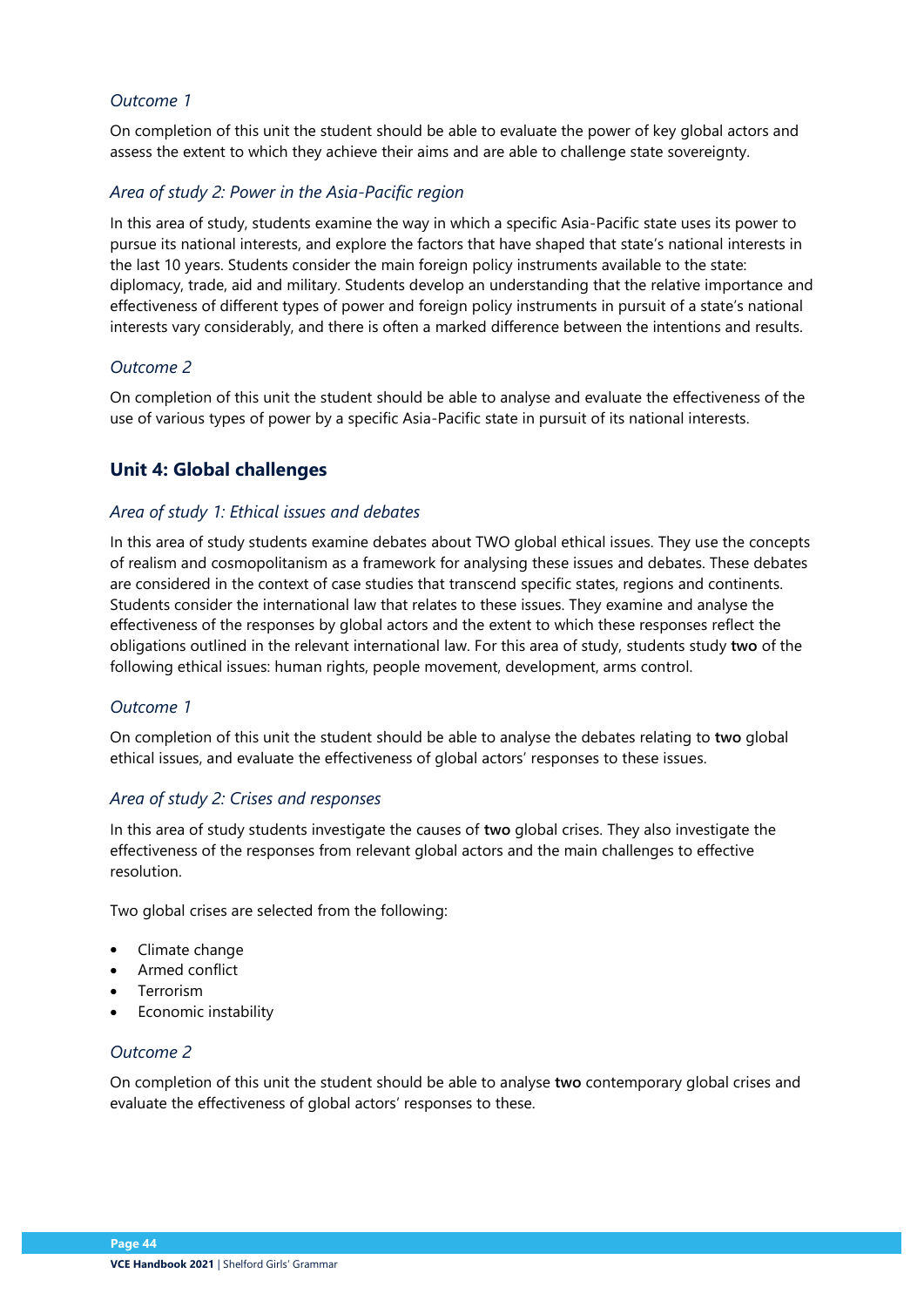# **Assessment**

Assessment tasks will be selected from a range of options including structured questions, reports, an essay, topic tests or case studies. The student's level of achievement for Units 3 and 4 will be determined by school-assessed coursework and an end-of-year examination.

- Unit 3 school-assessed coursework: 25%
- Unit 4 school-assessed coursework: 25%
- Units 3 and 4 end-of-year examination: 50%

# Health and Human Development 1 and 2

# **Unit 1: Understanding health and wellbeing**

This unit looks at health and wellbeing as a concept with varied and evolving perspectives and definitions. It takes the view that health and wellbeing are subject to a wide range of contexts and interpretations, with different meanings for different people. As a foundation to the understanding of health, students should investigate the World Health Organization's (WHO) definition and also explore other interpretations.

Wellbeing is a complex combination of all dimensions of health, characterised by an equilibrium in which the individual feels happy, healthy, capable and engaged. For the purposes of this study, students should consider wellbeing to be an implicit element of health. In this unit students identify personal perspectives and priorities relating to health and wellbeing, and enquire into factors that influence health attitudes, beliefs and practices, including among Aboriginal and Torres Strait Islanders. Students look at multiple dimensions of health and wellbeing, the complex interplay of influences on health and wellbeing and the indicators used to measure and evaluate health status. With a focus on youth, students consider their own health as individuals and as a cohort. They build health literacy through interpreting and using data, through investigating the role of food, and through extended inquiry into one youth health focus area.

#### *Areas of study*

- Health perspectives and influences
- Health and nutrition
- Youth health and wellbeing

#### *Learning outcomes*

#### **Outcome 1**

On completion of this unit the student should be able to explain multiple dimensions of health and wellbeing, explain indicators used to measure health status and analyse factors that contribute to variations in health status of youth.

#### **Outcome 2**

On completion of this unit the student should be able to apply nutrition knowledge and tools to the selection of food and the evaluation of nutrition information.

#### **Outcome 3**

On completion of this unit the student should be able to interpret data to identify key areas for improving youth health and wellbeing, and plan for action by analysing one particular area in detail.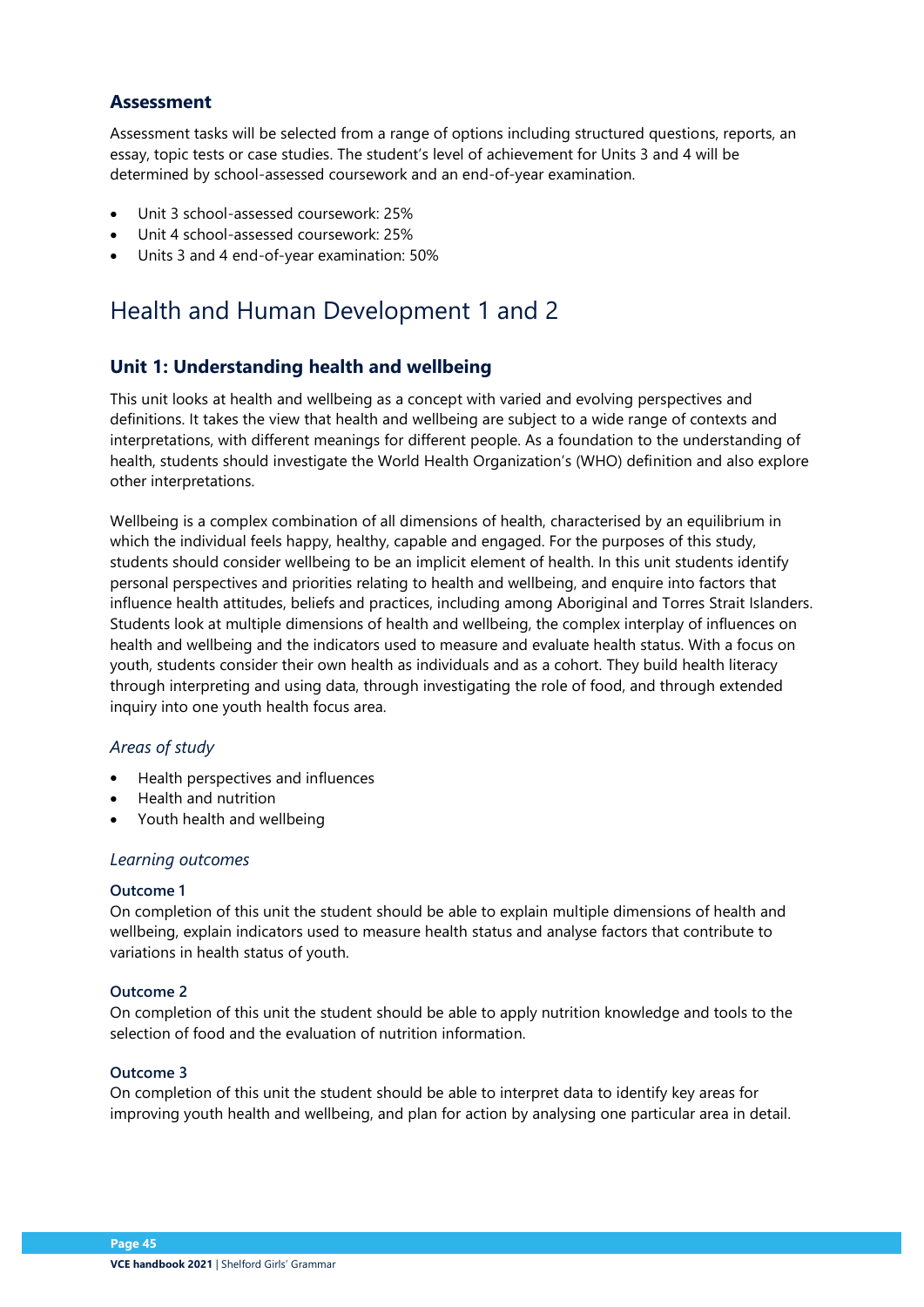# **Unit 2: Managing health and development**

This unit investigates transitions in health and wellbeing, and development, from lifespan and societal perspectives. Students look at changes and expectations that are part of the progression from youth to adulthood. This unit promotes the application of health literacy skills through an examination of adulthood as a time of increasing independence and responsibility, involving the establishment of long-term relationships, possible considerations of parenthood and management of health-related milestones and changes. Students enquire into the Australian healthcare system and extend their capacity to access and analyse health information. They investigate the challenges and opportunities presented by digital media and health technologies, and consider issues surrounding the use of health data and access to quality health care.

## *Area of study*

- Developmental transition
- Health care in Australia

#### *Learning outcomes*

#### **Outcome 1**

On completion of this unit the student should be able to explain developmental changes in the transition from youth to adulthood, analyse factors that contribute to healthy development during prenatal and early childhood stages of the lifespan and explain health and wellbeing as an intergenerational concept.

#### **Outcome 2**

On completion of this unit the student should be able to describe how to access Australia's health system, explain how it promotes health and wellbeing in their local community, and analyse a range of issues associated with the use of new and emerging health procedures and technologies.

## **Assessment**

The award of satisfactory completion for a unit is based on a decision that the student has demonstrated achievement of the set of outcomes specified for the unit. This decision will be based on the teacher's assessment of the student's overall performance on assessment tasks designated for the unit.

# Health and Human Development 3 and 4

# **Unit 3: Australia's health in a globalised world**

This unit looks at health, wellbeing and illness as multidimensional, dynamic and subject to different interpretations and contexts. Students begin to explore health and wellbeing as a global concept and to take a broader approach to inquiry. As they consider the benefits of optimal health and wellbeing and its importance as an individual and a collective resource, their thinking extends to health as a universal right. Students look at the fundamental conditions required for health improvement, as stated by the World Health Organization (WHO). They use this knowledge as background to their analysis and evaluation of variations in the health status of Australians.

Area of study 2 focuses on health promotion and improvements in population health over time. Students look at various public health approaches and the interdependence of different models as they research health improvements and evaluate successful programs. While the emphasis is on the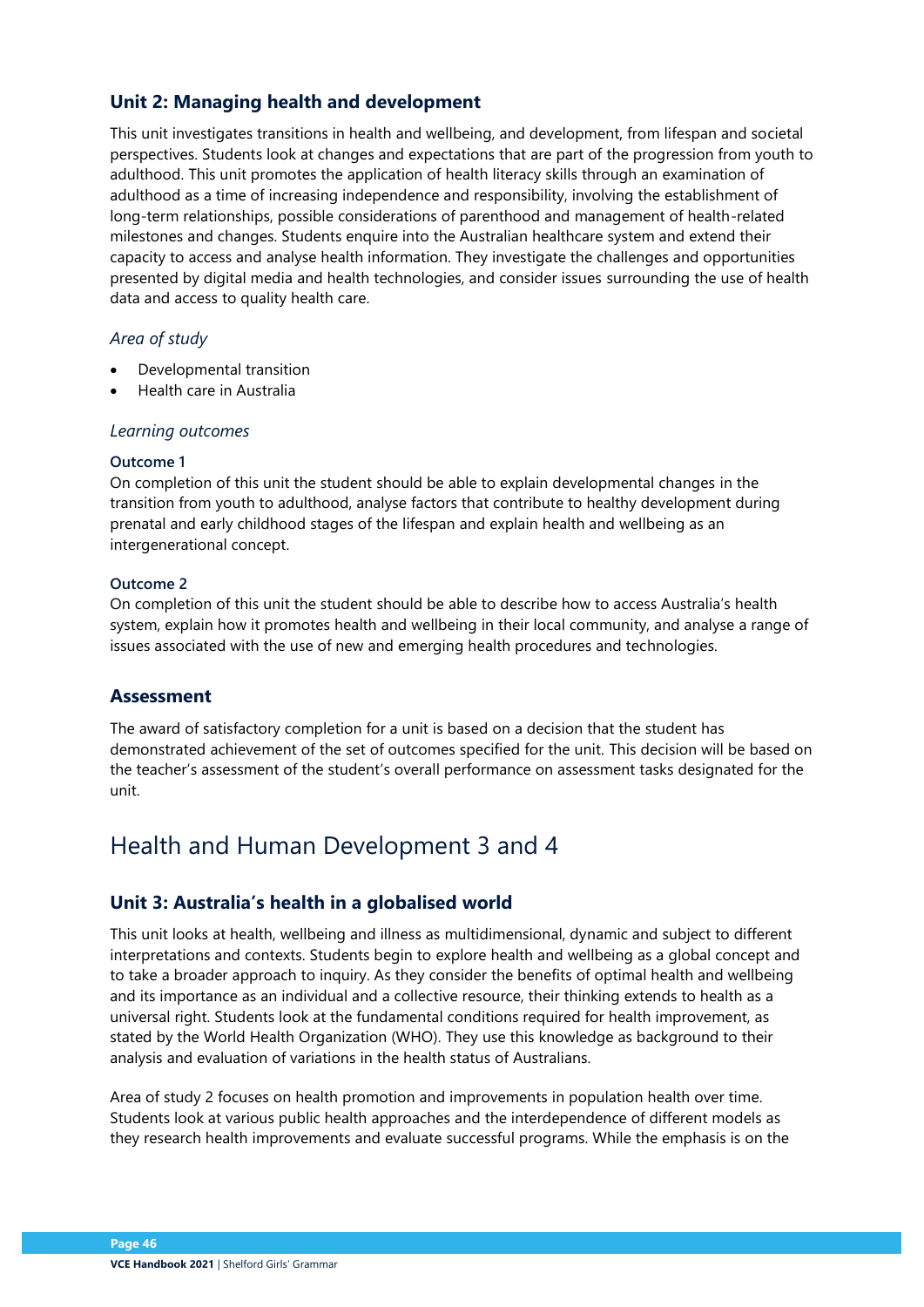Australian health system, the progression of change in public health approaches should be seen within a global context.

### *Areas of study*

- Understanding health and wellbeing
- Promoting health and wellbeing

### *Learning outcomes*

#### **Outcome 1**

On completion of this unit the student should be able to explain the complex, dynamic and global nature of health and wellbeing, interpret and apply Australia's health status data and analyse variations in health status.

### **Outcome 2**

On completion of this unit the student should be able to explain changes to public health approaches, analyse improvements in population health over time and evaluate health promotion strategies.

# **Unit 4: Global health and development**

This unit examines health and wellbeing, and human development in a global context. Students use data to investigate health status and burden of disease in different countries, exploring factors that contribute to health inequalities between and within countries, including the physical, social and economic conditions in which people live. Students build their understanding of health in a global context through examining changes in burden of disease over time and studying the key concepts of sustainability and human development. They consider the health implications of increased globalisation and worldwide trends relating to climate change, digital technologies, world trade and the mass movement of people.

Area of study 2 looks at global action to improve health and wellbeing and human development, focusing on the United Nations' (UN's) Sustainable Development Goals (SDGs) and the work of the World Health Organization (WHO). Students also investigate the role of non-government organisations and Australia's overseas aid program. Students evaluate the effectiveness of health initiatives and programs in a global context and reflect on their capacity to take action.

## *Areas of study*

- Health and wellbeing in a global context
- Health and sustainable development goals

#### *Learning outcomes*

#### **Outcome 1**

On completion of this unit the student should be able to analyse similarities and differences in health status and burden of disease globally and the factors that contribute to differences in health and wellbeing.

#### **Outcome 2**

On completion of this unit the student should be able to analyse relationships between the SDGs and their role in the promotion of health and human development, and evaluate the effectiveness of global aid programs.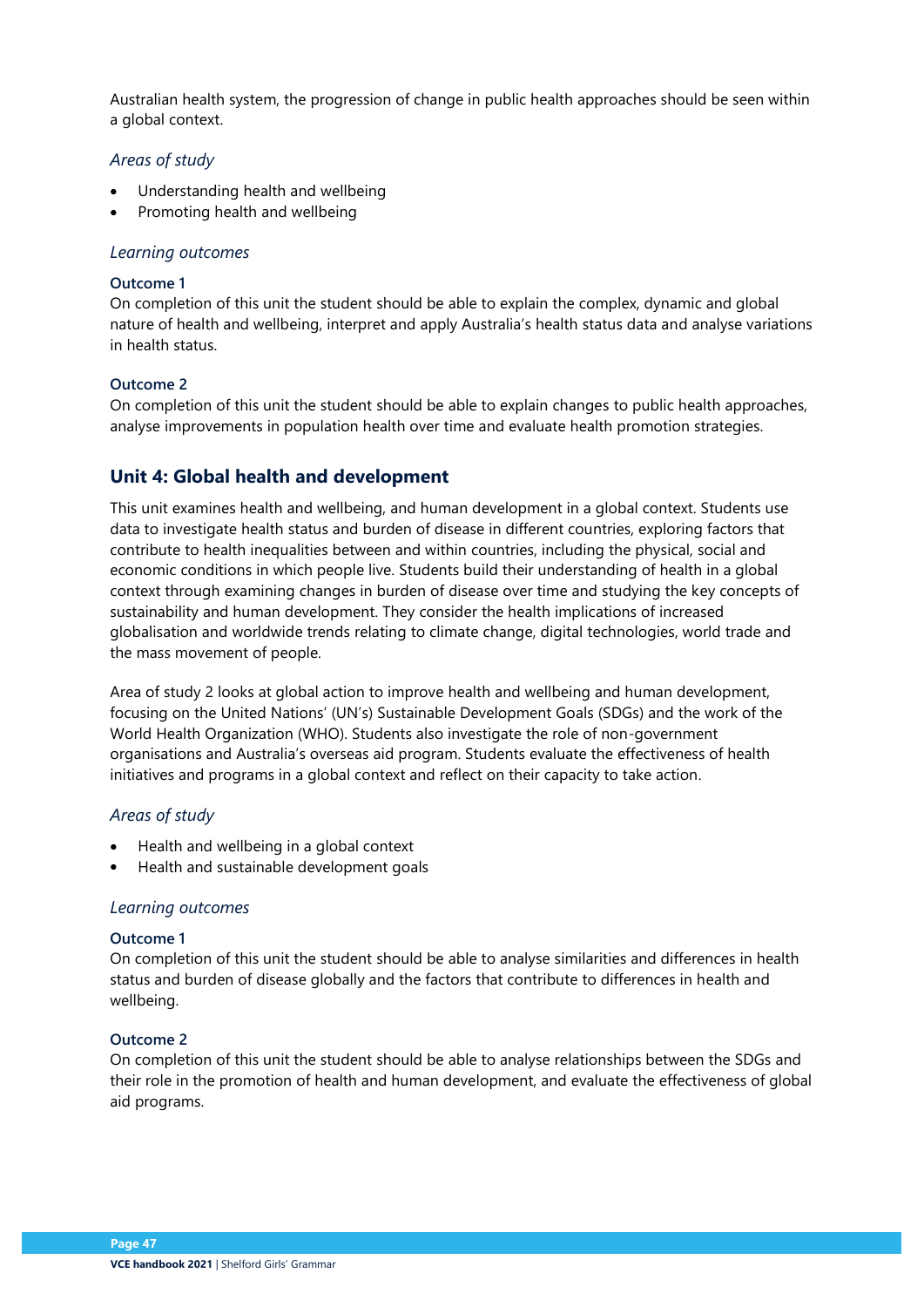# **Assessment**

- Unit 3: 25% of study score
- Unit 4: 25% of study score
- Final examination: 50% of study score

# History Units 1 and 2: 20th Century History

# **Unit 1**

The first half of the 20th century was marked by significant change. This unit focuses on the era 1918 to 1939 in which new political ideas and social practices after World War I replaced the old order. Students investigate the nature of political, social, economic and cultural change in the period between the world wars. These changes would affect individuals, society's patterns of daily life, nations and international relations.

# *Area of study 1: Ideology and conflict*

Students explore the impact of treaties made after World War I on nations and people. The emergence of new ideologies such as fascism in Italy and Nazism in Germany and their impacts on society are emphasised. Key events of the 1930s will also be investigated as students explore the combination of economic instability during the Great Depression, territorial aggression and totalitarianism within Europe. Changes to the lives of particular groups and individuals living under a new political order will be analysed.

# *Area of study 2: Social and cultural change*

Students explore continuity and change in the 1930s in social life and practices and culture and the effect of ideologies and government policies on the lives of the people. Students also analyse the ways in which representations of culture such as art, literature, music and film reflected and challenged the prevailing political, economic and social circumstances.

## *Learning outcomes*

- Explain the consequences of the peace treaties after World War 1 and evaluate the impact of ideologies on nations and the events leading to World War II. (essay)
- Explain patterns of social life and cultural change and analyse the factors which influenced changes to social life and culture in the interwar years. (historical inquiry)

# **Unit 2**

This unit considers some of the major themes and principal events in post-World War 2 history between 1945 and 2000. Students investigate the nature and impact of the Cold War with 'competing ideologies', including USA and USSR, and challenges to the existing political, economic and social orders during that era. They gather evidence of significant events and the ways in which the communist and capitalist countries justified and legitimised their ideologies through propaganda in this era of espionage and intrigue.

## *Area of study 1: Competing ideologies*

Students explore the causes of the Cold War, key characteristics of the ideologies of communism in the USSR and democracy and capitalism in the USA, situations which caused tension and conflict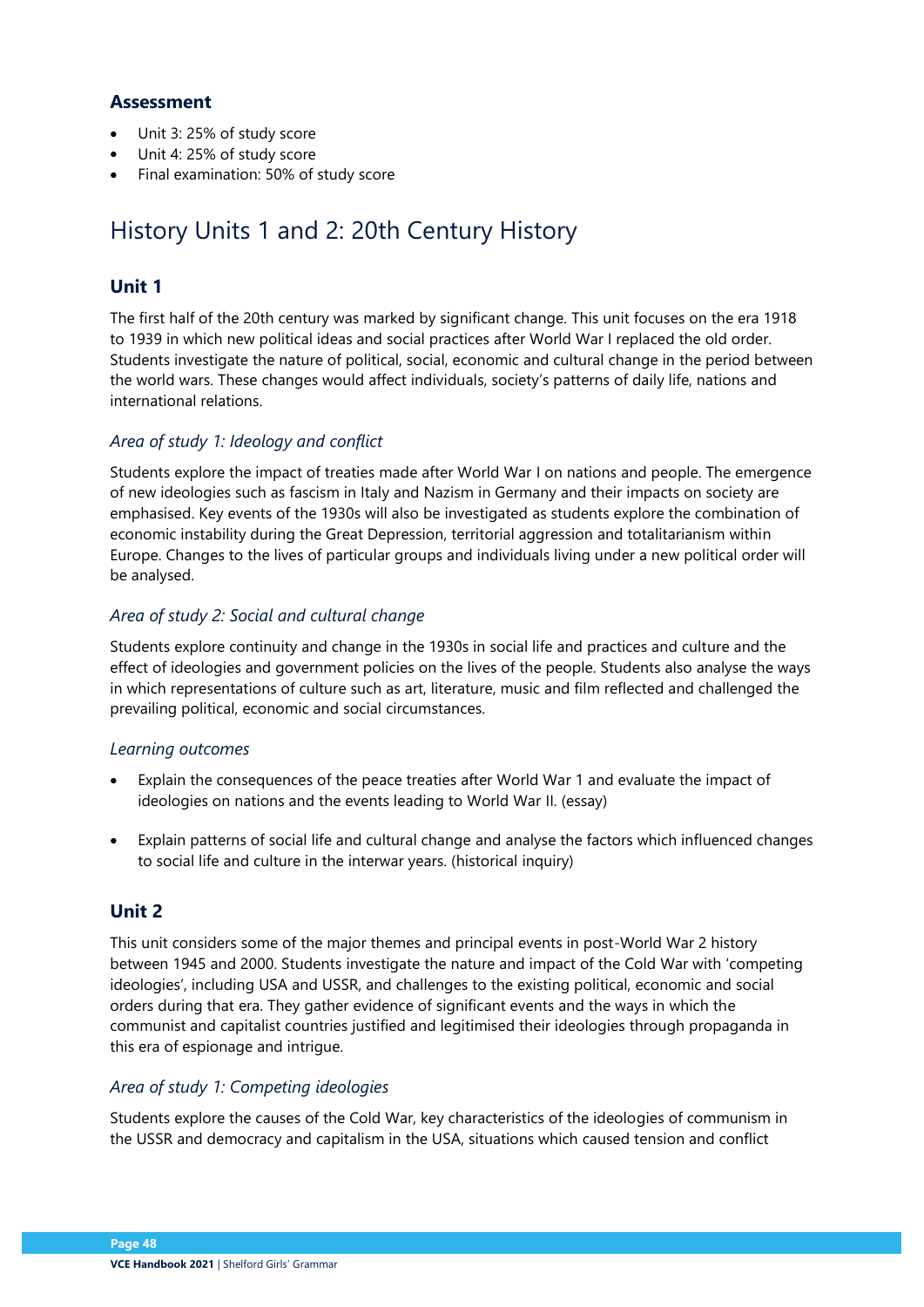between the superpowers, the impact of the Cold War on nations and people and factors which led to the end of the Cold War.

# *Area of study 2: Challenge and change*

Students explore the significant causes of challenge to and change in existing political and social orders in the second half of the twentieth century, actions and ideas of popular movements and individuals who contributed to social and political change and the impacts of changes on nations and people.

### *Learning outcomes*

- Explain the ideological divisions in the post-war period and analyse the nature, development and impact of the Cold War on nations and people. (An analysis of primary sources)
- Explain the causes and nature of challenge and change and analyse the consequences for nations and people. (An analysis of historical interpretations)

In both units, significant events, leaders, ideas, movements and values which have contributed to change over time are addressed. The development of knowledge, reasoning and interpretations of a range of historical perspectives as evidence are emphasised. Assessment tasks include historical inquiry, analyses of sources, historical interpretations and extended responses.

# History Units 3 and 4: Revolutions

# **Unit 3 Russian revolution**

In Units 3 and 4 Revolutions students investigate the significant historical causes and consequences of political revolution. Revolutions represent great ruptures in time and are a major turning point which brings about the collapse and destruction of an existing political order resulting in a pervasive change to society. Revolutions are caused by the interplay of ideas, events, individuals and popular movements. Their consequences have a profound effect on the political and social structures of the post-revolutionary society. Revolution is a dramatically accelerated process whereby the new order attempts to create political and social change and transformation based on a new ideology. Progress in a post-revolutionary society is not guaranteed or inevitable. Post-revolutionary regimes are often threatened internally by civil war and externally by foreign threats. These challenges can result in a compromise of revolutionary ideals and extreme measures of violence, oppression and terror.

In these units students develop an understanding of the complexity and multiplicity of causes and consequences in the revolutionary narrative. They construct an argument about the past using primary sources as evidence and evaluate the extent to which the revolution brought change to the lives of people. They consider how perspectives of the revolution give an insight into the continuity and change experienced by those who lived through dramatic revolutionary moments. Students evaluate historical interpretations about the causes and consequences of revolution and the effects of change instigated by the new order.

The School will select two revolutions to be studied from the following, one for Unit 3 and one for Unit  $\mathbf{\Lambda}$ 

- The American Revolution of 1776
- The French Revolution of 1789
- The Russian Revolution of October 1917
- The Chinese Revolution of 1949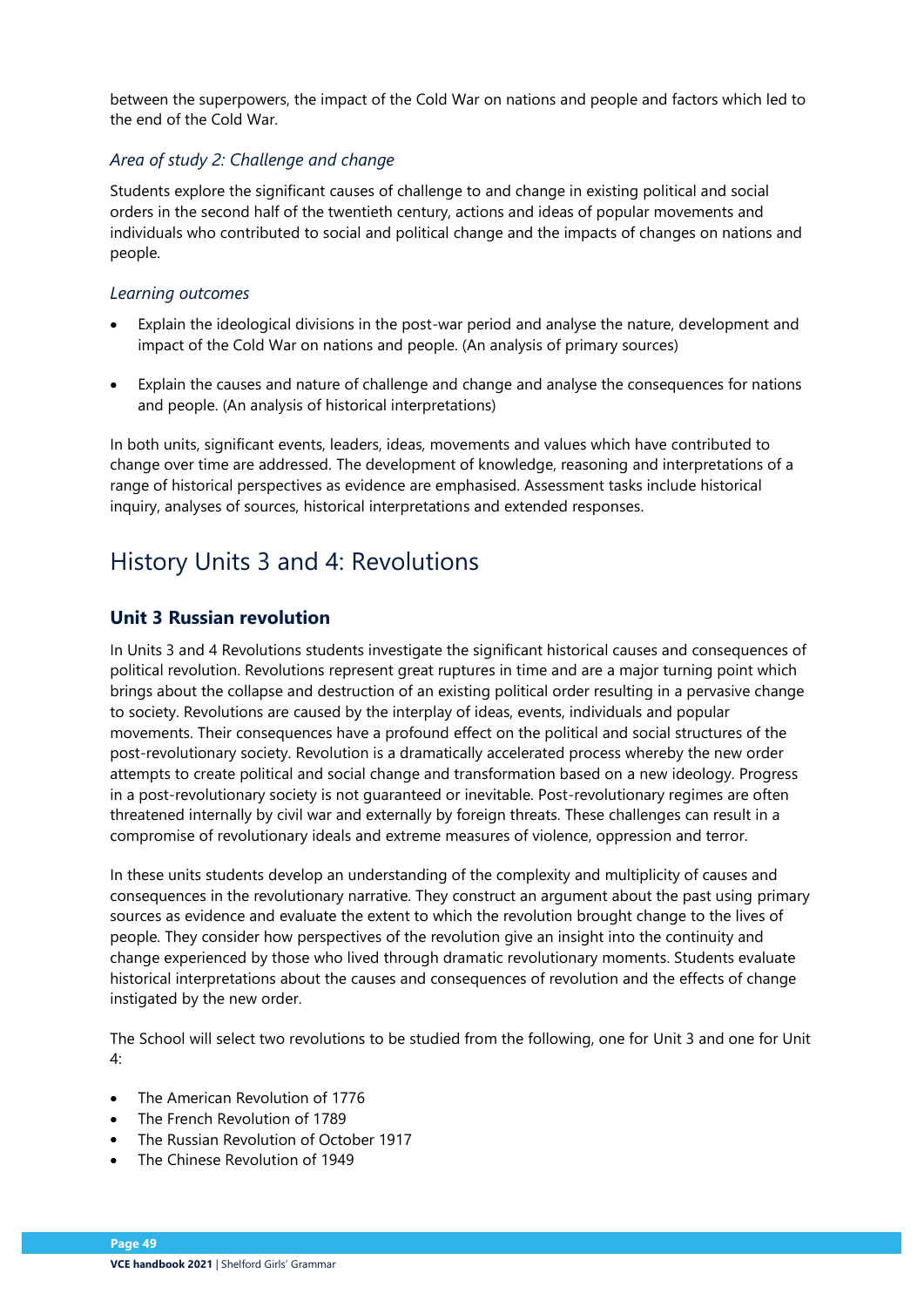For the two selected revolutions, both areas of study must be undertaken. Students are expected to demonstrate a progression from Unit 3 to Unit 4 in historical understanding and skills.

# *Area of study 1: Causes of revolution (Unit 3 and 4)*

- What were the significant causes of revolution?
- How did the actions of popular movements and particular individuals contribute to triggering a revolution?
- To what extent did social tensions and ideological conflicts contribute to the outbreak of revolution?

## *Outcome 1*

On completion of this unit the student should be able to analyse the causes of revolution, and evaluate the contribution of significant ideas, events, individuals and popular movements.

# *Area of study 2: Consequences of revolution (Unit 3 and 4)*

- How did the consequences of revolution shape the new order?
- How did the new regime consolidate its power?
- How did the revolution affect the experiences of those who lived through it?
- To what extent was society changed and revolutionary ideas achieved?

# *Outcome 2*

On completion of this unit the student should be able to analyse the consequences of revolution and evaluate the extent of change brought to society.

# **Assessment**

The student's level of achievement for Units 3 and 4 will be determined by school-assessed coursework and an end-of-year examination.

- Unit 3 school-assessed coursework: 25%
- Unit 4 school-assessed coursework: 25%
- Units 3 and 4 end-of-year examination: 50%

# Japanese Units 1 and 2

The VCE Japanese Study Design comprises three themes, through which a variety of subtopics are studied:

- The individual
- The Japanese-speaking communities
- The world around us

There are three areas of study:

- 1. Interpersonal communication
- 2. Interpretive communication
- 3. Presentational communication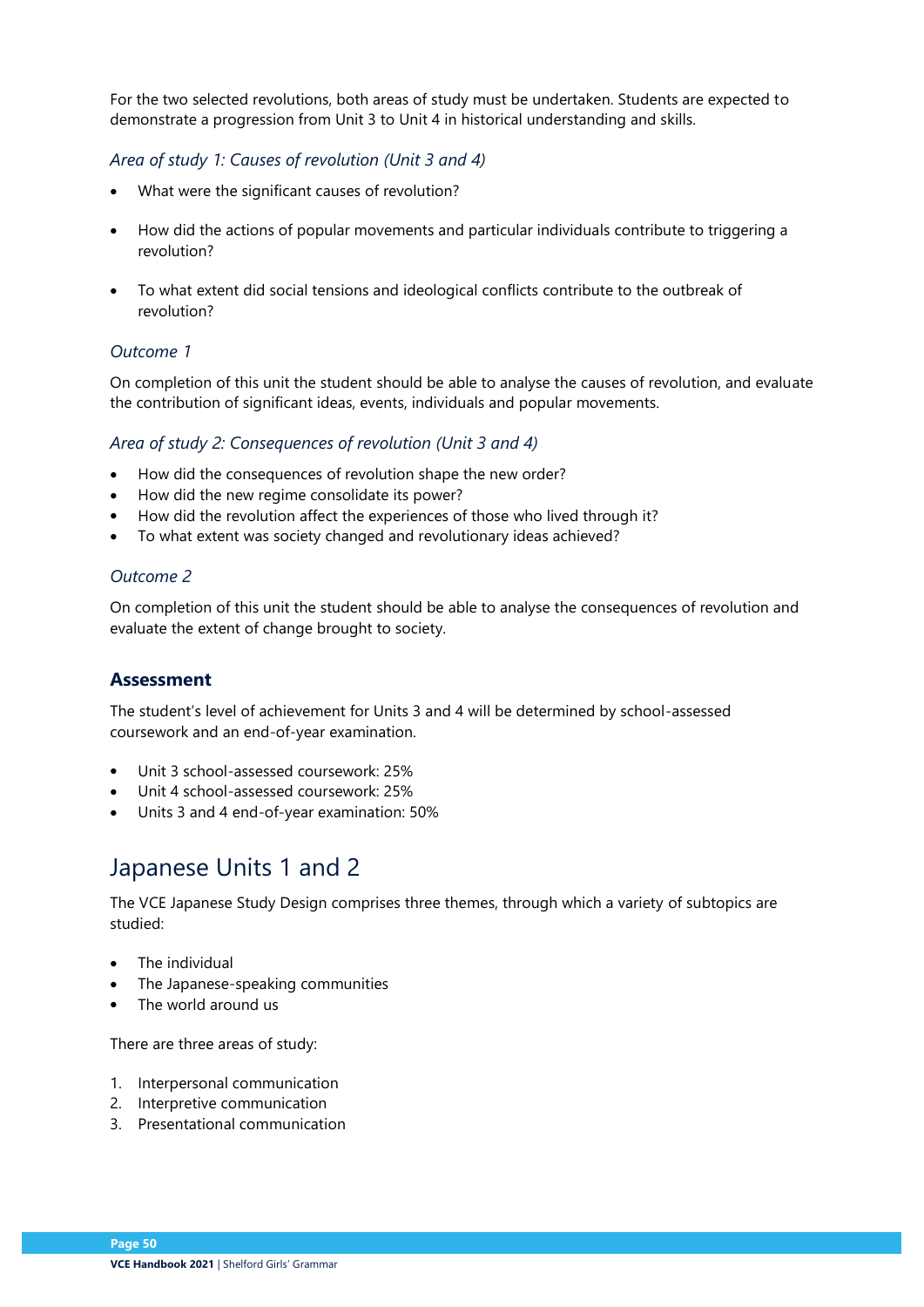Units 1 and 2 develop the students' understanding of the language and culture of Japan and extend students' knowledge and skills in viewing, understanding, speaking and writing the language.

# **Unit 1**

Possible subtopics include Daily routine and My family and friends.

### *Outcome 1*

Exchange meaning in a spoken interaction in Japanese.

## *Outcome 2*

Interpret information from two texts on the same subtopic presented in Japanese and respond in writing in Japanese and English

### *Outcome 3*

Present information, concepts and ideas in writing in Japanese on the selected subtopic and for a specific audience and purpose.

# **Unit 2**

Possible subtopics include School life and Neighbourhood.

#### *Learning outcomes*

#### **Outcome 1**

Respond in writing in Japanese to spoken, written or visual texts presented in Japanese.

#### **Outcome 2**

Analyse and use information form written, spoken or visual texts to produce an extended written response in Japanese.

#### **Outcome 3**

Explain information, ideas and concepts orally in Japanese, to a specific audience about an aspect of Japanese culture.

# Japanese Units 3 and 4

The VCE Japanese Study Design comprises three themes, through which a variety of subtopics are studied:

- The individual
- The Japanese-speaking communities
- The world around us

#### There are three areas of study:

- 1. Interpersonal communication
- 2. Interpretive communication
- 3. Presentational communication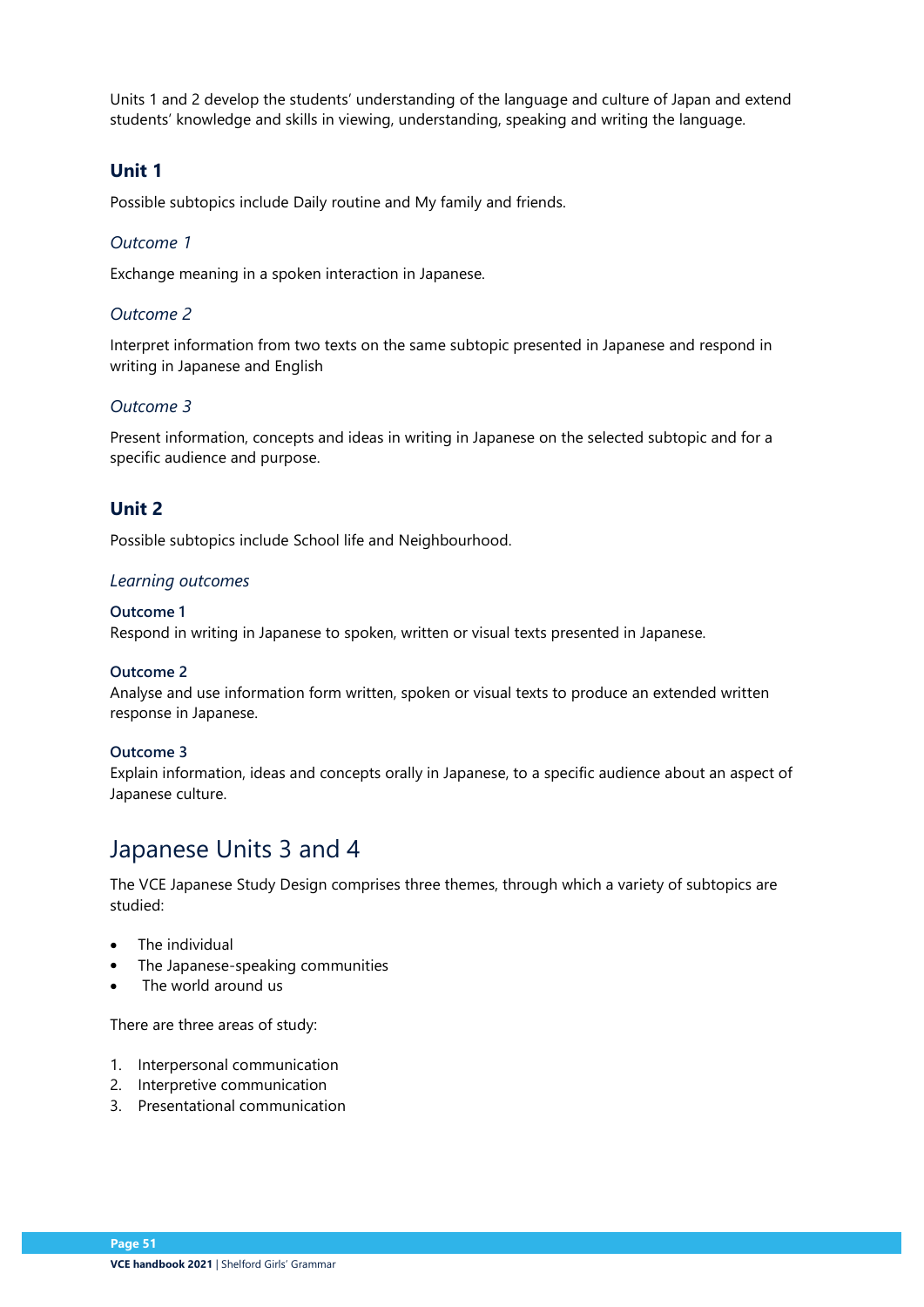# **Unit 3**

In this unit, students investigate the way Japanese speakers interpret and express ideas and negotiate and persuade in Japanese through a number of subtopics. They also consolidate and extend their kanji script, vocabulary and grammar knowledge.

### *Outcome 1*

Participate in a spoken exchange in Japanese to resolve a personal issue by negotiating a mutually agreeable outcome.

### *Outcome 2*

Students extract, interpret and synthesise information from three or more texts to identify key ideas and detail and write responses in Japanese.

## *Outcome 3*

Create an extended, original piece of personal, informative or imaginative writing in Japanese to express ideas, thoughts or responses.

# **Unit 4**

In this unit, students investigate aspects of culture through the study of a number of subtopics, to gain insight into Japan, identifying and reflecting on cultural products and practices and their influence on values, attitudes and behaviours. They also consolidate and extend their kanji script, vocabulary and grammar knowledge.

### *Outcome 1*

Share information, ideas and opinions on a cultural product or practice they have researched, in Japanese.

## *Outcome 2*

Analyse and present information from written, spoken and viewed texts, for use in a written response in Japanese.

#### *Outcome 3*

Present information, concepts and ideas in evaluative or persuasive writing on an issue in an extended written response in Japanese.

## **Assessment**

The student's level of achievement is determined by school-assessed coursework and the two external end-of-year examinations:

- Unit 3 school-assessed coursework: 25%
- Unit 4 school-assessed coursework: 25%
- End of Year examinations: 50%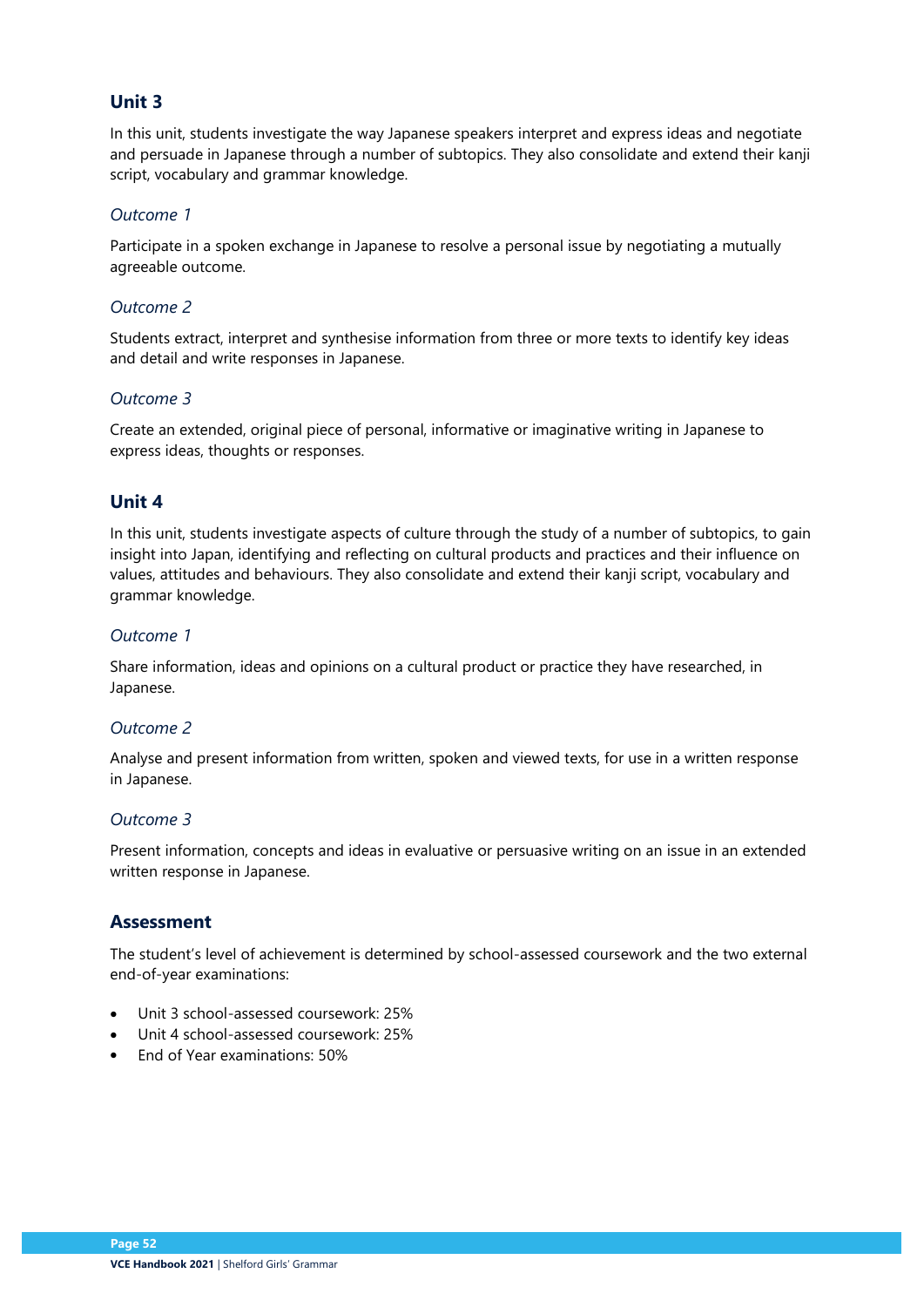# Legal Studies Units 1 and 2

# **Unit 1: Guilt and liability**

### *Area of study 1: Legal foundations*

This area of study provides students with foundational knowledge of laws and the Australian legal system. Students explore the role of individuals, laws and the legal system in achieving social cohesion and protecting the rights of individuals. Students consider the characteristics of an effective law, and sources and types of law. They examine the relationship between parliament and the courts, and the reasons for a court hierarchy in Victoria, and develop an appreciation of the principles of justice.

### *Area of study 2: The presumption of innocence*

The presumption of innocence is the fundamental principle of criminal law and provides a guarantee that an accused is presumed innocent until proven guilty beyond reasonable doubt. In this area of study students develop an understanding of key concepts in criminal law and types of crime, and investigate two criminal offences in detail. For each offence, students consider actual and/or hypothetical scenarios in which an accused has been charged with the offence, use legal reasoning to determine possible culpability and explain the impact of the offence on individuals and society.

## *Area of study 3: Civil liability*

Civil law aims to protect the rights of individuals, groups and organisations, and provides opportunities for a wronged party to seek redress for a breach of civil law. In this area of study students develop an understanding of key concepts in civil law and investigate two areas of civil law in detail. Possible areas of civil law could include negligence, defamation, nuisance, trespass and contracts. For each area of civil law, students consider actual and/or hypothetical scenarios giving rise to a civil claim, apply legal reasoning to determine possible liability for a breach of civil law and explain the impact of a breach of civil law on the parties.

# **Unit 2: Sanctions, remedies and rights**

#### *Area of study 1: Sanctions*

The criminal justice system determines the guilt or otherwise of an accused, and imposes sanctions on a guilty person. In this area of study students investigate key concepts in the determination of a criminal case, including the institutions that enforce criminal law, and the purposes and types of sanctions and approaches to sentencing. Through an investigation of two criminal cases from the past four years, either decided or still being decided, students explore the extent to which the principles of justice were or could be achieved.

#### *Area of study 2: Remedies*

Remedies may be available to a wronged party where there has been a breach of civil law. In this area of study students develop an appreciation of key concepts in the resolution of a civil case, including the methods used and institutions available to resolve disputes, and the purposes and types of remedies. Through an investigation of two civil cases from the past four years, either decided or still being decided, students explore the extent to which the principles of justice were or could be achieved.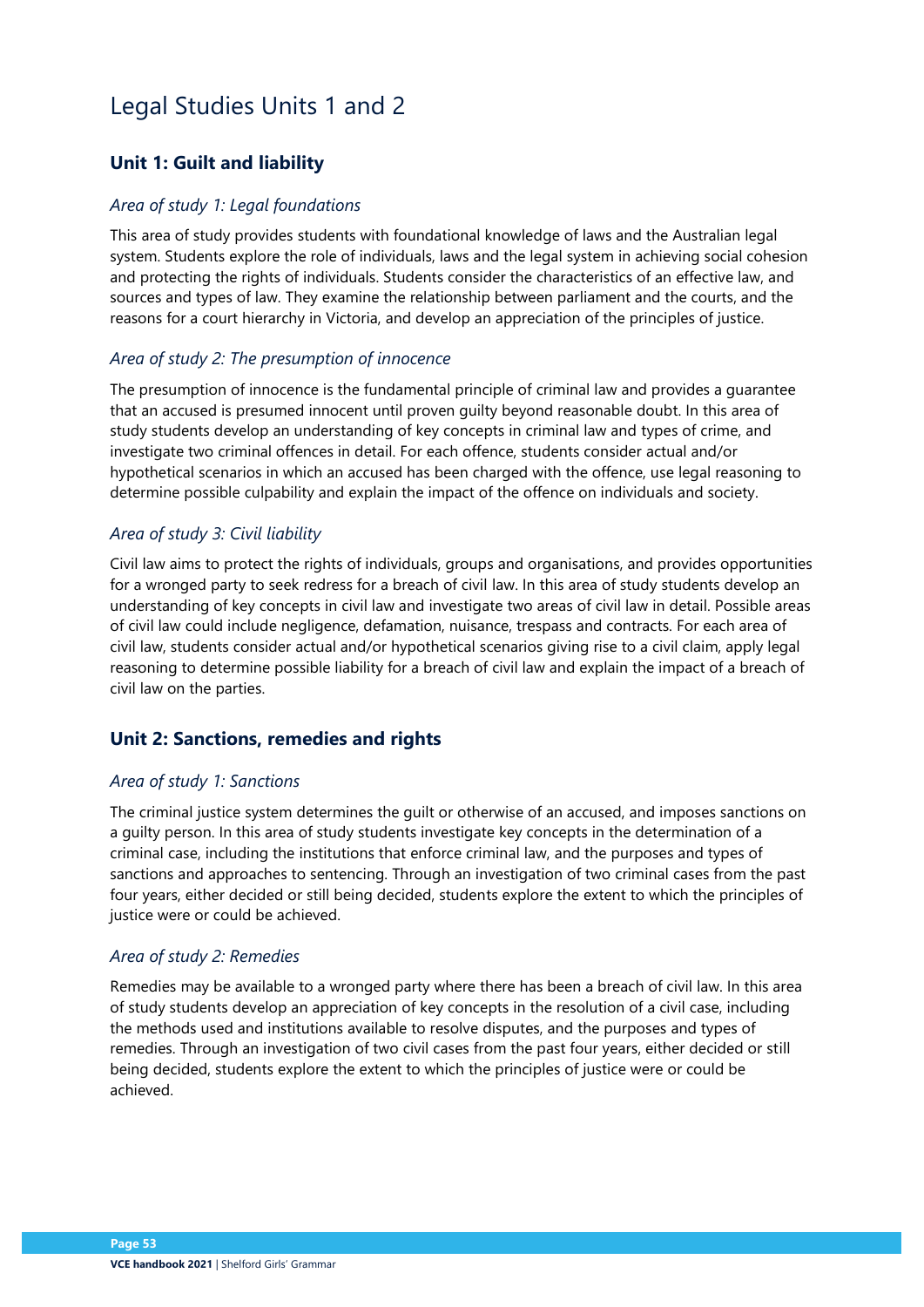## *Area of study 3: Rights*

The protection of rights is fundamental to a democratic society. Rights are protected in Australia through the Australian Constitution, the Victorian Charter of Human Rights and Responsibilities and through common law and statute law such as through statutes relating to racial discrimination, sex discrimination and equal opportunity. In this area of study students examine the ways in which rights are protected in Australia and compare this approach with that of another country. Based on this comparison, they consider possible reforms to the ways rights are protected in Australia. Students investigate an Australian case that had an impact on the protection of rights in Australia and develop their understanding of the role of an individual in taking a case to court.

# Legal Studies Units 3 and 4

# **Unit 3: Rights and justice**

The Victorian justice system, which includes the criminal and civil justice systems, aims to protect individuals and to uphold the principles of justice: fairness, equality and access. In this unit students examine the methods and institutions in the justice system and consider their appropriateness in determining criminal cases and resolving civil disputes. Students explore matters such as the rights available to the accused and to victims in the criminal justice system, the roles of the judge, jury, legal practitioners and the parties, and the ability of sanctions and remedies to achieve their purposes. Students investigate the extent to which the principles of justice are upheld in the justice system. They discuss recent reforms from the past four years and recommended reforms to enhanced the ability of the justice system to achieve the principles of justice.

- Area of study 1: The criminal justice system
- Area of study 2: The civil justice system

# **Unit 4: The people and the law**

The study of Australia's laws and legal system involves an understanding of institutions that make and reform our laws, and the relationship between the Australian people, the Australian Constitution and lawmaking bodies. In this unit, students explore how the Australian Constitution establishes the lawmaking powers of the Commonwealth and state parliaments, and protects the Australian people through structures that act as a check on parliament in law-making. Students develop an understanding of the significance of the high court in protecting and interpreting the Australian Constitution. They investigate parliament and the courts, and the relationship between the two in lawmaking, and consider the roles of the individual, the media and law reform bodies in influencing law reform.

- Area of study 1: The people and the Commonwealth Constitution
- Area of study 2: The people, the Parliament and the courts

# **Assessment**

The student's level of achievement for Units 3 and 4 will be determined by school-assessed coursework and an end-of-year examination.

- Unit 3 school-assessed coursework: 25%
- Unit 4 school-assessed coursework: 25%
- Units 3 and 4 end-of-year examination: 50 %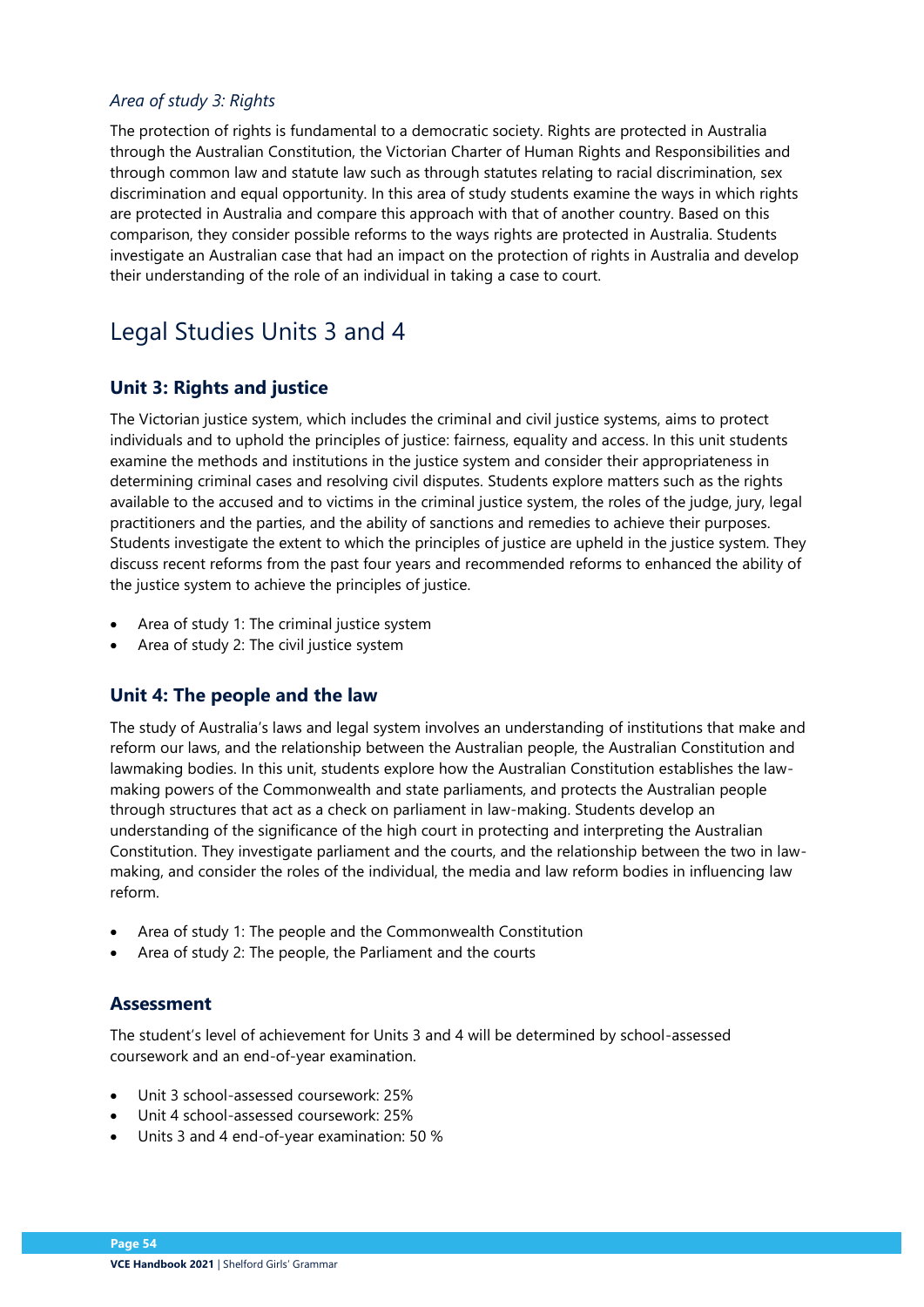# Literature Units 1 and 2

Literature focuses on the meaning derived from texts, the relationship between texts, the contexts in which texts are produced and read, and the experiences the reader brings to the texts. In VCE Literature students undertake close reading of texts and analyse how language and literary elements and techniques function within a text. Emphasis is placed on recognition of a text's complexity and meaning, and on consideration of how that meaning is embodied in its literary form.

The study provides opportunities for reading deeply, widely and critically, responding analytically and creatively, and appreciating the aesthetic merit of texts. VCE Literature enables students to examine the historical and cultural contexts within which both readers and texts are situated. It investigates the assumptions, views and values which both writer and reader bring to the texts and it encourages students to contemplate how we read as well as what we read. It considers how literary criticism informs the readings of texts and the ways texts relate to their contexts and to each other. Accordingly, the texts selected for study are drawn from the past through to the present, and vary in form and social and cultural contexts.

Literature provides opportunities for students to develop their awareness of other people, places and cultures and explore the way texts represent the complexity of human experience. Students examine the evolving and dialogic nature of texts, the changing contexts in which they were produced and notions of value. They develop an understanding and appreciation of literature, and an ability to reflect critically on the aesthetic and intellectual aspects of texts.

The study of Literature enables students to consider the power and complexity of language, the ways literary features and techniques contribute to meaning and the significance of form and structure. They develop their capacity to read and interpret texts and reflect on their interpretations and those of others, and in turn reflect on their personal experience and the experiences of others, cultivating an awareness that there are multiple readings of texts and that the nature of language and text is dynamic. They are encouraged to be independent, innovative and creative, developing the ability to read deeply and widely and to establish and articulate their views through creative and analytical responses.

# **Aims**

This study enables students to develop an enjoyment of language and literature through reading deeply, widely and critically appreciate the stylistic and aesthetic qualities of texts and develop an understanding of and sensitivity to:

- nuances in the English language
- read closely, developing the ability to engage in detailed critical analysis of the key literary features of individual
- texts and to make relevant connections between them
- demonstrate an understanding that the context and perspective of both author and reader influence the reading experience
- develop the capacity for critical thinking and understanding of the relationship between literature and society
- develop an understanding of literary criticism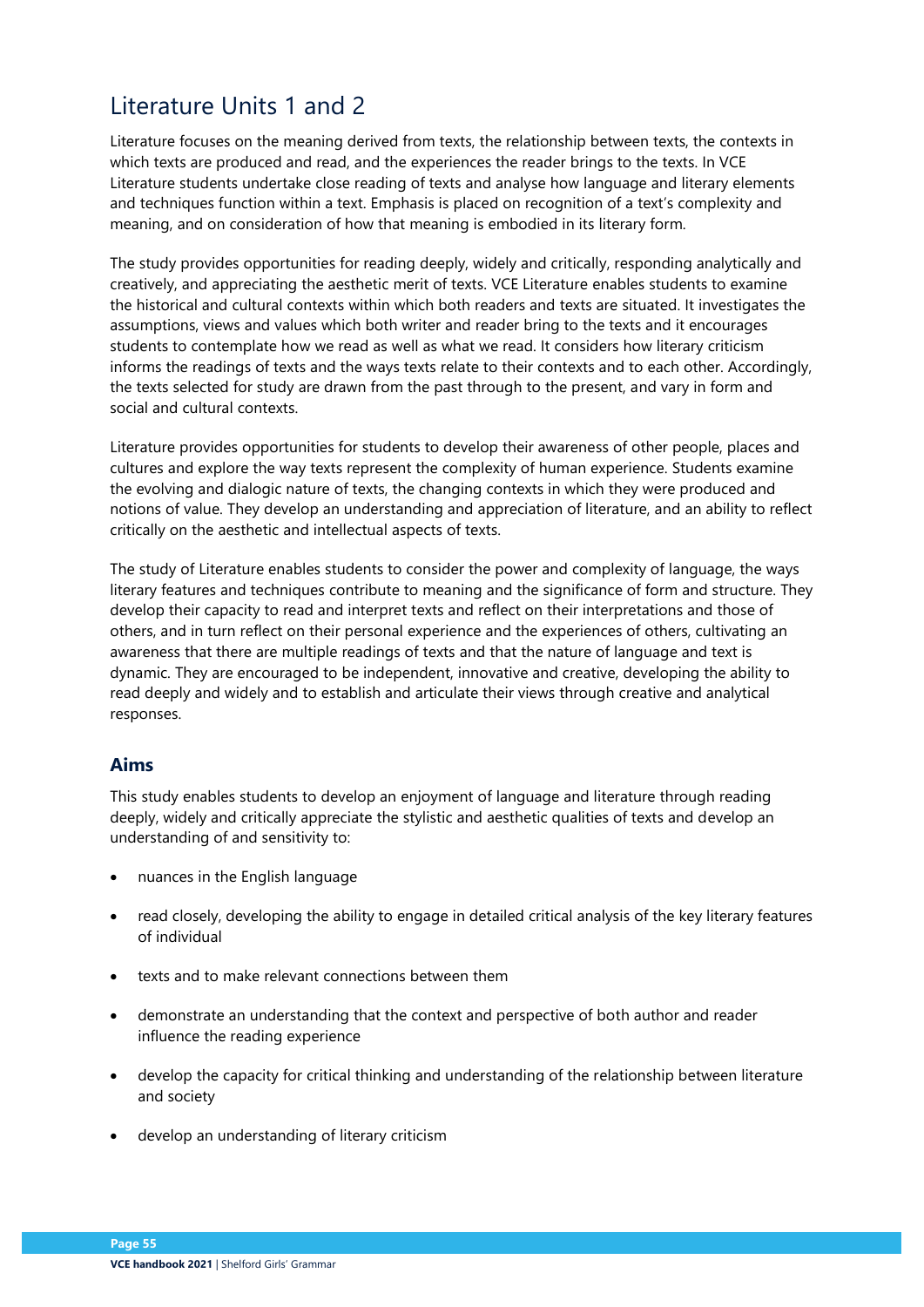- develop the capacity to engage with and contest complex and challenging ideas to develop their own interpretation informed by a range of literary criticism
- develop the capacity for creativity and self-expression, and the ability to write confident analytical and creative responses to texts.

# **Unit 1: Approaches to literature**

In this unit, students focus on the ways in which the interaction between text and reader creates meaning.

Students' analyses of the features and conventions of texts help them develop increasingly discriminating responses to a range of literary forms and styles. Students respond critically, creatively and reflectively to the ideas and concerns of texts and gain insights into how texts function as representations of human experience.

### *Area of study 1: Reading practices*

In this area of study students consider how language, structure and stylistic choices are used in different literary forms and types of text, reflecting on the contribution of form and style to meaning.

### *Outcome 1*

On completion of this unit the student should be able to respond to a range of texts and reflect on influences shaping these responses.

### *Area of study 2: Ideas and concerns in texts*

In this area of study students investigate the ideas and concerns raised in texts and the ways social and cultural contexts are represented. They consider how texts may reflect or comment on the interests of individuals and particular groups in society and how texts may support or question particular aspects of society.

#### *Outcome 2*

On completion of this unit the student should be able to analyse the ways in which a selected text reflects or comments on the ideas and concerns of individuals and particular groups in society.

# **Unit 2: Context and connections**

In this unit students explore the ways literary texts connect with each other and with the world. They deepen their examination of the ways their own culture and the cultures represented in texts can influence their interpretations and shape different meanings. Drawing on a range of literary texts, students consider the relationships between authors, audiences and contexts. Ideas, language and structures of different texts from past and present eras and/or cultures are compared and contrasted. Students analyse the similarities and differences across texts and establish connections between them. By experimenting with textual structures and language features, students understand how imaginative texts are informed by close analysis.

#### *Area of study 1: The text, the reader and their contexts*

In this area of study, students focus on the interrelationships between the text, readers and their social and cultural contexts. Students reflect upon their own backgrounds and experience in developing responses to texts from a past era and/or another culture. Students develop an understanding that contextual meaning is already implicitly or explicitly inscribed in a text and that textual details and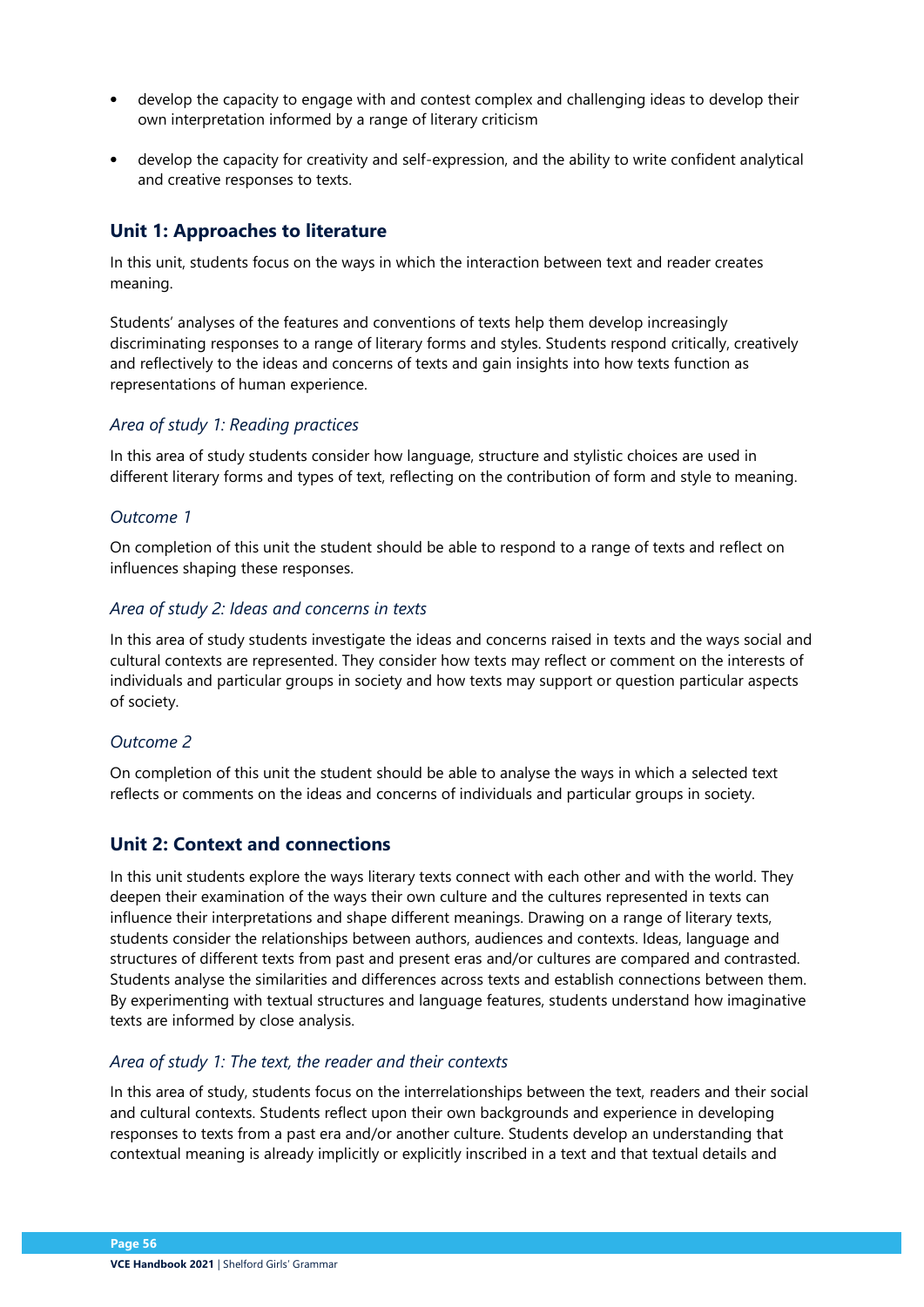structures can be scrutinised to illustrate its significance. They examine and reflect on how the reader's interpretation is influenced by what they bring to the text. Students develop the ability to analyse language closely, recognising that words have historical and cultural import.

### *Outcome 1*

On completion of this unit the student should be able to analyse and respond critically and creatively to the ways a text from a past era and/or a different culture reflect or comment on the ideas and concerns of individuals and groups in that context.

### *Area of study 2: Exploring connections between texts*

In this area of study students focus on the ways that texts relate to and influence each other. Students learn that meanings of texts are evolving and open to a range of interpretations and change in relation to other texts. Students consider how the reading of a text can change according to the form of the text and its context. They investigate and analyse how different interpretations of texts are influenced by language features and structures.

## *Outcome 2*

On completion of this unit the student should be able to compare texts considering the dialogic nature of texts and how they influence each other.

# **Assessment**

The award of satisfactory completion for each unit is based on whether the student has demonstrated the set of outcomes specified for the unit. Teachers should use a variety of learning activities and assessment tasks that provide a range of opportunities for students to demonstrate the key knowledge and key skills in the outcomes.

# Literature Units 3 and 4

# **Unit 3: Form and transformation**

In this unit students consider how the form of a text affects meaning, and how writers construct their texts.

They investigate ways writers adapt and transform texts and how meaning is affected as texts are adapted and transformed. They consider how the perspectives of those adapting texts may inform or influence the adaptations. Students draw on their study of adaptations and transformations to develop creative responses to texts. Students develop their skills in communicating ideas in both written and oral forms.

#### *Area of study 1: Adaptations and transformations*

In this area of study students focus on how the form of text contributes to the meaning of the text. Students develop an understanding of the typical features of a particular form of text and how the conventions associated with it are used, such as the use of imagery and rhythm in a poem or the use of setting, plot and narrative voice in a novel. Students use this understanding to reflect upon the extent to which changing the form of the text affects its meaning.

By exploring adaptations, students also consider how creators of adaptations may emphasise or understate perspectives, assumptions and ideas in their presentation of a text.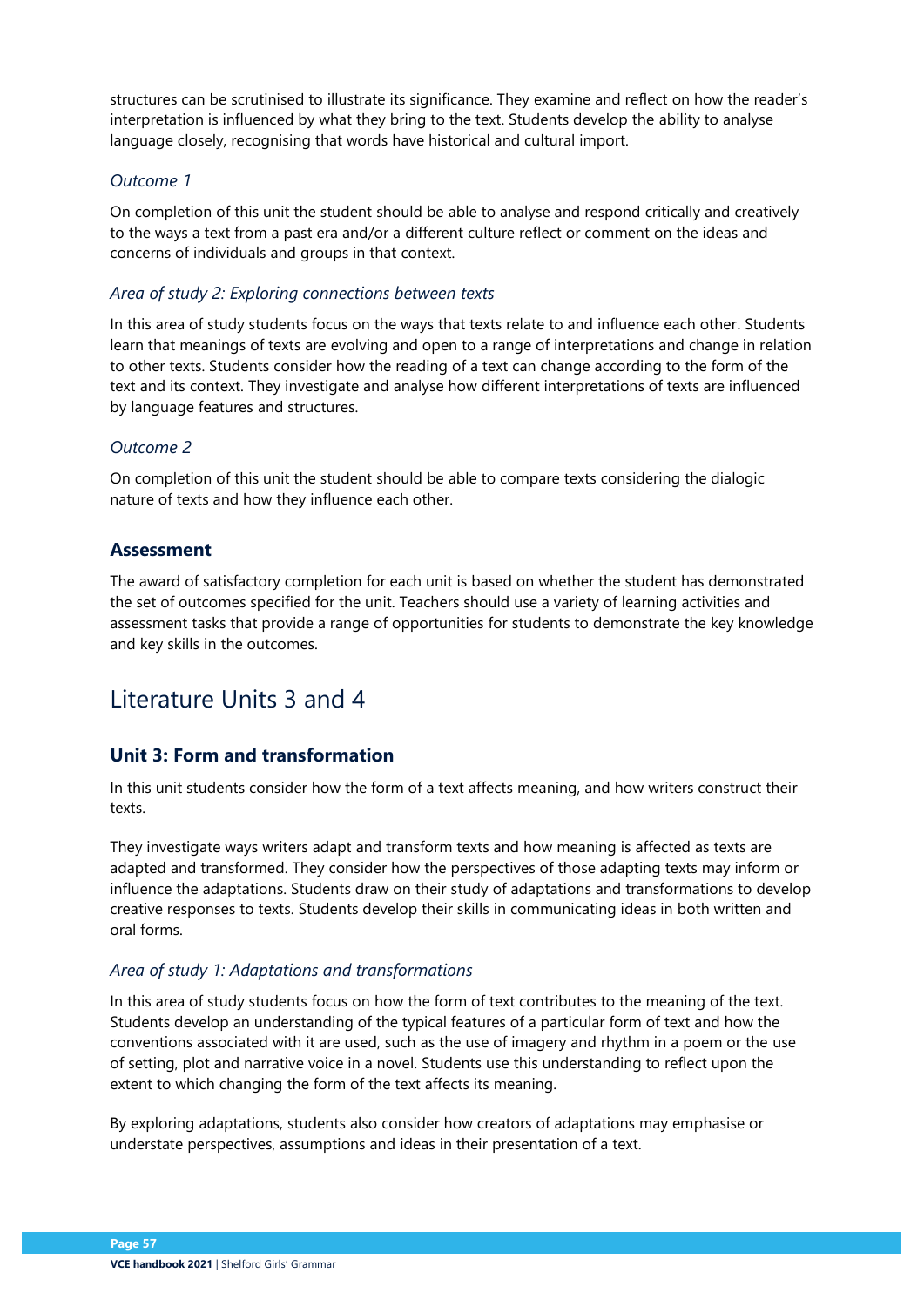On completion of this unit the student should be able to analyse the extent to which meaning changes when a text is adapted to a different form.

#### *Area of study 2: Creative responses to texts*

Students use their knowledge of how the meaning of texts can change as form changes to construct their own creative transformations of texts. They learn how writers develop images of people and places, and they develop an understanding of language, voice, form and structure. Students draw inferences from the original text and speculate about the writer's purpose. In their adaptation of the tone and the style of the original text, students develop an understanding of the concerns and attitudes explored.

#### *Outcome 2*

On completion of this unit the student should be able to respond creatively to a text and comment on the connections between the texts.

## **Unit 4: Interpreting texts**

In this unit students develop critical and analytic responses to texts. They consider the context of their responses to texts as well as the ideas explored in the texts, the style of the language and points of view. They investigate literary criticism informing both the reading and writing of texts. Students develop an informed and sustained interpretation supported by close textual analysis. For the purposes of this unit, literary criticism is characterised by extended, informed and substantiated views on texts and may include reviews, peer-reviewed articles and transcripts of speeches. Specifically, for Unit 4 Outcome 1, the literary criticism selected must reflect different perspectives, assumptions and ideas about the views and values of the text/s studied.

## *Area of study 1: Literary perspectives*

In this area of study students focus on how different readings of texts may reflect the views and values of both writer and reader. Students consider the ways in which various interpretations of texts can contribute to understanding. They compare and analyse two pieces of literary criticism reflecting different perspectives, assumptions and ideas about the views and values of the text studied. Students identify the issues, ideas and contexts writers choose to explore, the way these are represented in the text/s and the cultural, social, historical and ideological contexts in which they were created. Students enquire into the ways readers may arrive at differing interpretations about a text and the grounds on which they are developed. Through close attention to two pieces of literary criticism reflecting different perspectives, students develop their own response to a text.

#### *Outcome 1*

On completion of this unit students should be able to produce an interpretation of a text using different literary perspectives to inform their view.

## *Area of study 2: Close analysis*

In this area of study, students focus on detailed scrutiny of the language, style, concerns and construction of texts. Students attend closely to textual details to examine the ways specific features and/or passages in a text, contributes to their overall interpretations. Students consider features of texts including structure, context, ideas, images, characters and situations, and the language in which these are expressed. They develop their interpretations using detailed reference to the text, logical sequencing of ideas and persuasive language.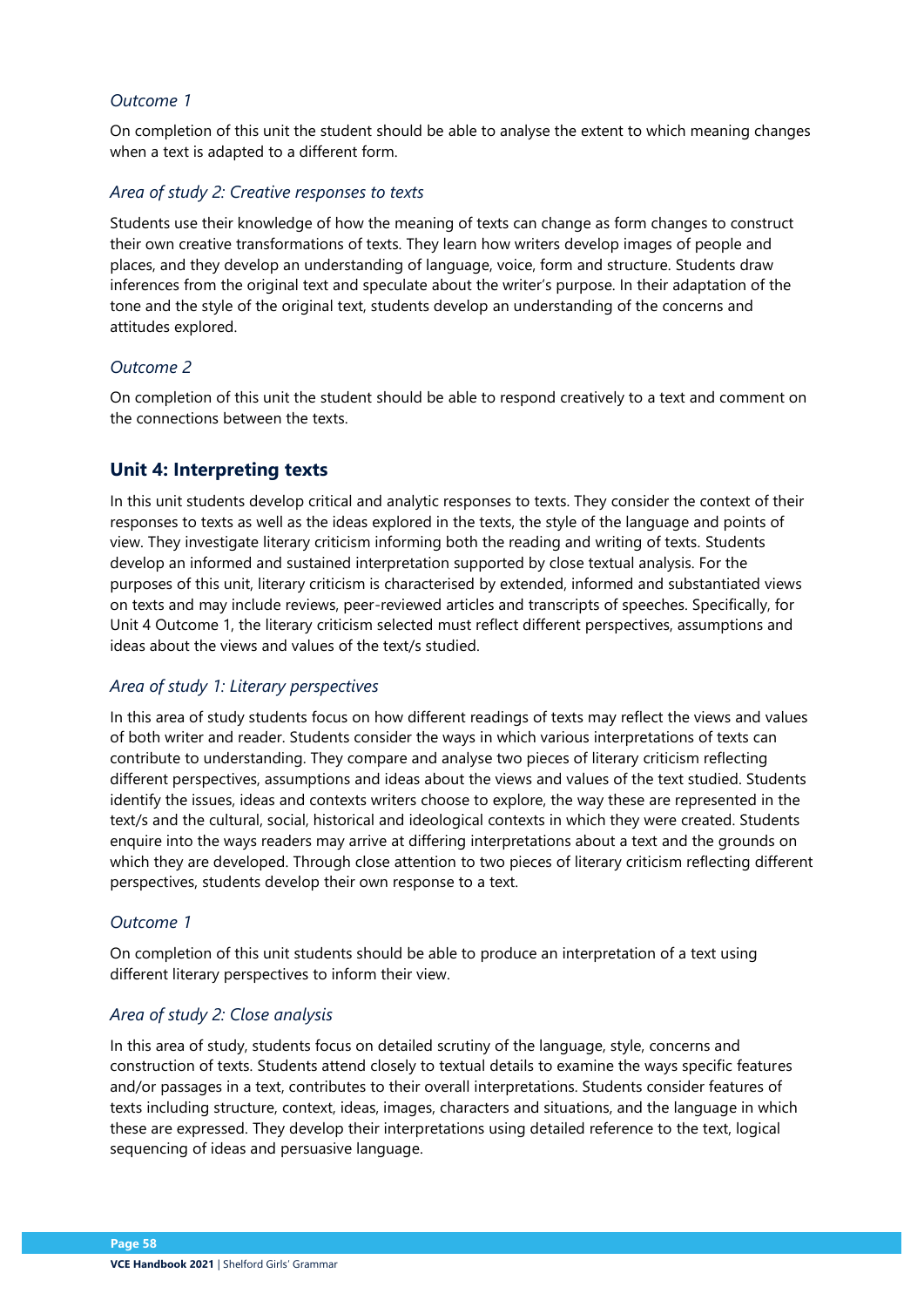On completion of this unit the student should be able to analyse features of texts and develop and justify interpretations of text.

# Mathematics pathways



The above infographic illustrates the most common combinations of mathematics subjects undertaken by students from Year 10 to VCE. Research has shown that students who undertook both Specialist Mathematics 1 and 2 and Mathematical Methods 1 and 2 tend to achieve higher results in Mathematical Methods 3 and 4.

For information about mathematics prerequisites for given courses, consult the student copy of the VICTER for the relevant year of tertiary entry (given to students when available, late July).

Further information regarding recommended VCE Mathematics Pathways is available from the Careers Counsellor, Deputy Principal – Teaching and Learning and the Head of Mathematics.

# General Mathematics Units 1 and 2

The areas of study for General Mathematics Unit 1 and Unit 2 are 'Algebra and structure', 'Arithmetic and number', 'Discrete mathematics', 'Geometry, measurement and trigonometry', 'Graphs of linear and nonlinear relations' and 'Statistics'.

For Units 1 and 2, to suit the range of students entering the study, content must be selected from the six areas of study using the following rules:

- for each unit, content covers four or more topics in their entirety, selected from at least three different areas of study
- content covered from an area of study provides a clear progression in knowledge and skills from Unit 1 to Unit 2.

## **Outcomes**

For each unit the student is required to demonstrate achievement of three outcomes. As a set these outcomes encompass all of the selected areas of study for each unit. For each of Unit 1 and Unit 2, the outcomes apply to the content from the areas of study selected for that unit.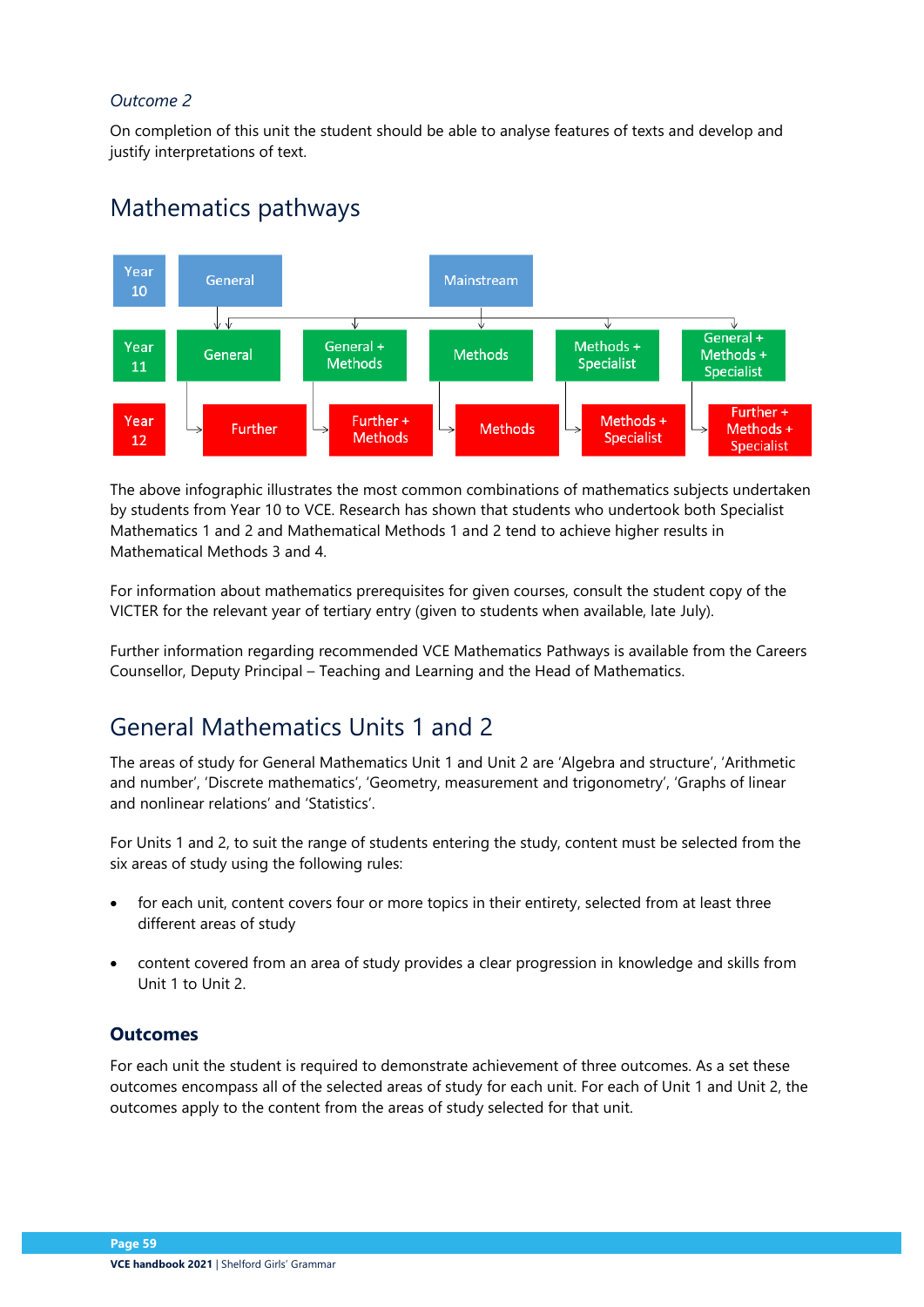On completion of this unit the student should be able to define and explain key concepts as specified in the selected content from the areas of study, and apply a range of related mathematical routines and procedures.

### *Outcome 2*

On completion of each unit the student should be able to select and apply mathematical facts, concepts, models and techniques from the topics covered in the unit to investigate and analyse extended application problems in a range of contexts.

### *Outcome 3*

On completion of this unit the student should be able to select and use numerical, graphical, symbolic and statistical functionalities of technology to develop mathematical ideas, produce results and carry out analysis in situations requiring problem-solving, modelling or investigative techniques or approaches.

# Mathematics – Further Mathematics Units 3 and 4

Further Mathematics consists of two areas of study

# **Area of study 1**

- This is a compulsory core area of study to be completed in Unit 3.
- It comprises 'Data analysis' and 'Recursion and financial modelling'.

# **Area of study 2**

The Applications comprises two modules to be completed in their entirety, from a selection of four possible modules: 'Matrices', 'Networks and decision mathematics', 'Geometry and measurement' and 'Graphs and relations'.

'Data analysis' comprises 40% of the content to be covered, 'Recursion and financial modelling' comprises 20% of the content to be covered, and each selected module comprises 20% of the content to be covered.

Students are expected to be able to apply techniques, routines and processes involving rational and real arithmetic, sets, lists and tables, diagrams and geometric constructions, algebraic manipulation, equations, and graphs.

## **Outcomes: Unit 3**

For this unit the student is required to demonstrate achievement of three outcomes. As a set these outcomes encompass Area of study 1.

#### *Outcome 1*

On completion of this unit the student should be able to define and explain key concepts and apply related mathematical techniques and models as specified in Area of study 1 in routine contexts.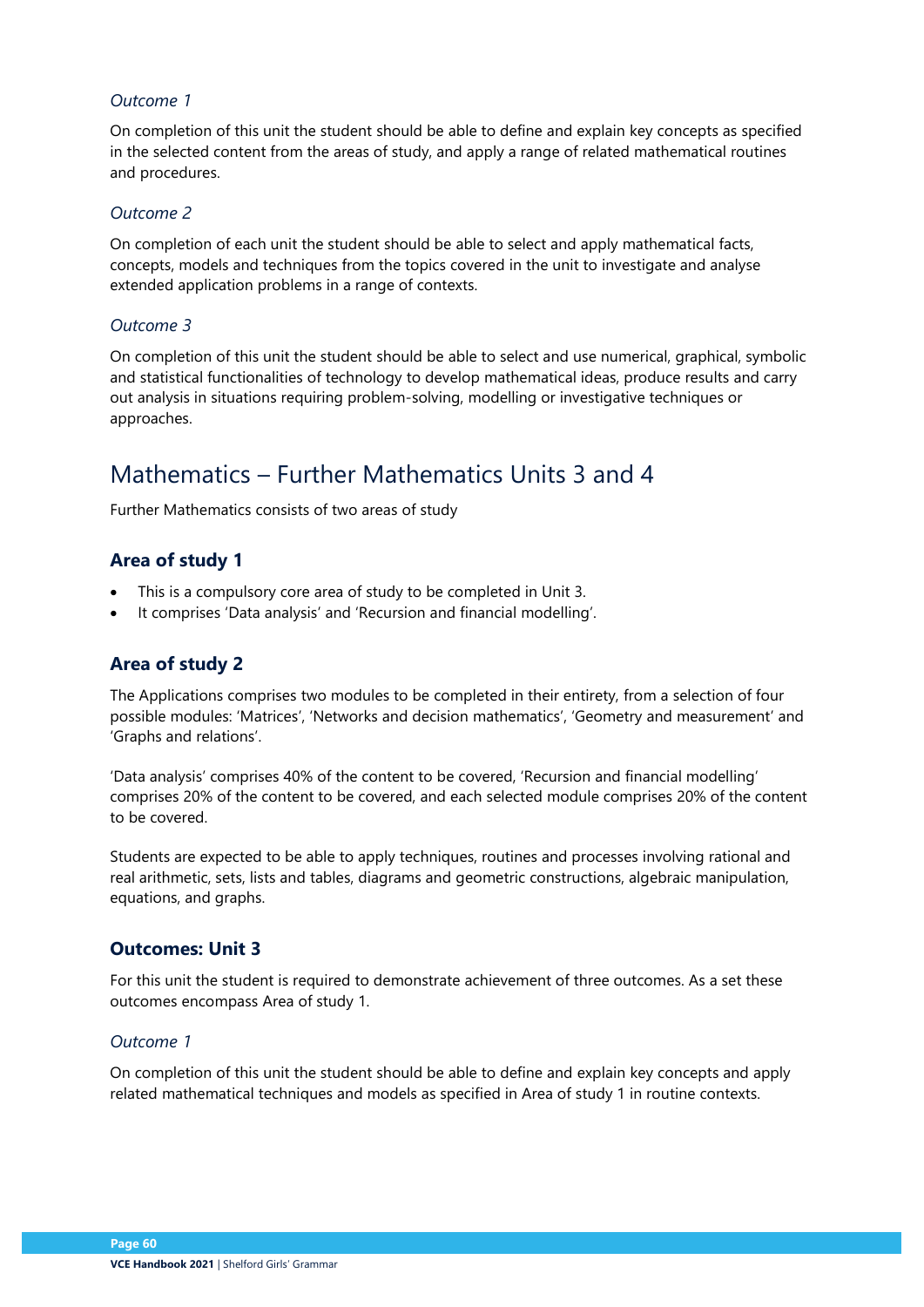On completion of this unit the student should be able to select and apply the mathematical concepts, models and techniques as specified in Area of study 1 in a range of contexts of increasing complexity.

#### *Outcome 3*

On completion of this unit the student should be able to select and appropriately use numerical, graphical, symbolic and statistical functionalities of technology to develop mathematical ideas, produce results and carry out analysis in situations requiring problem-solving, modelling or investigative techniques or approaches.

## **Outcomes: Unit 4**

For this unit the student is required to demonstrate achievement of three outcomes. As a set these outcomes encompass the two selected modules from Area of study 2, Applications.

### *Outcome 1*

On completion of this unit the student should be able to define and explain key concepts as specified in the content from the two selected modules, and apply related mathematical techniques and models in routine contexts.

### *Outcome 2*

On completion of this unit the student should be able to select and apply the mathematical concepts, models and techniques from the two selected modules in a range of contexts of increasing complexity.

#### *Outcome 3*

On completion of this unit the student should be able to select and appropriately use numerical, graphical, symbolic and statistical functionalities of technology to develop mathematical ideas, produce results and carry out analysis in situations requiring problem-solving, modelling or investigative techniques or approaches.

## **Assessment**

**School-assessed coursework** for Unit 3 and Unit 4 will contribute 20% and 14% respectively to the study score.

**End-of-year examination one (33% of final mark):** This examination comprises multiple-choice questions covering both Areas of Study 1 and 2. The examination will be of one and a half hours duration and student access to an approved technology with numerical, graphical, symbolic, financial and statistical functionality will be assumed. One bound reference, text (which may be annotated) or lecture pad, may be brought into the examination.

**End-of-year examination two (33% of final mark):** This examination comprises written response questions covering both Areas of Study 1 and 2. The examination will be of one and a half hours duration and student access to an approved technology with numerical, graphical, symbolic, financial and statistical functionality will be assumed. One bound reference, text (which may be annotated) or lecture pad, may be brought into the examination.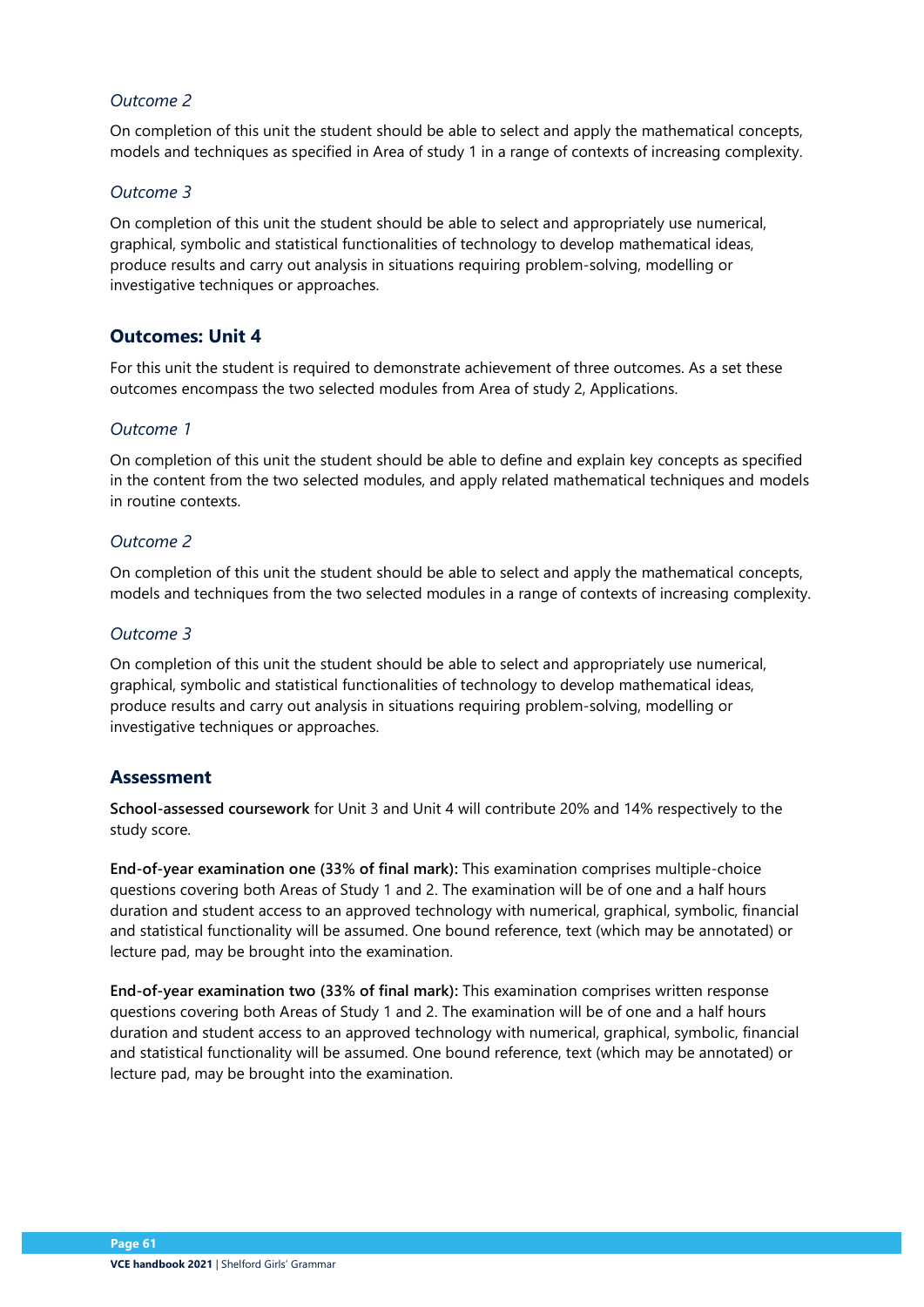# Mathematical Methods Units 1 and 2

Mathematical Methods Units 1 and 2 provide an introductory study of simple elementary functions of a single real variable, algebra, calculus, probability and statistics and their applications in a variety of practical and theoretical contexts. They are designed as preparation for Mathematical Methods Units 3 and 4 and contain assumed knowledge and skills for these units.

The focus of Unit 1 is the study of simple algebraic functions, and the areas of study are 'Functions and graphs', 'Algebra', 'Calculus' and 'Probability and statistics'. At the end of Unit 1, students are expected to have covered the content outlined in each Area of study, with the exception of 'Algebra' which extends across Units 1 and 2.

In Unit 2, students focus on the study of simple transcendental functions and the calculus of simple algebraic functions. The areas of study are 'Functions and graphs', 'Algebra', 'Calculus', and 'Probability and statistics'.

At the end of Unit 2, students are expected to have covered the material outlined in each area of study.

# **Outcome 1**

On completion of each unit the student should be able to define and explain key concepts as specified in the content from the areas of study, and apply a range of related mathematical routines and procedures.

## **Outcome 2**

On completion of each unit the student should be able to apply mathematical processes in nonroutine contexts, including situations requiring problem-solving, modelling or investigative techniques or approaches, and analyse and discuss these applications of mathematics.

## **Outcome 3**

On completion of each unit the student should be able to use numerical, graphical, symbolic and statistical functionalities of technology to develop mathematical ideas, produce results and carry out analysis in situations requiring problem-solving, modelling or investigative techniques or approaches.

# Mathematical Methods Units 3 and 4

Units 3 and 4 consist of the areas of study 'Functions and graphs', 'Calculus', 'Algebra' and 'Probability and statistics'. Assumed knowledge and skills for Mathematical Methods Units 3 and 4 are contained in Mathematical Methods Units 1 and 2, and will be drawn on, as applicable, in the development of related content from the areas of study.

Students are expected to be able to apply techniques, routines and processes involving rational and real arithmetic, sets, lists and tables, diagrams and geometric constructions, algebraic manipulation, equations, graphs, differentiation, anti-differentiation, integration and inference with and without the use of technology, as applicable.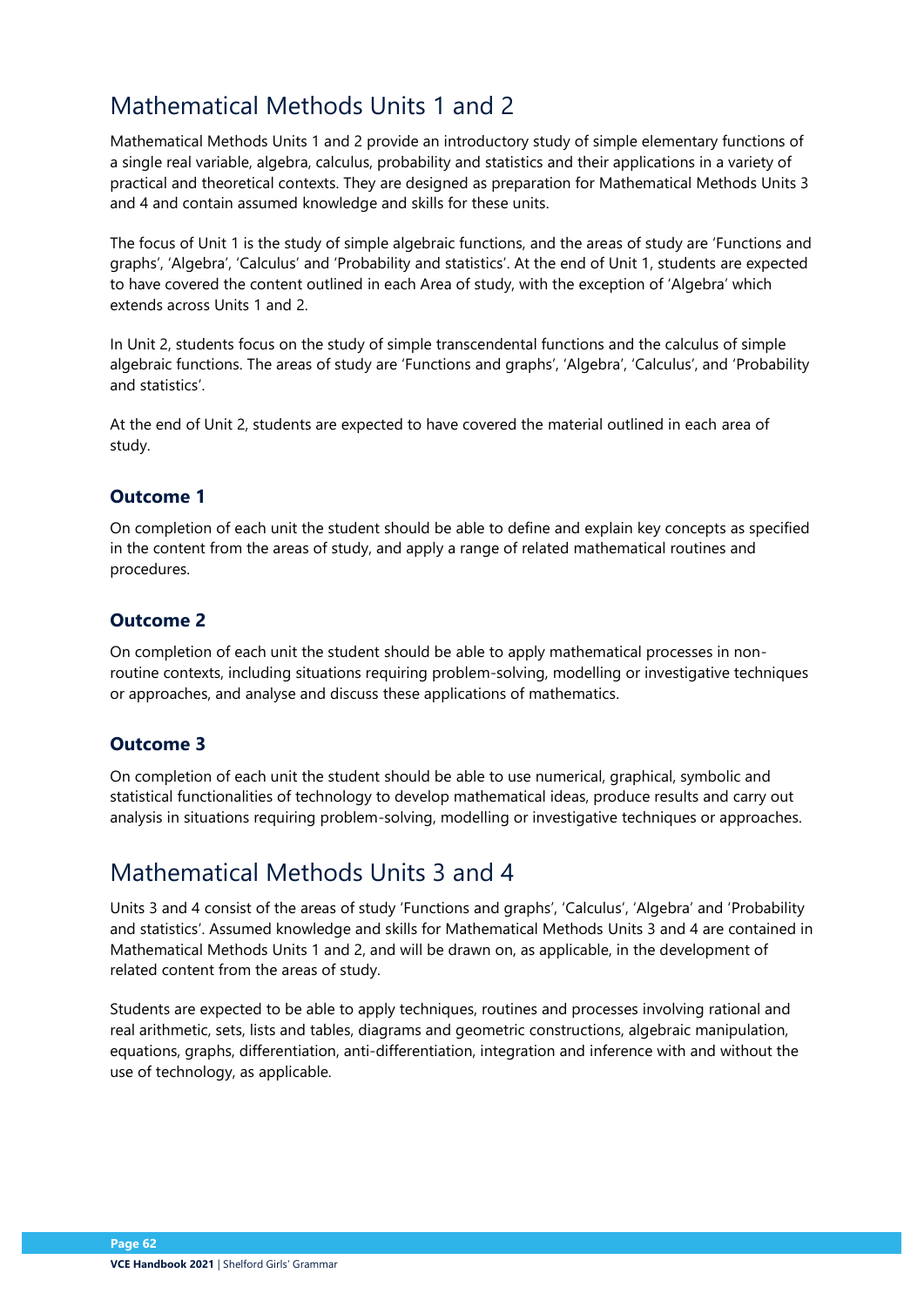For each unit the student is required to demonstrate achievement of three outcomes. As a set these outcomes encompass all of the selected areas of study for each unit. For each of Unit 3 and Unit 4, the outcomes as a set apply to the content from the areas of study covered in that unit.

#### *Outcome 1*

On completion of each unit the student should be able to define and explain key concepts as specified in the content from the areas of study, and apply a range of related mathematical routines and procedures.

### *Outcome 2*

On completion of each unit the student should be able to apply mathematical processes in nonroutine contexts, including situations requiring problem-solving, modelling or investigative techniques or approaches, and analyse and discuss these applications of mathematics.

## *Outcome 3*

On completion of each unit the student should be able to select and appropriately use numerical, graphical, symbolic and statistical functionalities of technology to develop mathematical ideas, produce results and carry out analysis in situations requiring problem-solving, modelling or investigative techniques or approaches.

# **Assessment**

School-assessed coursework will contribute 17% to the study score for each of Units 3 and 4.

The level of achievement for Units 3 and 4 is also assessed by two end-of-year examinations.

## *End-of-year examination one*

This examination comprises short-answer and some extended-answer questions covering all areas of study in relation to Outcome 1.

The examination will be of one-hour duration and no technology (calculators or software) or notes of any kind are permitted. A sheet of formulas will be provided with the examination.

The examination will contribute 22%.

#### *End-of-year examination two*

This examination comprises multiple-choice questions and extended-answer questions covering all areas of the study in relation to all three outcomes, with an emphasis on Outcome 2.

The examination will be of two hours duration and student access to an approved technology with numerical, graphical, symbolic and statistical functionality will be assumed. One bound reference, text (which may be annotated) or lecture pad, may be brought into the examination.

The examination will contribute 44%.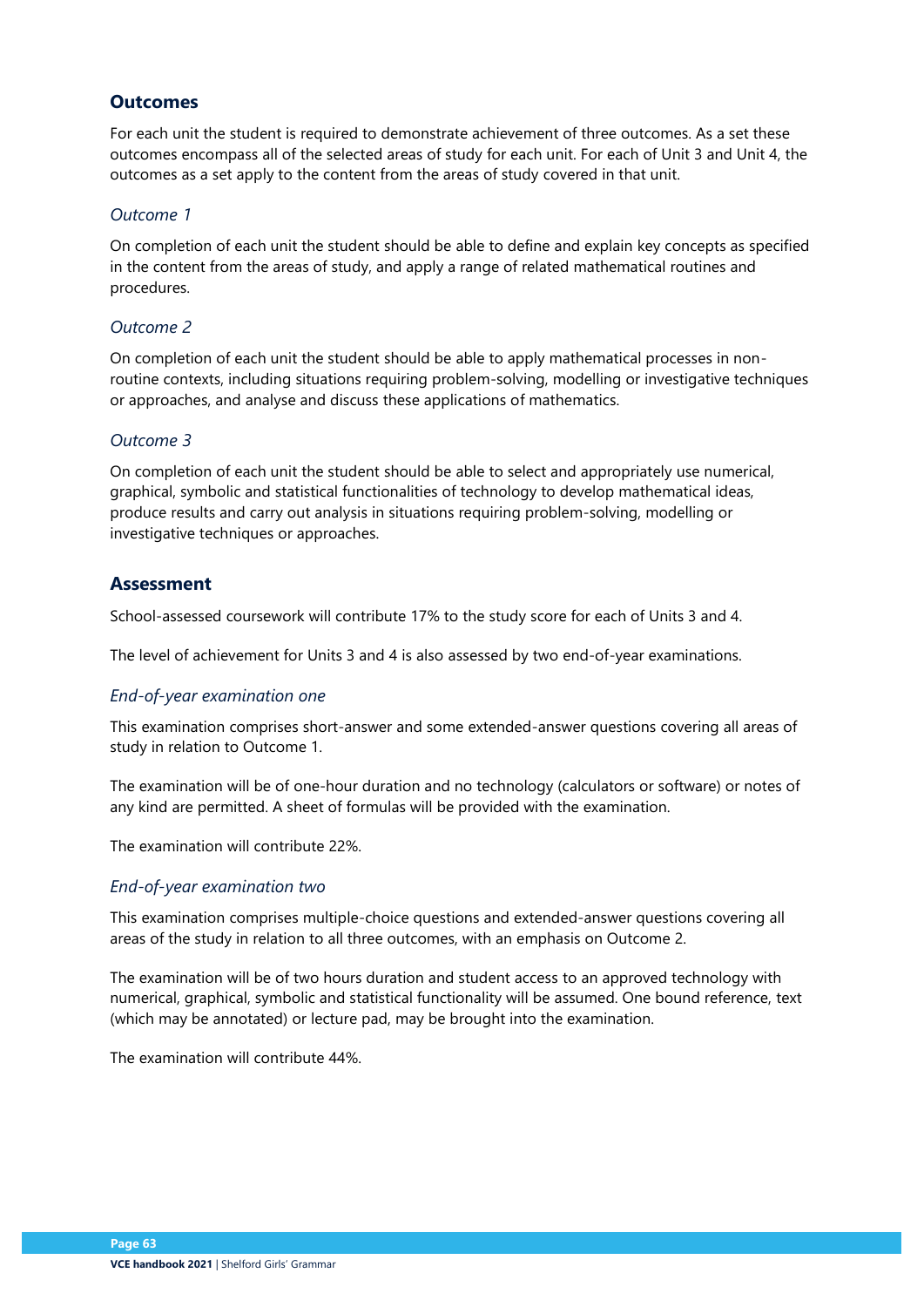# Mathematics – Specialist Mathematics Units 1 and 2

Specialist Mathematics Units 1 and 2 provide a course of study for students who wish to undertake an in-depth study of mathematics, with an emphasis on concepts, skills and processes related to mathematical structure, modelling, problem solving and reasoning.

Mathematical Methods Units 1 and 2 and Specialist Mathematics Units 1 and 2, taken in conjunction, provide a comprehensive preparation for Specialist Mathematics Units 3 and 4.

The areas of study for Units 1 and 2 of Specialist Mathematics are 'Algebra and structure', 'Arithmetic and number', 'Discrete mathematics', 'Geometry, measurement and trigonometry', 'Graphs of linear and nonlinear relations' and 'Statistics'.

For Units 1 and 2, to suit the range of students entering the study, content must be selected from the six areas of study using the following rules:

- for each unit, content covers four or more topics in their entirety, selected from at least three different areas of study
- content covered from an area of study provides a clear progression in knowledge and skills from Unit 1 to Unit 2.

# **Outcomes**

For each unit the student is required to demonstrate achievement of three outcomes. As a set these outcomes encompass all of the selected areas of study for each unit. For each of Unit 1 and Unit 2 the outcomes as a set apply to the content from the areas of study and topics selected for that unit.

## *Outcome 1*

On completion of each unit the student should be able to define and explain key concepts in relation to the topics from the selected areas of study, and apply a range of related mathematical routines and procedures.

## *Outcome 2*

On completion of each unit the student should be able to apply mathematical processes in nonroutine contexts, and analyse and discuss these applications of mathematics in at least three areas of study.

#### *Outcome 3*

On completion of each unit the student should be able to use technology to produce results and carry out analysis in situations requiring problem-solving, modelling or investigative techniques or approaches in at least three areas of study.

# Mathematics – Specialist Mathematics Units 3 and 4

Specialist Mathematics Units 3 and 4 consist of the areas of study: 'Functions and graphs', 'Algebra', 'Calculus', 'Vectors', 'Mechanics' and 'Probability and statistics'.

Specialist Mathematics Units 3 and 4 assumes familiarity with the key knowledge and skills from Mathematical Methods Units 1 and 2, the key knowledge and skills from Specialist Mathematics Units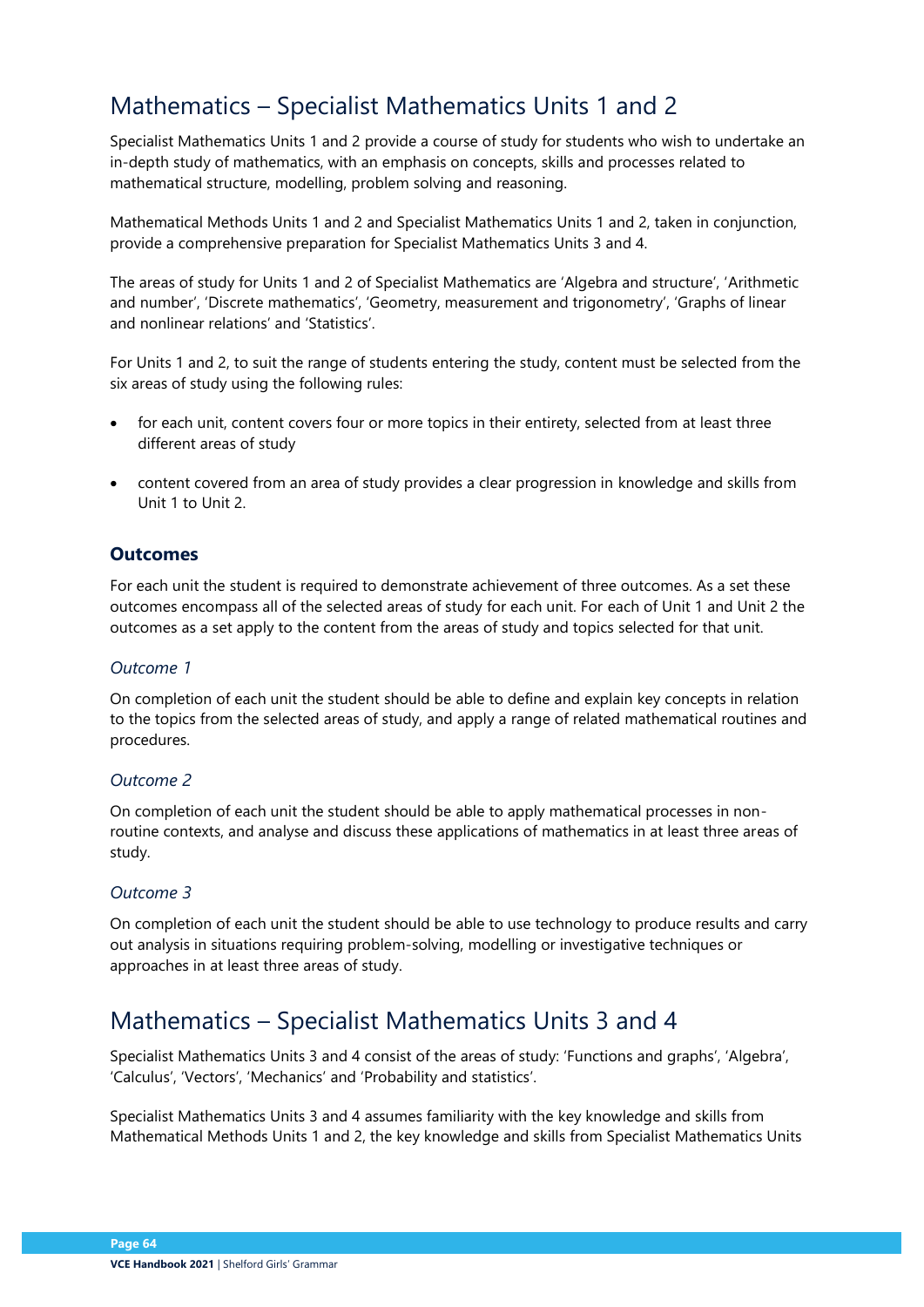1 and 2 topics 'Number systems and recursion' and 'Geometry in the plane and proof', and concurrent or previous study of Mathematical Methods Units 3 and 4.

In Unit 3 a study of Specialist Mathematics would typically include content from 'Functions and graphs' and a selection of material from the 'Algebra', 'Calculus' and 'Vectors' areas of study. In Unit 4 this selection would typically consist of the remaining content from the 'Algebra', 'Calculus', and 'Vectors' areas of study and the content from the 'Mechanics' and 'Probability and statistics' areas of study.

Students are expected to be able to apply techniques, routines and processes involving rational, real and complex arithmetic, sets, lists and tables, diagrams and geometric constructions, algebraic manipulation, equations, graphs, differentiation, anti-differentiation and integration and inference with and without the use of technology, as applicable.

# **Outcomes**

For each unit the student is required to demonstrate achievement of three outcomes. As a set these outcomes encompass all of the areas of study for each unit. For each of Unit 3 and Unit 4 the outcomes apply to the content from the areas of study selected for that unit.

### *Outcome 1*

On the completion of each unit the student should be able to define and explain key concepts as specified in the content from the areas of study, and apply a range of related mathematical routines and procedures.

### *Outcome 2*

On the completion of each unit the student should be able to apply mathematical processes, with an emphasis on general cases, in non-routine contexts, and analyse and discuss these applications of mathematics.

## *Outcome 3*

On completion of each unit the student should be able to select and appropriately use numerical, graphical, symbolic and statistical functionalities of technology to develop mathematical ideas, produce results and carry out analysis in situations requiring problem-solving, modelling or investigative techniques or approaches.

## **Assessment**

School-assessed coursework will contribute 17% to the study score for each of Units 3 and 4.

The level of achievement for Units 3 and 4 is also assessed by two end-of-year examinations.

## *End-of-year examination one*

This examination comprises short-answer and some extended-answer questions covering all areas of study in relation to Outcome 1.

The examination will be of one-hour duration and no technology (calculators or software) or notes of any kind are permitted. A sheet of formulas will be provided with the examination.

The examination will contribute 22%.

#### *End-of-year examination two*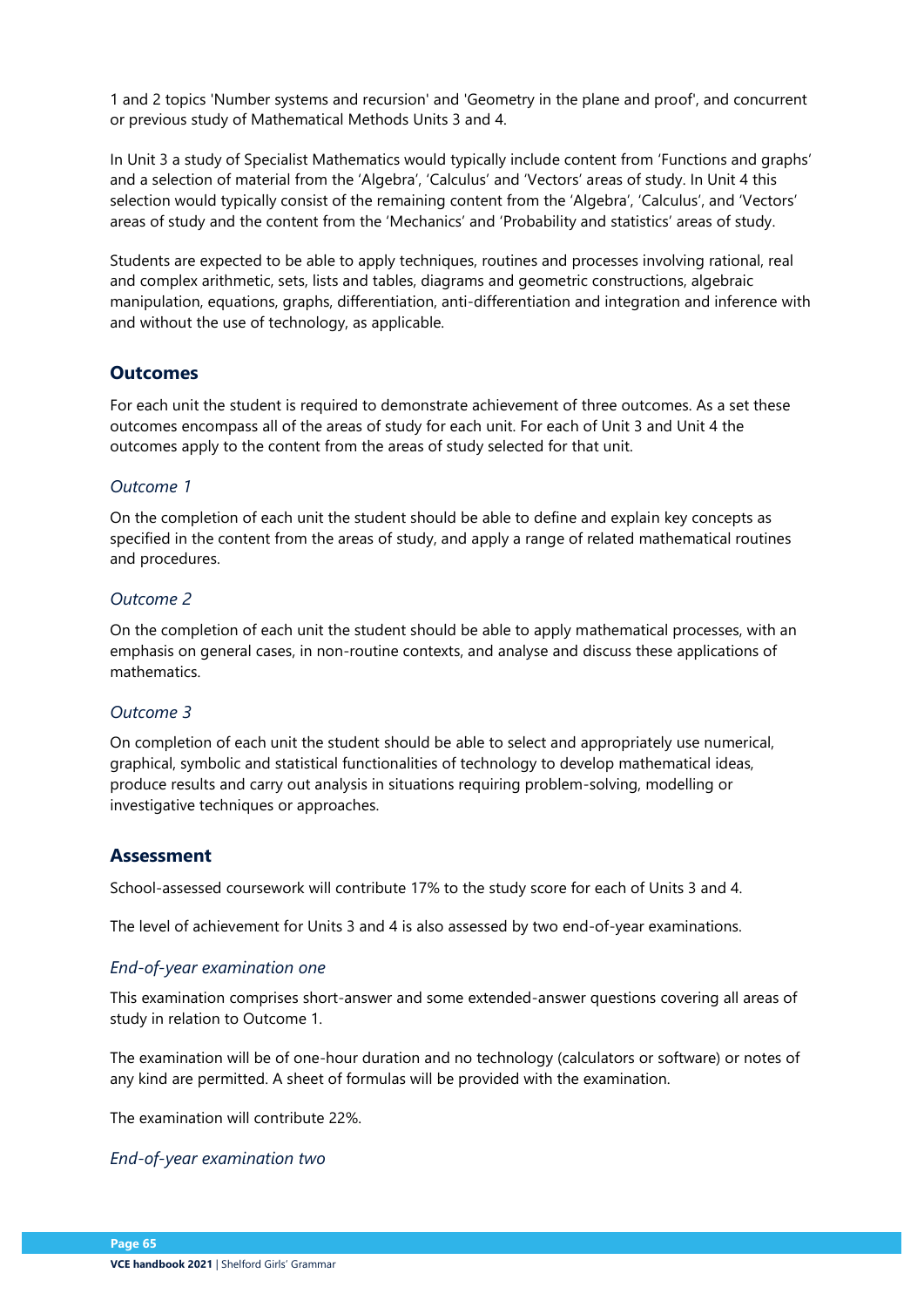This examination comprises multiple-choice questions and extended-answer questions covering all areas of the study in relation to all three outcomes, with an emphasis on Outcome 2.

The examination will be of two hours duration and student access to an approved technology with numerical, graphical, symbolic and statistical functionality will be assumed. One bound reference, text (which may be annotated) or lecture pad, may be brought into the examination.

The examination will contribute 44%.

# Music Units 1 and 2

# **Unit 1: Music performance**

This unit focuses on building students' performance and musicianship skills to present performances of selected group and solo music works using one or more instruments. They study the work of other performers and explore strategies to optimise their own approach to performance. They identify technical, expressive and stylistic challenges relevant to works they are preparing for performance and endeavour to address these challenges. Students develop their listening, aural, theoretical and analytical musicianship skills and apply this knowledge when preparing and presenting performances.

For this unit students are required to demonstrate achievement of three Outcomes. As a set these Outcomes encompass all areas of study for the Unit.

### *Outcome 1*

On completion of this unit the student should be able to prepare and perform a program of group and solo works.

#### *Outcome 2*

On completion of this unit the student should be able to demonstrate and discuss techniques relevant to the performance of selected works.

#### *Outcome 3*

On completion of this unit the student should be able to identify, re-create, extend and notate music language components and short phrases, and describe ways elements of music may be interpreted.

#### *Assessment*

The award of satisfactory completion for a unit is based on whether the student has demonstrated the set of outcomes specified for the unit. This decision will be based on the teacher's assessment of the student's overall performance on assessment tasks designated for the unit.

## **Unit 2: Music performance**

This unit focuses on building performance and musicianship skills. Students present performances of selected group and solo music works using one or more instruments and take opportunities to perform in familiar and unfamiliar venues and spaces. They study the work of other performers and refine selected strategies to optimise their own approach to performance. They identify technical, expressive and stylistic challenges relevant to works they are preparing for performance and endeavour to address these challenges. Students develop their listening, aural, theoretical and analytical musicianship skills and apply this knowledge when preparing and presenting performances.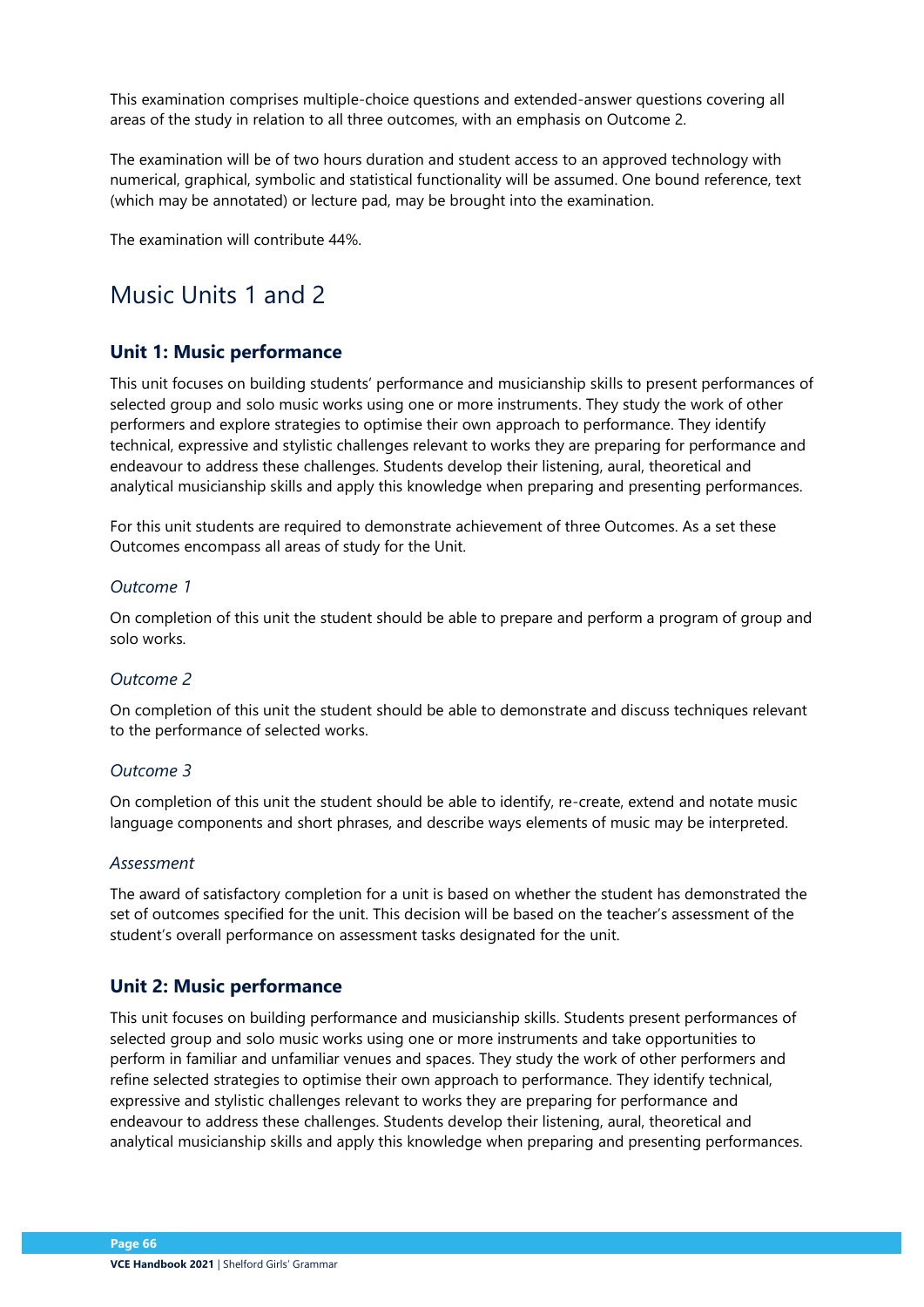For thus unit students are required to demonstrate achievement of four Outcomes. As a set these Outcomes encompass all areas of study for the Unit.

### *Outcome 1*

On completion of this unit the student should be able to prepare and perform a program of group and solo works.

### *Outcome 2*

On completion of this unit the student should be able to demonstrate and discuss techniques relevant to the performance of selected works.

### *Outcome 3*

On completion of this unit the student should be able to re-create, extend and notate music language components and short phrases, and describe ways elements of music may be interpreted.

#### *Outcome 4*

On completion of this unit the student should be able to devise a composition or an improvisation that uses music language evident in work/s being prepared for performance.

#### *Assessment*

The award of satisfactory completion for a unit is based on whether the student has demonstrated the set of outcomes specified for the unit. This decision will be based on the teacher's assessment of the student's overall performance on assessment tasks designated for the unit. All assessments at Units 1 and 2 are school-based.

# Music Units 3 and 4

## **Unit 3: Music performance**

There are no prerequisites for entry to Units 1, 2 and 3. However, to undertake Units 3 and 4 Solo Performance students should have a minimum of three years' experience prior to Unit 3 on a musical instrument or in voice. Students must undertake Unit 3 prior to Unit 4.

This unit focuses on building and refining performance and musicianship skills. Students focus on either group or solo performance and begin preparation of a performance program they will present in the end-of-year examination. As part of their preparation, students will also present performances of both group and solo music works using one or more instruments and take opportunities to perform in familiar and unfamiliar venues and spaces. They study the work of other performers and refine selected strategies to optimise their own approach to performance. They identify technical, expressive and stylistic challenges relevant to works they are preparing for performance and endeavour to address these challenges. Students develop their listening, aural, theoretical and analytical musicianship skills and apply this knowledge when preparing and presenting performances.

## *Outcome 1*

On completion of this unit the student should be able to prepare and perform a program of group and solo works, and demonstrate a diverse range of techniques and expressive qualities and an understanding of a wide range of music styles and performance conventions.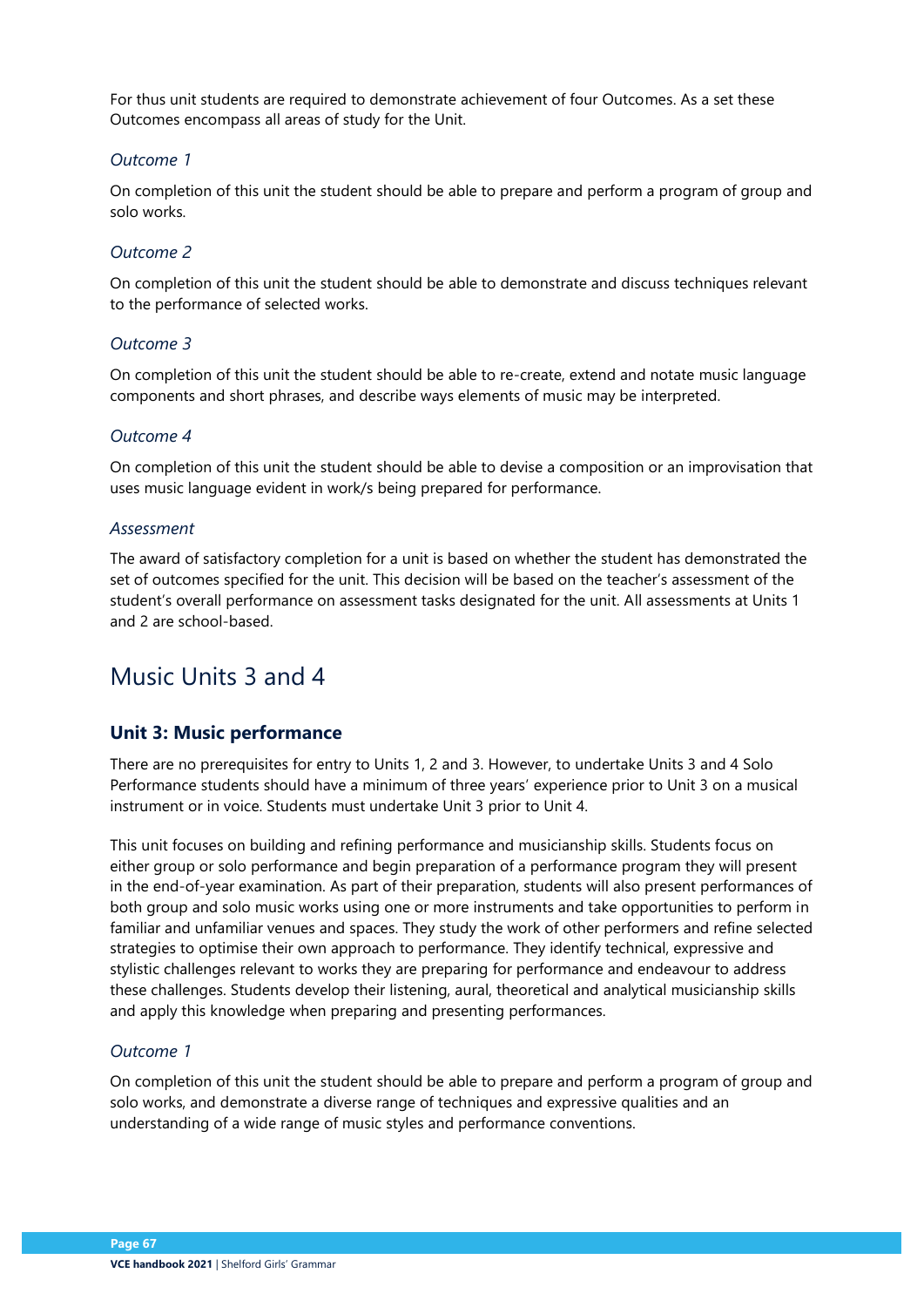On completion of this unit the student should be able to demonstrate and discuss techniques relevant to performance of selected works.

#### *Outcome 3*

On completion of this unit the student should be able to identify, re-create, notate and transcribe short excerpts of music, and discuss the interpretation of expressive elements of music in pre-recorded works.

#### *Assessment*

The award of satisfactory completion for a unit is based on a decision that the student has demonstrated achievement of the set of Outcomes specified for the unit. This decision will be based on the teacher's assessment of the student's overall performance on assessment tasks designated for the unit.

# **Unit 4: Music performance**

This unit focuses on further development and refinement of performance and musicianship skills. Students focus on either group or solo performance and continue preparation of a performance program they will present in the end-of-year examination. All students present performances of both group and solo music works using one or more instruments and take opportunities to perform in familiar and unfamiliar venues and spaces. Through analyses of other performers' interpretations and feedback on their own performances, students refine their interpretations and optimise their approach to performance. They continue to address challenges relevant to works they are preparing for performance and to strengthen their listening, aural, theoretical and analytical musicianship skills.

## *Outcome 1*

On completion of this unit the student should be able to prepare and perform informed interpretations in a program of group and solo works, and demonstrate a diverse range of techniques, expressive qualities and understanding of a wide range of music styles and performance conventions.

## *Outcome 2*

On completion of this unit the student should be able to demonstrate and discuss techniques relevant to refining the performance of selected works.

## *Outcome 3*

On completion of this unit the student should be able to identify, re-create, notate and transcribe short excerpts of music, and discuss the interpretation of expressive elements of music in pre-recorded works.

#### *Assessment*

The award of satisfactory completion for a unit is based on a decision that the student has demonstrated achievement of the set of Outcomes specified for the unit.

In Units 3 and 4 Music Performance, the student's level of achievement will be determined by schoolassessed coursework and two end-of-year examinations. Percentage contributions to the final assessment are:

• Unit 3 School-assessed coursework: 20%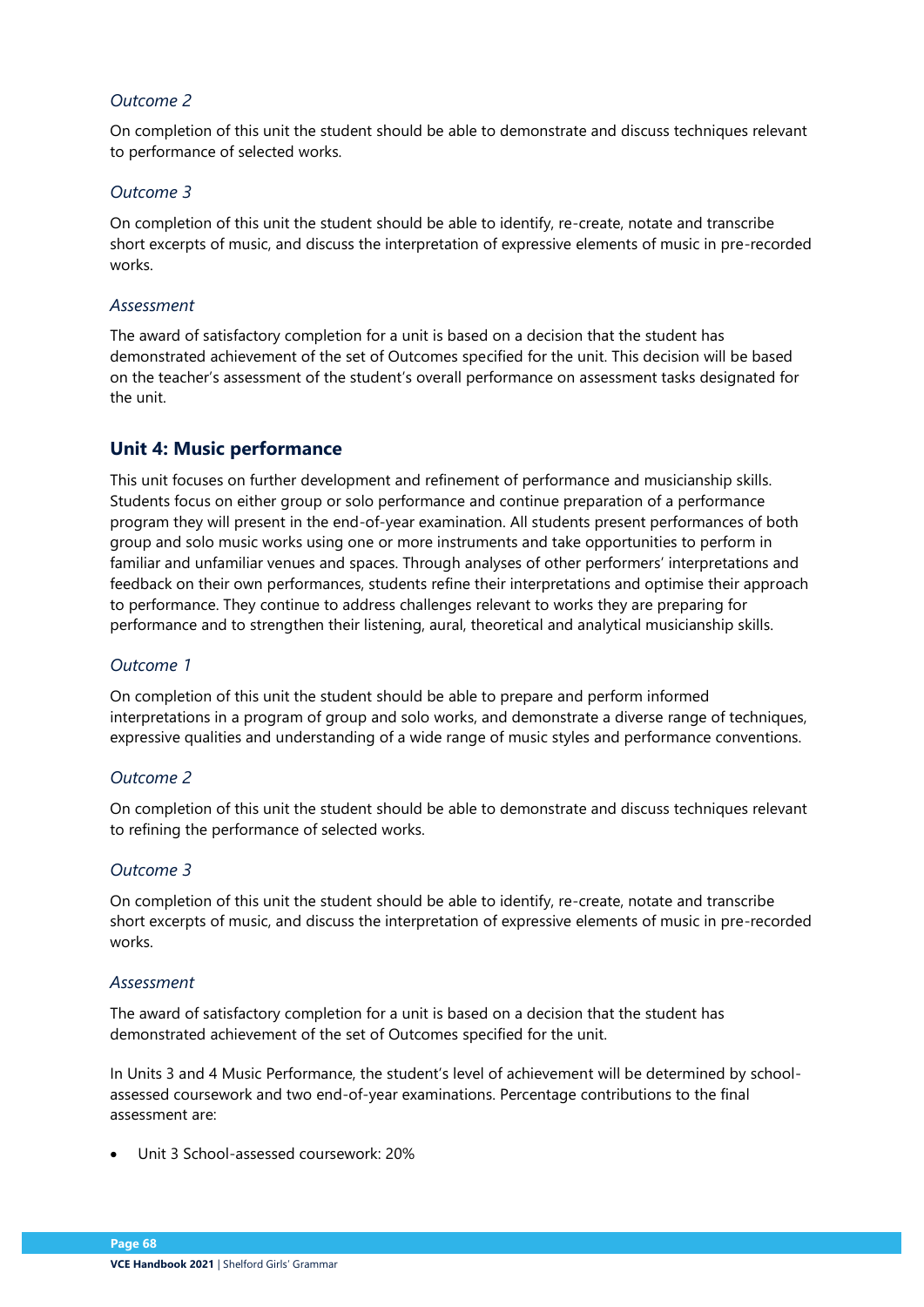- Unit 4 School-assessed coursework: 10%
- Unit 3 and 4 Aural and written examination: 20%
- Unit 3 and 4 Solo performance examination: 50%

# Physical Education – Units 1 and 2

VCE Physical Education explores the complex interrelationships between anatomical, biomechanical, physiological and skill acquisition principles to understand their role in producing and refining movement, and examines behavioural, psychological, environmental and sociocultural influences on performance and participation in physical activity.

The assimilation of theoretical understanding and practice is central to the study of VCE Physical Education. Students participate in practical activities to examine the core concepts that underpin movement and that influence performance and participation in physical activity, sport and exercise.

Through integrated physical, written, oral and digital learning experiences, students apply theoretical concepts and reflect critically on factors that affect all levels of performance and participation in sport, exercise and physical activity.

# **Unit 1: The human body in motion**

In this unit students explore how the musculoskeletal and cardiorespiratory systems work together to produce movement. Through practical activities students explore the relationships between the body systems and physical activity, sport and exercise, and how the systems adapt and adjust to the demands of the activity.

Students investigate the role and function of the main structures in each system and how they respond to physical activity, sport and exercise. They explore how the capacity and functioning of each system acts as an enabler or barrier to movement and participation in physical activity.

Using a contemporary approach, students evaluate the social, cultural and environmental influences on movement. They consider the implications of the use of legal and illegal practices to improve the performance of the musculoskeletal and cardiorespiratory systems, evaluating perceived benefits and describing potential harms. They also recommend and implement strategies to minimise the risk of illness or injury to each system.

#### *Outcome 1*

On completion of this unit students should be able to collect and analyse information from, and participate in, a variety of practical activities to explain how the musculoskeletal system functions and its limiting conditions, and evaluate the ethical and performance implications of the use of practices and substances that enhance human movement.

#### *Outcome 2*

On completion of this unit students should be able to collect and analyse information from, and participate in, a variety of practical activities to explain how the cardiovascular and respiratory systems function and the limiting conditions of each system, and discuss the ethical and performance implications of the use of practices and substances to enhance the performance of these two systems.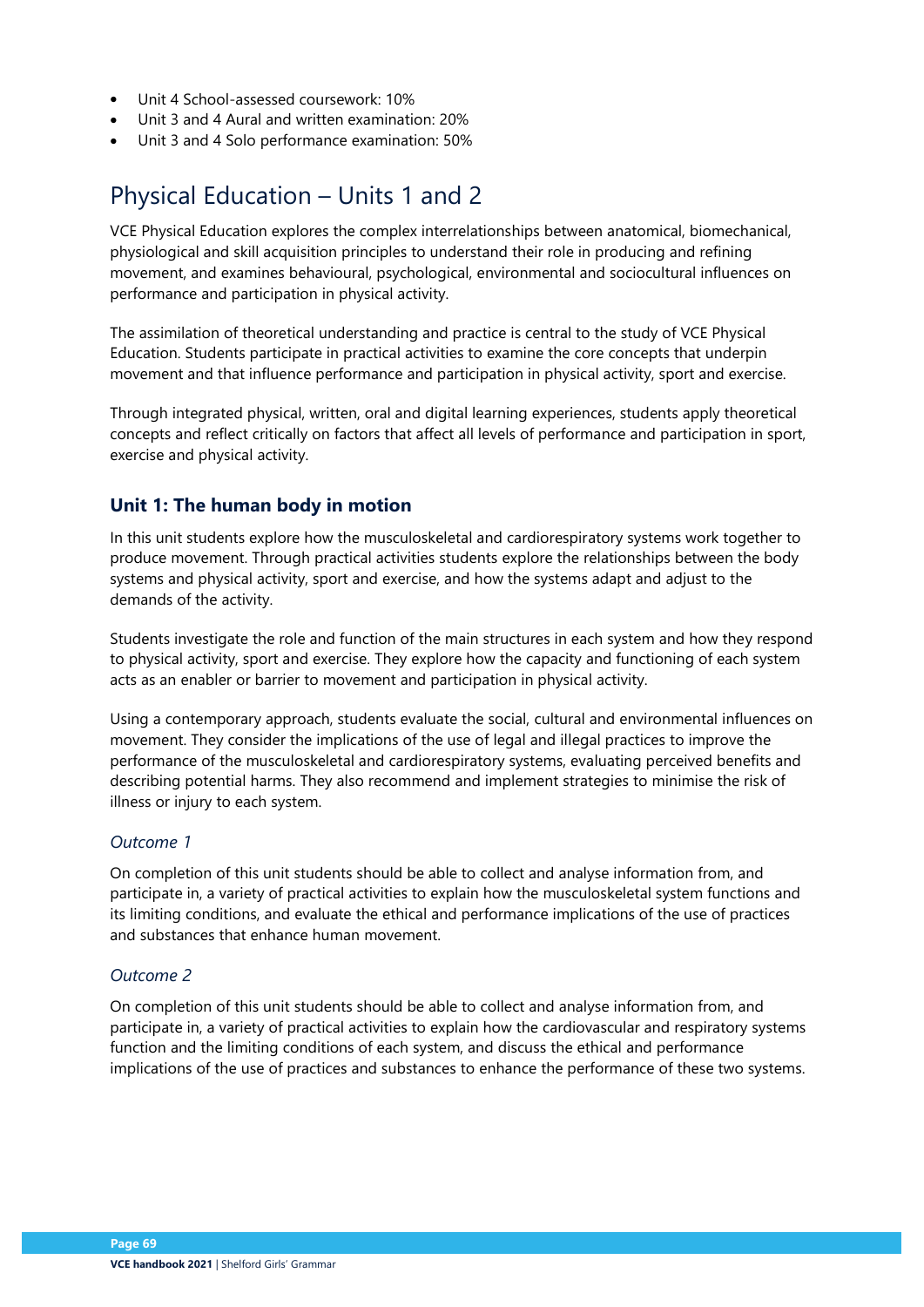# **Unit 2: Physical activity, sport and society**

This unit develops students' understanding of physical activity, sport and society from a participatory perspective. Students are introduced to types of physical activity and the role participation in physical

activity and sedentary behaviour plays in their own health and wellbeing as well as in other people's lives in different population groups.

Through a series of practical activities, students experience and explore different types of physical activity promoted in their own and different population groups. They gain an appreciation of the level of physical activity required for health benefits. Students investigate how participation in physical activity varies across the lifespan. They explore a range of factors that influence and facilitate participation in regular physical activity.

They collect data to determine perceived enablers of and barriers to physical activity and the ways in which opportunities for participation in physical activity can be extended in various communities, social, cultural and environmental contexts. Students investigate individual and population-based consequences of physical inactivity and sedentary behaviour.

They then create and participate in an activity plan that meets the physical activity and sedentary behaviour guidelines relevant to the particular population group being studied. Students apply various methods to assess physical activity and sedentary behaviour levels at the individual and population level, and analyse the data in relation to physical activity and sedentary behaviour guidelines.

Students study and apply the social-ecological model and/or the Youth Physical Activity Promotion Model to critique a range of individual-and settings-based strategies that are effective in promoting participation in some form of regular physical activity

#### *Outcome 1*

On completion of this unit the student should be able to collect and analyse data related to individual and population levels of participation in physical activity and sedentary behaviour to create, undertake and evaluate an activity plan that meets the physical activity and sedentary behaviour guidelines for an individual or a specific group.

#### *Outcome 2*

On completion of this unit the student should be able to apply a social-ecological framework to research, analyse and evaluate a contemporary issue associated with participation in physical activity and/or sport in a local, national or global setting.

# Physical Education – Unit 3 and 4

VCE Physical Education examines the biological, physiological, psychological, social and cultural influences on performance and participation in physical activity. It focuses on the interrelationship between motor learning and psychological, biomechanical, physiological and sociological factors that influence physical performances, and participation in physical activity. The study of physical activity and sedentary behaviour is significant for the understanding of health, wellbeing and performance of people.

# **Unit 3: Physical activity participation and physiological performance**

This unit introduces students to an understanding of physical activity and sedentary behaviour from a participatory and physiological perspective. Students apply various methods to assess physical activity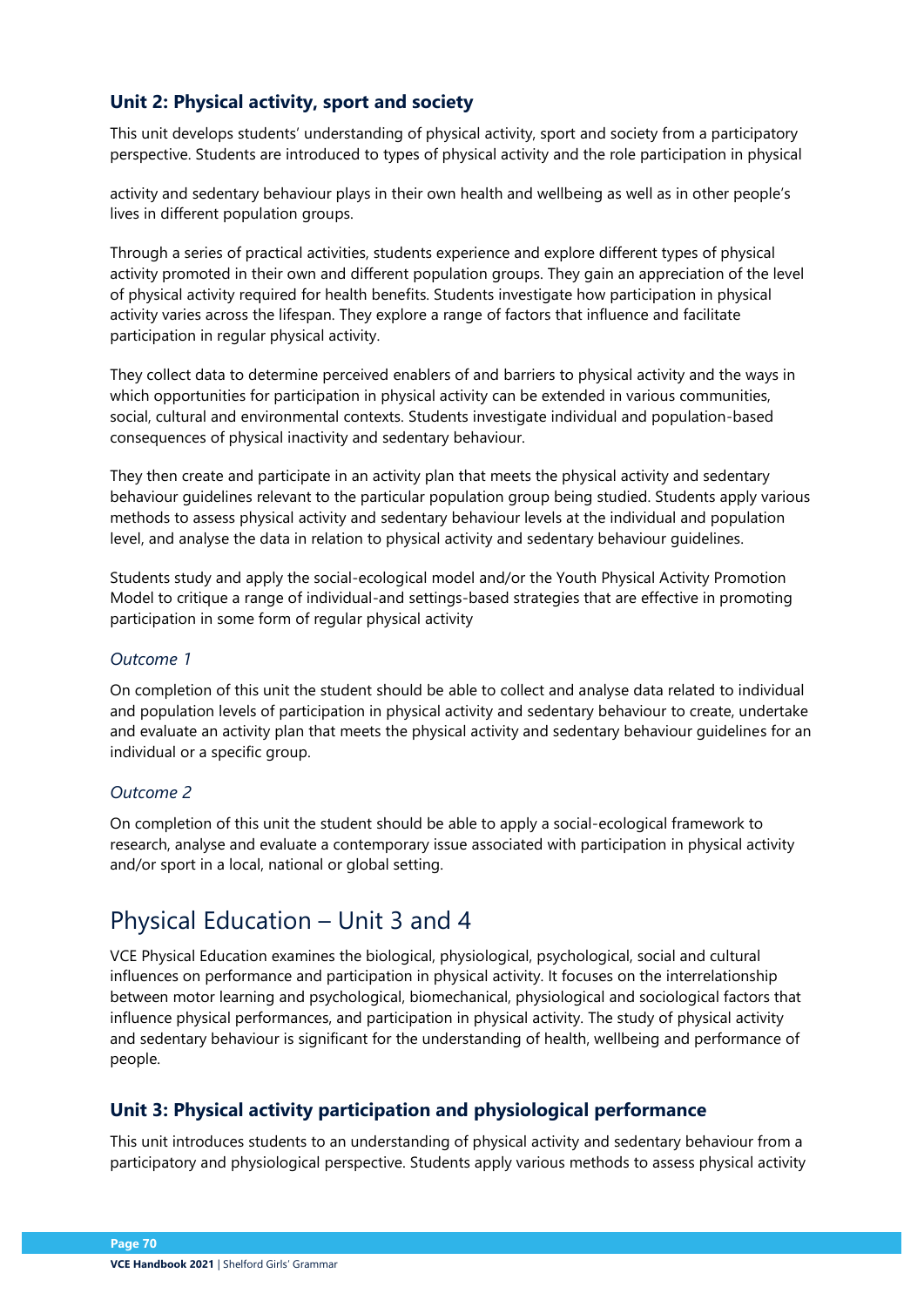and sedentary levels, and analyse the data in relation to adherence to the National Physical Activity Guidelines.

Students study and apply the social-ecological model to identify a range of Australian strategies that are effective in promoting participation in some form of regular activity. Students investigate the contribution of energy systems to performance in physical activity. In particular, they investigate the characteristics of each system and the interplay of the systems during physical activity. Students explore the multi-factorial causes of fatigue and consider different strategies used to delay and manage fatigue and to promote recovery.

# *Outcome 1*

On completion of this unit the student should be able to analyse individual and population levels of sedentary behaviour and participation in physical activity, and evaluate initiatives and strategies that promote adherence to the National Physical Activity Guidelines.

# *Outcome 2*

On completion of this unit the student should be able to use data collected in practical activities to analyse how the major body and energy systems work together to enable movements to occur, and explain the fatigue mechanisms and recovery strategies.

# **Unit 4: Enhancing performance**

Improvements in performance, in particular fitness, depend on the ability of the individual or coach to gain, apply and evaluate knowledge and understanding of training. Students undertake an activity analysis. Using the results of the analysis, they then investigate the required fitness components and participate in a training program designed to improve or maintain selected components. Athletes and coaches aim to continually improve and use nutritional, physiological and psychological strategies to gain advantage over the competition. Students learn to critically evaluate different techniques and practices that can be used to enhance performance, and look at the rationale for the banning or inclusion of various practices from sporting competition.

# *Outcome 1*

On completion of this unit the student should be able to plan, implement and evaluate training programs to enhance specific fitness components.

# *Outcome 2*

On completion of this unit the student should be able to analyse and evaluate strategies designed to enhance performance or promote recovery.

# *Assessment*

The student's level of achievement for Units 3 and 4 will be determined by school-assessed coursework and an end-of-year examination.

Percentage contributions to the study score in VCE Physical Education are as follows:

- Unit 3 School-assessed coursework: 25%
- Unit 4 School-assessed coursework: 25%
- End-of-year examination: 50%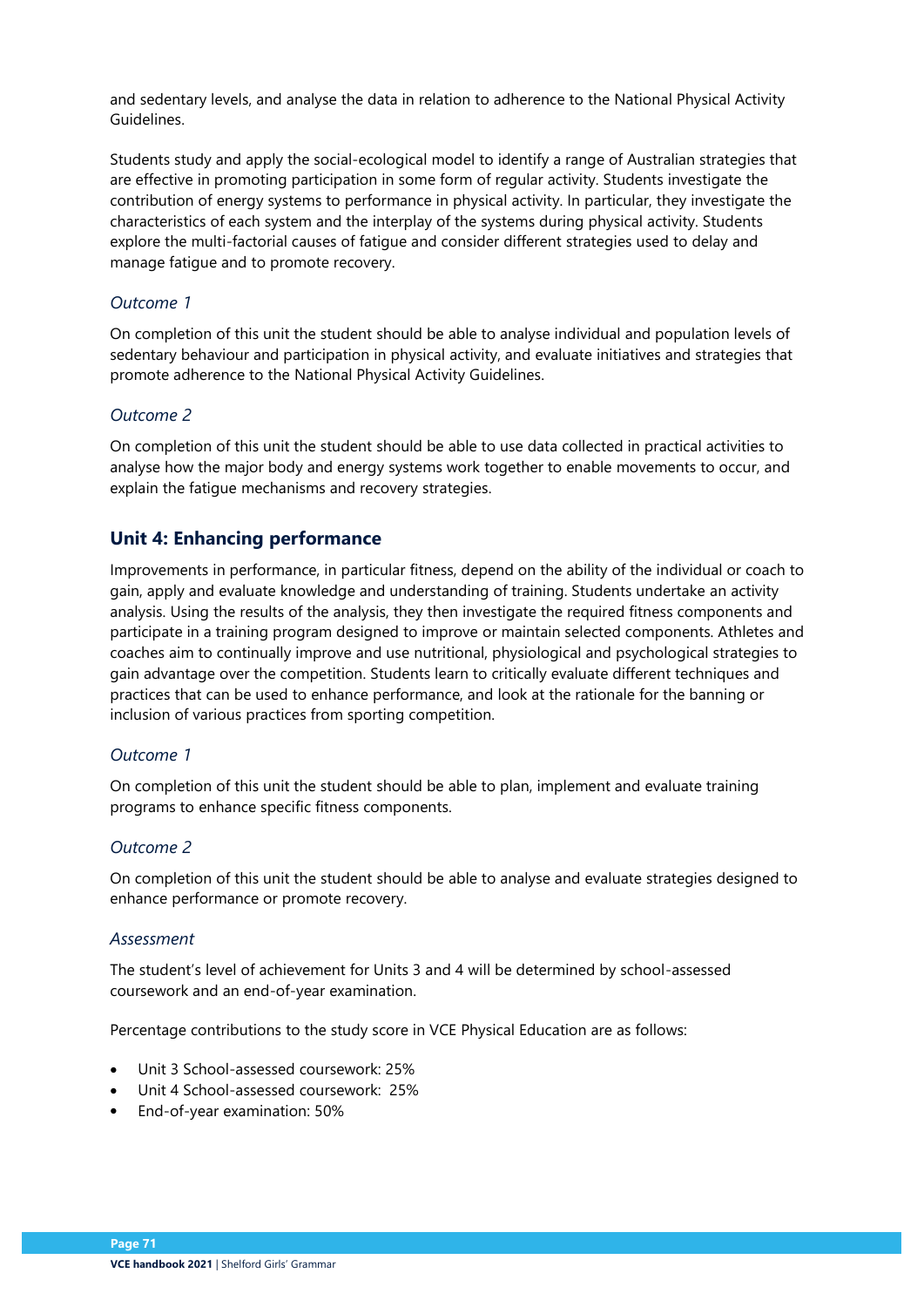# Physics – Units 1 and 2

# **Unit 1: What ideas explain the physical world?**

Ideas in physics are dynamic. As physicists explore concepts, theories evolve. Often this requires the detection, description and explanation of things that cannot be seen. In this unit students explore how physics explains phenomena, at various scales, which are not always visible to the unaided human eye. They examine some of the fundamental ideas and models used by physicists in an attempt to understand and explain the world. Students consider thermal concepts by investigating heat, probe common analogies used to explain electricity and consider the origins and formation of matter. Students use thermodynamic principles to explain phenomena related to changes in thermal energy. They apply thermal laws when investigating energy transfers within and between systems, and assess the impact of human use of energy on the environment.

Students examine the motion of electrons and explain how it can be manipulated and utilised. They explore current scientifically accepted theories that explain how matter and energy have changed since the origins of the Universe. Students undertake quantitative investigations involving at least one independent, continuous variable.

#### *Learning outcomes*

On completion of this unit the student should be able to:

- Apply thermodynamic principles to analyse, interpret and explain changes in thermal energy in selected contexts, and describe the environmental impact of human activities with reference to thermal effects and climate science concepts.
- Investigate and apply a basic DC circuit model to simple battery-operated devices and household electrical systems, apply mathematical models to analyse circuits, and describe the safe and effective use of electricity by individuals and the community.
- Explain the origins of atoms, the nature of subatomic particles and how energy can be produced by atoms.

#### *Assessment*

Demonstration of the learning outcomes is based on students' performance on a selection of assessment tasks.

# **Unit 2: What do experiments reveal about the physical world?**

In this unit students explore the power of experiments in developing models and theories. They investigate a variety of phenomena by making their own observations and generating questions, which in turn lead to experiments.

Students make direct observations of physics phenomena and examine the ways in which phenomena that may not be directly observable can be explored through indirect observations. In the core component of this unit students investigate the ways in which forces are involved both in moving objects and in keeping objects stationary.

Students choose one of the following options related to astrophysics, bioelectricity, electronics, medical physics, nuclear energy, nuclear physics, and sports science. The option enables students to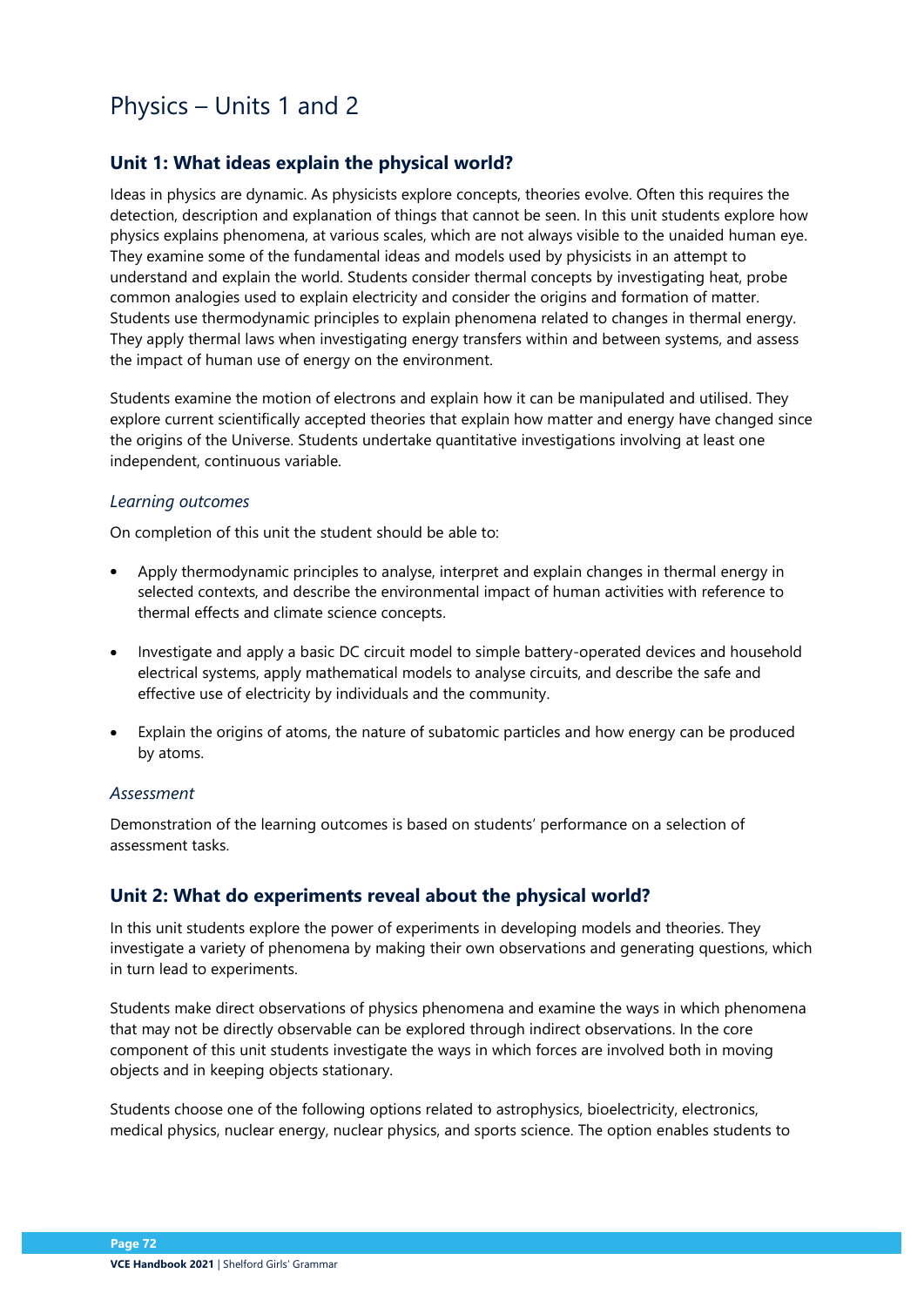pursue an area of interest by investigating a selected question. Students design and undertake investigations involving at least one independent, continuous variable.

#### *Learning outcomes*

On completion of this unit the student should be able to:

- Investigate, analyse and mathematically model the motion of particles and bodies.
- Design and undertake an investigation of a physics question related to the scientific inquiry processes of data collection and analysis, and draw conclusions based on evidence from collected data.

# Physics – Units 3 and 4

# **Unit 3: How do fields explain motion and electricity?**

In this unit students explore the importance of energy in explaining and describing the physical world. They examine the production of electricity and its delivery to homes. Students consider the field model as a construct that has enabled an understanding of why objects move when they are not apparently in contact with other objects. Applications of concepts related to fields include the transmission of electricity over large distances and the design and operation of particle accelerators. They explore the interactions, effects and applications of gravitational, electric and magnetic fields.

Students use Newton's laws to investigate motion in one and two dimensions, and are introduced to Einstein's theories to explain the motion of very fast objects. They consider how developing technologies can challenge existing explanations of the physical world, requiring a review of conceptual models and theories. Students design and undertake investigations involving at least two continuous independent variables. A number of practical activities will also be completed as activities and demonstrations.

#### *Learning outcomes*

On completion of this unit, students should be able to: analyse gravitational, electric and magnetic fields, and use these to explain the operation of motors and particle accelerators and the orbits of satellites; analyse and evaluate an electricity generation and distribution system; investigate motion and related energy transformations experimentally, analyse motion using Newton's laws of motion in one and two dimensions, and explain the motion of objects moving at very large speeds using Einstein's theory of special relativity.

# **Unit 4: How can two contradictory models explain both light and matter?**

In this unit, students explore the use of wave and particle theories to model the properties of light and matter. They examine how the concept of the wave is used to explain the nature of light and explore its limitations in describing light behaviour.

Students further investigate light by using a particle model to explain its behaviour. A wave model is also used to explain the behaviour of matter which enables students to consider the relationship between light and matter. Students learn to think beyond the concepts experienced in everyday life to study the physical world from a new perspective. Students design and undertake investigations involving at least two continuous independent variables.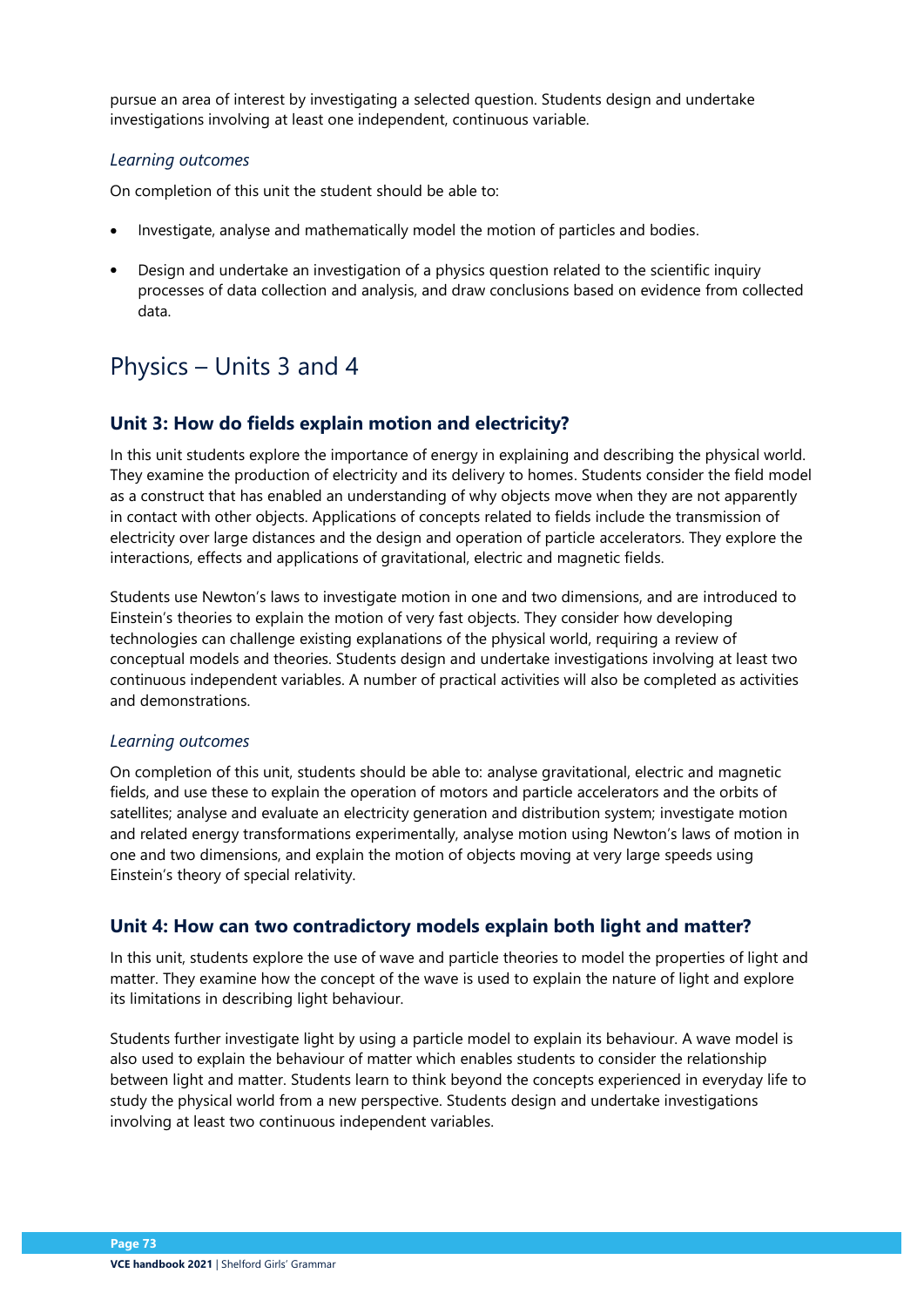### *Learning outcomes*

On completion of this unit, students should be able to: apply wave concepts to analyse, interpret and explain the behaviour of light; provide evidence for the nature of light and matter, and analyse the data from experiments that supports this evidence; design and undertake a practical investigation related to waves or fields or motion, and present methodologies, findings and conclusions in a scientific poster.

#### *Assessment*

- Unit 3 School-assessed coursework: 21%
- Unit 4 school-assessed coursework: 19%
- End-of-year examination (2.5 hours): 60%

# Psychology Units 1 and 2

# **Unit 1: How are behaviour and mental processes shaped?**

Human development involves changes in thoughts, feelings and behaviours. In this unit students investigate the structure and functioning of the human brain and the role it plays in the overall functioning of the human nervous system. Students explore brain plasticity and the influence that brain damage may have on a person's psychological functioning. They consider the complex nature of psychological development, including situations where psychological development may not occur as expected. Students examine the contribution that classical and contemporary studies have made to an understanding of the human brain and its functions, and to the development of different psychological models and theories used to predict and explain the development of thoughts, feelings and behaviours. A student-directed research investigation related to brain function and/or development is undertaken in this unit.

#### *Learning outcomes*

On completion of this unit the student should be able to:

- Describe how understanding of brain structure and function has changed over time, explain how different areas of the brain coordinate different functions, and explain how brain plasticity and brain damage can change psychological functioning.
- Identify the varying influences of nature and nurture on a person's psychological development, and explain different factors that may lead to typical or atypical psychological development.
- Investigate and communicate a substantiated response to a question related to brain function and/or development, including reference to at least two contemporary psychological studies and/or research techniques.

# *Assessment*

Demonstration of the learning outcomes is based on students' performance on a selection of assessment tasks.

# **Unit 2: How do external factors influence behaviour and mental processes?**

A person's thoughts, feelings and behaviours are influenced by a variety of biological, psychological and social factors. In this unit students investigate how perception of stimuli enables a person to interact with the world around them and how their perception of stimuli can be distorted. They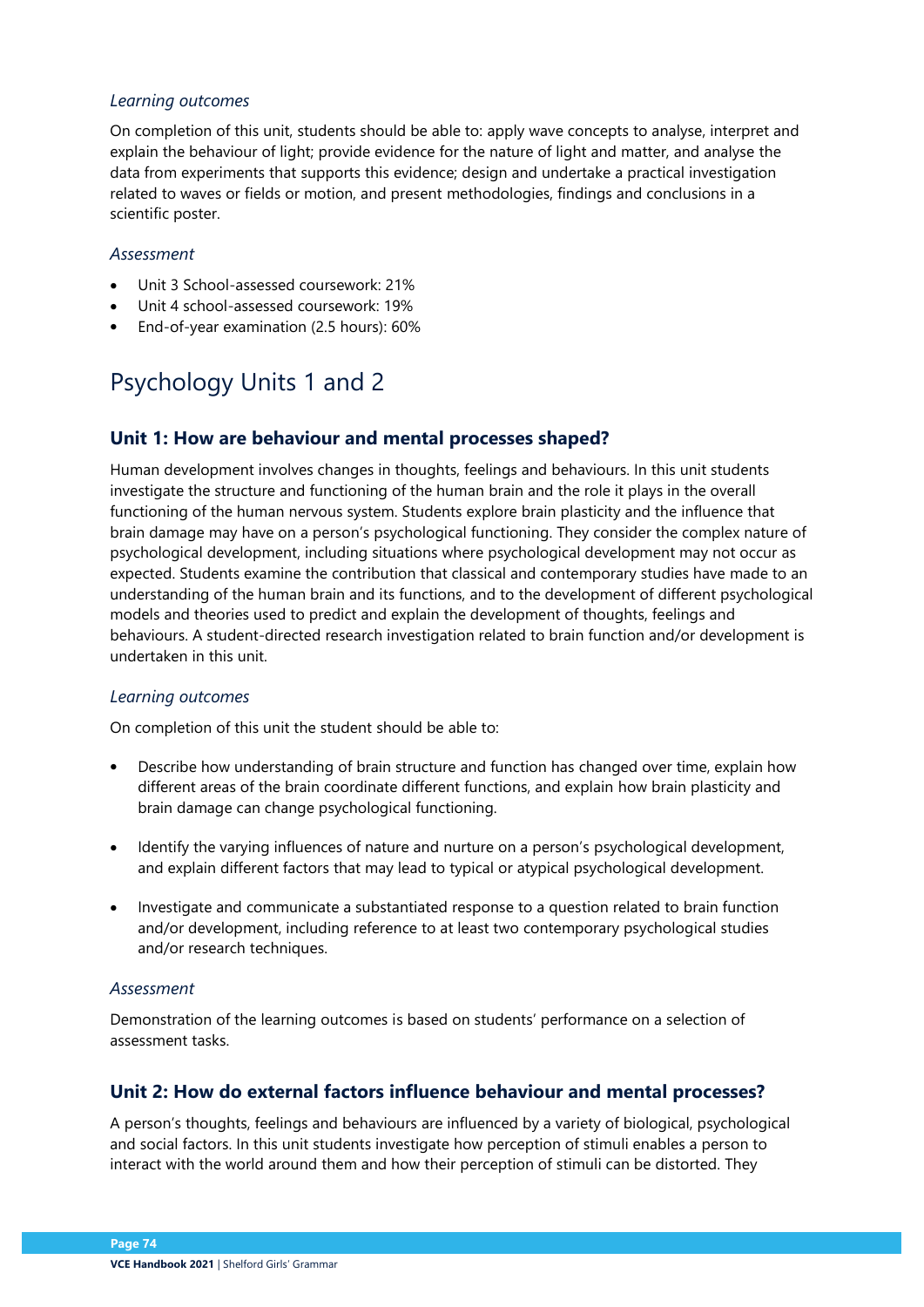evaluate the role social cognition plays in a person's attitudes, perception of themselves and relationships with others. Students explore a variety of factors and contexts that can influence the behaviour of an individual and groups. They examine the contribution that classical and contemporary research has made to the understanding of human perception and why individuals and groups behave in specific ways. A student practical investigation related to internal and external influences on behaviour is undertaken in this unit.

On completion of this unit the student should be able to:

- Compare the sensations and perceptions of vision and taste, and analyse factors that may lead to the occurrence of perceptual distortions.
- Identify factors that influence individuals to behave in specific ways, and analyse ways in which others can influence individuals to behave differently.
- Design and undertake a practical investigation related to external influences on behaviour, and draw conclusions based on evidence from collected data.

#### *Assessment*

Demonstration of the learning outcomes is based on students' performance on a selection of assessment tasks.

# Psychology Units 3 and 4

# **Unit 3: How does experience affect behaviour and mental processes?**

In this unit students examine both macro-level and micro-level functioning of the nervous system to explain how the human nervous system enables a person to interact with the world around them. They explore how stress may affect a person's psychological functioning and consider the causes and management of stress.

Students investigate how mechanisms of memory and learning lead to the acquisition of knowledge, the development of new capacities and changed behaviours. They consider the limitations and fallibility of memory and how memory can be improved. Students examine the contribution that classical and contemporary research has made to the understanding of the structure and function of the nervous system.

Throughout the unit research methods are introduced within the context of the material examined and students are required to apply their knowledge and scientific understanding by developing and reporting on their own piece of research.

On completion of this unit students should be able to:

- Explain how the structure and function of the human nervous system enables a person to interact with the external world and analyse the different ways in which stress can affect nervous system functioning.
- Apply biological and psychological explanations for how new information can be learnt and stored in memory, and provide biological, psychological and social explanations of a person's inability to remember information.

#### **Unit 4: How is wellbeing developed and maintained?**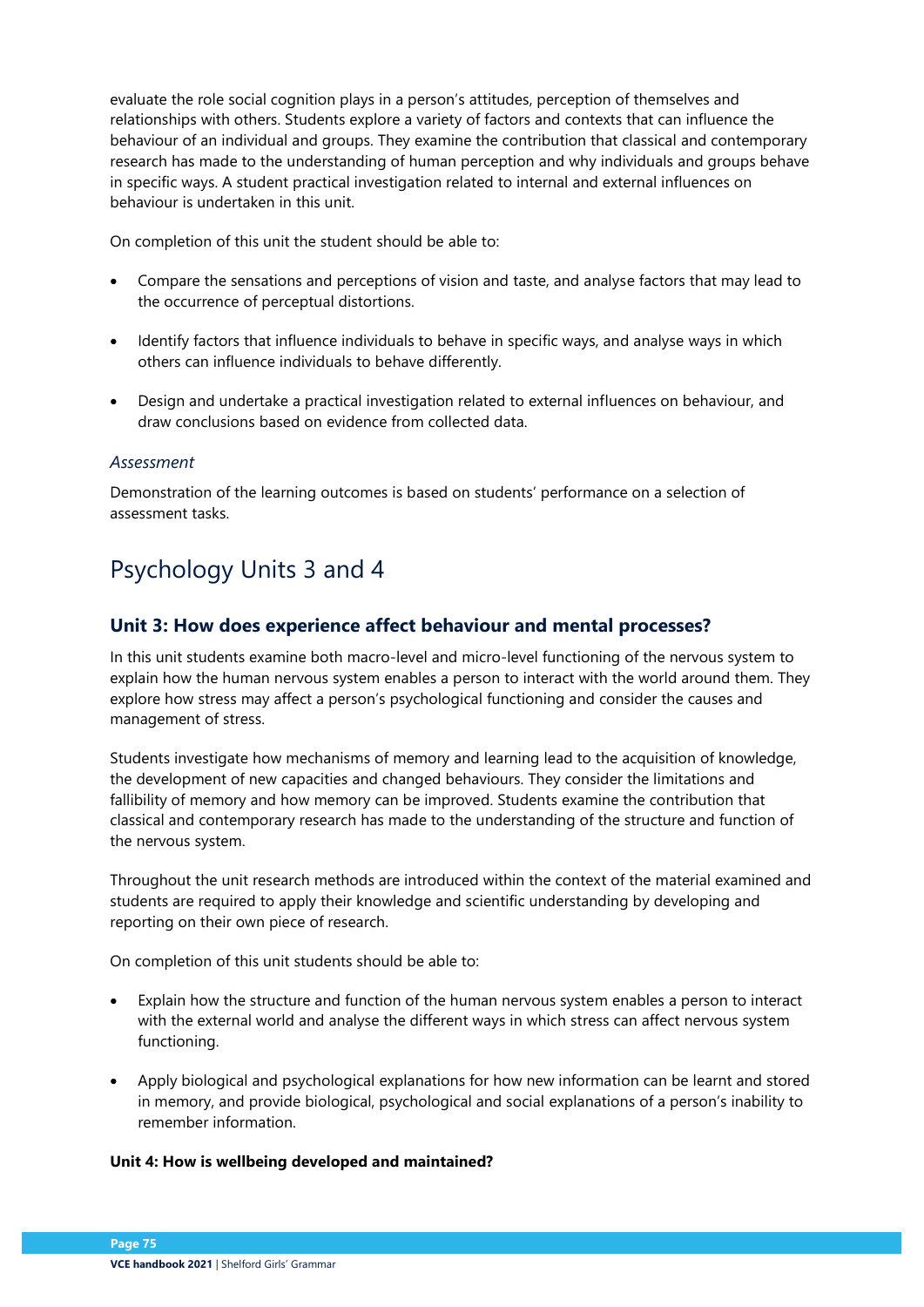In this unit students examine the nature of consciousness and how changes in levels of consciousness can affect mental processes and behaviour. They consider the role of sleep and the impact that sleep disturbances may have on a person's functioning. Students explore the concept of a mental health continuum and apply a biopsychosocial approach, as a scientific model, to analyse mental health and disorder. They use specific phobia to illustrate how the development and management of a mental disorder can be considered as an interaction between biological, psychological and social factors. Students examine the contribution that classical and contemporary research has made to the understanding of consciousness, including sleep, and the development of an individual's mental functioning and wellbeing. A student practical investigation related to mental processes and psychological functioning is undertaken in either Unit 3 or Unit 4, or across both Units 3 and 4, and is assessed in Unit 4, Outcome 3.

On completion of this unit students should be able to:

- Explain consciousness as a continuum, compare theories about the purpose and nature of sleep, and elaborate on the effects of sleep disruption on a person's functioning.
- Explain the concepts of mental health and mental illness including influences of risk and protective factors, apply a biopsychosocial approach to explain the development and management of specific phobia, and explain the psychological basis of strategies that contribute to mental wellbeing.
- Design and undertake a practical investigation related to mental processes and psychological functioning, and present methodologies, findings and conclusions in a scientific poster.

# *Assessment*

- School-assessed coursework Unit 3: 16%
- School Assessed coursework Unit 4: 24%
- Final examination: 60%

# Studio Arts Units 1 and 2

Students work in all or may choose materials, techniques and carry out processes from Media, Art, Visual Communication and Design and Materials Technology. They will learn how to explore, develop, refine, resolve and present their individual artworks. Documented evidence in a visual diary of their research, development and refinement is an integral part of this study.

Students also research and analyse the ways different artists from different times and cultures have developed their own studio practice.

# **Unit 1: Studio inspiration and techniques**

The focus of this unit is the investigation of sources of inspiration, which generate creative activity and the exploration of a wide range of materials and techniques, as tools for translating ideas, observation and experiences into visual form. The areas of study are:

- Inspiration, aesthetic qualities and investigation which focuses on sources of inspiration and recording observations and ideas.
- Materials and techniques which focuses on developing skills, manipulating properties and subject matter to convey ideas whilst reflecting and evaluating.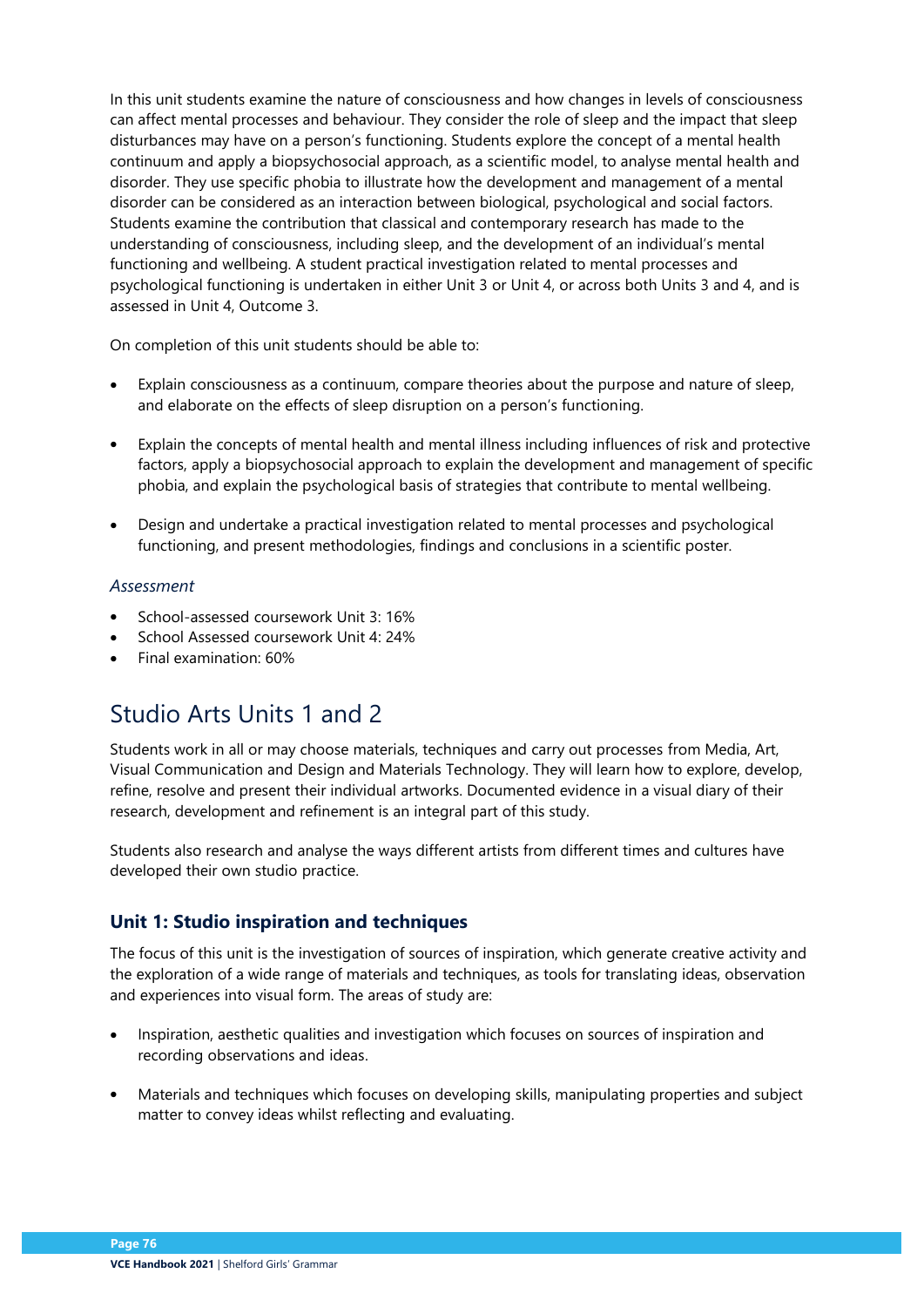- Research different artists as inspiration from differing times and places and their use of different materials and techniques and other sources.
- Reflect on ideas and work through oral and written form.

### *Outcome 1*

On completion of this outcome the students should be able to source ideas and inspiration and use a variety of methods to translate these into visual language.

Students will complete a selection of exploratory work showing sources of ideas, inspiration and aesthetic qualities.

### *Outcome 2*

On completion of this outcome students should be able to explore and use a variety of materials and techniques whilst recording and developing ideas and sources of inspiration.

Students will complete at least one artwork whilst evaluating and commenting in workbook.

### *Outcome 3*

On completion of this outcome students should be able to discuss how artists from different times and locations interpret sources of inspiration and use materials and techniques.

Students will produce written and oral presentations.

#### *Assessment*

Assessment is based on the satisfactory completion and achievement of three outcomes.

# **Unit 2: Studio exploration and concepts**

The focus of this unit is to establish an individual approach to develop skills using sources of inspiration and experimentation using varied materials and techniques. Students are to develop further, their understanding of aesthetic qualities to identify potential solutions prior to the making and the completion of artworks.

Comparisons of contemporary art with historical art styles and movements are encouraged. Visiting a variety of exhibition spaces is of great benefit also.

#### *Outcome 1*

On completion of this unit the student should be able to develop an individual exploration proposal to form the basis of a studio process, and from this produce and document a variety of potential directions in a visual diary.

**Task:** Following their written proposal, students will complete a variety of designs and experiment with materials to produce related art works. Thorough discussion and evidence of experimentation, with solutions are to be annotated in the work book.

#### *Outcome 2*

On completion of this Outcome, students should be able to examine and discuss historical and contemporary art periods and the ways in which design elements and principles, signs, symbols and images are used in a variety of art works to communicate ideas and develop styles.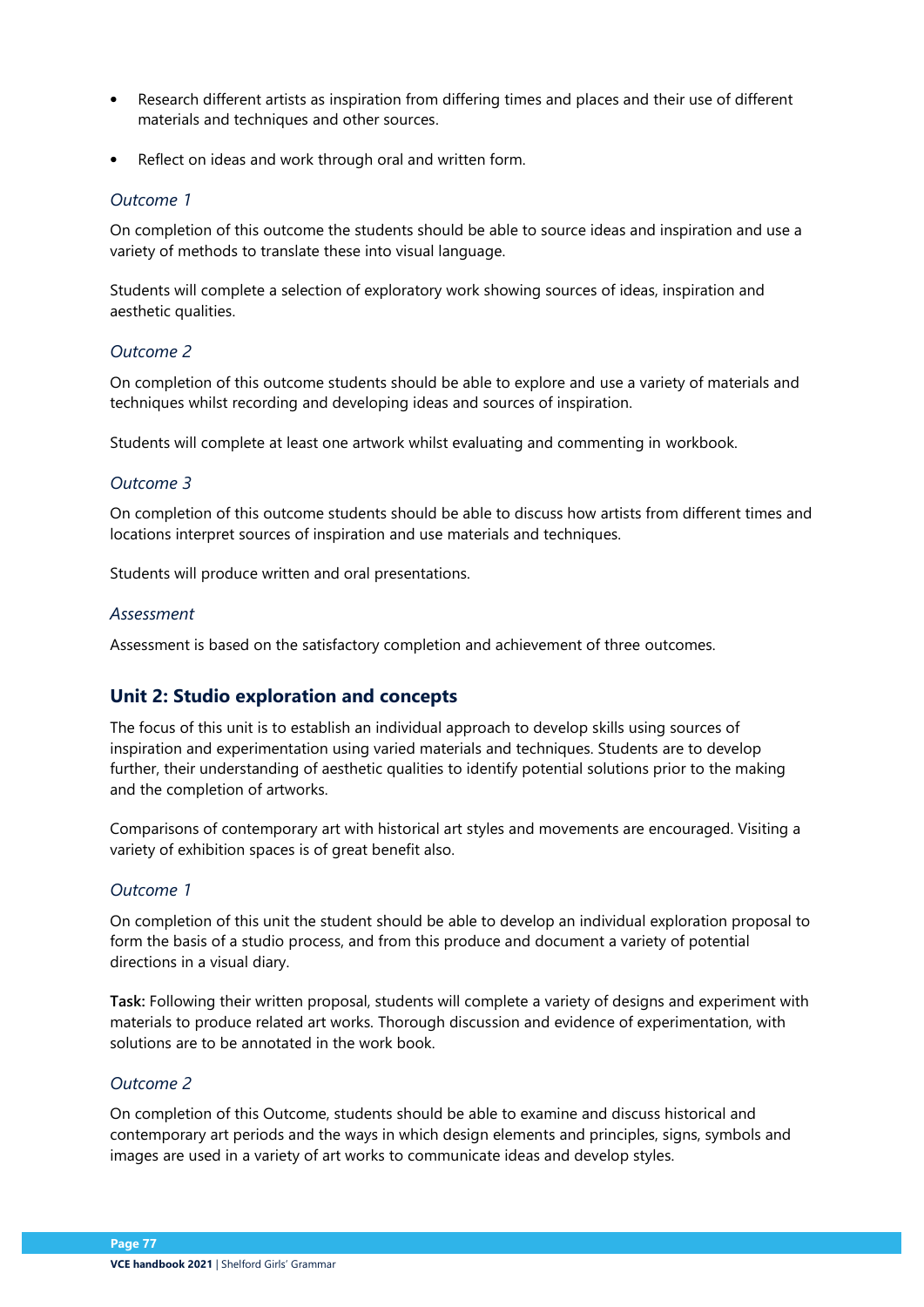**Task:** Students will complete written and oral presentations from historical and contemporary art periods. They will discuss the ways a variety of artworks using design elements and principles, signs and symbols, communicate ideas and styles. The use of appropriate art language and terminology is important.

### *Assessment*

Assessment is based on the satisfactory completion of two Outcomes.

# Studio Arts Units 3 and 4

Students work in all or may choose techniques, materials and processes from Media, Art, Visual Communication and Design and Materials Technology. For this study, the exploration proposal supports the student to identify a direction for the studio process. This process records trialling, experimenting, analysing and evaluating all ideas and art practices presented in the proposal. The study of artists and their work practices and processes will be investigated and analysed. They explore the different historical and cultural contexts in relation to particular artworks and art forms by these artists.

# **Unit 3: Studio practices and processes**

On completion of this unit students should be able to:

### *Outcome 1*

Prepare an exploration proposal that creates a framework for the individual studio process and the focus, and subject matter to be developed.

**Task:** To prepare an exploration proposal that formulates the content and parameters of an individual studio process including a plan of how the proposal will be undertaken.

# *Outcome 2*

Students progressively refine their ideas, techniques, materials and processes and aesthetic qualities discussed in the exploration proposal. Students keep a visual diary and investigate the focus, subject matter, sources of inspiration and art form/s through the exploration and development.

**Task:** Progressively present an individual studio process recorded in written and visual form that produces a range of potential directions, and reflects the concepts and ideas described in the proposal.

# *Outcome 3*

Examine and discuss traditional and contemporary working practices in relation to a particular art form(s) and the ways in which artists interpret artistic influences, cultural contexts and ideas in developing distinctive styles and approaches to subject matter.

# **Unit 4: Studio practice and art industry contexts**

Students focus on the planning, production and evaluation required to develop, refine and present Artworks, that link cohesively according to the ideas resolved in Unit 3. The development of these artworks should reflect refinement and skilful application of materials and techniques, and the resolution of ideas and aesthetic qualities discussed in the exploration proposal in Unit 3. Once the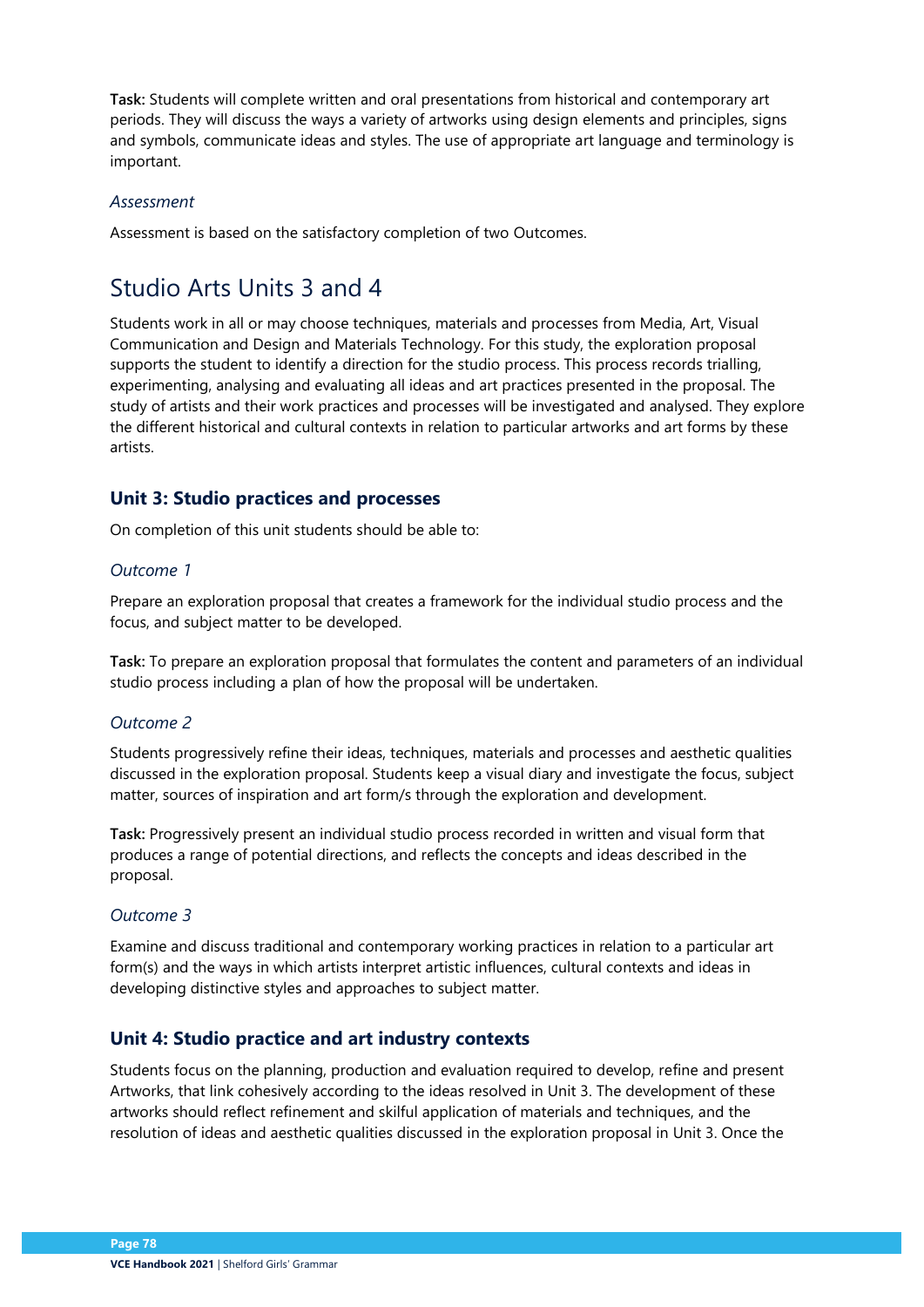artworks have been made, students provide an evaluation about the cohesive relationship, between the artworks.

Study and research will be conducted to gain an understanding of artists' involvement in the art industry and the role of art galleries in exhibiting and marketing artworks including art environments. The conservation and preservation of artworks made with differing materials, will be explored.

On completion of this unit the student should be able to meet the following Outcomes.

# *Outcome 1*

Produce a cohesive folio of finished artworks based on selected potential directions developed through the studio process.

**Task:** Students are to produce a folio of artworks based on selected potential directions, appropriate use of materials and techniques, and the resolution of aesthetic qualities in the artworks. The students are to create relationships between artworks and communicate the ideas and influences researched.

# *Outcome 2*

Provide visual and written documentation of potential directions. Documentation identifies the development, refinement and production of artworks.

**Task:** Students are to document and identify the refined focus and the production of the folio, including the reasons why specific potential directions, from Unit 3 were selected. They are to reflect on and evaluate the whole process and discuss the resolution of aesthetics, materials and techniques and the relationships formed between artworks. Throughout the process and on completion students are to form an art evaluation.

# *Outcome 3*

Students are to examine and explain the preparation and presentation of artworks in at least two different exhibition spaces, and discuss the various roles processes and methods involved in exhibiting and conserving artworks.

#### **Assessment**

- Unit 3 school-assessed coursework: 5%
- Unit 4 school-assessed coursework: 5%
- Units 3 and 4 school-assessed task: 60%
- End-of-year examination: 30%

# Visual Communication Design Unit 1 and 2

The Visual Communication Design study examines the way visual language can be used to convey ideas, information and messages in the fields of communication, environmental and industrial design. Designers create and communicate through visual means to influence everyday life for individuals, communities and societies. Visual communication design relies on drawing as the primary component of visual language to support the conception and visualisation of ideas. Consequently, the study emphasises the importance of developing a variety of drawing skills to visualise thinking and to present potential solutions.

The design process provides a structure to organise design thinking and is shaped by considerations of aesthetics and functionality, as well as social, cultural, environmental and economic factors.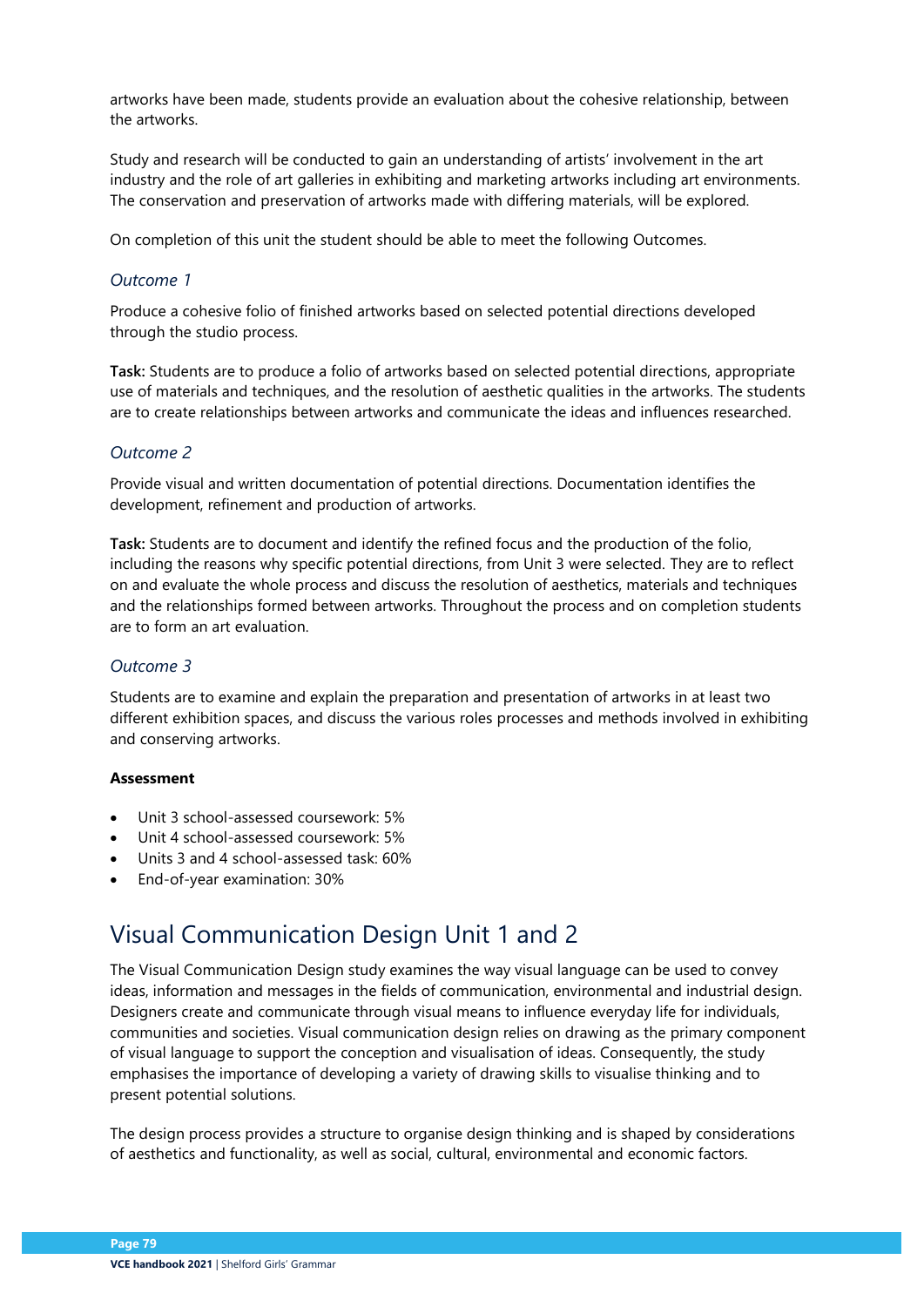# **Unit 1**

On completion of this unit the student should be able to create presentation drawings that incorporate relevant technical drawing conventions and effectively communicate information and ideas for a selected design field. In this unit the student should be able to manipulate type and images to create visual communications suitable for print and screen-based presentations, taking into account copyright.

After the execution of this unit the student should be able to apply stages of the design process to create a visual communication appropriate to a given brief.

# *Outcome 1*

When this outcome is completed, the student should be able to create drawings for different purposes using a range of drawing methods, media and materials.

# *Outcome 2*

On completion of this outcome, the student should be able to select and apply design elements and design principles to create visual communications that satisfy stated purposes.

# *Outcome 3*

After this outcome is completed, the student should be able to describe how visual communications in a design field have been influenced by past and contemporary practises, and by social and cultural factors.

### *Assessment*

Assessment is based on the satisfactory completion and achievement of three Outcomes, and written submissions

# **Unit 2**

Students use presentation drawing methods that incorporate the use of technical drawing conventions to communicate information and ideas associated with the environmental or industrial fields of design. They also investigate how typography and imagery are used in these fields as well as the communication field of design. They apply design thinking skills when exploring ways in which images and type can be manipulated, to communicate ideas and concepts in different ways in the communication design field. Students develop an understanding of the design as a means of organising their thinking about approaches to solving design problems and presenting ideas. In response to a brief, students engage in the stages of research, generation of ideas and development and refinement of concepts to create visual communications.

# *Outcome 1*

When this unit is completed, the student should be able to create presentation drawings that incorporate relevant technical drawing conventions and effectively communicate information and ideas for a selected design field.

# *Outcome 2*

On completion of this outcome, the student should be able to manipulate type and images to create visual communications suitable for print and screen-based presentations, taking into account copyright issues.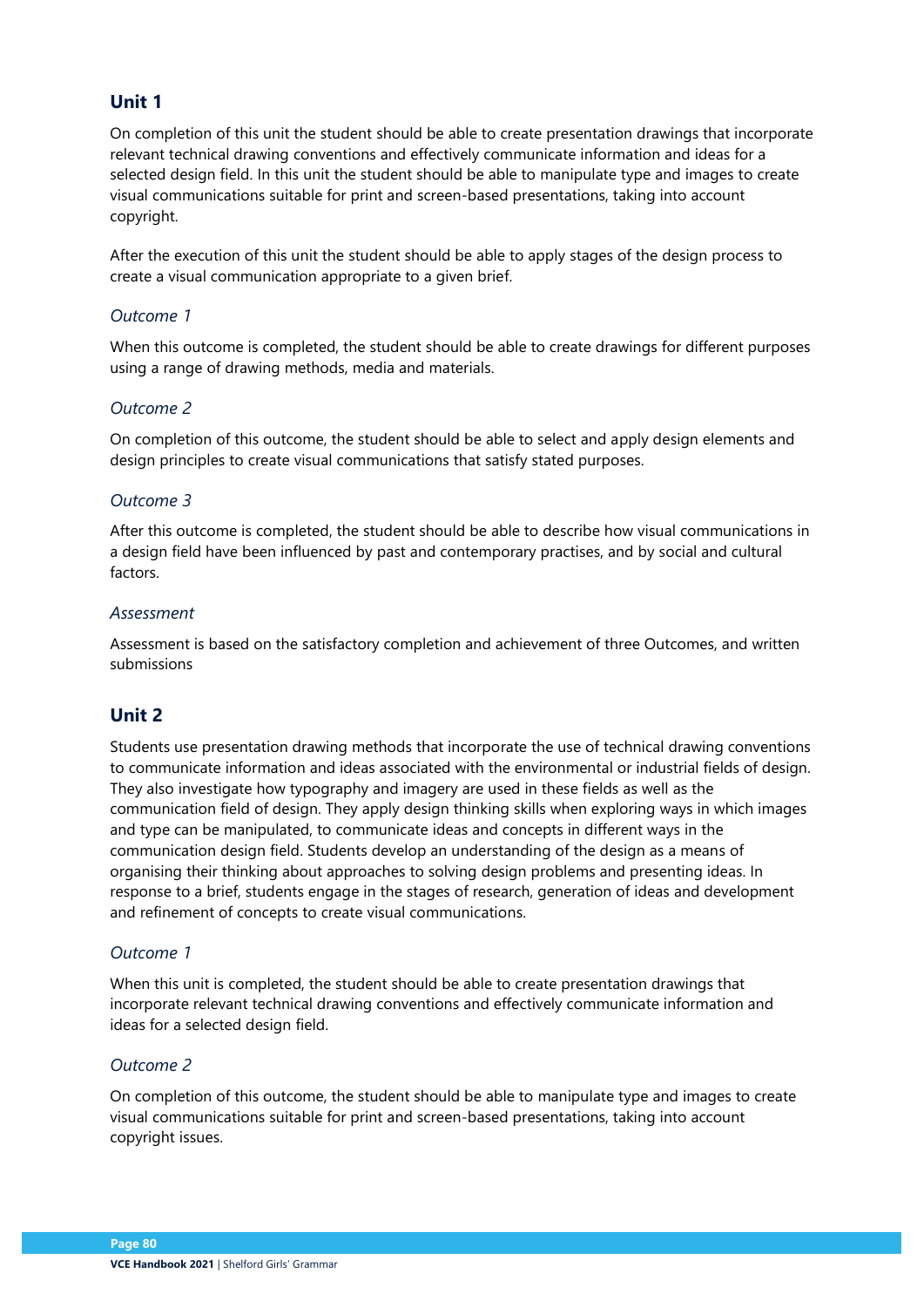# *Outcome 3*

After this unit is completed, the student should be able to apply stages of the design process to create a visual communication appropriate to a given brief.

#### *Assessment*

Assessment is based on the satisfactory completion and achievement of three Outcomes, and written submissions.

# Visual Communication Design Unit 3 and 4

Students explore the design fields of industrial, communication and environmental design. They analyse the work of designers from each field to underpin the creation of their own work. Students also explore design industry and examine how different designers work through the design process. They develop a brief that establishes two different communication needs for the same client. This brief guides the students' design process and presentation of final designs.

# **Unit 3: Visual communication design practices**

On completion of this unit the students should be able to meet the following Outcomes.

### *Outcome 1*

Create visual communications for specific contexts, purposes and audiences that are informed by their analysis of existing visual communications in the three design fields.

**Task:** Students explore a range of existing visual communications in the communication, environmental and industrial design fields. Students analyse how visual communications in these fields achieve particular purposes for targeted audiences. They draw on their findings from the analysis to inform the creation of their own visual communications and articulate these connections.

# *Outcome 2*

Discuss the practices of a contemporary designer from each of the design fields and explain factors that influence these practices.

**Task:** Students investigate how the design process is applied in industry to create visual communications. They explore a range of case studies on how different designers work in each of the design fields. Students develop an understanding of the practices used to support collaboration between designers, specialists and clients when designing and producing visual communications.

# *Outcome 3*

Apply design thinking in preparing a brief with two communication needs for a client, undertaking research and generating a range of ideas relevant to the brief.

**Task:** Students begin the first stages of the design process by writing their own brief, finding research and generating a range ideas. They establish a brief for a client and apply design thinking through the design process. They identify and describe a client, two distinctly different needs of that client, and the purpose, target audience, context and constraints relevant to each need. The brief and research underpin the developmental and refinement work undertaken in Unit 4.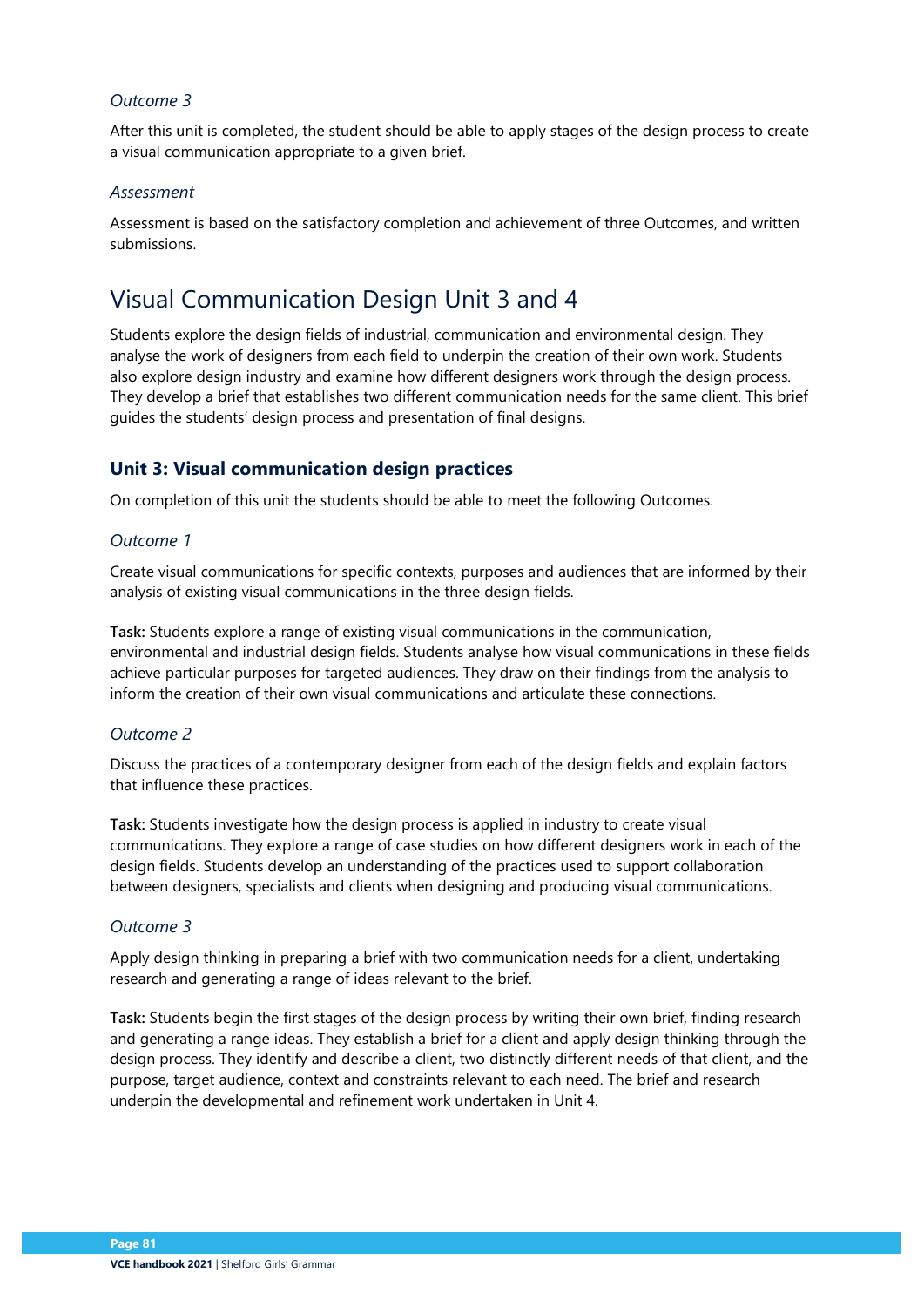# **Unit 4: Visual Communication Design development, evaluation and presentation**

Students focus on the development of design concepts and two final presentations of visual communications to meet the requirements of the brief. This involves applying the design process twice to meet each of the stated communication needs.

Having completed their brief and generated ideas in Unit 3, students continue the design process by developing and refining concepts for each communication need stated in the brief. They utilise a range of digital and manual methods, media and materials and analyse how these communicate messages and ideas to the target audience.

As students revisit stages to undertake further research or idea generation when developing and presenting their design solutions, they develop an understanding of the iterative nature of the design process. Ongoing reflection and evaluation of design solutions against the brief assists students with keeping their endeavours focused.

On completion of this unit the students should be able to meet the following Outcomes.

#### *Outcome 1*

Develop distinctly different concepts for each communication need and devise a pitch to present concepts to an audience, evaluating the extent to which these concepts meet the requirements of the brief.

**Task:** For each communication need, students are to develop concepts from their generation of ideas created in Unit 3. They continue to use the design process, design thinking strategies and a range of manual and digital methods to develop and refine concepts. Students choose their most effective concepts to present to an audience in a pitch. They explain reasons for selection of preferred concepts for each need.

# *Outcome 2*

Produce a final visual communication presentation for each communication need that satisfies the requirements of the brief.

# VET programs

# **Vocational Education and Training in Schools (VET)**

Shelford offers the option of studying a range of specialist courses which combine training and the VCE through the Inner Melbourne VET Cluster. These courses provide for the needs of students who are:

- planning to progress directly to the workforce
- considering further education and training pathways
- seeking part-time employment while undertaking further studies by providing work-related skills and credentials.

Specialist VET programs can provide students with:

- contributions towards VCE
- technical Skills
- employability Skills